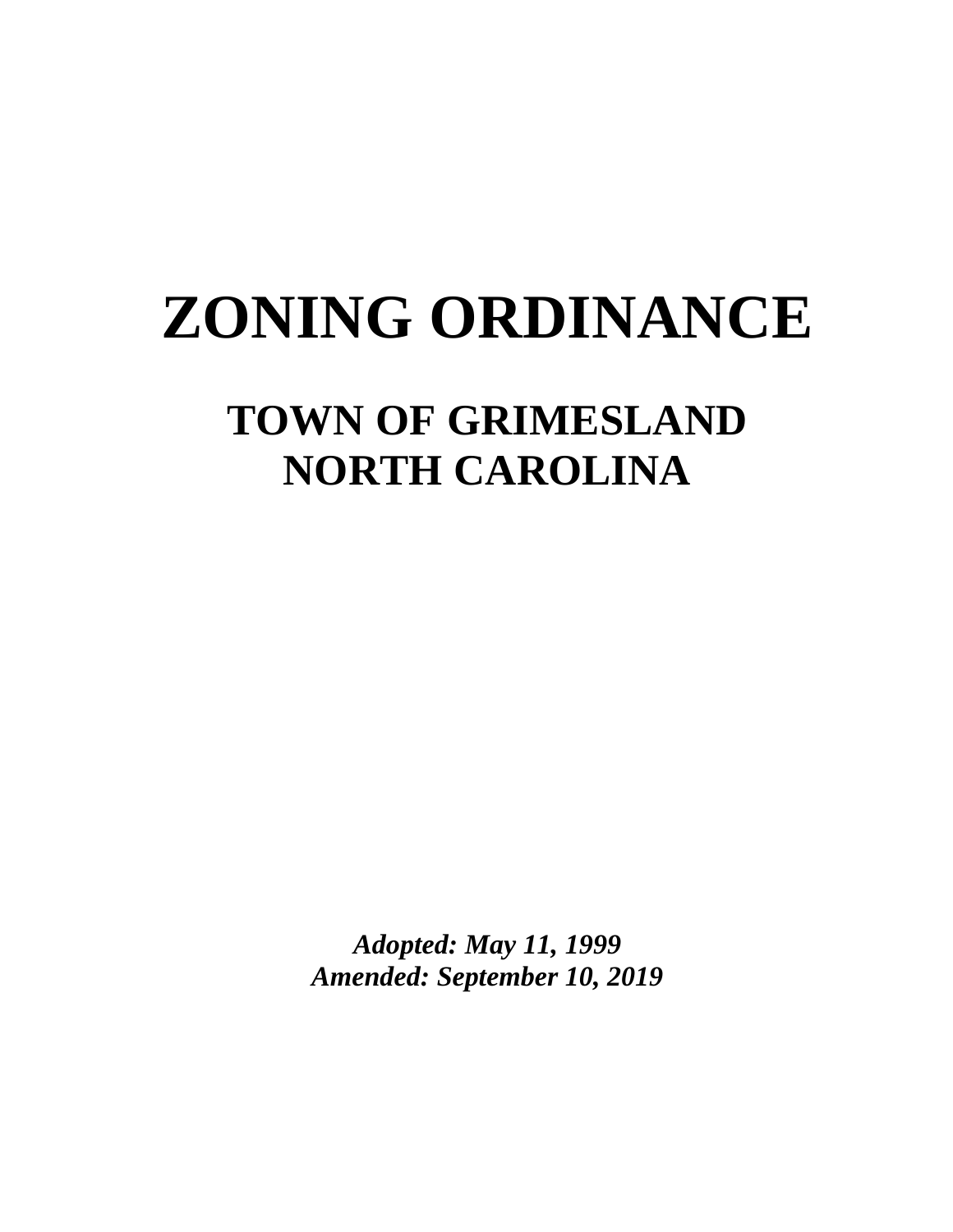## **ZONING ORDINANCE**

## **OF THE**

## **TOWN OF GRIMESLAND NORTH CAROLINA**

Edward Earl Aldridge, Mayor Dorothy Sullivan, Town Clerk/Finance Officer Robert Sutton, Public Works Director

#### **TOWN BOARD OF ALDERMEN**

Edward Earl Aldridge, Mayor Thomas J. Dixon John Farr Danny Strickland, Jr. Gerald Whitley

AND

#### **PLANNING BOARD**

Terry Strickland, Chairman Annie Clemmons Eleanor H. Farr, Vice Chairman Linda Howard Paul Majette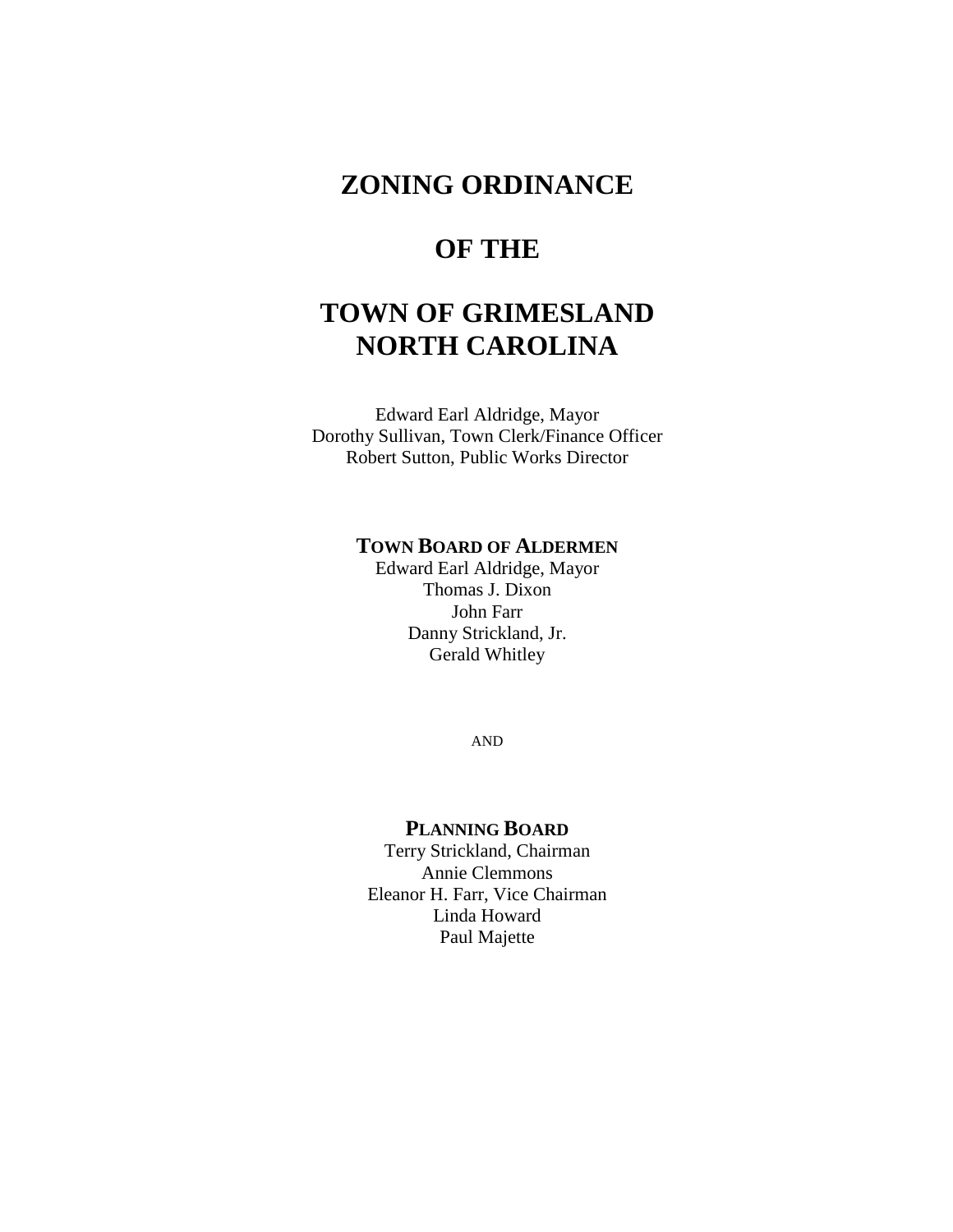## TOWN OF GRIMESLAND **ZONING ORDINANCE**

## **TABLE OF CONTENTS**

| <b>ENACTMENT: 1</b> |                                                                               |  |
|---------------------|-------------------------------------------------------------------------------|--|
| <b>PREAMBLE:</b>    | $\mathbf{1}$                                                                  |  |
| <b>ARTICLE 1.</b>   |                                                                               |  |
| <b>ARTICLE 2.</b>   |                                                                               |  |
| <b>ARTICLE 3.</b>   |                                                                               |  |
| 3.1                 |                                                                               |  |
| 3.2                 |                                                                               |  |
| <b>ARTICLE 4.</b>   | <b>LOCATIONS AND BOUNDARIES OF DISTRICTS  20</b>                              |  |
| <b>ARTICLE 5.</b>   |                                                                               |  |
| 5.1                 |                                                                               |  |
| 5.2                 |                                                                               |  |
| 5.3                 |                                                                               |  |
| 5.4                 |                                                                               |  |
| 5.5                 |                                                                               |  |
| 5.6                 |                                                                               |  |
| 5.7                 |                                                                               |  |
| 5.8                 |                                                                               |  |
|                     |                                                                               |  |
| <b>ARTICLE 6.</b>   |                                                                               |  |
| 6.1                 |                                                                               |  |
| 6.2                 | Only One Main Building, One Main Use on Lot, and Orientation of a Building 23 |  |
| 6.3                 |                                                                               |  |
| 6.4                 |                                                                               |  |
| 6.5                 |                                                                               |  |
| 6.6                 |                                                                               |  |
| 6.7                 |                                                                               |  |
| 6.8                 |                                                                               |  |
| <b>ARTICLE 7.</b>   |                                                                               |  |
| 7.1                 |                                                                               |  |
| 7.2                 |                                                                               |  |
| 7.3                 |                                                                               |  |
| 7.4                 |                                                                               |  |
| 7.5                 |                                                                               |  |
| 7.6                 |                                                                               |  |
| 7.7                 |                                                                               |  |
| 7.8<br>7.9          |                                                                               |  |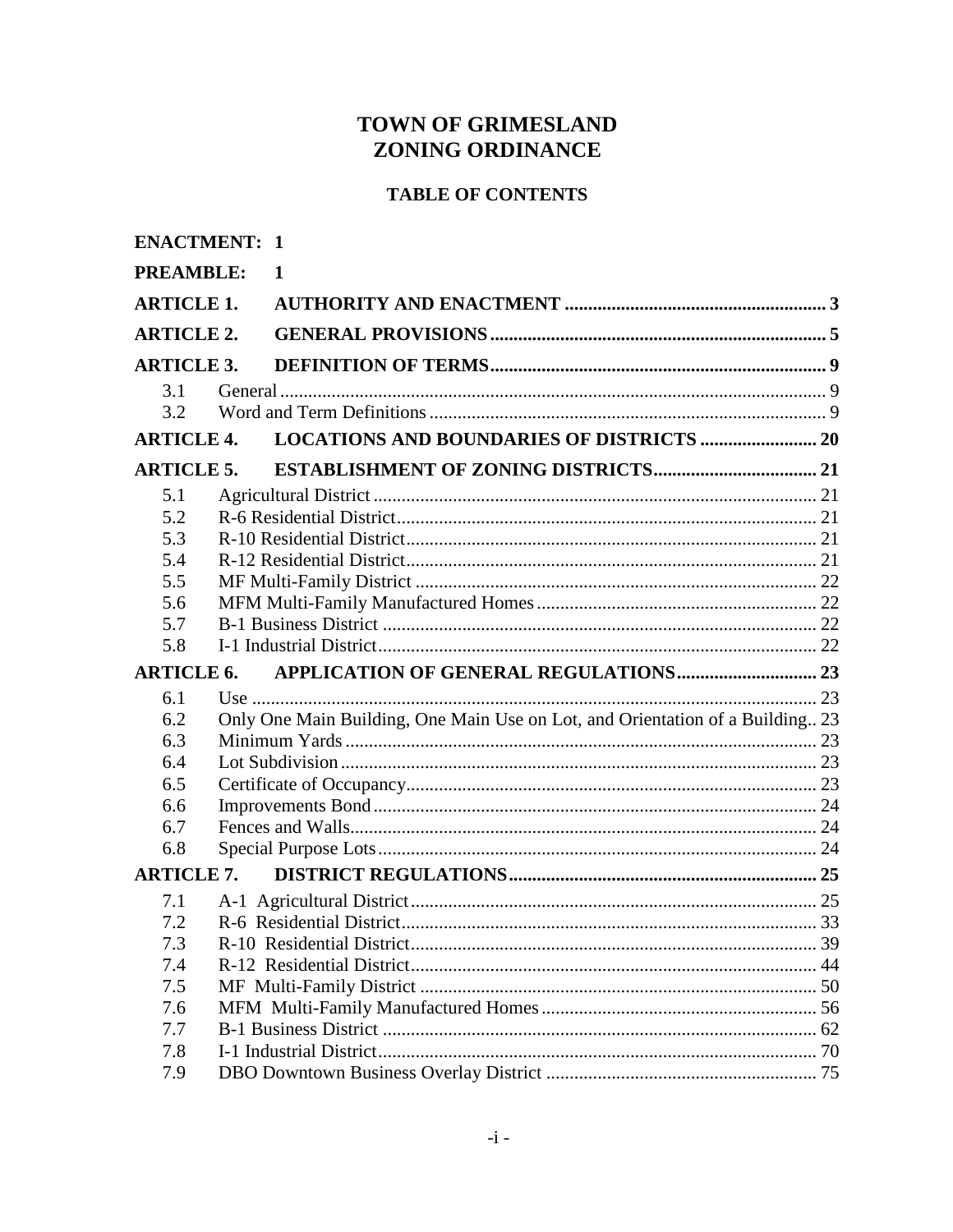| <b>ARTICLE 8.</b>  |                                                                       |                                                                          |  |  |
|--------------------|-----------------------------------------------------------------------|--------------------------------------------------------------------------|--|--|
| <b>ARTICLE 9.</b>  |                                                                       |                                                                          |  |  |
| 9.1                | Planned Building Group Regulations for Apartments and Condominiums 78 |                                                                          |  |  |
| 9.2                |                                                                       |                                                                          |  |  |
| 9.3                |                                                                       |                                                                          |  |  |
| <b>ARTICLE 10.</b> |                                                                       |                                                                          |  |  |
| 10.1               |                                                                       |                                                                          |  |  |
| 10.2               |                                                                       | Procedure for Special Use Permits Approved by the Board of Adjustment 84 |  |  |
| <b>ARTICLE 11.</b> |                                                                       | OFF-STREET PARKING AND OFF-STREET LOADING                                |  |  |
|                    |                                                                       |                                                                          |  |  |
| 11.1               |                                                                       |                                                                          |  |  |
| 11.2               |                                                                       |                                                                          |  |  |
| <b>ARTICLE 12.</b> |                                                                       |                                                                          |  |  |
| 12.1               |                                                                       |                                                                          |  |  |
| 12.2               |                                                                       |                                                                          |  |  |
| 12.3               |                                                                       |                                                                          |  |  |
| 12.4               |                                                                       |                                                                          |  |  |
| 12.5               |                                                                       |                                                                          |  |  |
| 12.6               |                                                                       | Multi-Family Development Identification Sign Regulations 104             |  |  |
| 12.7               |                                                                       |                                                                          |  |  |
| 12.8               |                                                                       | Signs Not Requiring a Permit from the Building Inspector 104             |  |  |
| 12.9               |                                                                       |                                                                          |  |  |
| 12.10              |                                                                       |                                                                          |  |  |
| 12.11              |                                                                       |                                                                          |  |  |
| <b>ARTICLE 13.</b> |                                                                       |                                                                          |  |  |
| 13.1               |                                                                       |                                                                          |  |  |
| 13.2               |                                                                       | Continuation of Nonconforming Situations and Completion of Nonconforming |  |  |
|                    |                                                                       |                                                                          |  |  |
| 13.3               |                                                                       |                                                                          |  |  |
| 13.4               |                                                                       |                                                                          |  |  |
| 13.5               |                                                                       |                                                                          |  |  |
| 13.6               |                                                                       | Abandonment or Discontinuance of Nonconforming Situations 111            |  |  |
| 13.7               |                                                                       |                                                                          |  |  |
| 13.8               |                                                                       |                                                                          |  |  |
| <b>ARTICLE 14.</b> |                                                                       |                                                                          |  |  |
| 14.1               |                                                                       |                                                                          |  |  |
| 14.2               |                                                                       |                                                                          |  |  |
| 14.3               |                                                                       |                                                                          |  |  |
| 14.4               |                                                                       |                                                                          |  |  |
| 14.5               |                                                                       |                                                                          |  |  |
| 14.6               |                                                                       |                                                                          |  |  |
| 14.7               |                                                                       |                                                                          |  |  |
| 14.8               |                                                                       |                                                                          |  |  |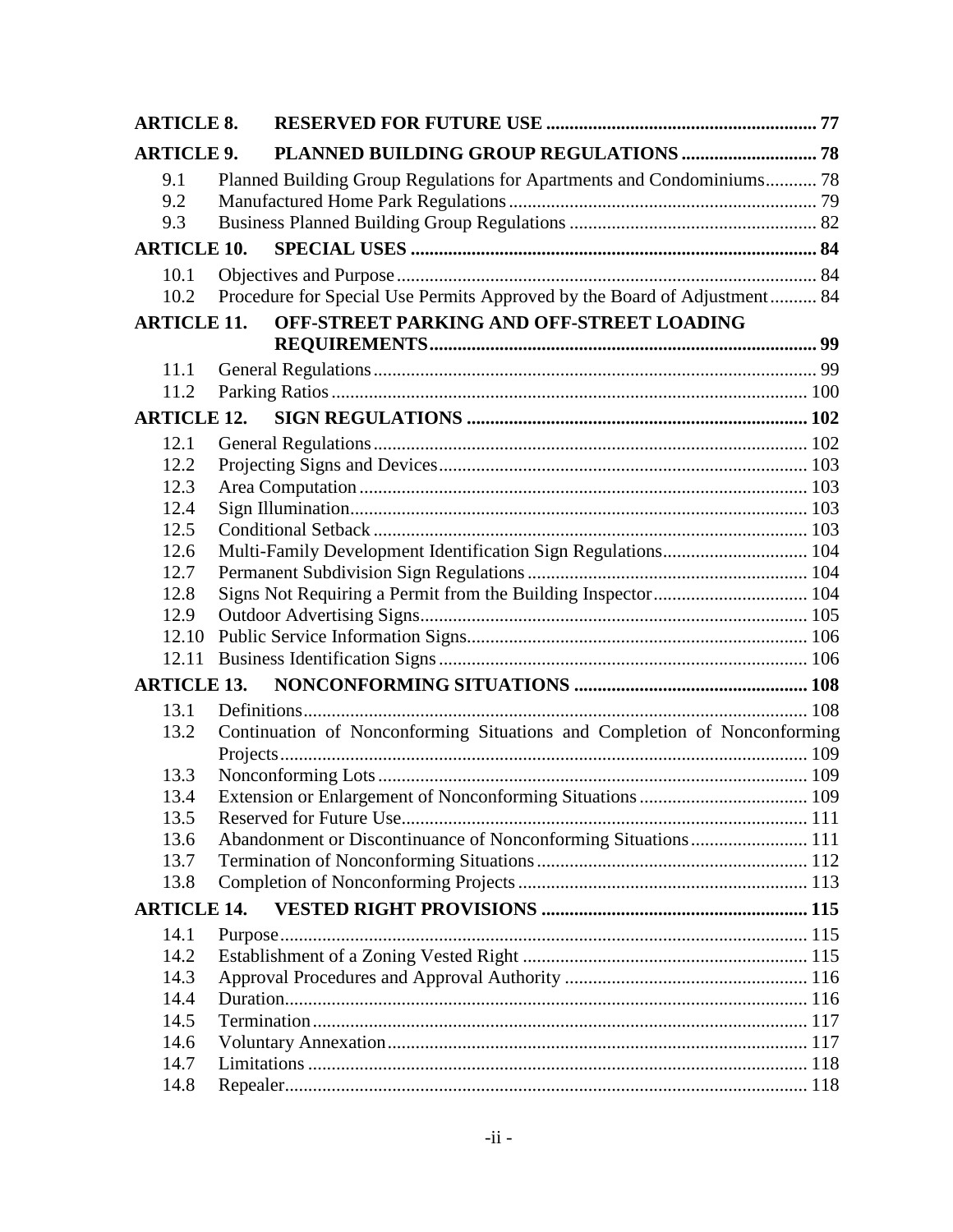| <b>ARTICLE 15.</b> |                                                                           |  |
|--------------------|---------------------------------------------------------------------------|--|
| 15.1               |                                                                           |  |
| 15.2               |                                                                           |  |
| 15.3.              |                                                                           |  |
| 15.4               |                                                                           |  |
| <b>ARTICLE 16.</b> |                                                                           |  |
| 16.1               | Composition of the Board of Adjustment Pursuant to N.C.G.S. 160A-388  121 |  |
| 16.2               |                                                                           |  |
| 16.3               |                                                                           |  |
| 16.4               |                                                                           |  |
| 16.5               |                                                                           |  |
| 16.6               |                                                                           |  |
|                    |                                                                           |  |
| 17.1               |                                                                           |  |
| 17.2               |                                                                           |  |
| 17.3               |                                                                           |  |
| <b>ARTICLE 18.</b> |                                                                           |  |
| 18.1               |                                                                           |  |
| 18.2               |                                                                           |  |
| 18.3               |                                                                           |  |
| 18.4               |                                                                           |  |
| 18.5               |                                                                           |  |
| 18.6               |                                                                           |  |
| 18.7               |                                                                           |  |
| <b>ARTICLE 19.</b> |                                                                           |  |
| 19.1               |                                                                           |  |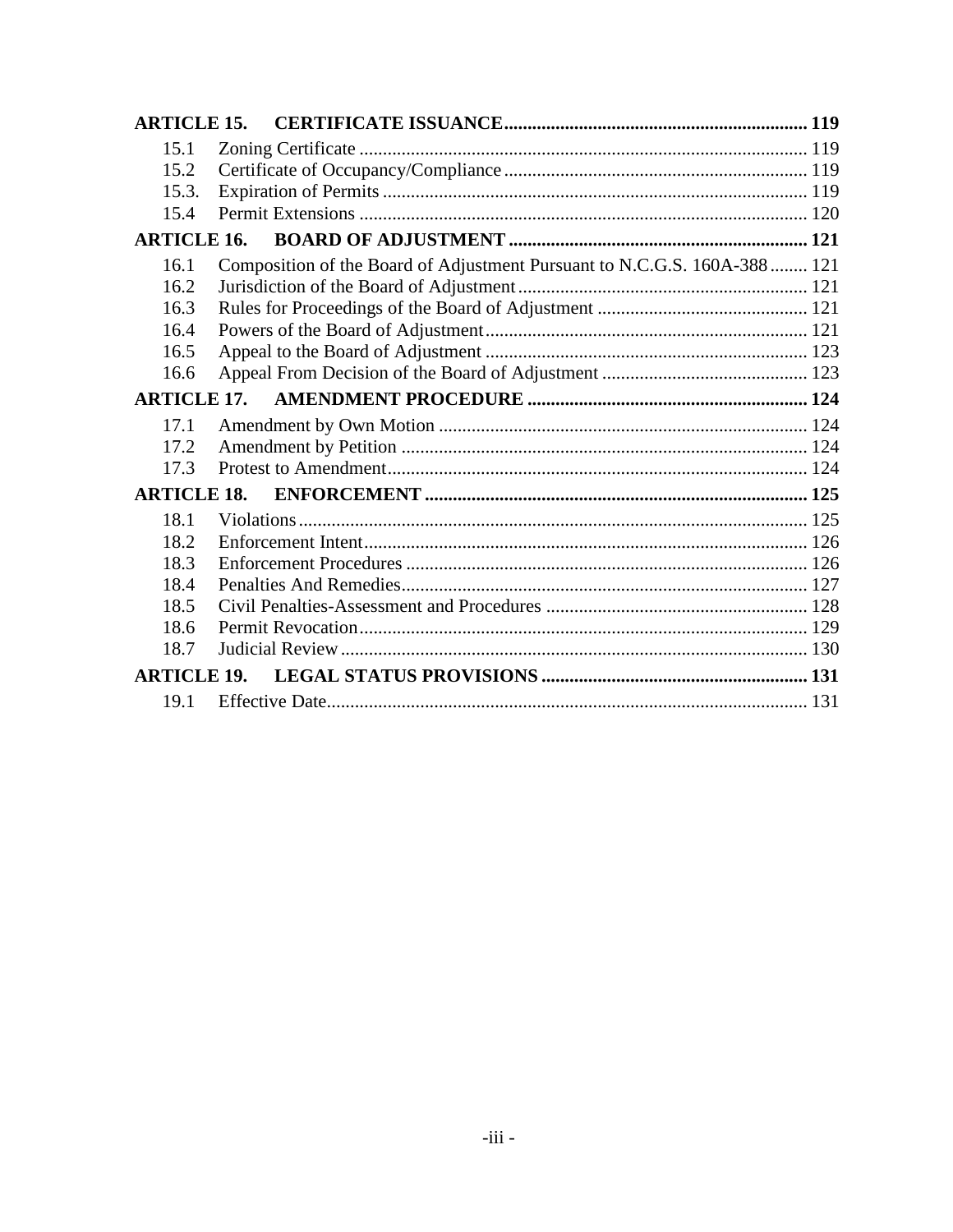#### **ZONING ORDINANCE**

#### **OF THE**

#### **TOWN OF GRIMESLAND, NORTH CAROLINA**

#### **ENACTMENT:**

 AN ORDINANCE ESTABLISHING COMPREHENSIVE ZONING REGULATIONS FOR THE TOWN OF GRIMESLAND, NORTH CAROLINA, AND PROVIDING FOR THE ADMINISTRATION, ENFORCEMENT, AND AMENDMENT THEREOF, IN ACCORDANCE WITH THE PROVISIONS OF NORTH CAROLINA GENERAL STATUTES 160A, ARTICLE 19 PART 3 (160A-381).

#### **PREAMBLE:**

 WHEREAS, the General Statutes of North Carolina empowers the Town of Grimesland to enact a zoning ordinance and to provide for its administration, enforcement, and amendment, and

 WHEREAS, the Board of Aldermen deems it necessary for the purpose of promoting the health, safety, morals, or general welfare of the town to enact such an ordinance, and

 WHEREAS, the Board of Aldermen has appointed a Planning Board to recommend the boundaries of the various original districts and appropriate regulations to be enforced therein, and

 WHEREAS, the Planning Board has divided the town into districts and has prepared regulations pertaining to such districts in accordance with the town's land use plan designed to lessen congestion throughout the town; to secure safety from fire, panic, and other dangers; to promote health and the general welfare; to provide adequate light and air; to prevent the overcrowding of land; to avoid undue concentration of population; to facilitate the adequate provision of transportation, water, sewerage, schools, parks, and other public requirements, and

 WHEREAS, the Planning Board has given reasonable consideration, among other things, to the character of the districts and their peculiar suitability for particular uses, with a view to conserving the value of buildings and encouraging the most appropriate use of land throughout the town, and

 WHEREAS, the Board of Aldermen has given due public notice of hearings relating to zoning districts, regulations, and restrictions, and have held such public hearings, and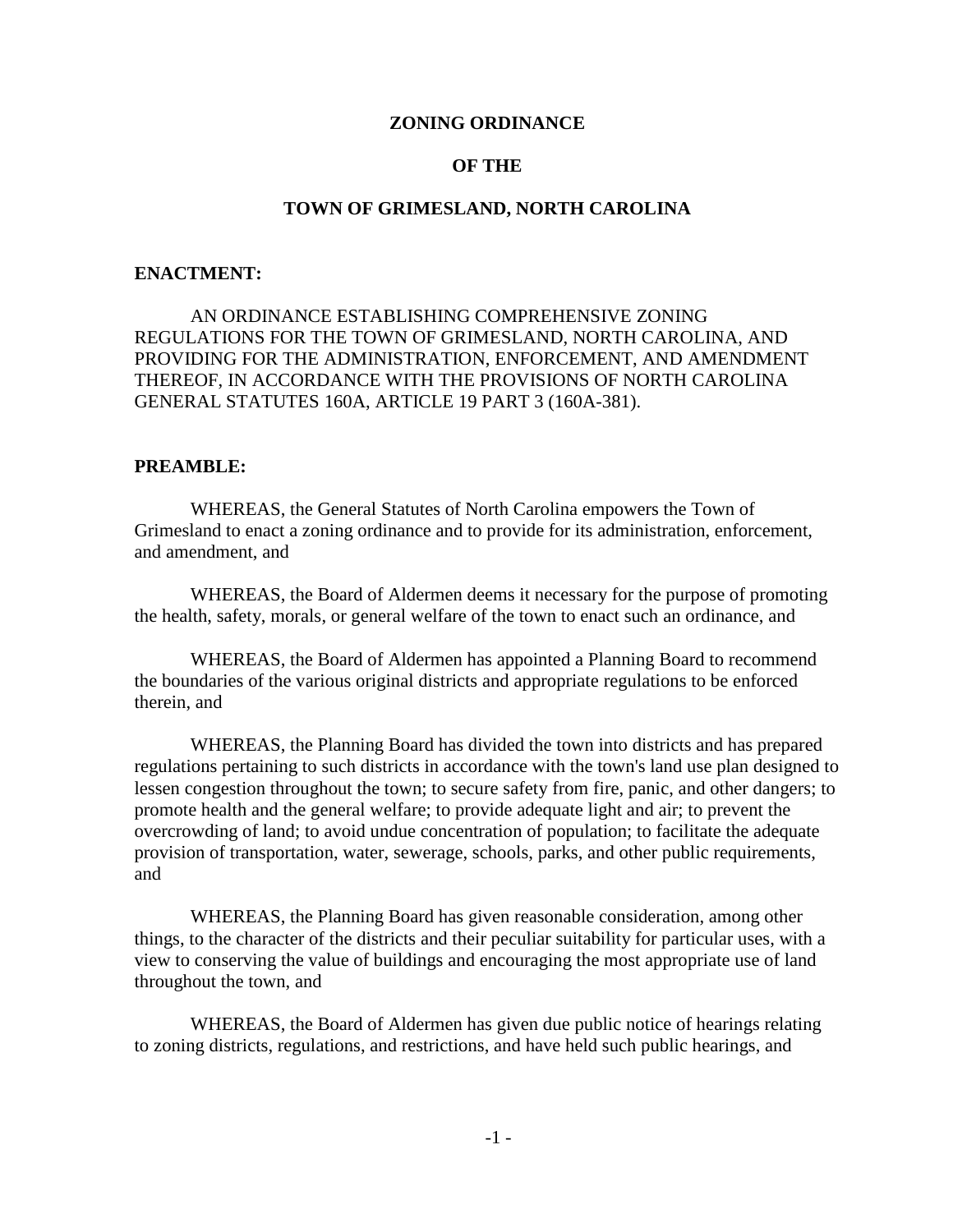WHEREAS, all requirements of the General Statutes of North Carolina with regard to the preparation of the report of the Planning Board and subsequent action of Board of Aldermen has been met;

 NOW THEREFORE BE IT ORDAINED BY THE TOWN OF GRIMESLAND, NORTH CAROLINA, AS FOLLOWS: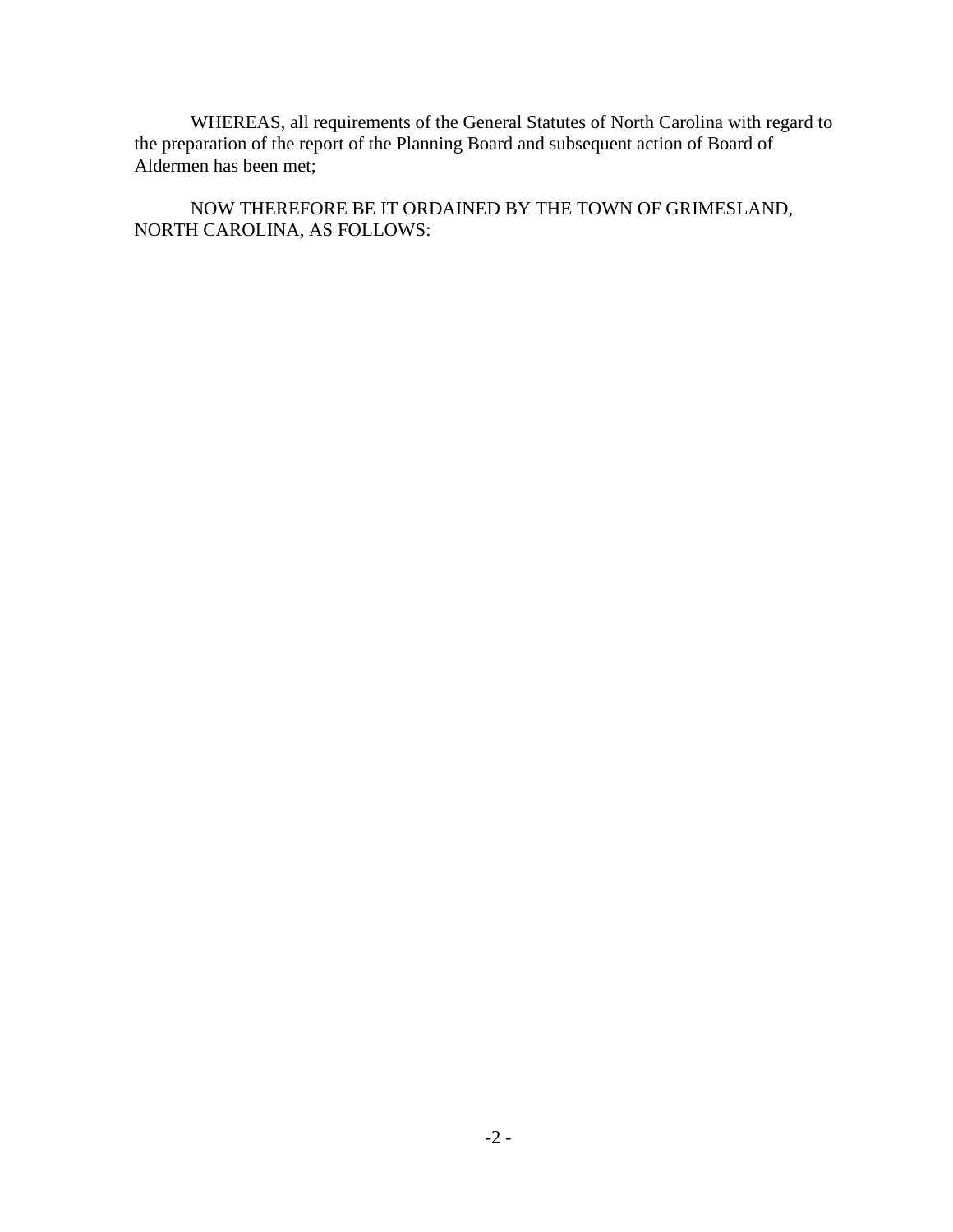#### **ARTICLE 1. AUTHORITY AND ENACTMENT**

#### 1.1 Authority

 This ordinance is adopted under the authority granted by Chapter 160A, Article 19, Part 3 of the North Carolina General Statutes and Amendments thereto. The Board of Aldermen of the Town of Grimesland, North Carolina, does ordain as follows:

#### 1.2 Title

 This ordinance shall be known as, referred to, and cited as the "ZONING ORDINANCE, TOWN OF GRIMESLAND, NORTH CAROLINA" and hereinafter referred to as the "ordinance".

#### 1.3 Purpose

 The purpose of this ordinance is to promote the health, safety, morals, and general welfare of the Town of Grimesland, North Carolina.

#### 1.4 Intent

It is the general intent of this ordinance to:

- 1. Regulate and restrict the use of all structures and lands within the town limits of the Town of Grimesland.
- 2. Regulate and restrict lot coverage, population density and distribution, and the location and size of all structures within the town limits of the Town of Grimesland.
- 3. Regulate development so as to accomplish the following:
	- a) Secure Safety from fire, flooding, panic and other dangers;
	- b) Provide Adequate light, air, sanitation, drainage;
	- c) Further the Appropriate use of land, and conservation of natural resources;
	- d) Obtain the Wise Use, conservation, development, and protection of the town's water, soil, woodland, and wildlife resources and attain a balance between land uses and the ability of the natural resource base to support and sustain such uses;
	- e) Prevent Overcrowding, and avoid undue population concentration and urban sprawl;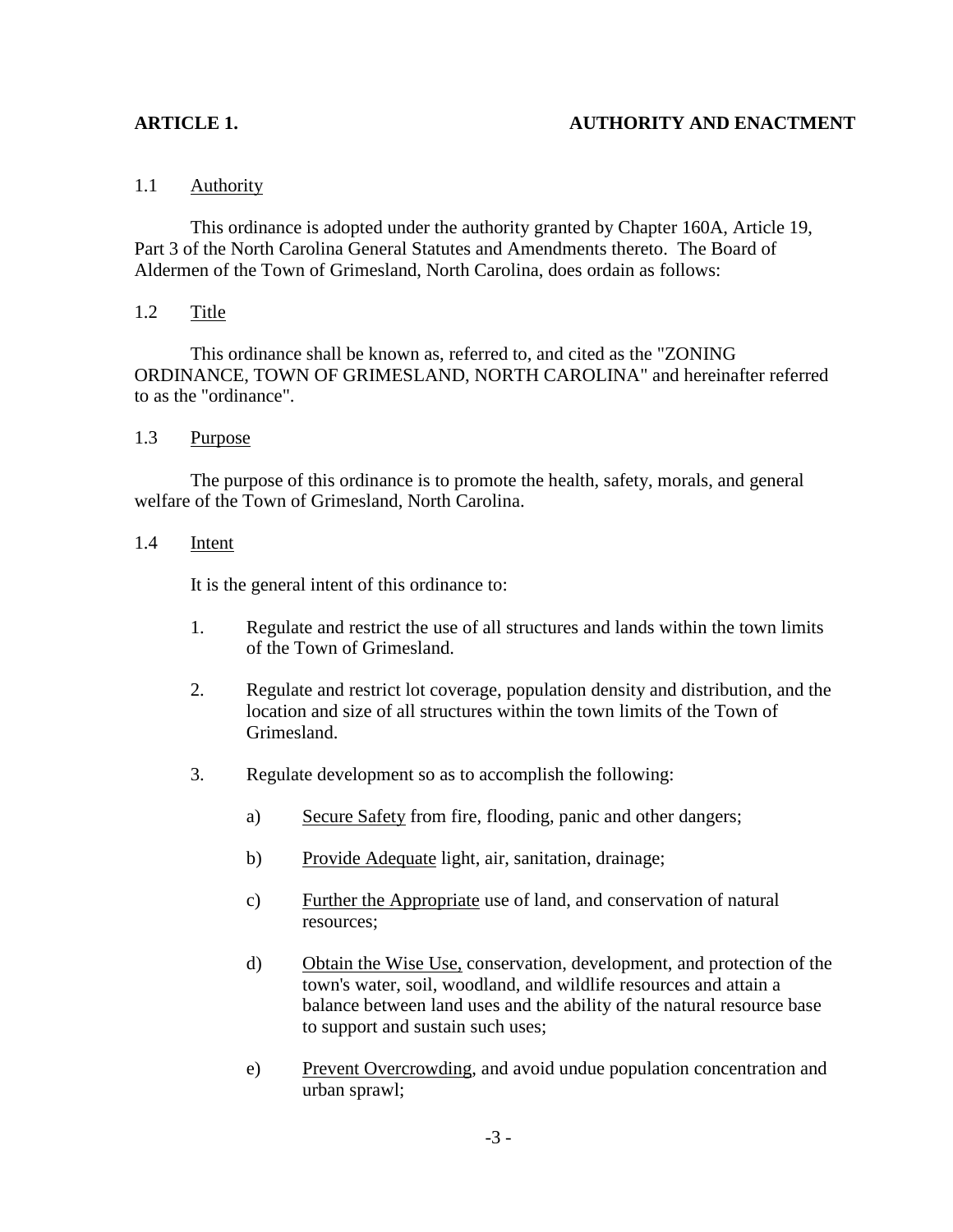- f) Stabilize and Protect the natural beauty and property values.
- g) Lessen Congestion in and promote the safety and efficiency of the streets and highways.
- h) Facilitate the Adequate provision of public facilities and utilities;
- j) Preserve Natural Growth and Cover and promote the natural beauty of the community.

#### 1.5 Interpretation

In interpreting and applying the provisions of this ordinance, those provisions shall be held to be the minimum requirements for the promotion of the public safety, health, convenience, prosperity, and general welfare. It is not intended by this ordinance to interfere with or abrogate or annul any easements, covenants or other agreements between parties; provided, however, that where this ordinance imposes a greater restriction upon the use of buildings or premises, or upon the height of buildings, or requires larger open spaces than are imposed or required by other ordinances, rules, regulations, or by easements, covenants or agreements, the provisions of this ordinance shall govern. Likewise, where other ordinances, easements, covenants or other agreements impose additional or greater restrictions than those regulations set forth herein, the more restrictive regulations shall have precedence.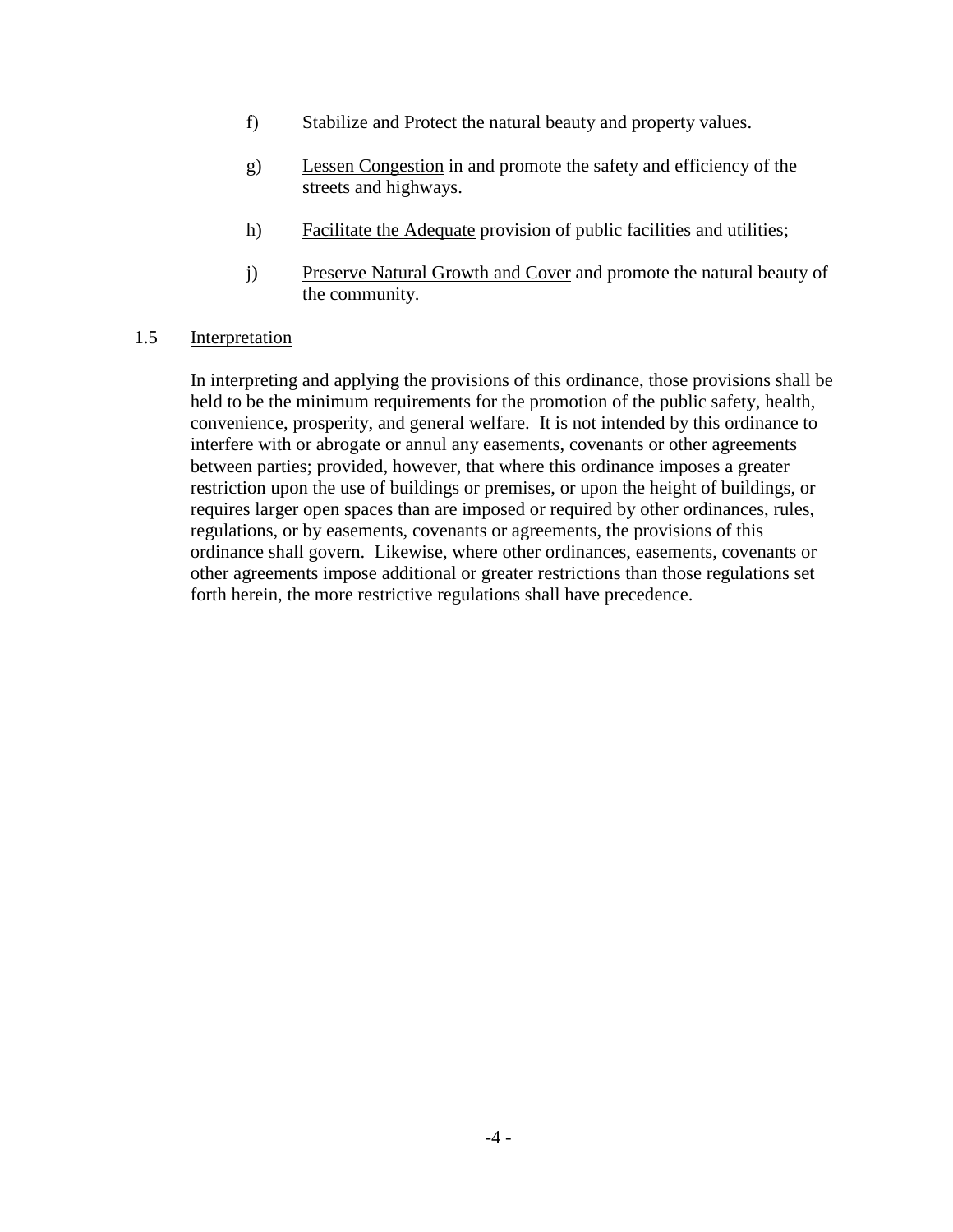### 2.1 Introduction

 The proper regulation of the use of certain structures, lands and water, only through the use of the zoning districts contained within this ordinance, is neither feasible nor adequate. Therefore, the following restrictions and regulations, which shall be applied in addition to the district regulations, are necessary to accomplish the intent of this ordinance.

#### 2.2 Jurisdiction

- 1. This chapter shall be effective throughout the town's planning jurisdiction. The town's planning jurisdiction comprises the area within the corporate boundaries of the town as well as the area described in that ordinance adopted by the Board of Aldermen on May 11, 1999, entitled an "Ordinance Establishing Extraterritorial Jurisdiction," which ordinance is recorded in the Pitt County Registry. Such planning jurisdiction may be modified from time to time in accordance with Section 160A-385 of the North Carolina State Law.
- 2. In addition to other locations required by law, a copy of a map showing the boundaries of the town's planning jurisdiction shall be available for public inspection in the planning department.

#### 2.3 Application of District Regulations

 The regulations set by this ordinance within each district shall be minimum regulations and shall apply uniformly to each class or kind of structure or land, except as hereinafter provided.

- 1. No building, structure, or land shall hereafter be used or occupied, and no building or structure or part thereof shall hereafter be erected, constructed, reconstructed, moved, or structurally altered except in conformity with all of the regulations herein specified for the district in which it is located.
- 2. No building or other structure shall hereafter be erected or altered:
	- a) to exceed the height or bulk;
	- b) to accommodate or house a greater number of families;
	- c) to occupy a greater percentage of lot area;
	- d) to have narrower or smaller rear yards, front yards, side yards, or other open spaces than herein required, or in any other manner be contrary to the provisions of this ordinance.
- 3. No part of a yard, or other open space required about or in connection with any building for the purpose of complying with this ordinance, shall be included as part of a yard, or open space similarly required for any other building.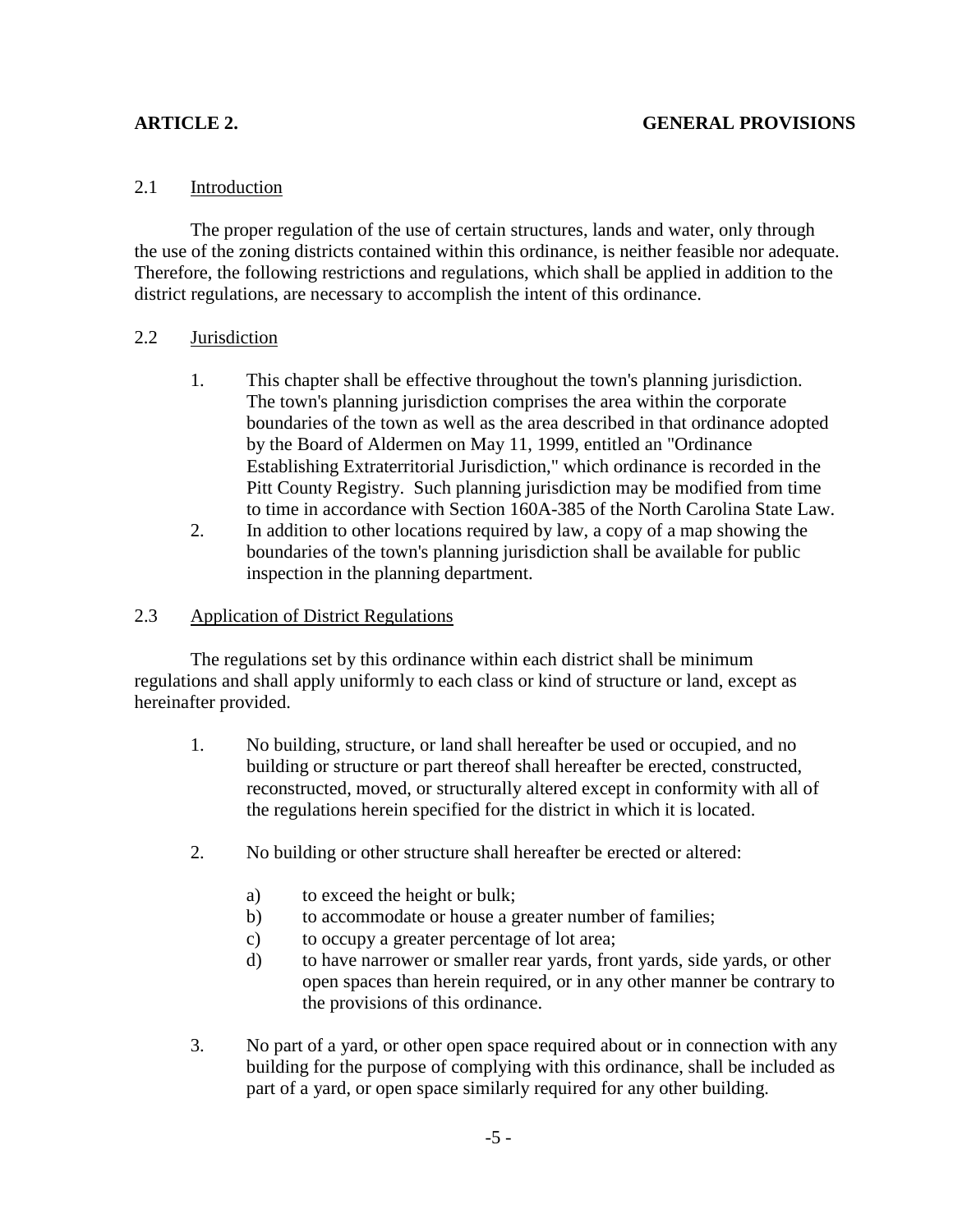4. No yard or lot existing at the time of passage of this ordinance shall be reduced in dimension or area below the minimum requirements set forth herein. Yards or lots created after the effective date of this ordinance shall meet at least the minimum requirements established by this ordinance.

#### 2.4 Provision for Official Zoning Map

 Official Zoning Map - The Town of Grimesland is hereby divided into zones, or districts, as shown on the Official Zoning Map which, together with all explanatory matter thereon, is hereby adopted by reference and declared to be a part of this ordinance. The Official Zoning Map shall be identified by the signature of the Mayor of the Town of Grimesland, attested by the Town Clerk, and bearing the seal of the Town. No changes of any nature shall be made on the Official Zoning Map or matter shown thereon except in conformity with the procedures set forth in this ordinance. Regardless of the existence of copies of the Official Zoning Map which may from time to time be made or published, the Official Zoning Map located in the Town of Grimesland Town Clerk's Office shall be the final authority as to the current zoning status of land and water areas, buildings, and other structures in the town.

#### 2.5 Replacement of Official Zoning Map

 In the event that the Official Zoning Map becomes damaged, destroyed, lost, or difficult to interpret because of the nature or number of changes and additions, the Board of Aldermen may by resolution adopt a new Official Zoning Map which shall supersede the prior Official Zoning Map. The new Official Zoning Map may correct drafting or other errors or omissions in the prior Official Zoning Map, but no such correction shall have the effect of amending the original Official Zoning Map. The new Official Zoning Map shall be identified by the signature of the Mayor of the Town of Grimesland, attested by the Town Clerk, and bearing the seal of the Town of Grimesland. Unless the prior Official Zoning Map has been lost, or has been totally destroyed, the prior map or any significant parts thereof remaining shall be preserved, together with all available records pertaining to its adoption or amendment.

#### 2.6 Relationship to Land Use Plan

 It is the intention of the Board of Aldermen that this chapter implement the planning policies adopted by the board for the town and its extraterritorial planning area, as reflected in the land use plan and other planning documents. While the Board of Aldermen reaffirms its commitment that this chapter and any amendment to it be in conformity with adopted planning policies, the board hereby expresses its intent that neither this chapter nor any amendment to it may be challenged on the basis of any alleged nonconformity with any planning document.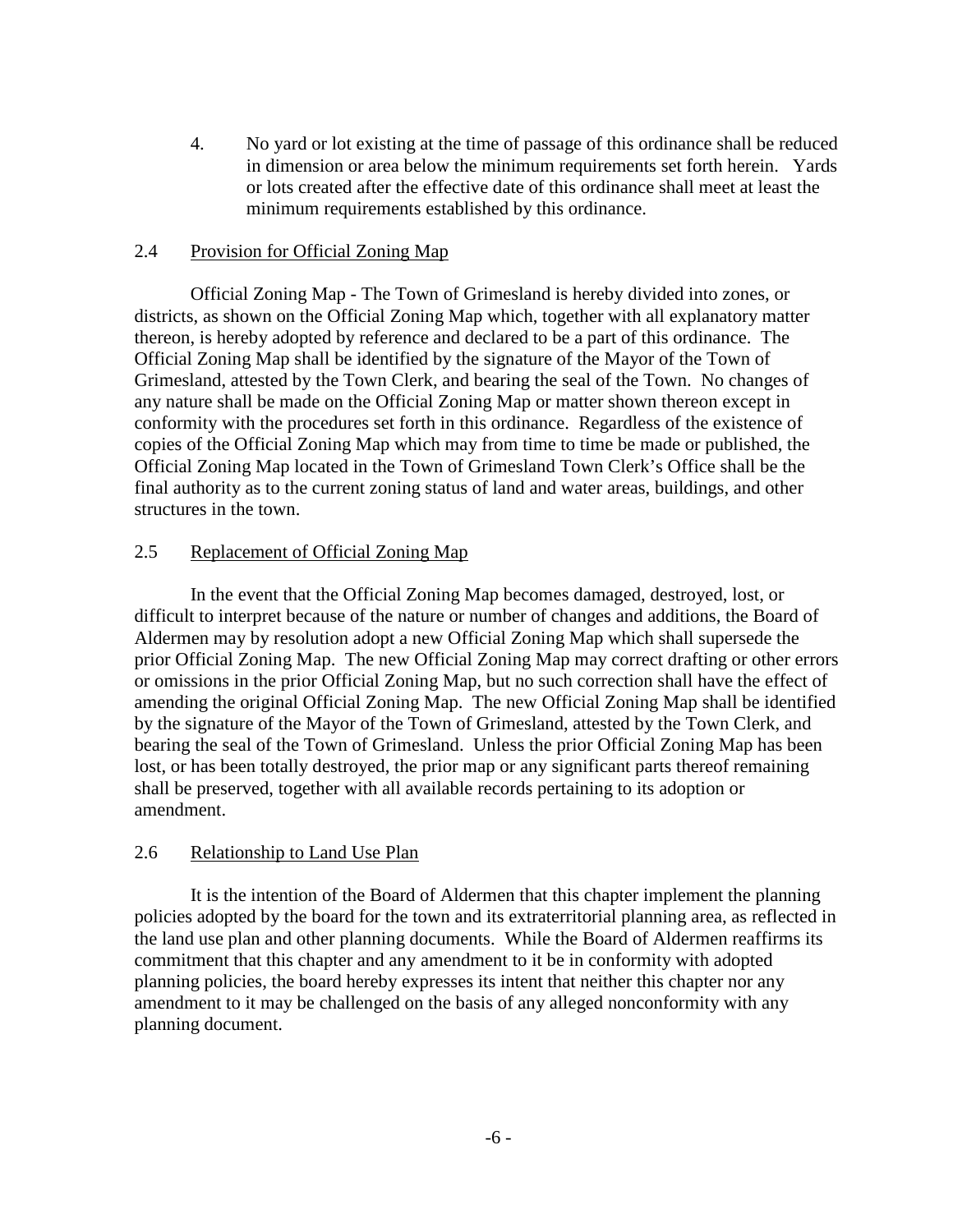#### 2.7 No Use or Sale of Land or Buildings Except in Conformity With Chapter Provisions

- 1. Subject to Article 13 of this ordinance (Nonconforming Situations), no person may use, occupy, or sell any land or buildings or authorize or permit the use, occupancy, or sale of land or buildings under his control except in accordance with all of the applicable provisions of this chapter.
- 2. For purposes of this section, the "use" or "occupancy" of a building or land relates to anything and everything that is done to, on, or in that building or land.
- 2.8 Fees

|  | <b>Zoning Permits</b>          | \$25.00                                     |
|--|--------------------------------|---------------------------------------------|
|  | <b>Rezoning Application</b>    | \$250.00                                    |
|  |                                | (add $$20.00/acre$ for every acre over 2.0) |
|  | Special Use Permit Application | \$250.00                                    |
|  |                                |                                             |

 2. Fees established above must be paid upon submission of a signed application or notice of appeal. This ordinance is administered by the Pitt County Planning Department, therefore all fees should be submitted to the Planning Department and made payable to the County of Pitt.

#### 2.9 Severability

 It is hereby declared to be the intention of the Board of Aldermen that the sections, paragraphs, sentences, clauses, and phrases of this ordinance are severable, and if any such section, paragraph, sentence, clause, or phrase is declared unconstitutional or otherwise invalid by any court of competent jurisdiction in a valid judgment or decree such unconstitutionality or invalidity shall not affect any of the remaining sections, paragraphs, sentences, clauses, or phrase of ordinance since the same would have been enacted without the incorporation into this ordinance of such unconstitutional or invalid section, paragraph, sentence, clause, or phrase.

### 2.10 Computation of Time

 1. Unless otherwise specifically provided, the time within which an act is to be done shall be computed by excluding the first and including the last day. If the last day is a Saturday, Sunday, or legal holiday, that day shall be excluded. When the period of time prescribed is less than seven days, intermediate Saturdays, Sundays, and holidays shall be excluded.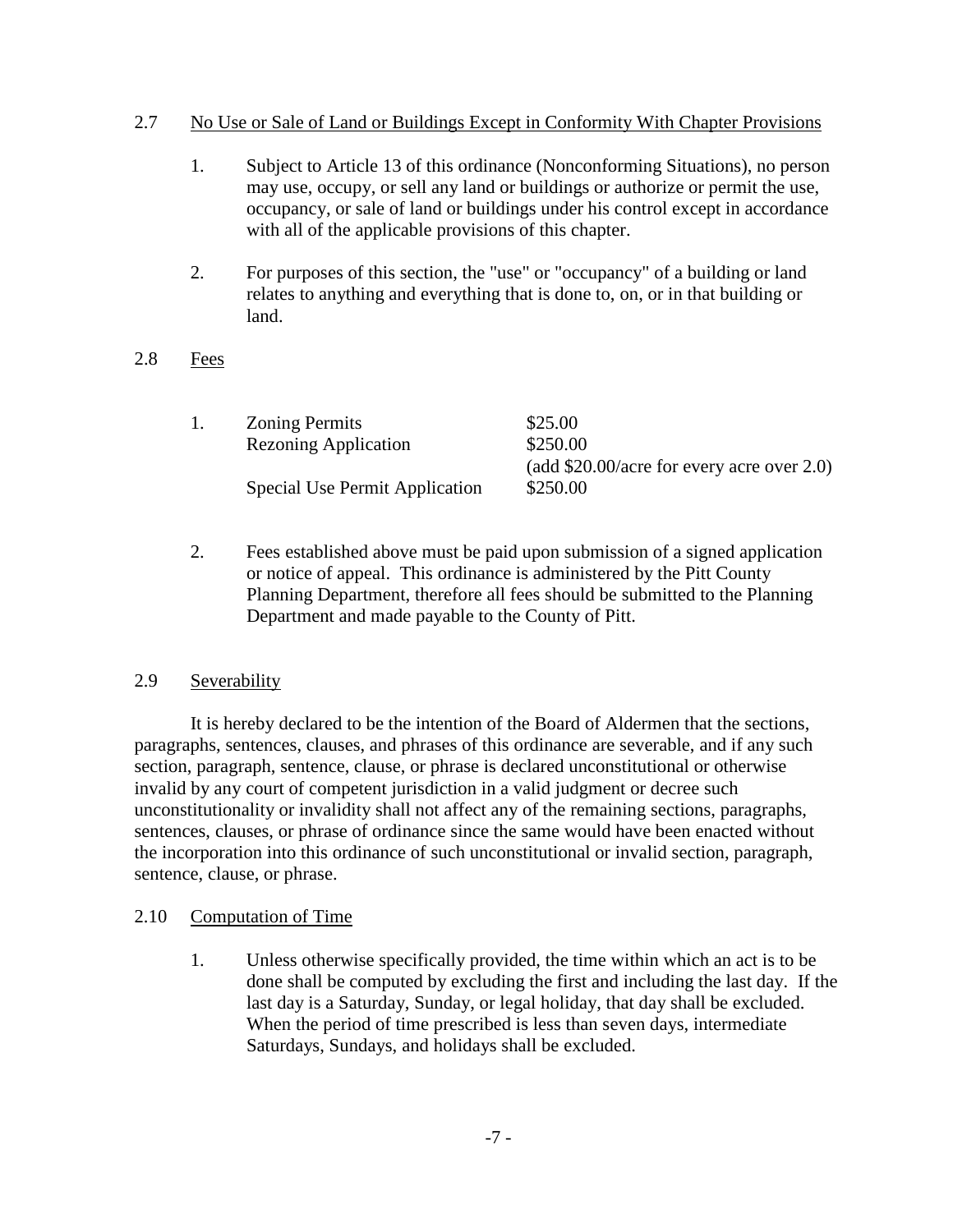2. Unless otherwise specifically provided, whenever a person has the right or is required to do some act within a prescribed period after the service of a notice or other paper upon him and the notice or paper is served by mail, three days shall be added to the prescribed period.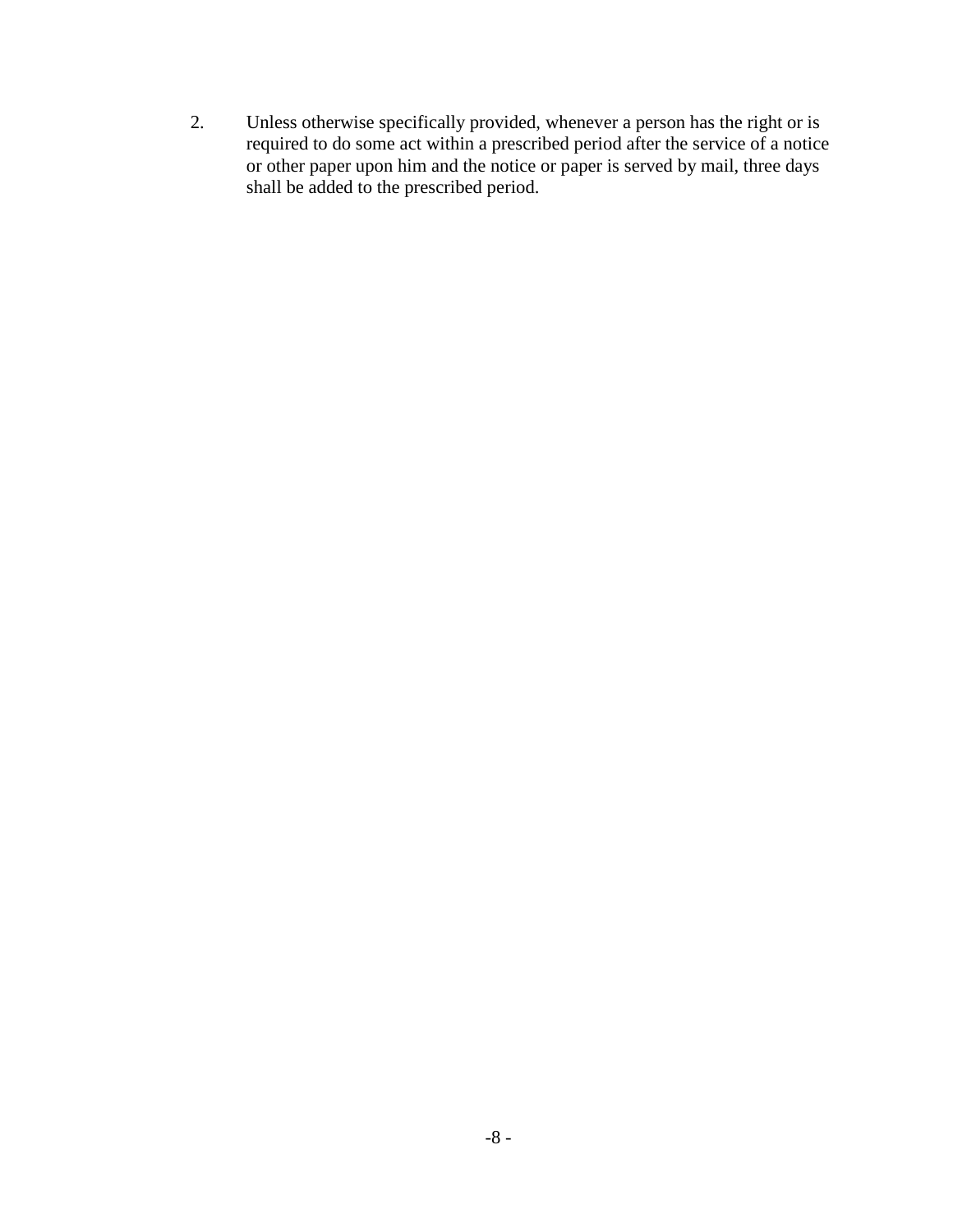#### **ARTICLE 3. DEFINITION OF TERMS**

#### 3.1 General

 For the purpose of interpreting this ordinance, certain words and terms used are defined in this section. Except as defined in this section, all other words used in this ordinance shall have their standard dictionary definition. For general interpretation, the following shall apply in all uses and cases in this ordinance:

- 1. The present tense includes the future tense, and the future tense includes the present tense.
- 2. The singular number includes the plural number, and the plural number includes the singular number.
- 3. The word "may" is permissive, and the word "shall" is mandatory.
- 4. The word "person" includes a firm, association, organization, partnership, trust, company or corporation, as well as an individual.
- 5. The words "used" or "occupied" include the words "intended, designed, or arranged to be used or occupied."
- 6. Words in parting the masculine gender include the feminine and neuter.

#### 3.2 Word and Term Definitions

*(Amended and Adopted January 13, 2004, by the Town Board of Aldermen.)* 

 Accessory Use or Structure - A use or a structure on the same lot with, but of a nature customarily incidental and subordinate to, the principal use or structure.

 Addressing Service - A service that prepares mailings, which may include applying mailing labels, applying postage and performing the mailing service for compensation.

 Alley - A roadway easement which affords only a secondary means of access to abutting property and not intended for general traffic circulation.

 Alter - To make any structural changes in the supporting or load-bearing members of a building, such as walls, columns, beams, girders or floor joists.

 Ambulatory Health Care Clinic – A Health Care Facility, affiliated with a hospital, where patients are admitted for examination and/or treatment on an out-patient basis by one (1) or more physicians, dentists, or other medical personnel, psychologists, or social workers, and where patients are not lodged overnight.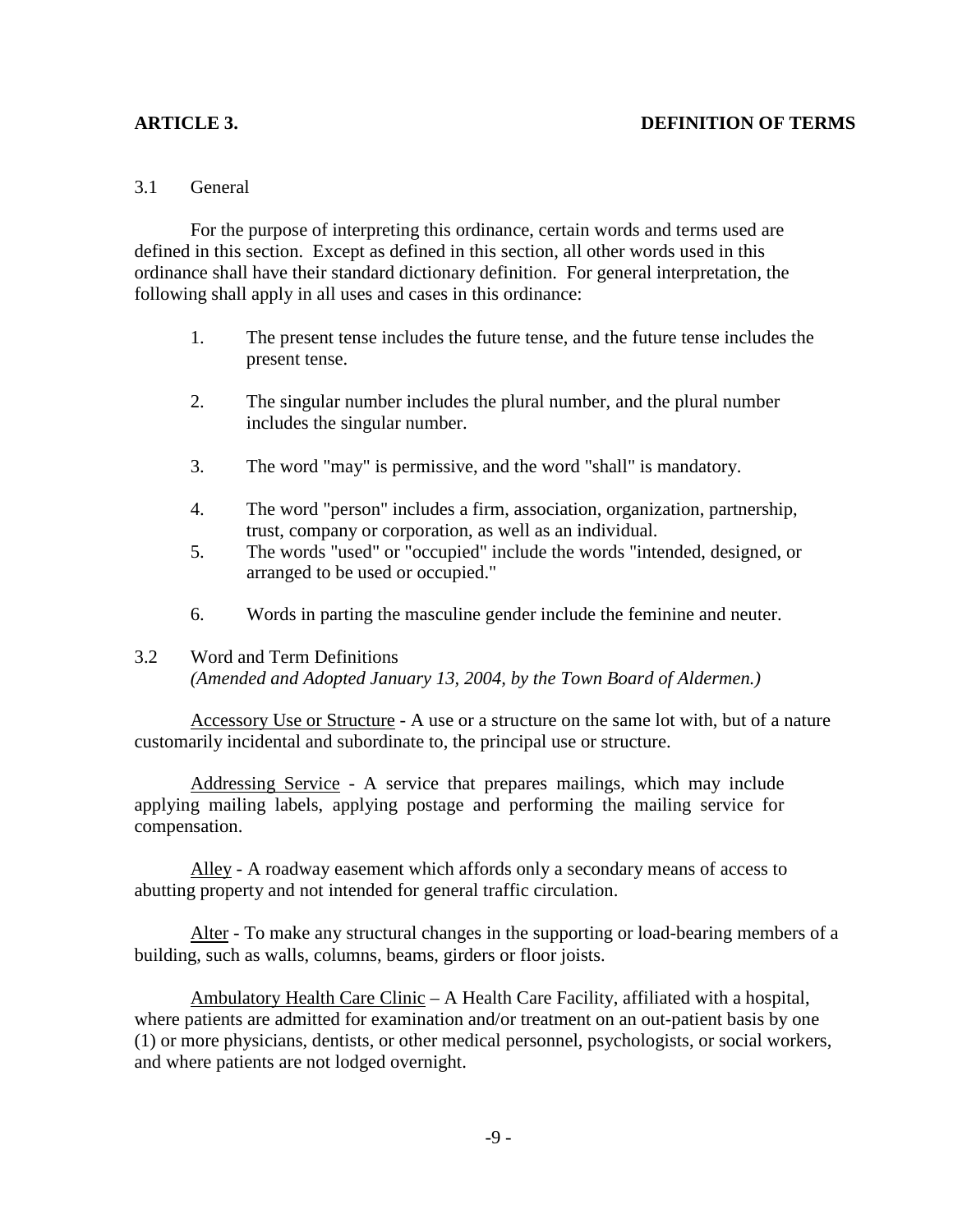Assembly - A joining together of completely fabricated parts to create a finished product.

Automobile Repair Station **-** An establishment where the following services may be carried out: major repair, engine rebuilding, rebuilding and reconditioning of motor vehicles, collision service such as body, frame or fender repairs, painting and undercoating of vehicles.

Automobile Service Station Operations - An establishment where gasoline or other automobile engine fuel (stored only in underground tanks), kerosene or motor oil and lubricants or grease (for operation of automobiles) are related directly to the public on the premises, including sale of minor accessories and services for automobiles, which are limited to lubrication, changing oil and filters, changing and repair of tires and tubes, engine tune-up, hand washing and polishing, replacement of light bulbs, windshield wiper blades and other small parts, but does not include steam cleaning, body repairs, chassis or engine repair, except as listed above.

Board of Aldermen - The Board of Aldermen of the Town of Grimesland.

 Board of Adjustment - A semi-judicial body, composed of representatives from the Town of Grimesland, which is given certain powers under and relative to this ordinance.

 Boarding House - A rooming house or a structure which contains four (4) or more rooms, each of which has no kitchen facilities, and is designed or intended to be used for residential occupancy on a rental basis.

 Bona Fide Farm - Any tract of land larger than ten (10) acres and otherwise eligible for tax deferral as authorized in NCGS 105-277.1 et. seq. shall be considered a bona fide farm. Any trade of land on which agricultural activities are clearly of an incidental nature may also be considered as a bona fide farm upon determination by the building inspection upon consideration of agricultural productivity and improvements, and any other necessary or available information. Under no circumstances will any parcel smaller than five (5) acres be considered either an agricultural tract or a bona fide farm. Bona Fide farms do not include intensive livestock operations.

 Buffer Strip/Buffer Zone - A device of material, evergreen plantings, and/or other plantings (vegetative matter), and space used to provide sight and sound screening from adjoining properties. The required height and width of the buffer strip and the materials and/or other plantings (vegetative matter) used in its construction vary according to use. Where a buffer strip is required under the provisions of this ordinance, it shall meet the requirements of the Zoning Administrator.

Building - Any building, structure, edifice or improvements as commonly defined.

Building, Commercial - Any building used for business purposes.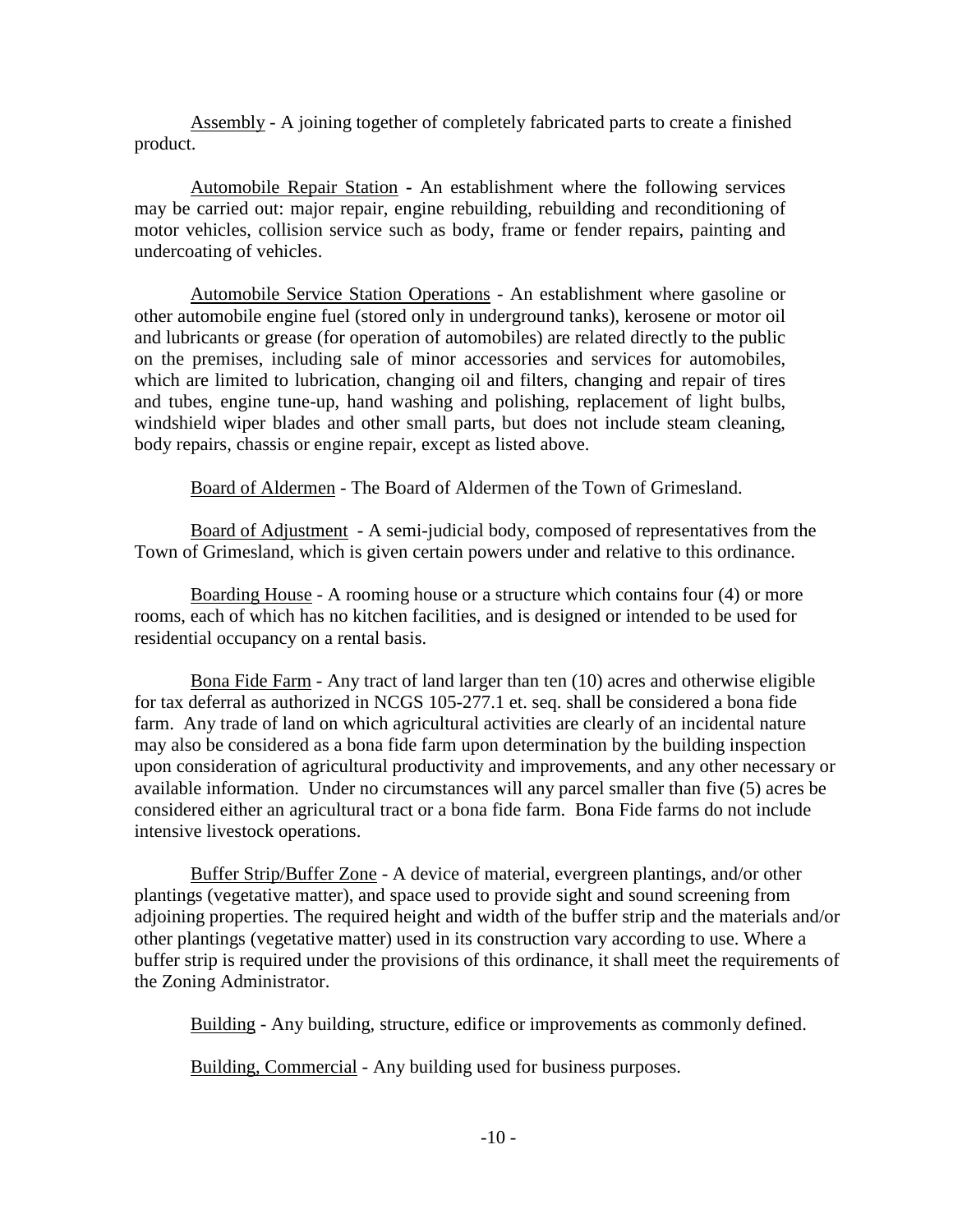Building, Detached - A building having no party or common wall with another building except an accessory building.

 Building Groups, Planned - More than one building on a single lot or tract developed in accordance with the provisions of Article 9.

 Building, Height of - The vertical distance from the average sidewalk or street grade, or finished grade of the building line, whichever is the highest, to the highest point of the building.

 Building, Line - A line located a minimum horizontal distance from the right-of-way line of a street or road parallel thereto, between which and the right-of-way line no building or parts of buildings may be erected, altered, or maintained except as otherwise provided herein.

 Building, Main - A building in which the principal use of the lot on which the building is situated is conducted.

 Car Wash - A commercial establishment, which washes automobile or other motor vehicles, whether or not in conjunction with other goods or services provided to customers.

Cemetery - Property used for the interring of the dead.

 Certificate of Occupancy/Compliance - A statement, signed by an administrative officer authorized by the Grimesland Board of Aldermen, setting forth that the building, structure or use complies with the zoning ordinance, and that the same may be used for the purpose stated herein.

 Church, Club, or Private Lodge **-** An incorporated or unincorporated association for civic, social, cultural, religious, fraternal, literary, political, recreational, or like activities operated on a nonprofit basis for the primary benefit of its members.

 Clinic Services, Medical & Dental - A health care facility providing primary health services and medical or surgical care to persons, primarily outpatients, and including, as an integral part of the facility, related medial offices and laboratories.

 Contractor, General - One who is engaged in all or more aspects of building construction and/or land development through a legal agreement.

 Contractor, Trades - One who accomplishes work or provides facilities under contract with another and specifically engages in a specialized trade, such as plumbing, heating, wiring, sheet metal and roofing work, etc.

 Convenience Store – Any retail facility less than 3500 sq. ft offering for sale prepackaged food products, household items, newspapers, sandwiches, and other freshly prepared foods, for off site consumption.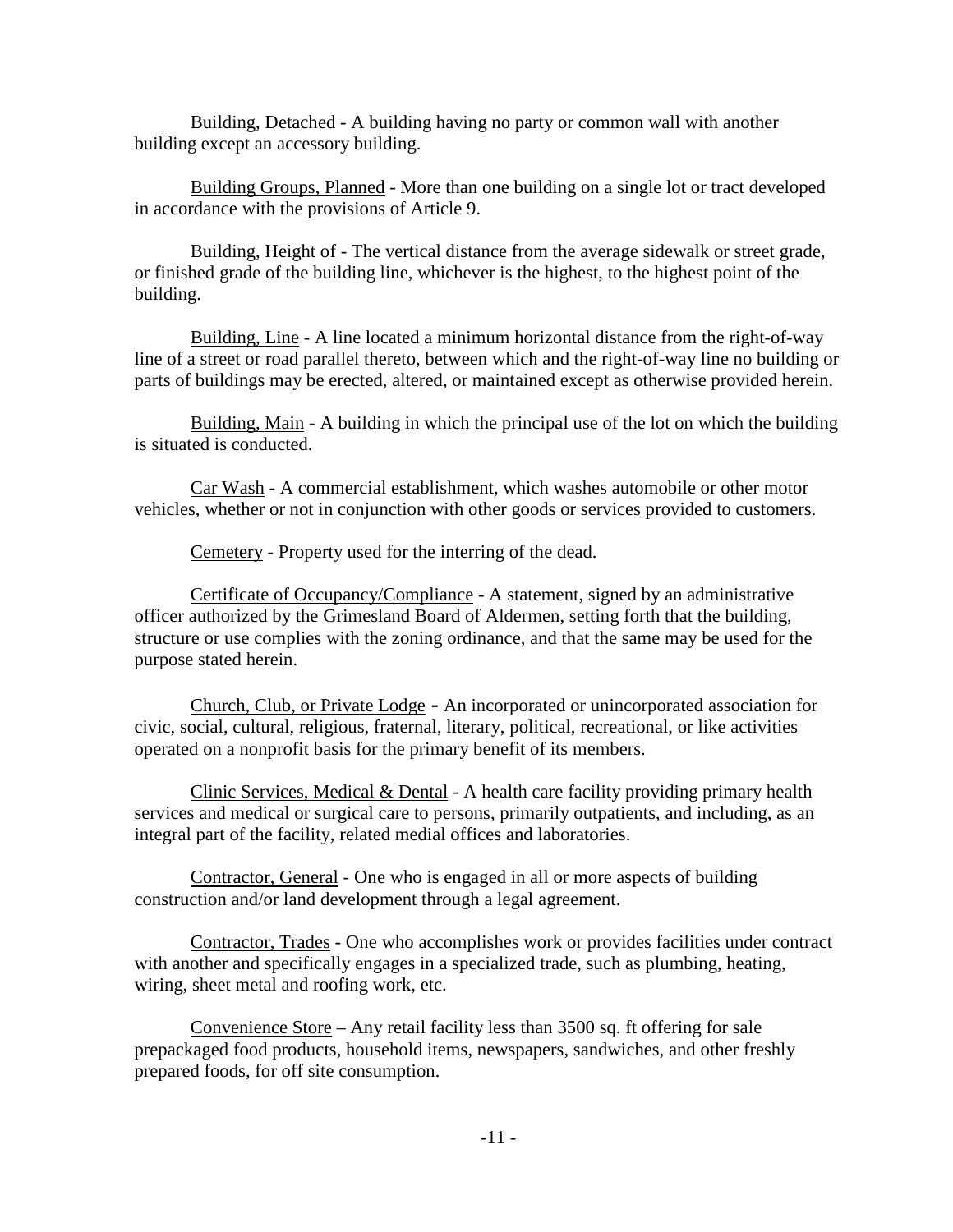Day Care Center - Inclusive of kindergarten, a facility for the case and/or education of pre-school age children.

 Drive-in (eating or drinking facility) - An establishment that provides employee curb service or accommodations through special equipment or facilities for the ordering of food or beverage from a vehicle.

 Dwelling, Multiple Family - A building used for or designed as a residence for more than two families living independently of each other.

 Dwelling, Single-Family - A detached residential dwelling unit, other than a manufactured home, designed for and occupied by one family only.

 Dwelling, Two Family (Duplex) - A detached building used for or designed as a residence for two families living independently of each other.

Dwelling Unit - A residential structure or that portion of a residential structure used or designed as a residence for one family.

Erect - Build, construct, rebuild, or reconstruct, as the same are commonly defined.

 Extraterritorial Jurisdiction - The area beyond the corporate limits within which the planning and zoning regulations of the town apply in accordance with state law. Such area is delineated on the official zoning map for the Town of Grimesland.

 Family - One or more persons related by blood, adoption or marriage, or a group of not more than five (5) persons not related by blood, adoption or marriage living together as a single housekeeping group in a dwelling unit.

Family Care Home – A home meeting the North Carolina Residential Building Code with support and supervisory personnel that provides room and board, personal care and habilitation services in a family environment for six or less resident handicapped persons, pursuant to NCGS 168-21.

 Fertilizer Facility – An establishment which sells and/or stores fertilizer for agricultural purposes.

 Flea Market - An event, transaction, or occurrence at which an owner or sponsor makes space available to persons who sell new, consigned and/or used merchandise at retail or wholesale to the public on a daily, weekend, occasional, temporary or permanent basis.

Frontage - All property abutting on one side of a street measured along the street line.

 Garage, Private - A building or space used as an accessory to or a part of the main building permitted in any residential district, that provides storage space for motor vehicles and in which no business, occupation or service for profit is in any way conducted.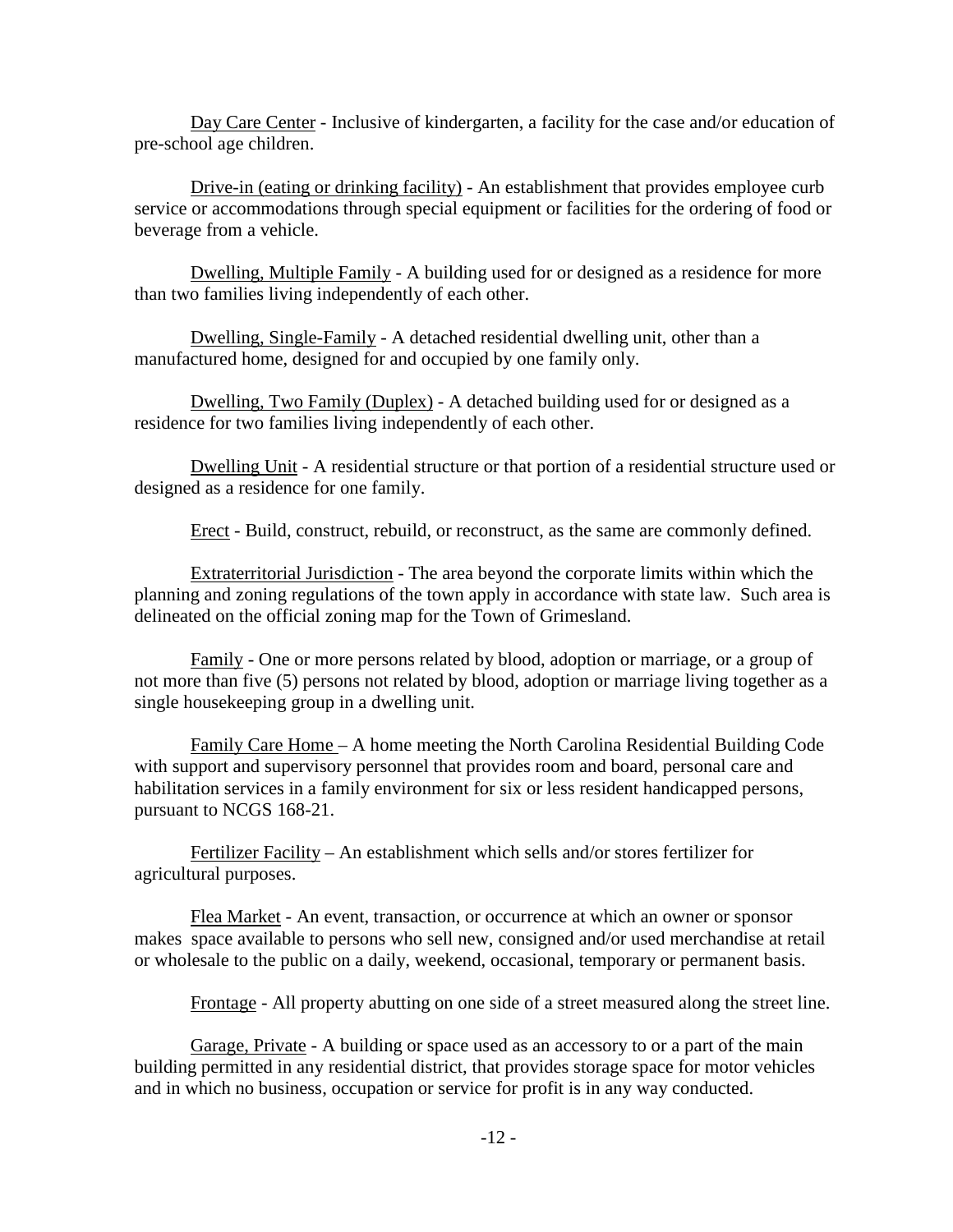Handicapped person  $-A$  person with a temporary or permanent physical, emotional, or mental disability including but not limited to mental retardation, cerebral palsy, epilepsy, autism, hearing and sight impairments, emotional disturbances and orthopedic impairments but not including mentally ill persons who are dangerous to others as defined in G.S. 122C-3(11)b.

 Home Care Unit – A facility meeting all the requirements of the State of North Carolina for boarding and care of not more than five (5) persons who are not critically ill and do not need professional medical attention, to include homes for the aged. *See "Nursing Home" in Table of Permitted Uses.*

 Home Occupation - Certain occupations customarily conducted for profit within a dwelling and carried on by the occupant thereof, which use is clearly subordinate to the use of the dwelling for residential purposes. Limitations are prescribed in this ordinance to ensure against the growth of a home occupation into a commercial enterprise.

 Improvements - The addition of any building, accessory building, parking area, loading area, fence, wall, hedge, lawn or mass planting (except to prevent soil erosion) to a lot or parcel of property.

 Junk - Pre-used or unusable metallic parts and other nonmetallic manufactured products that are worn, deteriorated or obsolete, making them unusable in their existing condition, but are subject to being dismantled and salvaged.

 Kennels **-** A fenced in or enclosed structure or structures, facility or facilities in which actual or intended use is to domicile more than four dogs or other domesticated animals.

 Lot - Land area of defined boundaries in single ownership, set aside for separate use or occupancy, and recorded as such in the office of the Pitt County Registrar of Deeds.

 Lot, Area of - The parcel of land enclosed within the boundaries formed by the property lines.

 Lot, Corner - A lot abutting upon two streets or road (including platted but unopened streets or roads), thus having two (2) front lines.

Lot, Depth - The depth of a lot, for the purpose of this ordinance, is the distance measured in the mean direction of the side lines of the lot from the midpoint of the front line to the midpoint of the opposite lot line.

Lot Line - Any boundary of a parcel of land.

 Lot Line, Front - Any boundary line of a lot running along a street right-of-way line. If a lot abuts two right-of-way lines, the front lot line shall be the shorter of the two. If a lot abuts more than two right-of-way lines, the front lot line shall be determined by the Board of Adjustment.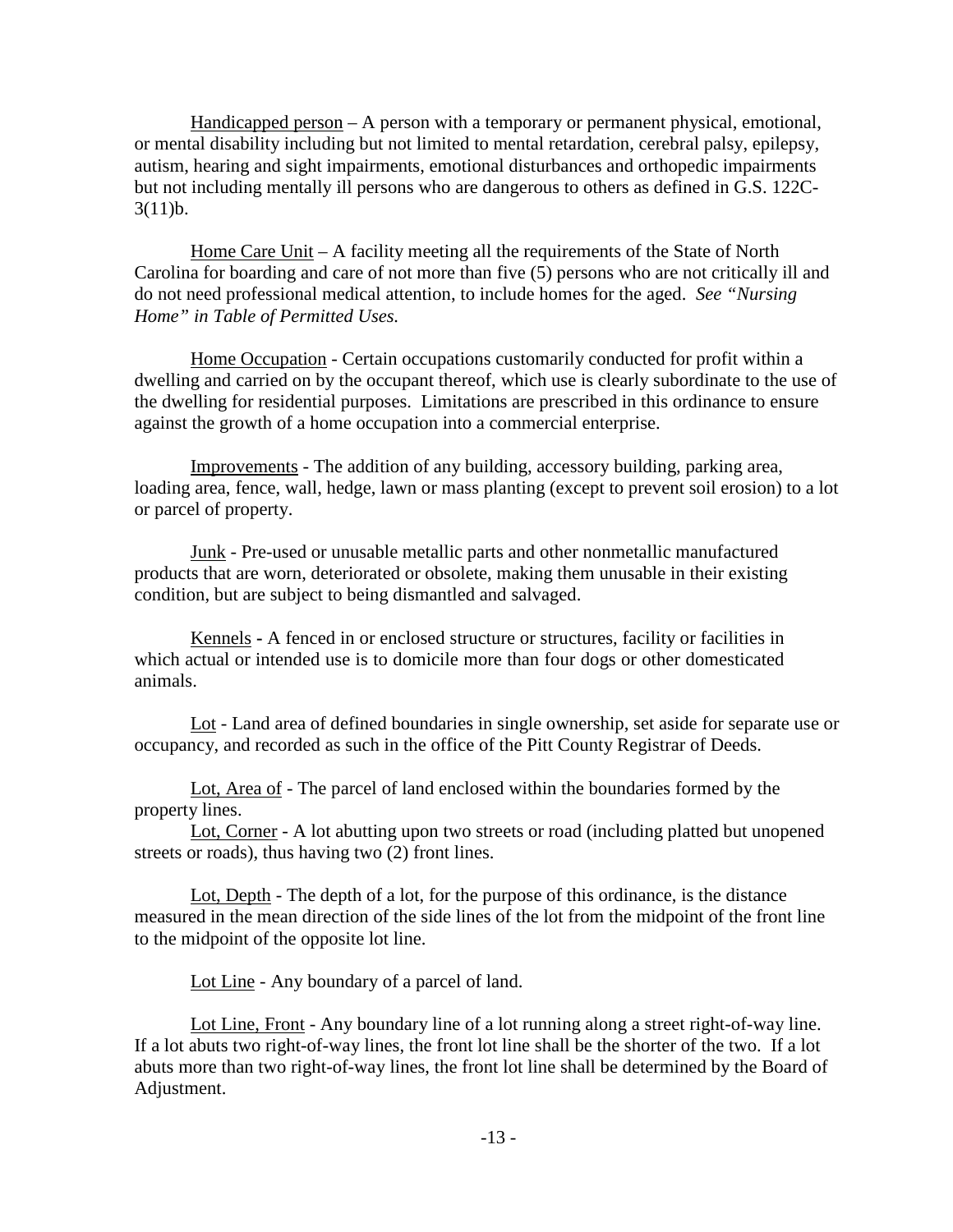Lot Line, Rear - The lot line opposite the front lot line.

Lot Line, Side - Any lot line which is not a front or rear lot line.

 Lot of Record - A lot, a plat or a map which has been recorded in the office of the Registrar of Deeds of Pitt County, or a lot described by metes and bounds, the description of which has been recorded in the aforementioned office.

 Lot Width - The distance between the side lot lines as measured along the front building line as specified by the applicable front yard setback in this ordinance.

 Manufactured Home - A structure, transportable in one or more sections, which in the traveling mode is eight body feet or more in width, or 40 body feet or more in length, or, when erected on site, is 900 or more square feet, and which is built on a permanent chassis and designed to be used as a dwelling, with or without permanent foundation when connected to the required utilities, including the plumbing, heating, air conditioning and electrical systems contained therein. "Manufactured home" includes any structure that meets all of the requirements of this definition except the size requirements and with respect to which the manufacturer voluntarily files a certification required by the Secretary of the United States Department of Housing and Urban Development and complies with the standards established under the National Manufactured Housing Construction and Safety Standards Act of 1984, 42 U.S.C. §5401, et seq.

 For manufactured homes built prior to June 15, 1998, "manufactured home" means a portable manufactured housing unit designed for transportation on its own chassis and placement on a temporary or semi-permanent foundation having a measurement of over 32 feet in length and over eight feet in width. "Manufactured home" also means a double-wide manufactured home, which is two or more portable manufactured housing units designed for transportation on their own chassis that connect on site for placement on a temporary or semipermanent foundation having a measurement of over 32 feet in length and over eight feet in width. *(Amended and Adopted by the Town Board of Aldermen on January 13, 2004.)* 

 Manufactured Home Park - Any single parcel of land upon which three or more manufactured homes or travel trailers, occupied for dwelling or sleeping purposes, are located, regardless of whether or not a charge is made for such accommodations.

 Mini-Storage/Self Storage Facility - A structure containing separate, individual, and private storage spaces of varying sizes, leased or rented on individual leases for varying periods of time.

 Mobile Home Sales **–** An establishment that sells Manufactured Homes to the public.

Modular Home - A factory-fabricated, transportable building constructed to meet North Carolina Building Code standards and designed to be used by itself or, in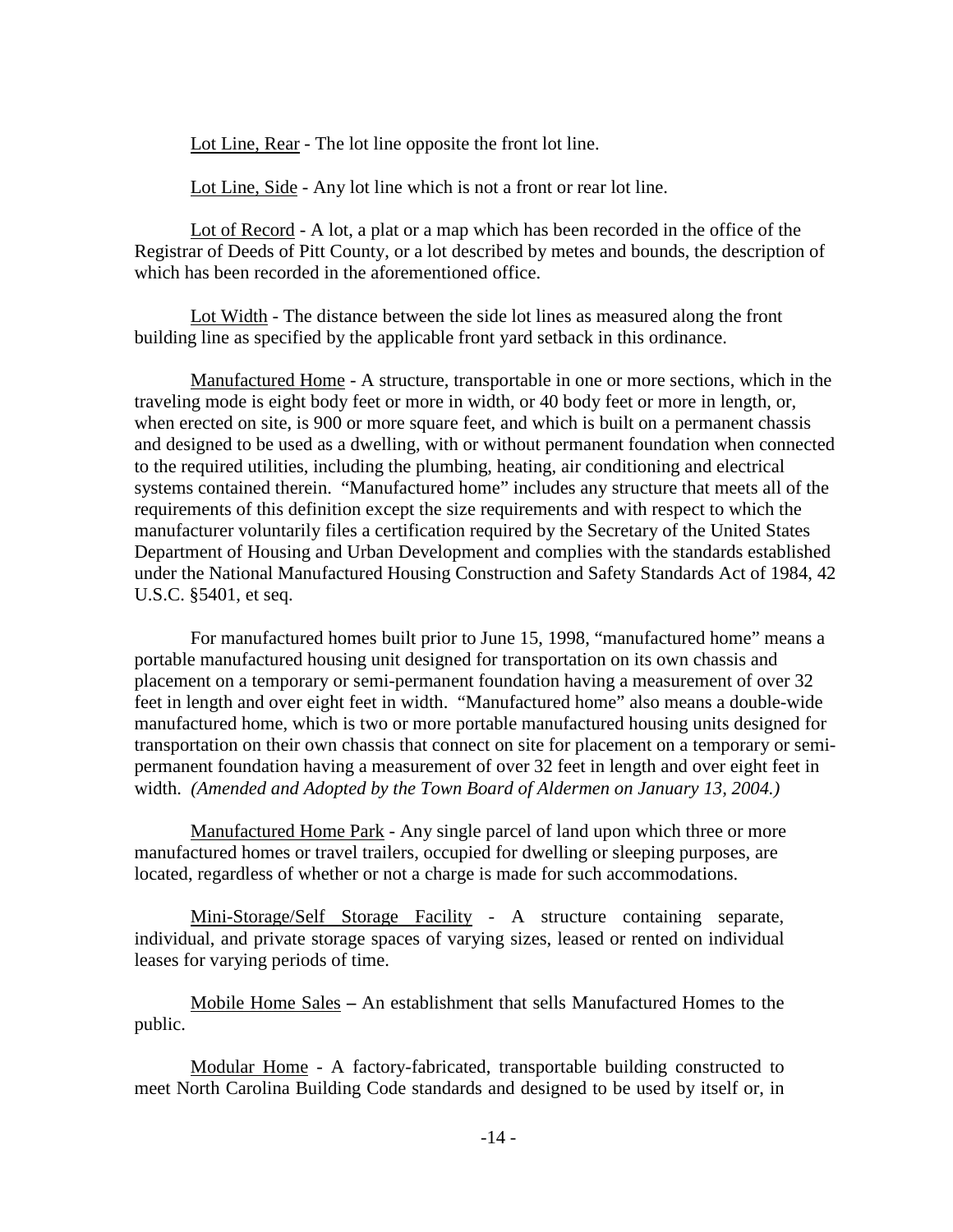the case of a sectional home, to be joined with similar units into a modular whole, placed on a permanent foundation and used for residential purposes.

 Nonconforming Use - A use of building or land that does not conform with the regulations of the district in which such building or land is situated but was lawful before adoption of this ordinance.

 Nursing Home - A convalescent facility having over five (5) beds meeting all the requirements of the State of North Carolina for the boarding and care of persons who cannot care for themselves.

 Permitted Structural Use - A structure/use meeting all of the requirements of this ordinance for the zone district in which it is located.

 Pet Grooming – The caring for the appearance of dogs and cats including bathing and dipping with boarding of clients as needed. *(Amended and Adopted September 11, 2001, by the Town Board of Aldermen.)*

 Planned Building Group - A group of two or more buildings or two or more manufactured homes located on a single parcel of land.

 Planning Board - A commission appointed by the Board of Aldermen for the following purposes: (a) to develop and recommend long-range development plans and policies; (b) to advise the Board of Aldermen in matters pertaining to current physical development and zoning for the town's planning jurisdiction.

Public Facility - any land, property, buildings, or any combination thereof, owned or maintained by the city for the purposes of providing non-recreational services to the general public.

 Public Utility - A business that furnishes an everyday necessity to the public at large. Public utilities provide water, electricity, natural gas, telephone service, and other essentials. Utilities may be publicly or privately owned. Solar and/or Wind energy production of any kind, whether public or private in nature, for production and use of energy for profit or sale to another governmental or private entity is prohibited within the Town's jurisdiction and is not to be considered such a public utility

 Public Utility Facility - Any building, structure, or fixture or part thereof which is owned by a public utility. Solar and/or Wind energy production of any kind, whether public or private in nature, for production and use of energy for profit or sale to another governmental or private entity is prohibited within the Town's jurisdiction and is not to be considered such a public utility facility.

Recreation or Amusement Enterprise, Inside  $-$  A facility, primarily indoors, operated as a business and open to the public for a fee.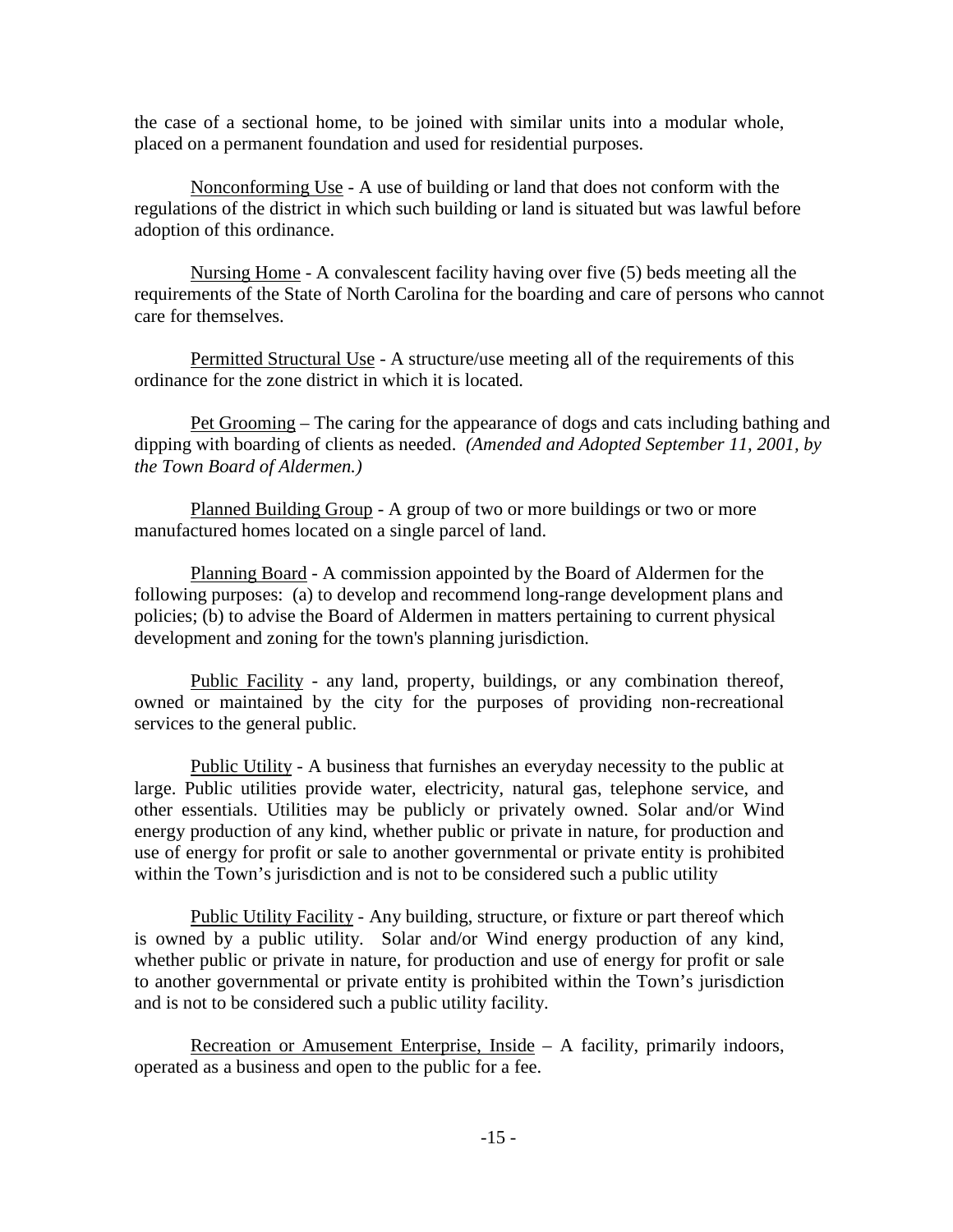Recreation or Amusement Enterprise, Outside – A facility, primarily outdoors, that may include structures and buildings, where there are various devices for entertainment, including rides, booths for the conduct of games or sale of items, buildings for shows and entertainment, and souvenir sales, and open to the public for a fee.

Retail - Sale of a commodity to the ultimate consumer and not customarily subject to sale again.

 Salvage Operation - The reclamation, dismantling or storage of pre-used commodities, junk and similar material for the purposes of resale, processing, distribution or deposition. This does not include the purchase or storage of used furniture, used cars in operable condition, and used or salvaged materials as part of manufacturing operations.

Sexually-Oriented Business **-** An adult arcade, adult bookstore or adult video store, adult cabaret, adult motel, massage parlor, adult motion picture theater, adult theater, escort agency, sexual encounter studio, or any combination of the foregoing.

School - Public, primary, and secondary schools, and private schools having the same curriculum as ordinarily given in public schools.

 Setback Line - The line on the front, rear and sides or a lot which delineates the area upon which a structure may be built and maintained, according to the district regulations.

 Sign - Any words, lettering, parts of letters, pictures, figures, numerals, phrases, sentences, emblems, devices, design, trade names or trademarks by which anything is made known, such as the designation of an individual, firm, association, profession, business commodity or product, which are visible from any public way and used to attract attention.

 Sign, Area of - Sign area shall be computed by the smallest square, triangle, rectangle, circle, or combination thereof which will encompass the entire sign including lattice work, wall work, frame or supports incidental to its decoration. In computing the area, only one (1) side of a double face sign structure shall be considered.

 Sign, Business Identification - Any sign which advertises an establishment, service, commodity or activity conducted upon the premises where such sign is located.

 Sign, Outdoor Advertising - Any sign which advertises an establishment, service, commodity, goods or entertainment sold or offered on premises other than that on which such sign is located.

 Special Use - A use that would not be generally appropriate without restriction throughout the zoning district but which, if controlled as to number, area, location, or relation to the neighborhood, would promote the health, safety, morals, general welfare, order, comfort, conveniences, appearance or prosperity. Such uses may be permitted in such zoning district as special exceptions if specific provision for such special exceptions is made in this zoning ordinance. These uses are allowed only after written approval by the Grimesland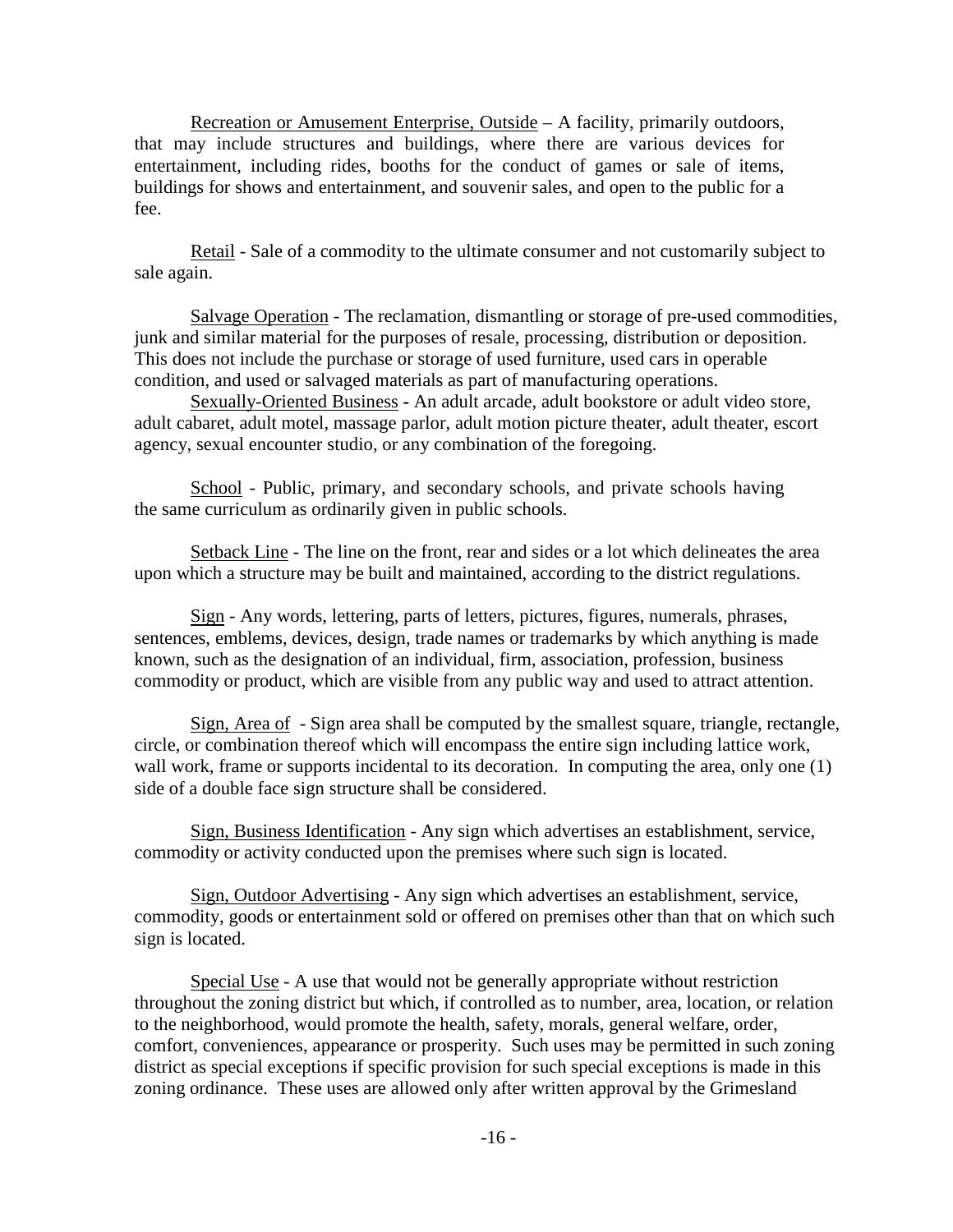Board of Adjustment. *(Amended and Adopted November 13, 2001, by the Town Board of Aldermen.)* 

Stable/Horse Facility - An establishment wherein any person, boards, breeds, grooms, lets for hire, or trains domesticated horses.

 Storage - A depository for commodities or items for the purpose of future use or safekeeping.

Street - A public thoroughfare which affords access to abutting property and is recorded as such in the office of the Pitt County Registrar of Deeds.

Structure - See Building.

Subdivision - All divisions of a tract or parcel of land into two (2) or more lots, building sites or other divisions for the purpose, whether immediate or future, of sale or building development, and all divisions of land involving the dedication of a new street or a change in existing streets; provided, however, that the following shall not be included within this definition:

- (1) the combination or recombination of portions of previously platted lots where the total number of lots is not increased and the resultant lots are equal to or exceed the standards contained herein;
- (2) the division of land into parcels greater than ten (10) acres where no street right-of-way dedication is involved;
- (3) the public acquisition by purchase of strips of land for the widening or openings of streets;
- (4) the division of a tract in single ownership whose entire area is no greater than two (2) acres into not more than three (3) lots, where no street rightof-way dedication is involved.

 Tourist Home - Any building occupied by owner or operator in which rooms are rented for lodging of transients and travelers for compensation.

Travel Trailer - Any structure which:

- (a) consists of a single unit completely assembled at the factory; and
- (b) is designed so that the total structure can be transported on its own chassis; and
- (c) is not over 32 feet in length and 8 feet in width; and
- (d) may be used as a dwelling unit.

 Such structures shall be considered travel trailers regardless of other titles that may also be applicable such as camper, mini-mobile home, etc.

 Use - The purpose for which land or structure thereon is designed, arranged or intended to be occupied or used, or for which it is occupied, maintained, rented or leased.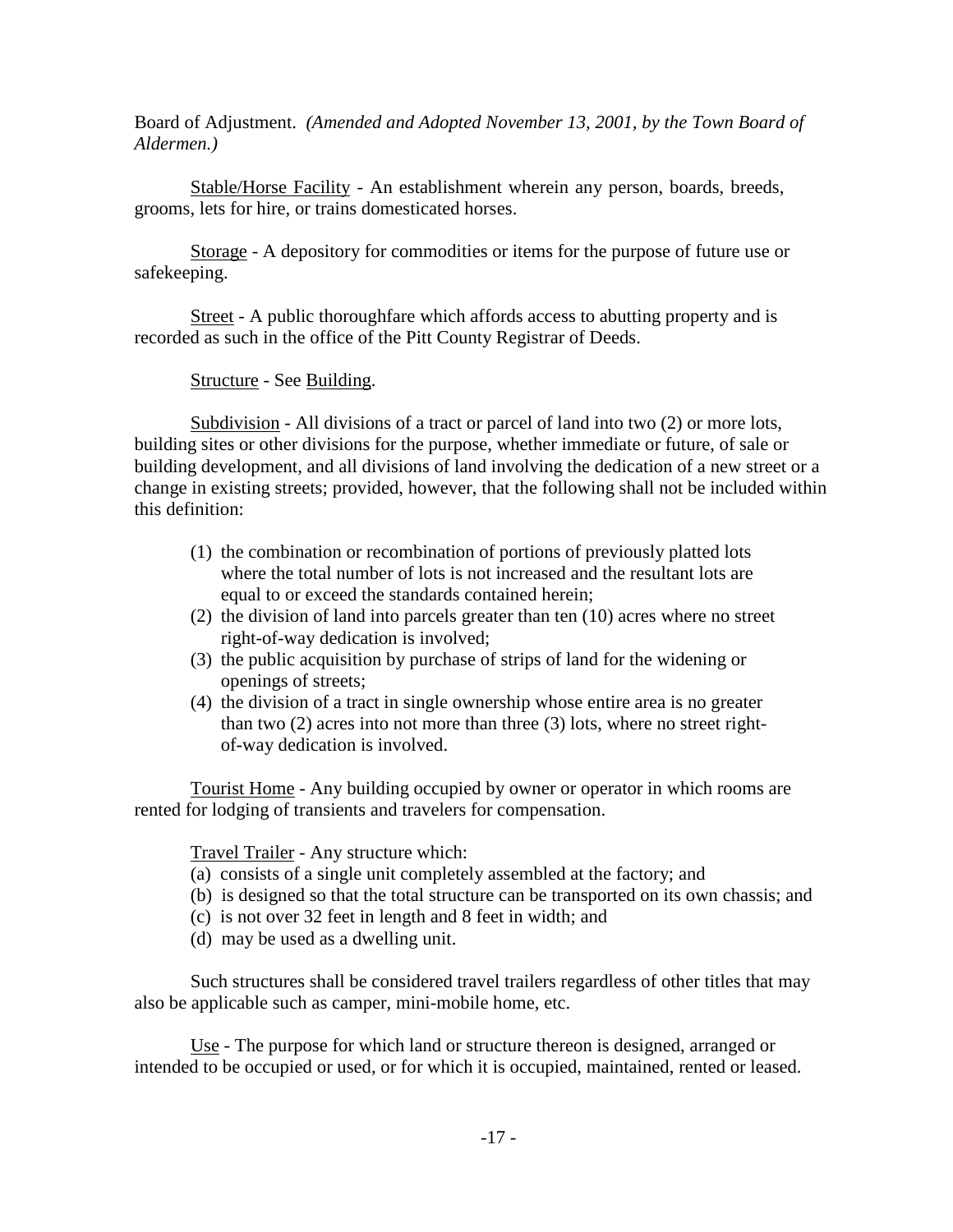Use, Accessory - A use incidental to and customarily associated with the use-by-right and located on the same lot with the use-by-right, and operated and maintained under the same ownership with the operation of the use-by-right.

 Use By Right - A use which is listed as an unconditionally permitted activity in this ordinance.

 Use, Nonconforming - A use of building or land that does not conform with the regulations of the district in which the building or land is situated.

 Use, Non-Farm - Any use of property which is not encompassed by the definition of a farm as so defined in this ordinance.

 Use, Special - A use permitted in a zone only after specific findings by the Board of Adjustment or Board of Aldermen.

Variance - A modification or alteration of any of the requirements of this ordinance.

 Warehouse - A building or compartment in a building used and appropriated by the occupant for the deposit and safekeeping or selling of his own goods at wholesale and/or for the purpose of storing the goods of others placed there in the regular course of commercial dealing and trade to be again removed or reshipped.

Wholesale - Sale of a commodity for resale to the public for direct consumption.

 Yard - Any open space on the same lot with a building and unoccupied from the ground upward except by trees, shrubbery, or fences.

Yard, Front - A yard across the full width of the lot, extending from the front line of the building to the front lot line.

 Yard, Rear - A yard located behind the rear line of the main building, if extended, to the perimeter of the lot.

 Yard, Side - A yard between the building and side lot line, extending from the front building line to the rear building line.

 Zoning Administrator – That person(s) designated by the Town of Grimesland to be in charge of the administration and/or enforcement of the Land Use Regulations, Zoning Ordinance, Subdivision Ordinance, and other applicable municipal ordinances of the Town of Grimesland.

 Zoning Certificate - A certification by the Board of Aldermen or its authorized agents that a course of action to use or occupy a tract of land or a building, or to erect, install or alter a structure, building or sign situated in the extraterritorial jurisdiction of the town, fully meets the requirements of this ordinance.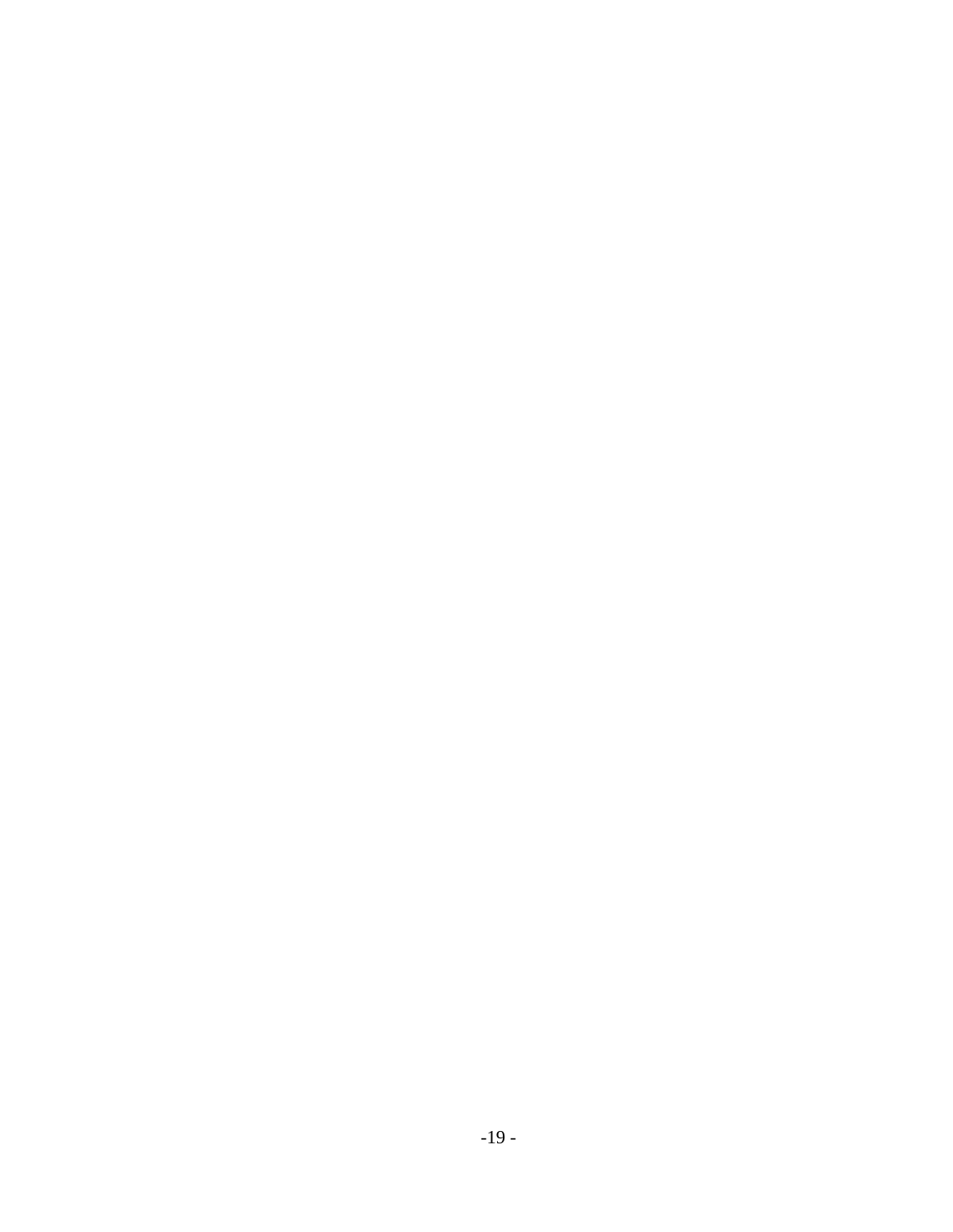The locations and boundaries of each of the zoning districts shall be shown on the map accompanying this ordinance and made a part hereof entitled "Town of Grimesland Official Zoning Map" dated May 11, 1999, and adopted by the Board of Aldermen. The zoning map and all the notations, references and amendments thereto and other information shown, are hereby made a part of this ordinance. The zoning map shall be kept on file in the office of the Town of Grimesland Town Clerk and shall be available for inspection by the public.

 The boundaries of such districts as are shown upon the map attached to this ordinance are hereby adopted. The provisions of this ordinance governing within each type of district the use of land and buildings, height of buildings, building site areas, sizes of yards around buildings and other matters as are hereinafter set forth are hereby established and declared to be in effect upon all land included within the boundaries of each and every district as shown upon said map.

 Where uncertainty exists with respect to the boundaries of any of the aforesaid districts as shown on the zoning map, the following rules shall apply:

Where district boundaries are indicated as approximately following street lines, alley lines, lot lines or such lines extended, these lines shall be construed to be such boundaries.

 Where a district boundary divides a lot, the location of such boundary, unless the same is indicated by dimensions on the zoning map, shall be one hundred fifty (150) feet from the nearest street which it parallels.

 In case any further uncertainty exists, the Board of Adjustment shall interpret the intent of the zoning map as to the location of the district boundaries.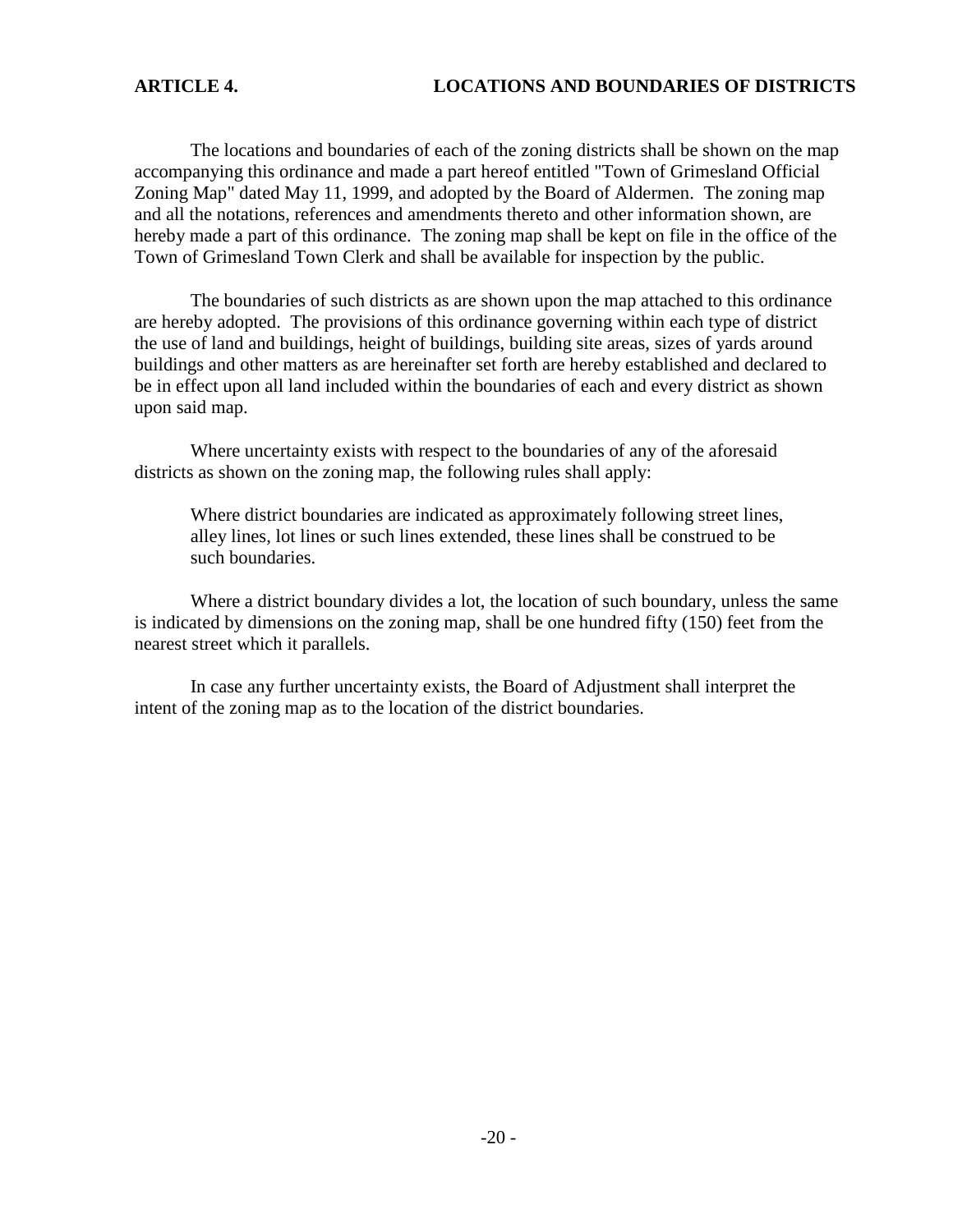For the purpose of this ordinance, the Town of Grimesland and its extraterritorial jurisdiction is divided into the following classes of zones:

> A-1 Agricultural District R-6 Residential District R-10 Residential District R-12 Residential District MF Multi-Family District MFM Multi-Family Manufactured Homes B-1 Business District I-1 Industrial District

#### 5.1 Agricultural District

 This district is defined as large open land areas customarily situated in the town's extraterritorial jurisdiction. The regulations of this district are designed to retain the open characteristics of the land. For that reason, the permitted uses are limited in number.

5.2 R-6 Residential District

 This district is defined as low density residential areas and additional open areas where similar residential development will be a viable land use. The uses permitted in this district are designed to stabilize and protect the essential character of the area and prohibit all activities of a commercial nature except certain home occupations controlled by specific limitations.

5.3 R-10 Residential District

 This district is defined as medium density residential areas and additional open areas where similar residential development will be a viable land use. The uses permitted in this district are designed to stabilize and protect the essential character of the area and prohibit all activities of a commercial nature except certain home occupations controlled by specific limitations.

#### 5.4 R-12 Residential District

 This district is defined as medium density residential areas and additional open areas where similar residential development will be a viable land use. The uses permitted in this district are designed to stabilize and protect the essential character of the area and prohibit all activities of a commercial nature except certain home occupations controlled by specific limitations.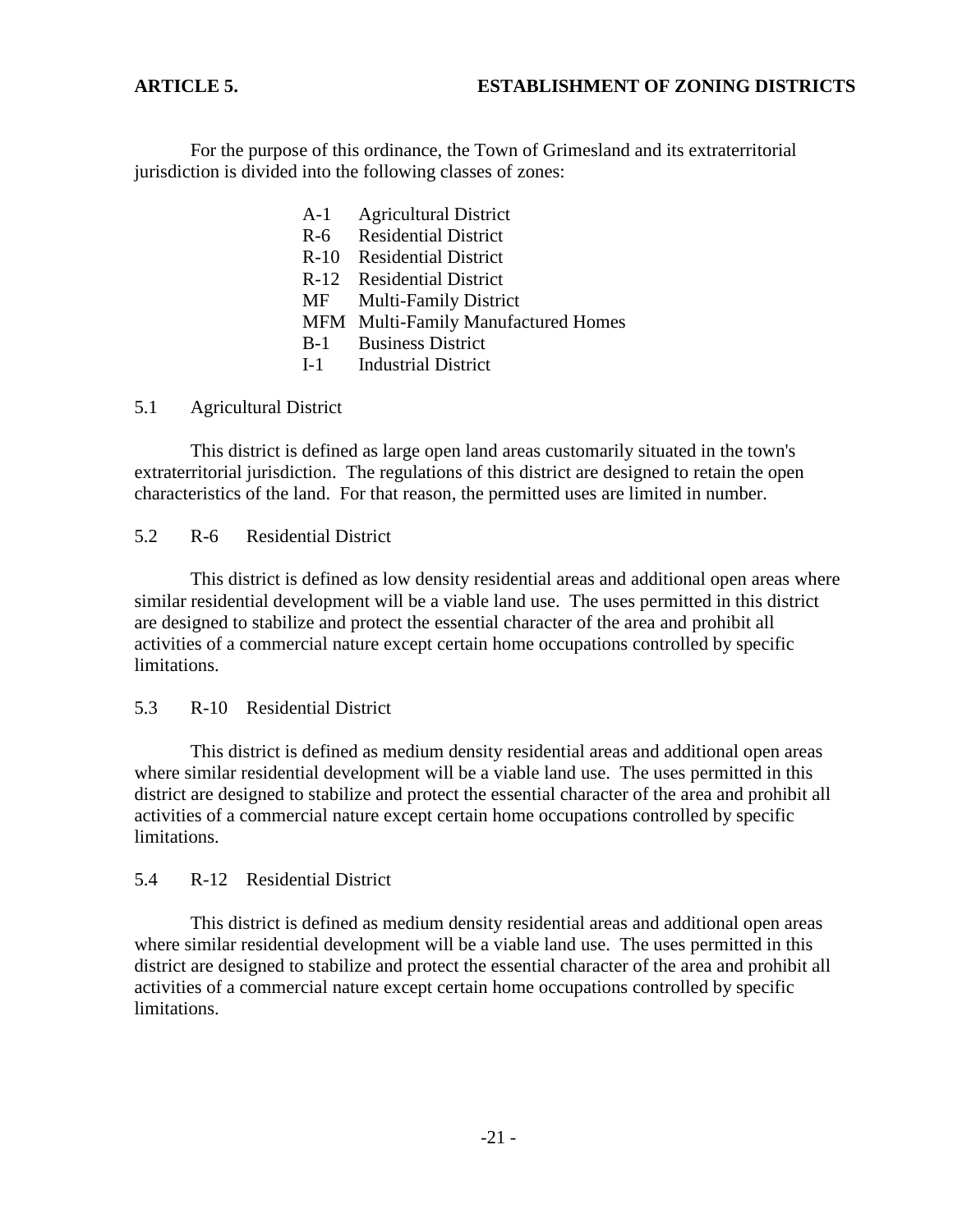#### 5.5 MF Multi-Family District

 This district is defined as a high density residential area where multi-family dwellings are co-mingled with certain open areas where similar residential development will be a viable land use. The uses permitted in this district are designed to stabilize and protect the essential characteristics of the area and prohibit all activities of a commercial nature except certain home occupations controlled by specific limitations.

### 5.6 MFM Multi-Family Manufactured Homes

 This district is defined as a high density residential area where multi-family dwellings and manufactured home parks are co-mingled with certain open areas where similar residential development will be a viable land use. The uses permitted in this district are designed to stabilize and protect the essential characteristics of the area and prohibit all activities of a commercial nature except certain home occupations controlled by specific limitations.

#### 5.7 B-1 Business District

 This district is defined as certain land and structures that provide personal services, retailing and business services of all kinds to supply the needs of transients and the residents, business and industry of the entire urban area. The area is located in the nucleus of the town.

### 5.8 I-1 Industrial District

 This district is defined as an area where manufacturing establishments may be developed. This district is customarily located in proximity to railroad sidings and/or major thoroughfares. The purpose of this district is to permit the normal operations of almost all industries except those that would be detrimental to adjoining properties. Excluded from this district are those industries which deal primarily in hazardous products such as explosives.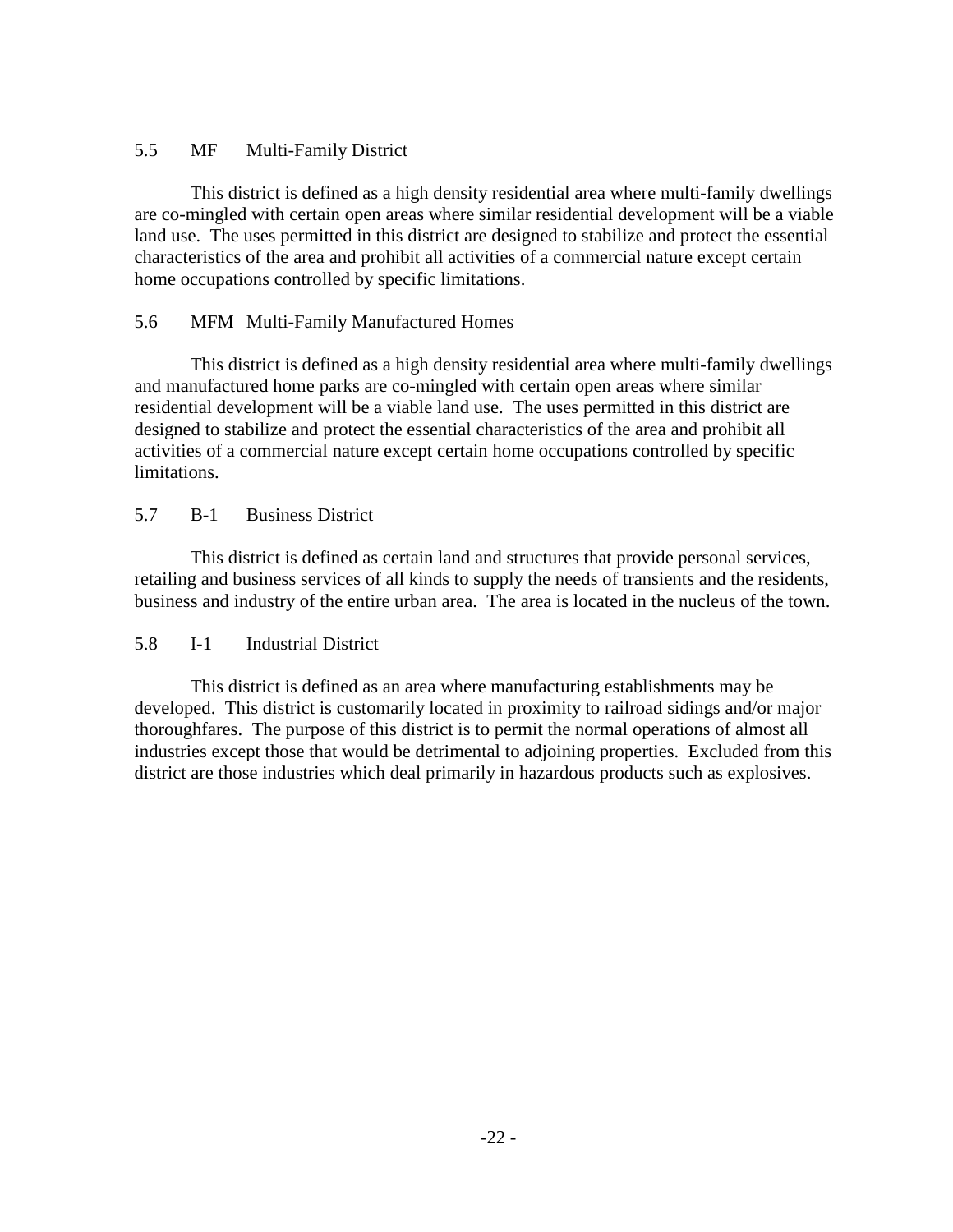#### 6.1 Use

 No building or land hereafter shall be used or occupied and no building or part thereof shall be erected, moved or structurally altered except in conformity with the uses and dimensional regulations of this ordinance, or amendments thereto, for the district in which it is located.

#### 6.2 Only One Main Building, One Main Use on Lot, and Orientation of a Building

 In all districts, every main building hereafter erected or altered shall be located on a separate lot, as defined in this ordinance, and in no case shall there be more than one main building and permitted accessory building on the lot nor more than one main use (e.g., commercial, industrial or residential) per building and lot; provided that this requirement shall not apply to manufactured homes or manufactured home parks where permitted, permitted accessory uses, nor to unified developments of planned building groups approved by the Board of Aldermen, nor to a bona fide farm use. No principal building or structure shall be erected on any lot without facing either a public street/right-of-way, or private street/right-of-way, and is recorded as such with the Pitt County Registrar of Deeds. *(Amended and Adopted May 13, 2003, by the Town Board of Aldermen.)* 

#### 6.3 Minimum Yards

 The minimum yards or other open spaces required by this ordinance, including those provisions regulating intensity of use, for each and every building hereafter erected or structurally altered shall not be encroached upon or considered as meeting the yard or open space requirements or the intensity of use provisions for any other building.

6.4 Lot Subdivision

 No lot shall hereafter be so reduced in area as to cause any open space required by this ordinance to be less in any dimension than is herein required by the minimum yard requirements of the zone in which the lot in question is situated.

### 6.5 Certificate of Occupancy

 No final certificate of occupancy/compliance for a commercial, residential or manufactured home park will be issued until all required site improvements have been completed.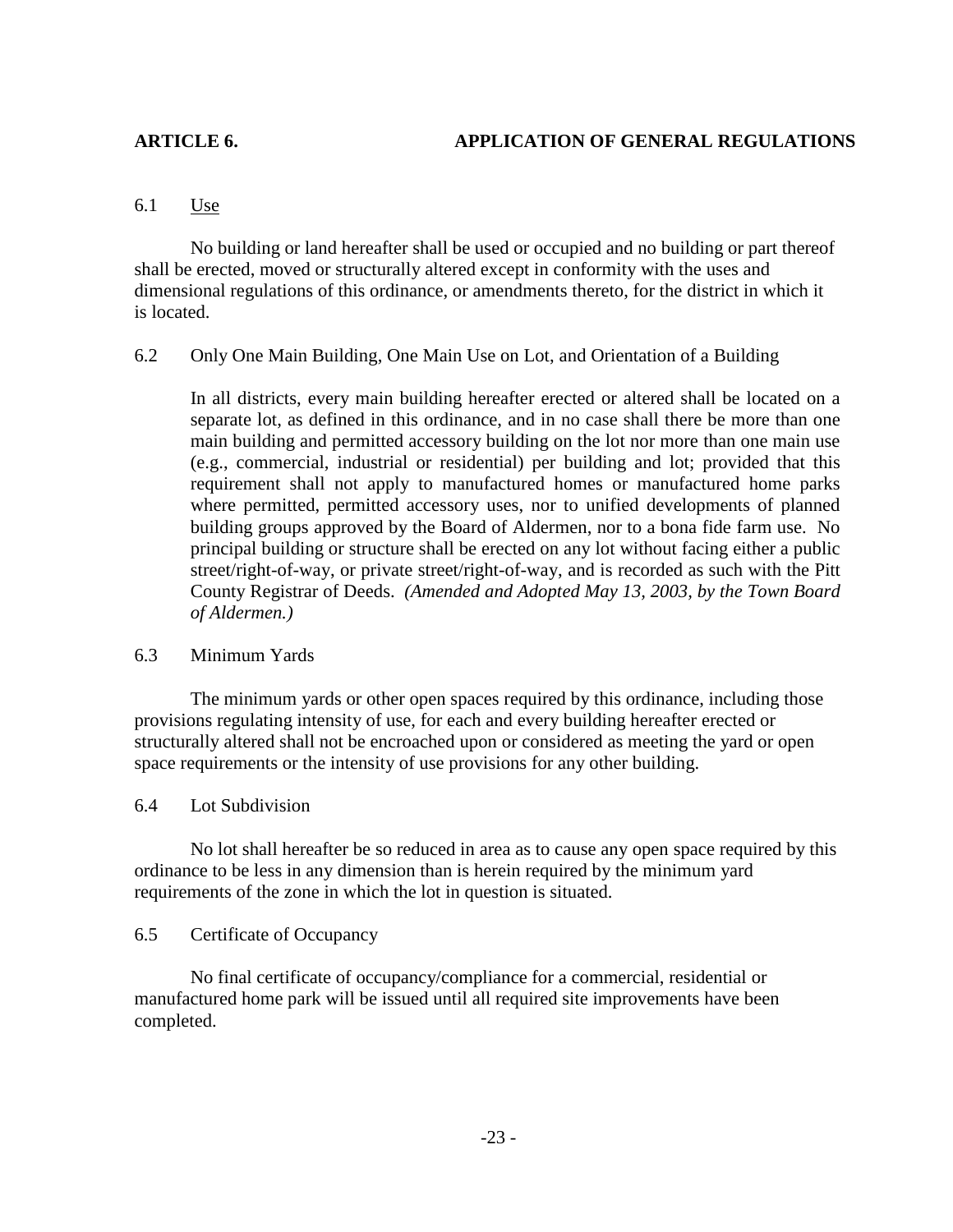#### 6.6 Improvements Bond

 No final certificate of occupancy/compliance for a commercial, residential, or mobile home park planned building group will be issued until all required site improvements have been completed. In lieu of completion of required site improvements, the developer of the planned group may enter into a contract with the Town of Grimesland providing for the installation of town improvements within a designated period of time. Performance of said contract shall be secured by a cash or surety bond, which will cover the total estimated cost of the improvements as determined by the Zoning Administrator; provided, however, that said bond may be waived by the Board of Aldermen within its discretion.

#### 6.7 Fences and Walls

The setback requirements of these regulations shall not prohibit any necessary retaining wall or prohibit any wall or fence. However, within the corporate limits of the Town, no wall or fence shall exceed:

• Four (4) feet in height within a front yard or six (6) feet six (6) inches in height within a side or rear yard.

Or, within the Extraterritorial Jurisdiction of the Town, no wall or fence shall exceed:

• Six (6) feet six (6) inches in height within a front yard or eight (8) feet in height within a side or rear yard.

Fences and walls may project into or may enclose any front yard; however, no fence may be constructed on or in a public street right-of-way. In no case in a residential zone shall a fence or wall be extended closer to the street right-of-way line than the front corner of the main building situated on the lot or 30 feet from said street right-of-way, whichever is greater. In the I-1 district, a solid or open fence or wall may be erected to a maximum height of ten feet.

6.8 Special Purpose Lots

 Requirements of this zoning ordinance with respect to road frontage, minimum lot area, and minimum lot dimensions shall not apply to lots for water towers, sewer lift stations, pump stations, and cluster mailbox kiosks. Public electrical utility stations and substations shall adhere to the minimum lot area set forth in Article 10.3 of this ordinance.

The special purpose lot shall be permitted only after the Zoning Administrator has determined that the proposed lot has sufficient dimensions to accommodate the intended use.

If the special purpose lot does not have direct access to a public road, an easement with a minimum width of ten (10) feet shall be provided for ingress and egress.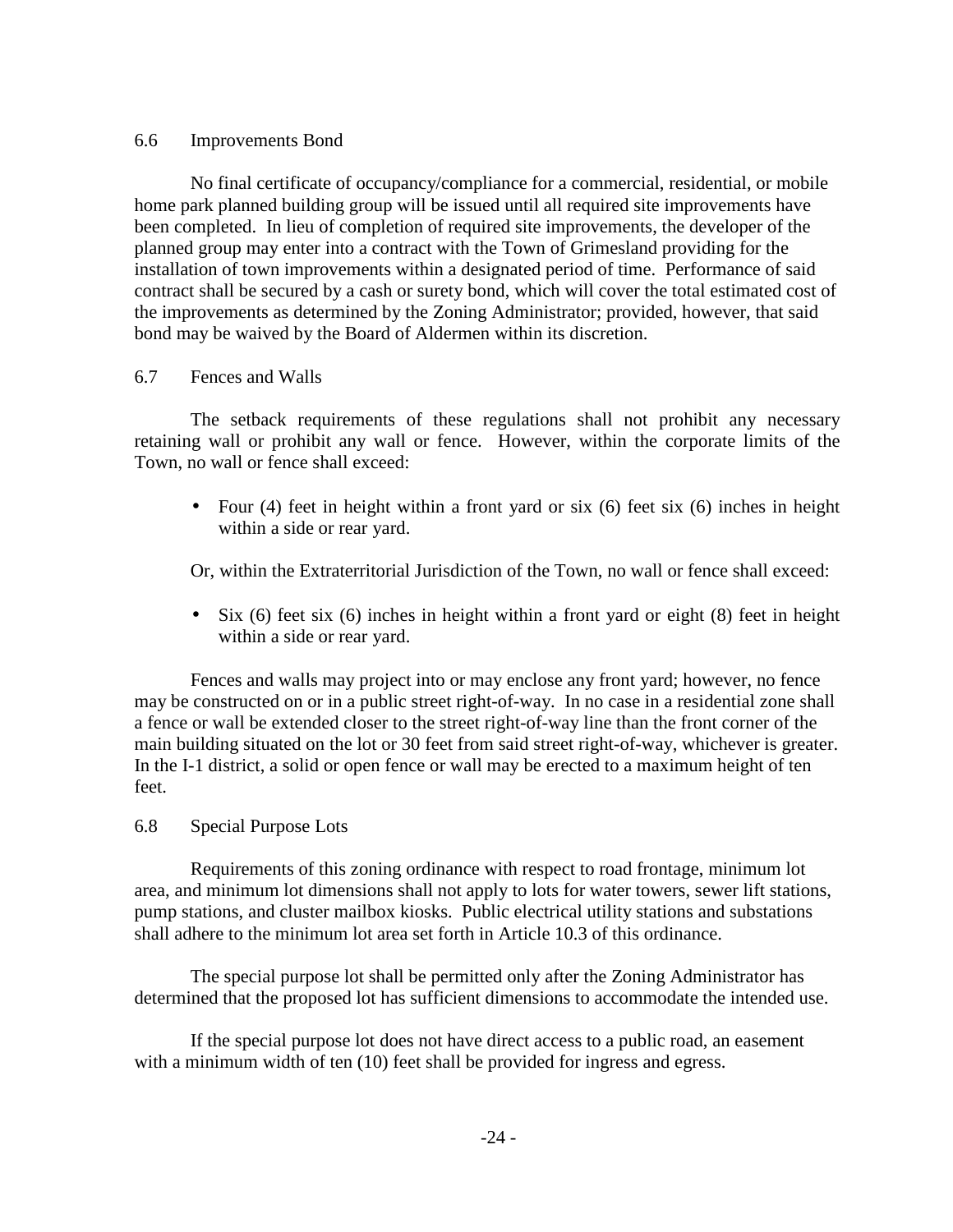#### **ARTICLE 7. DISTRICT REGULATIONS**

*(Amended and Adopted January 13, 2004, by the Town Board of Aldermen.)* 

 For the purpose of this ordinance, the Town of Grimesland and its Extraterritorial Jurisdiction are divided into the following classes of zones:

- A-1 Agricultural District R-6 Residential District
- 
- R-12 Residential District
- MF Multi-Family District
- MFM Multi-Family Manufactured Homes
- B-1 Business District
- I-1 Industrial District
- 7.1 A-1 Agricultural District
- A. Intent

 This District is defined as large open land areas customarily situated in the town's Extraterritorial Jurisdiction. The regulations of this district are designed to retain the open characteristics of the land. For that reason, the permitted uses are limited in number and scope.

B. Permitted Uses

The following uses shall be permitted by right:

- 1. Accessory Building.
- 2. Accessory Uses and Structures (incidental to any Permitted Use) No permanent residential occupancy shall be allowed as an accessory use in the B-1 or I-1 districts. An accessory use in R-6, R-12, or MF districts shall not include the residential occupancy of an accessory building except by domestic employees employed on the premises and the immediate family of such employees. Swimming pools as an accessory use in R-6, R-12, or MF districts shall be enclosed by protective fencing not less than five (5) feet in height.
- 3. Automobile Off-street Parking (commercial lots).
- 4. Blacksmith Services.
- 5. Bona Fide Farms.
- 6. Dwelling, Single Family All modular and site built construction placed within the jurisdiction of the Town of Grimesland after the effective date of this ordinance shall have a permanent masonry (or other Town approved product) curtain wall or foundation unpierced except for ventilation and access. There shall be no authorization for utility hookups until this condition is met
- 7. Fairground Activities.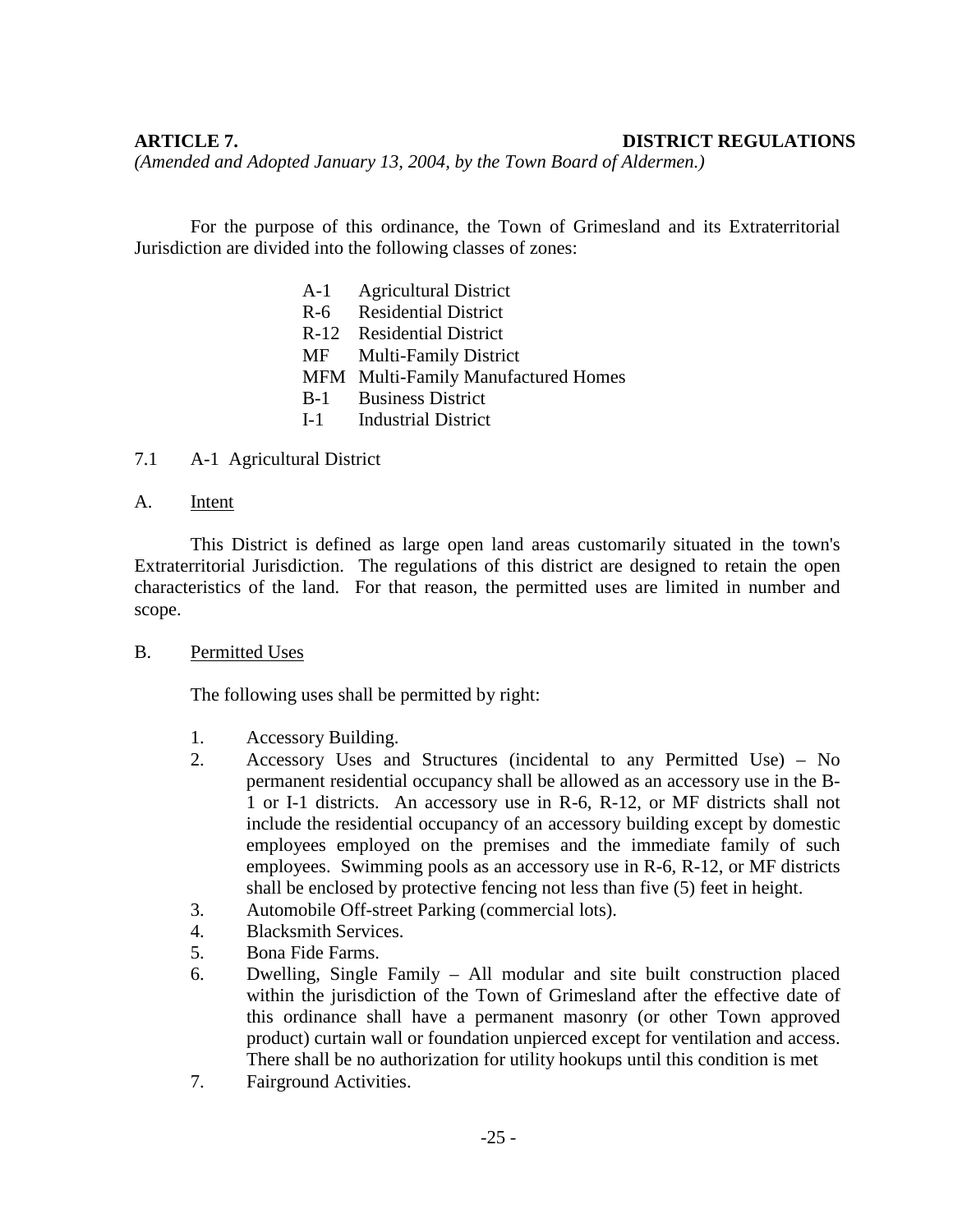- 8. Family Care Home In accordance with the provisions of NCGS  $168-22(a)$ , no family care home may be located within a one-half mile radius of an existing family care home.
- 9. Fill (Earth Elevation).
- 10. Fire Stations and other Public Buildings or Governmental Facilities.
- 11. Game Farm.
- 12. Hatchery Operations.
- 13. Home Occupations are permitted only as an incidental use and are limited to the following:
	- a. The office or studio of a physician, dentist, artist (not inclusive of a studio of a commercial photographer), general or trades contractor, musician, insurance broker/agent, lawyer, real estate broker, teacher or other like professional person residing on the premises, provided no chattels or goods, wares or merchandise are commercially created, displayed, exchanged or sold;
	- b. Workshops not conducted for profit;
	- c. Customary home occupations such as millinery, dressmaking, laundering or pressing and tailoring conducted by a person residing on the premises;
	- d. Rooming and/or board of not more than three (3) persons; for which a rent/remuneration is charged;
	- e. Single operator beauty shop or barber shop; and
	- f. Provided, furthermore, the home occupations listed above shall be permitted subject to the following limitations:
		- (1) No display of products;
		- (2) No mechanical equipment shall be installed or used except such that is normally used for domestic or professional purposes and which does not cause pollution, noises or other interference in radio and television reception;
		- (3) No accessory buildings or outside storage shall be used in connection with the home occupation;
		- (4) Not over Twenty-Five (25) Percent of the total floor area or Five Hundred (500) Square Feet, whichever is less, shall be used for a home occupation;
		- (5) Only residents of the dwelling may be engaged in the home occupation except any physician or dentist licensed by the State of North Carolina shall be allowed to have one (1) nurse or assistant who is not a resident of the dwelling.
- 14. Library.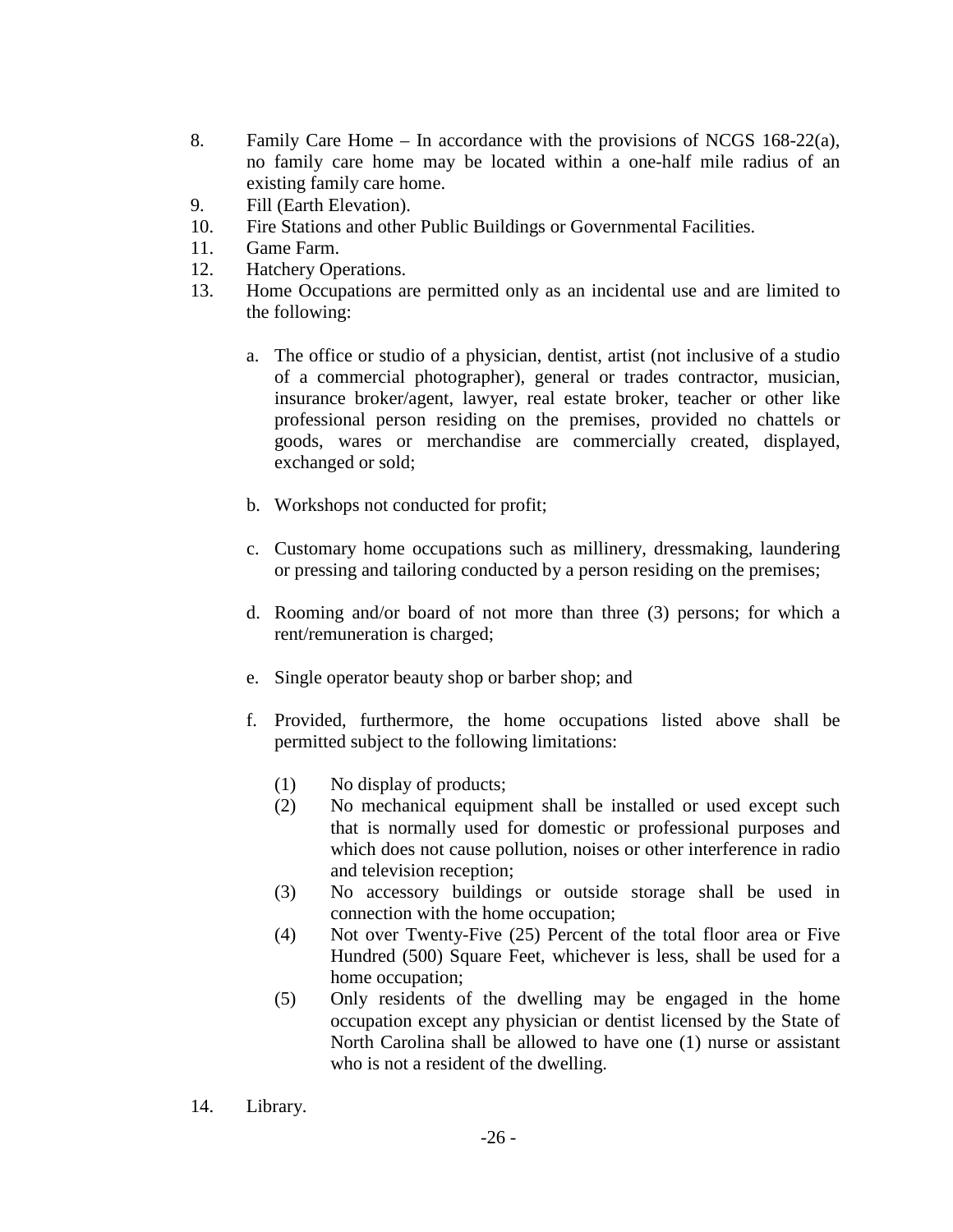15. Manufactured/Mobile Home, Permanent Residential Occupancy – Individual Manufactured/Mobile Homes for permanent occupancy which are located in the A-1 Agricultural District must be either a Manufactured Home Class "A" or "B", and comply with the following:

Manufactured/Mobile Home Class A: A mobile home constructed after July 1, 1976, that meets or exceeds the construction standards promulgated by the U.S. Department of Housing and Urban Development that were in effect at the time of construction and that satisfies each of the following additional criteria:

- a. The pitch of the mobile home's roof has a minimum vertical rise of one (1) foot for each five (5) feet of horizontal run, and the roof is finished with a type of shingle that is commonly used in standard residential construction;
- b. The exterior siding consists of wood, hardboard, aluminum or vinyl (that does not exceed the reflectivity of gloss white paint) comparable in composition, appearance and durability to the exterior siding commonly use in standard residential construction;
- c. All roof structures shall provide an eave projection of no less than six inches, which may include a gutter;
- d. The manufactured home is set up in accordance with the standards set by the North Carolina Department of Insurance and a continuous, masonry, vinyl (or other Town approved product) curtain wall underpinning installed under the perimeter of the manufactured home. Skirting shall be installed underneath all manufactured homes for the purpose of enclosing the space from the bottom of the manufactured home to grade and shall consist of a weather-resistant material. Skirting shall also provide for required ventilation and access as required by Section 4.7.7 of the State of North Carolina Regulations for Manufactured/Mobile Homes, Pitt County Building Code. Skirting shall be installed in accordance with this section within 60 days after the approval for occupancy and the electrical permit is issued by Pitt County Building Inspections. This provision shall not apply to manufactured homes required to be elevated six (6) feet or more above the highest adjacent grade;
- e. Stairs, porches, entrance platforms, ramps and other means of entrance and exit to and from the home shall be installed or constructed in accordance with the standards set by the North Carolina Department of Insurance, attached firmly to the primary structure and anchored securely to the ground; and
- f. The moving hitch, wheels and axles, and transporting lights have been removed.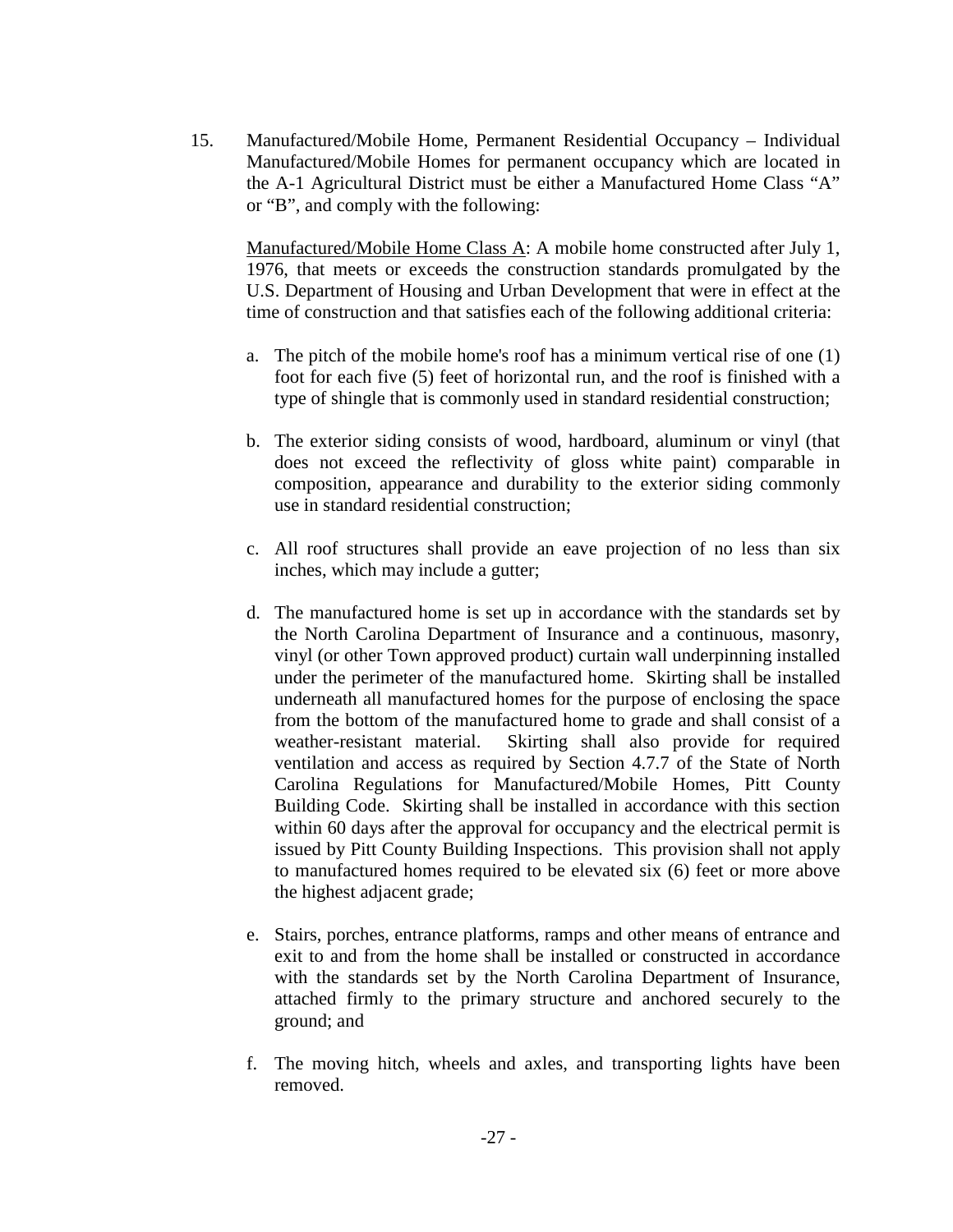Manufactured/Mobile Home Class B: A mobile home constructed after July 1, 1976, that meets or exceeds the construction standards promulgated by the Department of Housing and Urban Development that were in effect at the time of construction but that does not satisfy all of the criteria necessary to qualify the house as a Class A mobile home.

Manufactured or mobile homes which were located on legal individual lots on the date of the adoption of this ordinance may be replaced with a Manufactured Home Class "A" or "B".

All manufactured homes placed within the Zoning Jurisdiction of the Town of Grimesland after the effective date of ordinance shall have a masonry, vinyl (or other Town approved product) curtain wall underpinning. Skirting shall be installed underneath all manufactured homes for the purpose of enclosing the space from the bottom of the manufactured home to grade and shall consist of a weather-resistant material. Skirting shall also provide for required ventilation and access as required by Section 4.7.7 of the State of North Carolina Regulations for Manufactured/Mobile Homes, Pitt County Building Code. Skirting shall be installed in accordance with this section within 60 days after the approval for occupancy and the electrical permit is issued by Pitt County Building Inspections. This provision shall not apply to manufactured homes required to be elevated six (6) feet or more above the highest adjacent grade.

The owner of each manufactured home placed within the Zoning Jurisdiction of the Town of Grimesland is required to obtain all necessary inspection certificates and permits from the Town of Grimesland and Pitt County. Fees may be charged for this service. Appropriate information as to owner, location, lot size, road frontage and other information may be required to process necessary permits.

All manufactured homes set up within the Zoning Jurisdiction of the Town of Grimesland after the effective date of this ordinance shall meet all requirements of the Town of Grimesland applicable ordinances, as amended and supplemented. Utility services shall not be authorized without proof that all such requirements have been met.

- 16. Nursery Operations (Plant).
- 17. Public Recreation (such as community center buildings, parks, museums, playground, tourism facilities, and similar facilities operated on a nonprofit basis).
- 18. Riding Academy.
- 19. Satellite Dishes/Antennas No satellite dish/antenna or other dish/antenna may be constructed or placed on any lot or structure without first obtaining a permit from the zoning administrator. A reasonable fee for the processing of an application for placement of a dish/antenna may be charged by the town.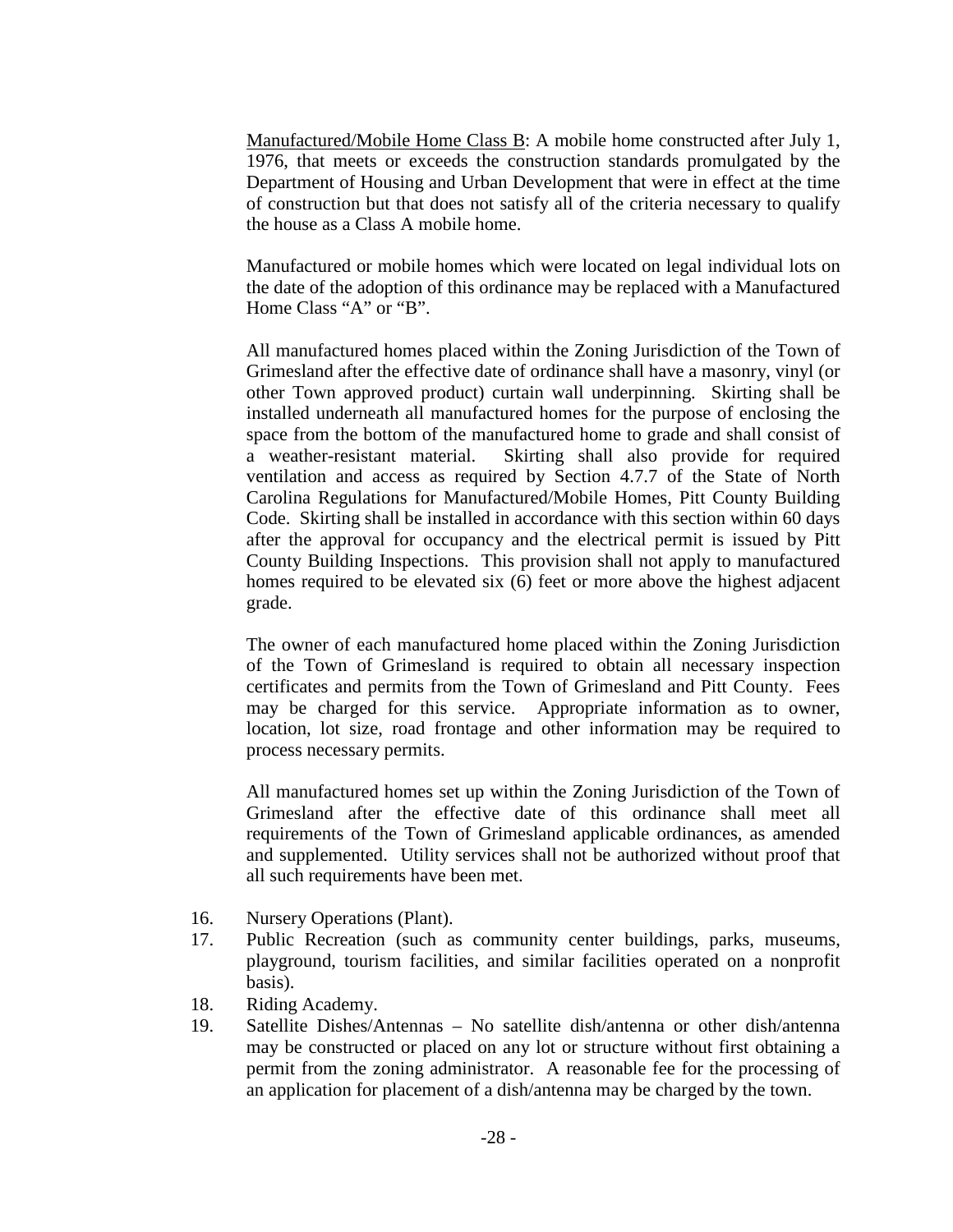- a. Location.
	- (1) No conventional or satellite television or radio dish/antenna may be placed in the front yard, beyond the front of the principal structure, of any lot in the Town's zoning jurisdiction.
	- (2) A ground-mounted conventional television or radio dish/antenna may be placed on a legal lot only in the rear yard.
	- (3) A satellite television dish/antenna may be placed on a legal lot only in the rear yard, provided however, that on a convincing showing that a reasonably satisfactory television signal cannot be obtained from a rear yard location, the zoning administrator may permit the dish/antenna to be located in the side yard, and if such a signal cannot be obtained in either yard, the zoning administrator may permit the dish/antenna to be located on the roof of any main or legal accessory building on the lot.
	- (4) All ground-mounted television and radio receiving dishes/antennas and satellite television dishes/antennas shall be located no less than five (5) feet from any lot line.
	- (5) No ground-mounted receiving dish/antenna or satellite television dish/antenna may be erected on a public easement.
- b. Dish/Antenna Size and Number.
	- (1) No ground-mounted satellite television dish/antenna may exceed ten (10) feet in height, as measured from the ground to the highest point of the dish/antenna, provided however, that on a convincing showing that a reasonably satisfactory television signal cannot be obtained within the ten (10) foot height limitation, the zoning administrator may permit the dish/antenna to be constructed at a height not to exceed Eighteen (18) Feet.
	- (2) A roof-mounted satellite television dish/antenna may extend above the roof line no more than Three Feet, unless it is to be installed on multistory buildings of four or more stories, in which case the dish/antenna may not exceed Ten (10) Feet in height above the level of the roof upon which it is placed.
	- (3) The diameter of satellite television dishes/antennas shall not exceed Twelve (12) feet.
	- (4) No lot shall have, at any one time, more than one satellite television dish/antenna.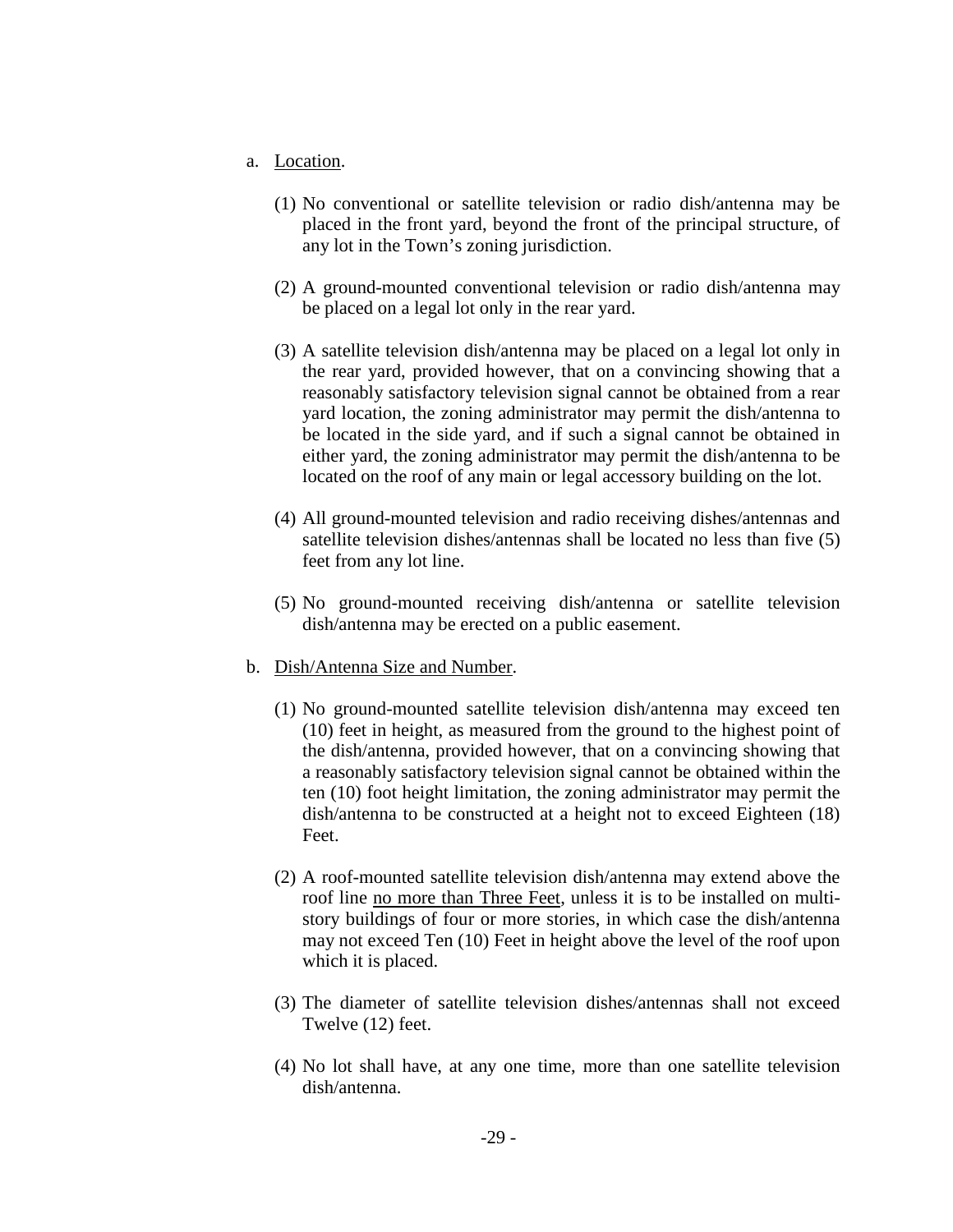#### c. Miscellaneous

- (1) The color of any satellite television dish/antenna shall be dark brown, black, forest green, or beige and shall be of solid color and unadorned.
- (2) A ground-mounted conventional television, radio, or satellite television dish/antenna shall be effectively screened year round from view at ground level from any adjacent lot, public or private street, right-ofway, or easement to a minimum height of six (6) feet above grade. Said screening is not required to be so complete that it interferes with the reception of the dish/antenna. If an antenna or dish should exceed ten (10) feet in height, said screening shall be a minimum of fifty percent (50%) of the height of the structure.

 Screening shall be provided by one or more of the following: the dwelling of the lot where the dish/antenna is located; garages, storage buildings, or other provisions that meet zoning requirements; a solid wood or masonry fence or wall; or, natural plants or trees so planted as to provide year round screening.

 If a landscape treatment is used, all plant materials must be medium to fine texture evergreen and at least three (3) feet in height when planted, and spaced in such a manner that when mature will be complete opaque to the required minimum height of six (6) feet. If an antenna or dish should exceed ten (10) feet in height the screening plants shall be twenty-five percent (25%) of the height of the structure when planted and spaced in such a manner that when mature will be completely opaque to the required minimum height of fifty percent (50%) of the height of the structure.

- (3) All roof-mounted satellite television dishes/antennas extending more than three (3) feet above the roofline shall be concealed from ground level view either by a parapet wall or by exterior architectural material.
- (4) All television and radio dishes/antennas shall be grounded against direct lightning strike.
- (5) All television and radio dishes/antennas shall be erected in a secure, wind-resistant manner as prescribed by the North Carolina Building Code.
- (6) All wiring necessary for the use of the dish/antenna between any ground-mounted dish/antenna and a building, or between the building, on which the dish/antenna is located, and any other building on the lot shall be buried underground.
- 20. Schools, Public and Private elementary or secondary.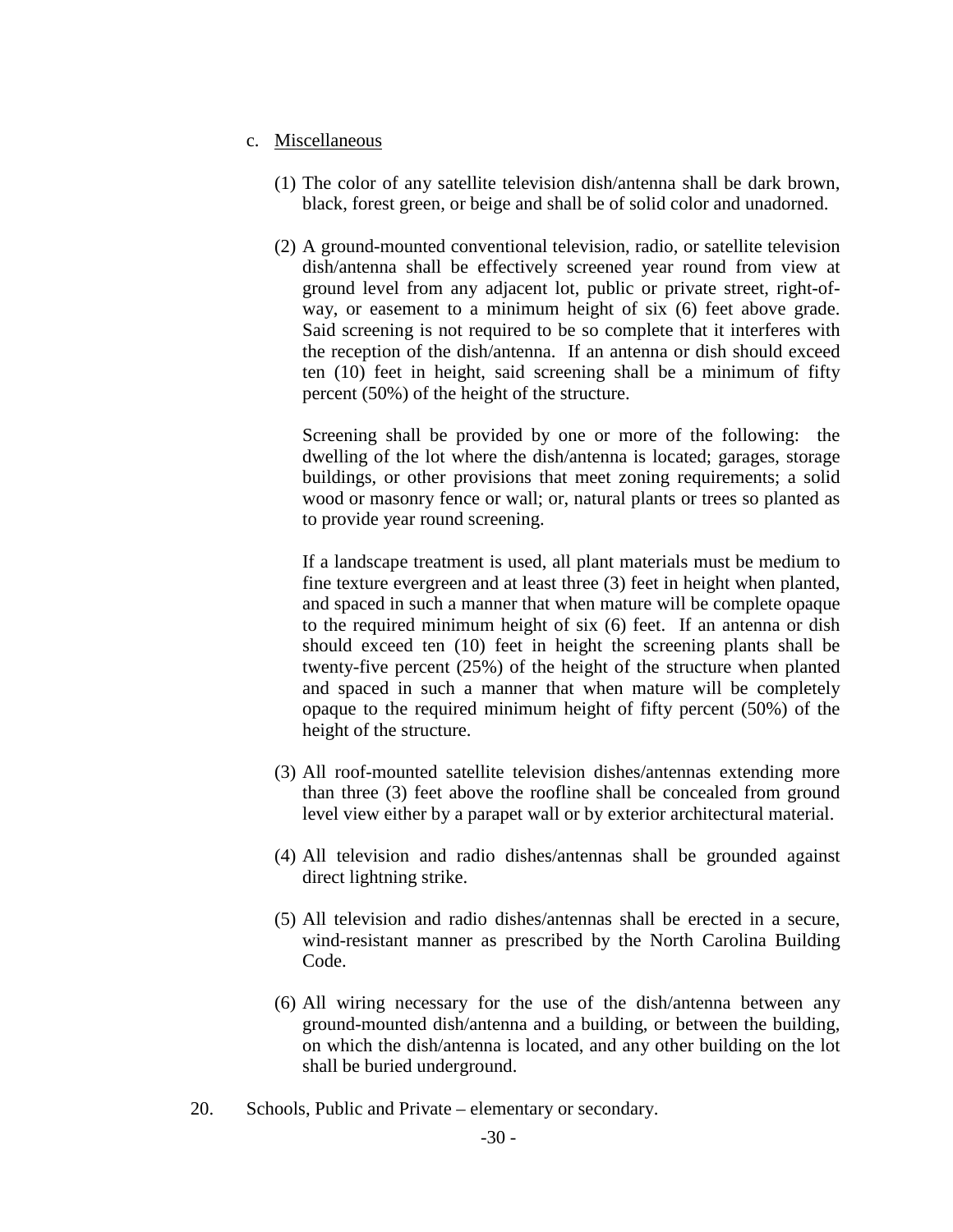- 21. Shoreline Access (including boat ramps).
- 22. Sign, Outdoor Advertising.
- 23. Temporary Construction Building.

#### C. Special uses Permitted

 The following uses are permitted subject to the requirements of this District and additional regulations and requirements imposed by the Board of Adjustment as provided in this Ordinance.

- 1. Cemeteries.
- 2. Churches/Houses of Worship
- 3. Day Care Center (Kindergarten, Adolescent).
- 4. Manufactured Home, Temporary Residential Occupancy.
- 5. Nursing Home, incl. Home Care Unit and Home for the Aged Home care units shall be situated on at least a 20,000 square foot lot and provide approved facilities to adequately accommodate 1,000 gallons of waste water per day if not connected to a central sewerage system.
- 6. Private Recreation Club or Swimming Club Activities Not Operated as a Business for Profit.
- 7. Public Electrical Utility Station or Substation.
- 8. Radio or Television Transmitting (Commercial).
- 9. Telecommunication Towers. **(Height Maximum not to exceed applicable Federal Aviation Administration Regulations.)**
- 10. Telephone Exchange Operations.
- 11. Sports/Ball Field for Public or Private Use

#### D. Dimensional Requirements for Agricultural Districts

| 1. | Minimum lot size:                        | 20,000 square feet, without water and sewer<br>15,000 square feet, with either water or sewer |  |
|----|------------------------------------------|-----------------------------------------------------------------------------------------------|--|
| 2. | Minimum Square Feet<br>per Dwelling Unit | 20,000 square feet, without water and sewer<br>15,000 square feet with either water or sewer  |  |
| 3. | Minimum lot width:                       | 100 feet (measured at the building setback line.)                                             |  |
| 4. | Minimum frontage in feet:                | $100$ feet                                                                                    |  |
| 5. | Minimum front yard:                      | 50 feet                                                                                       |  |
| 6. | Minimum side yard:                       | 15 feet                                                                                       |  |
| 7. | Minimum rear yard:                       | 40 feet                                                                                       |  |

8. Maximum allowable lot coverage by principal use and all accessory structures: 30%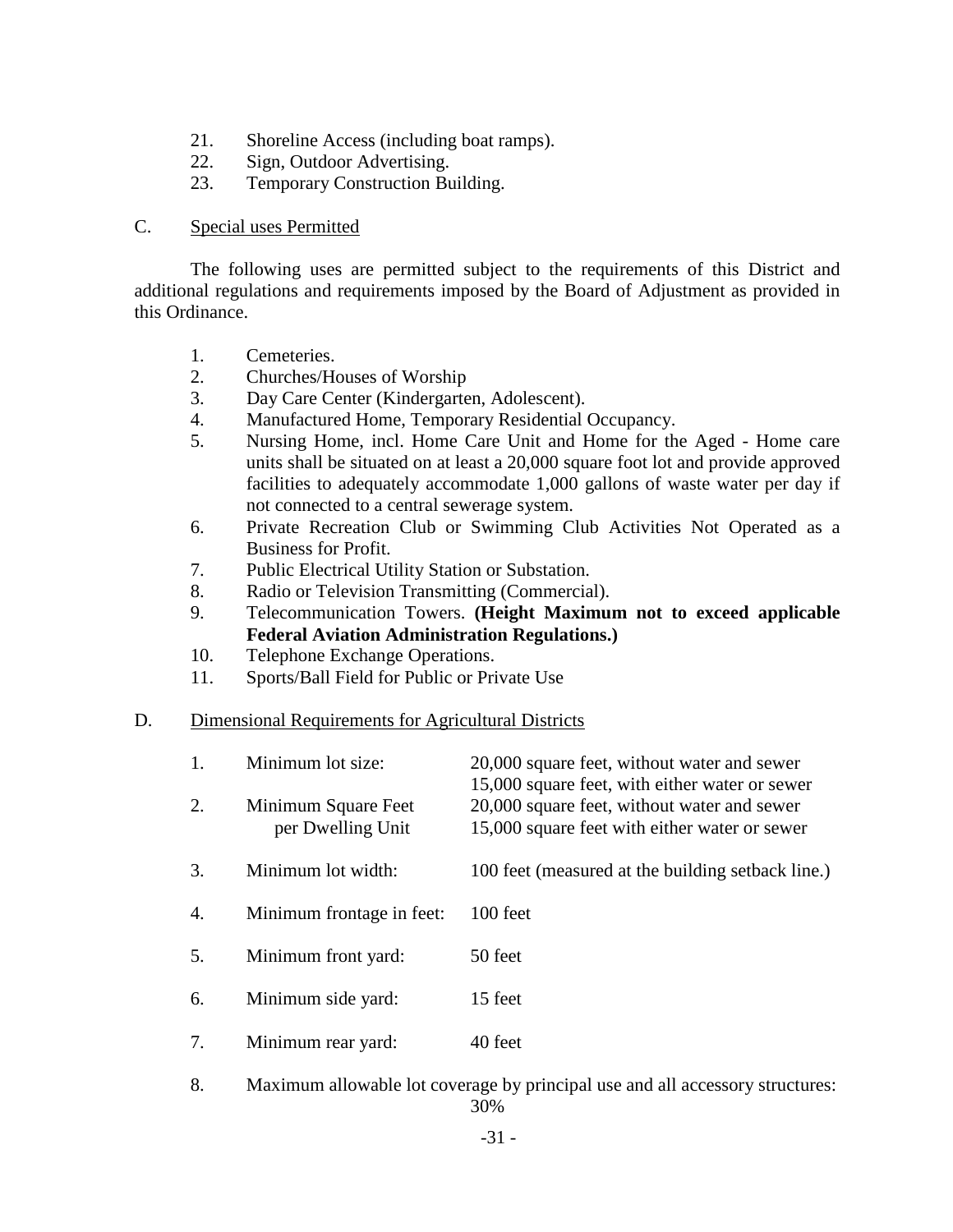9. Height limitation: 35 feet

**Note 1. Reserved for Future Use.** *(Amended and Adopted November 13, 2001, by the Town Board of Aldermen.)*

#### **Note 2. Reserved for Future Use.**

**Note 3. a) Corner Lots.** On a corner lot, a side yard setback will be calculated the same as the front yard setback from the road right-of-way.

 **b) Miscellaneous Exceptions.** Steps, fire escapes, stairways, balconies and chimneys only project into a minimum yard not more than four feet and an unenclosed porch may project into the required front or rear yard not more than ten feet.

 Sills, cornices, buttresses, ornamental features and similar items may project into a required yard not more than thirty inches.

**c) Open Storage.** Any open storage not enclosed within the confines of a building, such as boxes, crates, trash piles, machinery and merchandise with open display that results from the commercial operation it is part of, shall be enclosed or hidden from view along any property lines adjacent to or in a residential zone by a wall, fence and/or screening. This provision shall apply in any commercial or industrial use abutting or in a residential zone.

**d) Accessory Buildings.** Detached garages and accessory buildings to residential uses may be constructed in the rear yard provided they are located no closer than 5 feet to any adjoining lot line, except on the street side yard of a corner lot the setback shall be calculated the same as the front yard setback from the road right-ofway.

**Note 4. Height Restrictions/Modifications.** Any building over three (3) floors in height shall have sprinkler systems installed. In addition to the height restrictions, no building shall exceed five (5) stories in height.

**Note 5. B-1 Side Yard.** In the B-1 district, a zero (0) side yard may be allowed if adjacent/tangent buildings share a common fire wall which satisfies North Carolina State Building Code requirements.

**Note 6. Corner Lot Sight Clearance.** On a corner lot which abuts a state or town maintained right-of-way, no planting, structure, fence, wall or other obstruction to vision more than three (3) feet in height shall be placed or maintained within the triangular area formed by the intersecting street right-of-way lines and a straight line connecting points on said lines of which is eleven (11) feet distance from the point of intersection.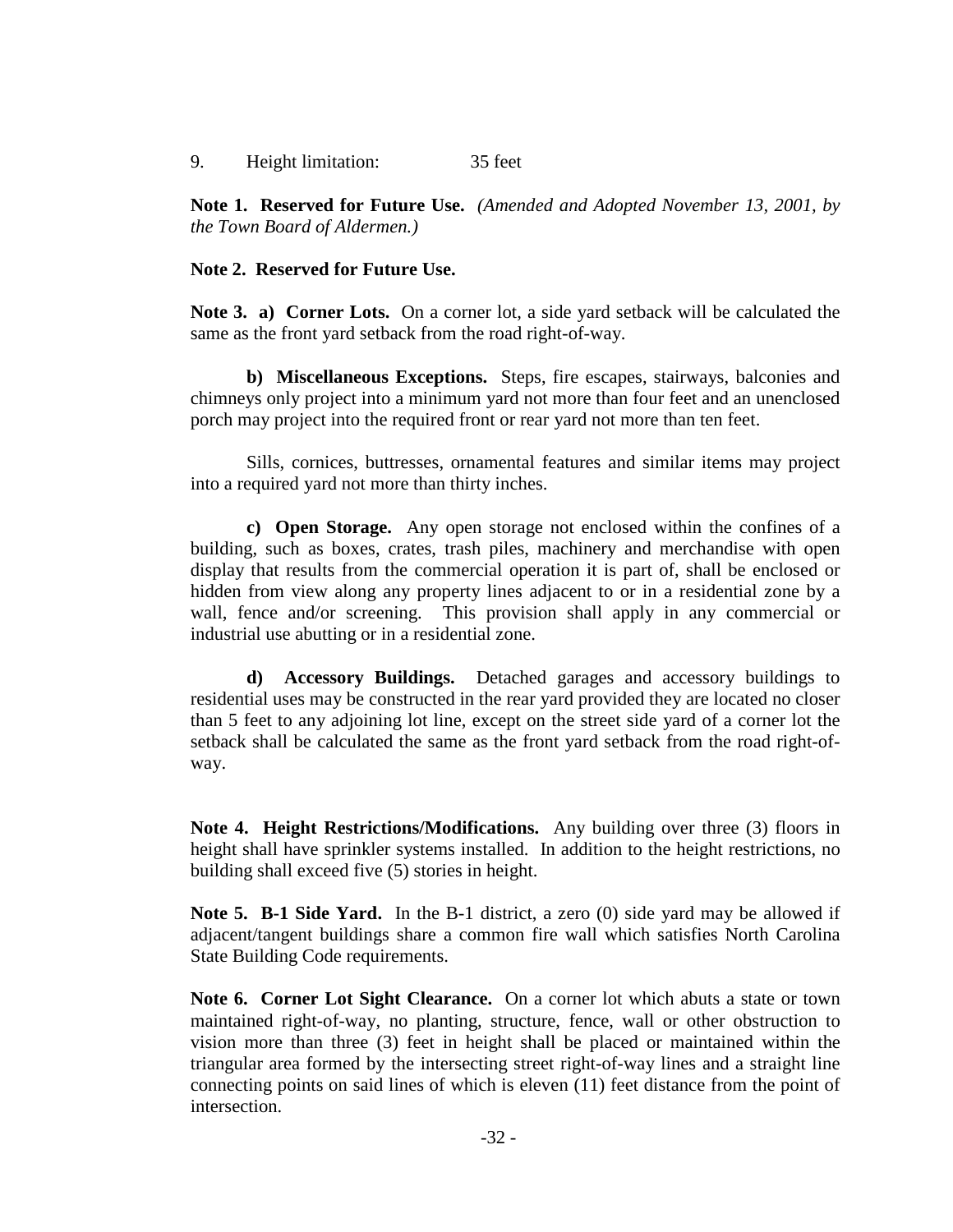**Note 7. Triangular Lots.** Triangular lots must be able to contain a rectangular building in accordance with other code requirements with no side less than sixteen (16) feet.

# 7.2 R-6 Residential District

# A. Intent

This District is defined as low-density residential areas and additional open areas where similar residential development will be a viable land use. The uses permitted in this district are designed to stabilize and protect the essential character of the area and prohibit all activities of a commercial nature except certain home occupations controlled by specific limitations.

# B. Permitted Uses

The following uses shall be permitted by right:

- 1. Accessory Building
- 2. Accessory Uses and Structures (incidental to any Permitted Use) No permanent residential occupancy shall be allowed as an accessory use in the B-1 or I-1 districts. An accessory use in R-6, R-12, or MF districts shall not include the residential occupancy of an accessory building except by domestic employees employed on the premises and the immediate family of such employees. Swimming pools as an accessory use in R-6, R-12, or MF districts shall be enclosed by protective fencing not less than five (5) feet in height.
- 3. Dwelling, Single Family All modular and site built construction placed within the jurisdiction of the Town of Grimesland after the effective date of this ordinance shall have a permanent masonry (or other Town approved product) curtain wall or foundation unpierced except for ventilation and access. There shall be no authorization for utility hookups until this condition is met
- 4. Dwelling, Two-Family All modular and site built construction placed within the jurisdiction of the Town of Grimesland after the effective date of this ordinance shall have a permanent masonry (or other Town approved product) curtain wall or foundation unpierced except for ventilation and access. There shall be no authorization for utility hookups until this condition is met
- 5. Family Care Home In accordance with the provisions of NCGS 168-22(a), no family care home may be located within a one-half mile radius of an existing family care home.
- 6. Fill (Earth Elevation).
- 7. Fire Stations and other Public Buildings or Governmental Facilities.
- 8. Home occupations are permitted only as an incidental use and are limited to the following: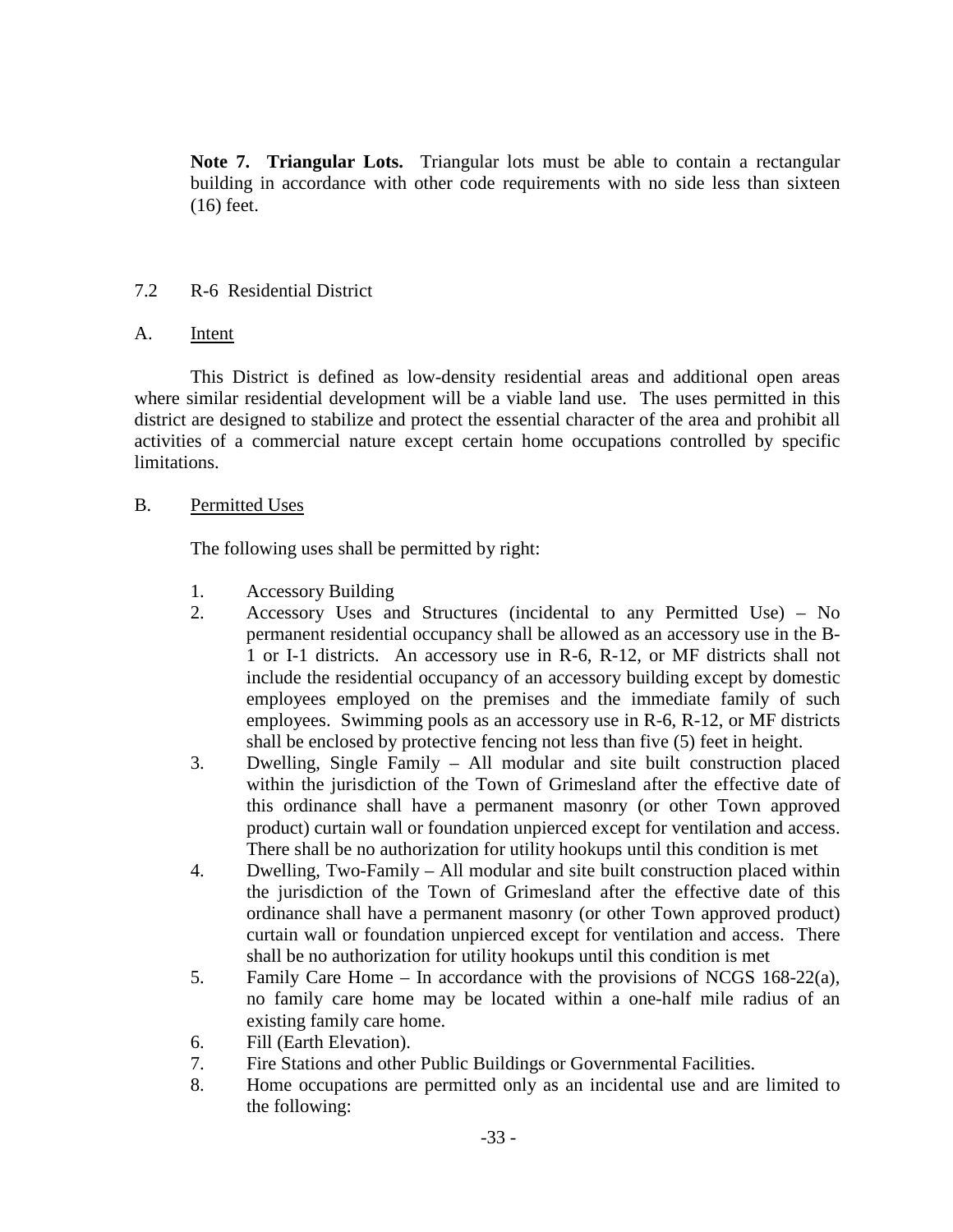- a. The office or studio of a physician, dentist, artist (not inclusive of a studio of a commercial photographer), general or trades contractor, musician, insurance broker/agent, lawyer, real estate broker, teacher or other like professional person residing on the premises, provided no chattels or goods, wares or merchandise are commercially created, displayed, exchanged or sold;
- b. Workshops not conducted for profit;
- c. Customary home occupations such as millinery, dressmaking, laundering or pressing and tailoring conducted by a person residing on the premises;
- d. Rooming and/or board of not more than three (3) persons; for which a rent/remuneration is charged;
- e. Single operator beauty shop or barber shop; and
- f. Provided, furthermore, the home occupations listed above shall be permitted subject to the following limitations:
	- (1) No display of products;
	- (2) No mechanical equipment shall be installed or used except such that is normally used for domestic or professional purposes and which does not cause pollution, noises or other interference in radio and television reception;
	- (3) No accessory buildings or outside storage shall be used in connection with the home occupation;
	- (4) Not over Twenty-Five (25) Percent of the total floor area or Five Hundred (500) Square Feet, whichever is less, shall be used for a home occupation;
	- (5) Only residents of the dwelling may be engaged in the home occupation except any physician or dentist licensed by the State of North Carolina shall be allowed to have one (1) nurse or assistant who is not a resident of the dwelling.
- 9. Public Recreation (such as community center buildings, parks, museums, playground, tourism facilities, and similar facilities operated on a nonprofit basis).
- 10. Satellite Dishes/Antennas No satellite dish/antenna or other dish/antenna may be constructed or placed on any lot or structure without first obtaining a permit from the zoning administrator. A reasonable fee for the processing of an application for placement of a dish/antenna may be charged by the town.
	- a. Location.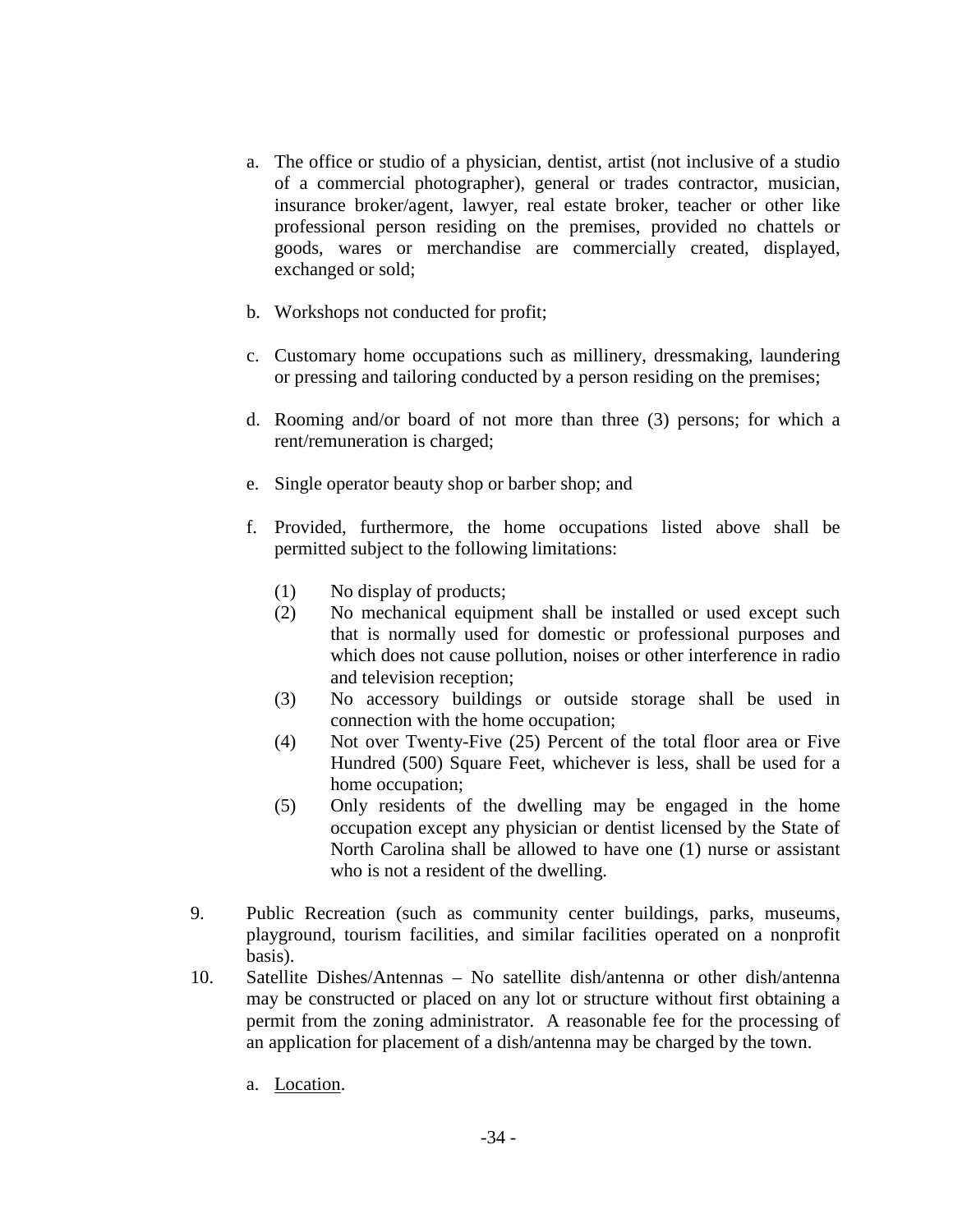- (1) No conventional or satellite television or radio dish/antenna may be placed in the front yard, beyond the front of the principal structure, of any lot in the Town's zoning jurisdiction.
- (2) A ground-mounted conventional television or radio dish/antenna may be placed on a legal lot only in the rear yard.
- (3) A satellite television dish/antenna may be placed on a legal lot only in the rear yard, provided however, that on a convincing showing that a reasonably satisfactory television signal cannot be obtained from a rear yard location, the zoning administrator may permit the dish/antenna to be located in the side yard, and if such a signal cannot be obtained in either yard, the zoning administrator may permit the dish/antenna to be located on the roof of any main or legal accessory building on the lot.
- (4) All ground-mounted television and radio receiving dishes/antennas and satellite television dishes/antennas shall be located no less than five (5) feet from any lot line.
- (5) No ground-mounted receiving dish/antenna or satellite television dish/antenna may be erected on a public easement.
- b. Dish/Antenna Size and Number.
	- (1) No ground-mounted satellite television dish/antenna may exceed ten (10) feet in height, as measured from the ground to the highest point of the dish/antenna, provided however, that on a convincing showing that a reasonably satisfactory television signal cannot be obtained within the ten (10) foot height limitation, the zoning administrator may permit the dish/antenna to be constructed at a height not to exceed Eighteen (18) Feet.
	- (2) A roof-mounted satellite television dish/antenna may extend above the roof line no more than Three Feet, unless it is to be installed on multistory buildings of four or more stories, in which case the dish/antenna may not exceed Ten (10) Feet in height above the level of the roof upon which it is placed.
	- (3) The diameter of satellite television dishes/antennas shall not exceed Twelve (12) feet.
	- (4) No lot shall have, at any one time, more than one satellite television dish/antenna.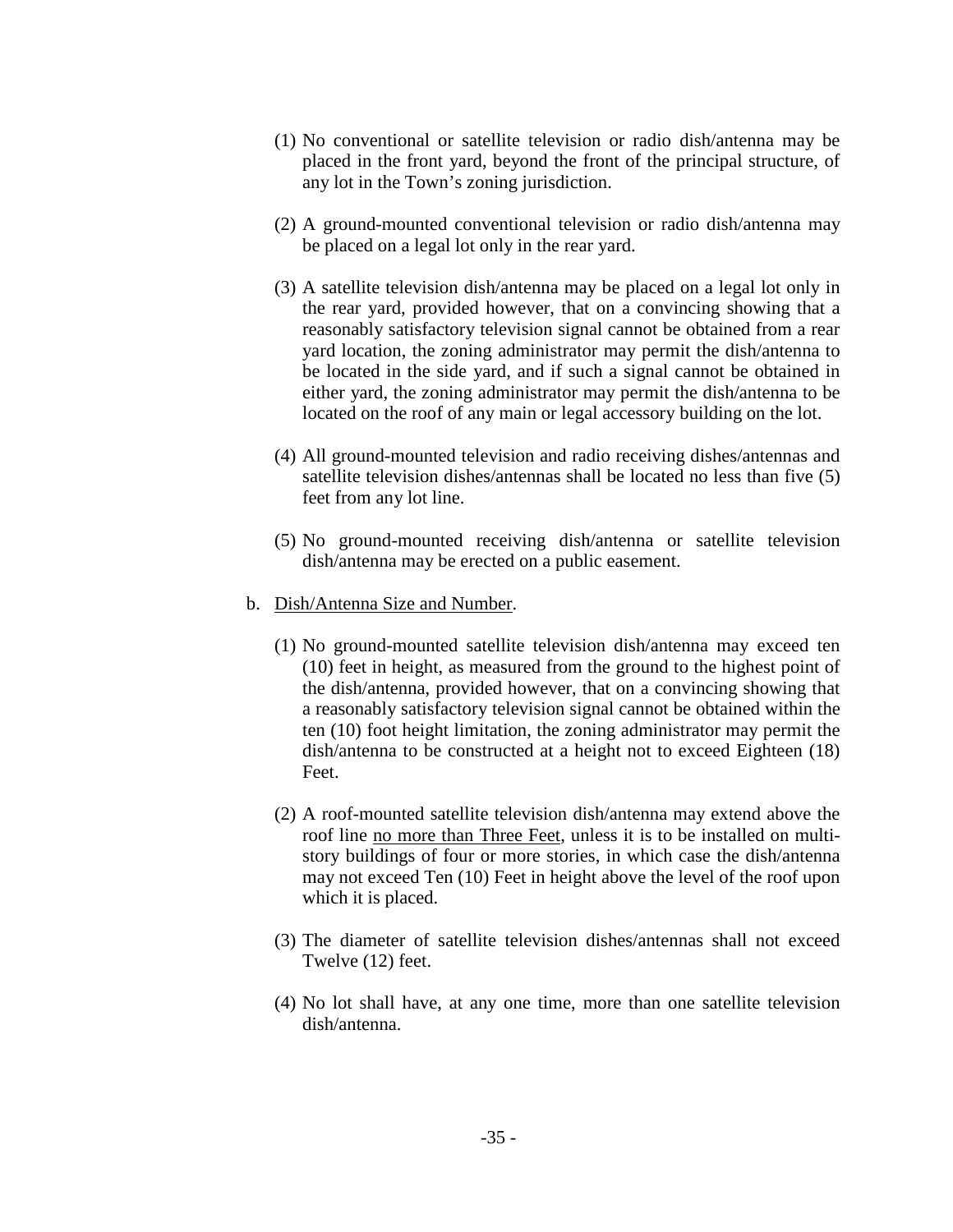### c. Miscellaneous

- (1) The color of any satellite television dish/antenna shall be dark brown, black, forest green, or beige and shall be of solid color and unadorned.
- (2) A ground-mounted conventional television, radio, or satellite television dish/antenna shall be effectively screened year round from view at ground level from any adjacent lot, public or private street, right-ofway, or easement to a minimum height of six (6) feet above grade. Said screening is not required to be so complete that it interferes with the reception of the dish/antenna. If an antenna or dish should exceed ten (10) feet in height, said screening shall be a minimum of fifty percent (50%) of the height of the structure.

 Screening shall be provided by one or more of the following: the dwelling of the lot where the dish/antenna is located; garages, storage buildings, or other provisions that meet zoning requirements; a solid wood or masonry fence or wall; or, natural plants or trees so planted as to provide year round screening.

 If a landscape treatment is used, all plant materials must be medium to fine texture evergreen and at least three (3) feet in height when planted, and spaced in such a manner that when mature will be complete opaque to the required minimum height of six (6) feet. If an antenna or dish should exceed ten (10) feet in height the screening plants shall be twenty-five percent (25%) of the height of the structure when planted and spaced in such a manner that when mature will be completely opaque to the required minimum height of fifty percent (50%) of the height of the structure.

- (3) All roof-mounted satellite television dishes/antennas extending more than three (3) feet above the roofline shall be concealed from ground level view either by a parapet wall or by exterior architectural material.
- (4) All television and radio dishes/antennas shall be grounded against direct lightning strike.
- (5) All television and radio dishes/antennas shall be erected in a secure, wind-resistant manner as prescribed by the North Carolina Building Code.
- (6) All wiring necessary for the use of the dish/antenna between any ground-mounted dish/antenna and a building, or between the building, on which the dish/antenna is located, and any other building on the lot shall be buried underground.
- 11. Schools, Public and Private elementary or secondary.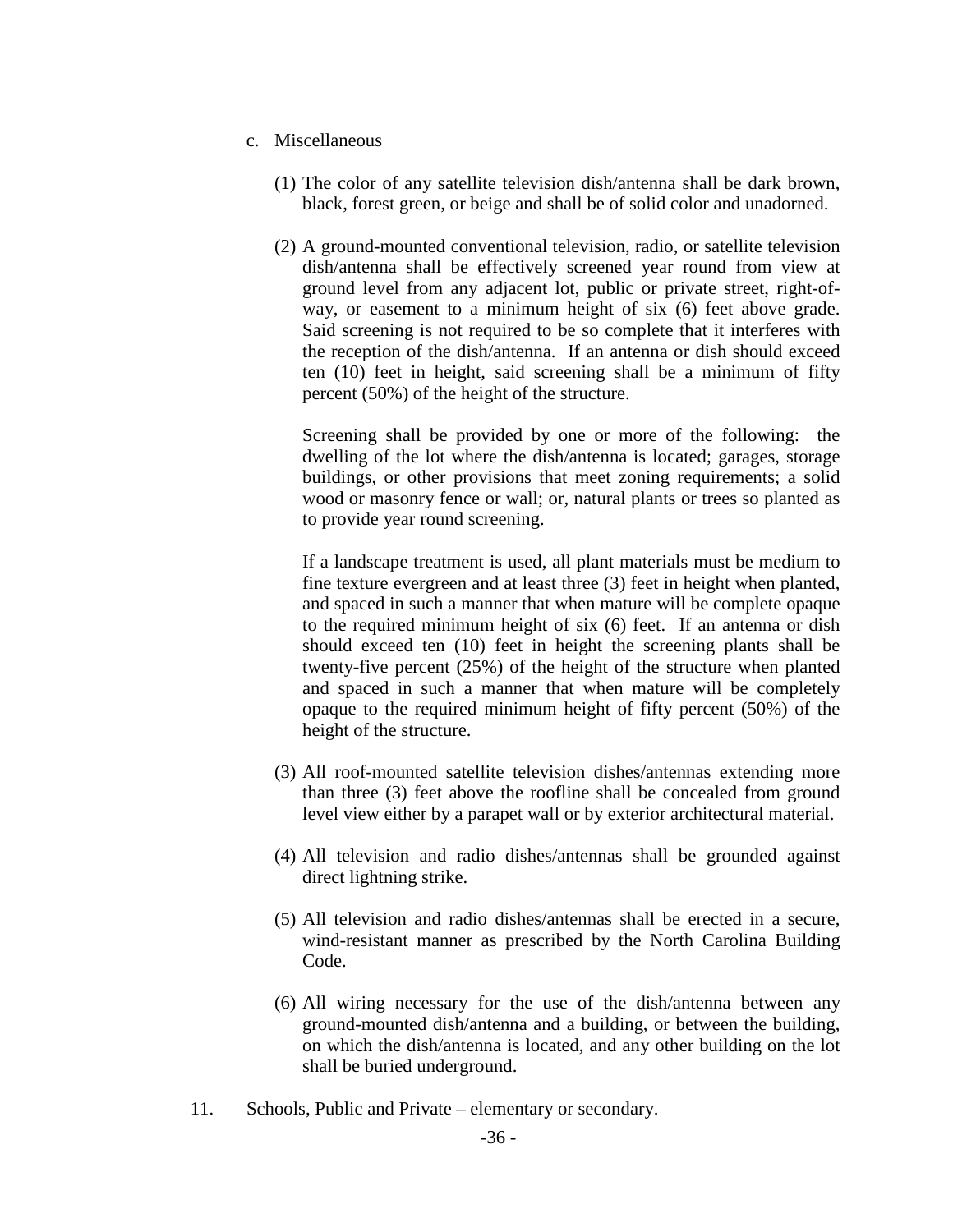- 12. Shoreline Access (including boat ramps).
- 13. Temporary Construction Building.

### C. Special uses Permitted

The following uses are permitted subject to the requirements of this district and additional regulations and requirements imposed by the Board of Adjustment as provided in this Ordinance.

- 1. Cemeteries.
- 2. Churches/Houses of Worship
- 3. Day Care Center (Kindergarten, Adolescent).
- 4. Manufactured Home, Temporary Residential Occupancy.
- 5. Pet Grooming. *(Amended and Adopted September 11, 2001 by the Town Board of Aldermen.)*
- 6. Private Recreation Club or Swimming Club Activities Not Operated as a Business for Profit.
- 7. Public Electrical Utility Station or Substation.
- 8. Radio or Television Transmitting (Commercial).
- 9. Telephone Exchange Operations.

#### D. Dimensional Requirements for R-6 Residential Districts

|  | Minimum lot size: | 6,000 square feet |
|--|-------------------|-------------------|
|--|-------------------|-------------------|

- 2. Minimum Square Feet 6,000 square feet per Dwelling Unit
- 3. Minimum lot width: 60 feet (measured at the building setback line.)
- 4. Minimum frontage in feet: 60 feet
- 5. Minimum front yard: 16 feet
- 6. Minimum side yard: 8 feet
- 7. Minimum rear yard: 20 feet
- 8. Maximum allowable lot coverage by principal use and all accessory structures: 50%
- 9. Height limitation: 35 feet

**Note 1. Reserved for Future Use.** *(Amended and Adopted November 13, 2001, by the Town Board of Aldermen.)*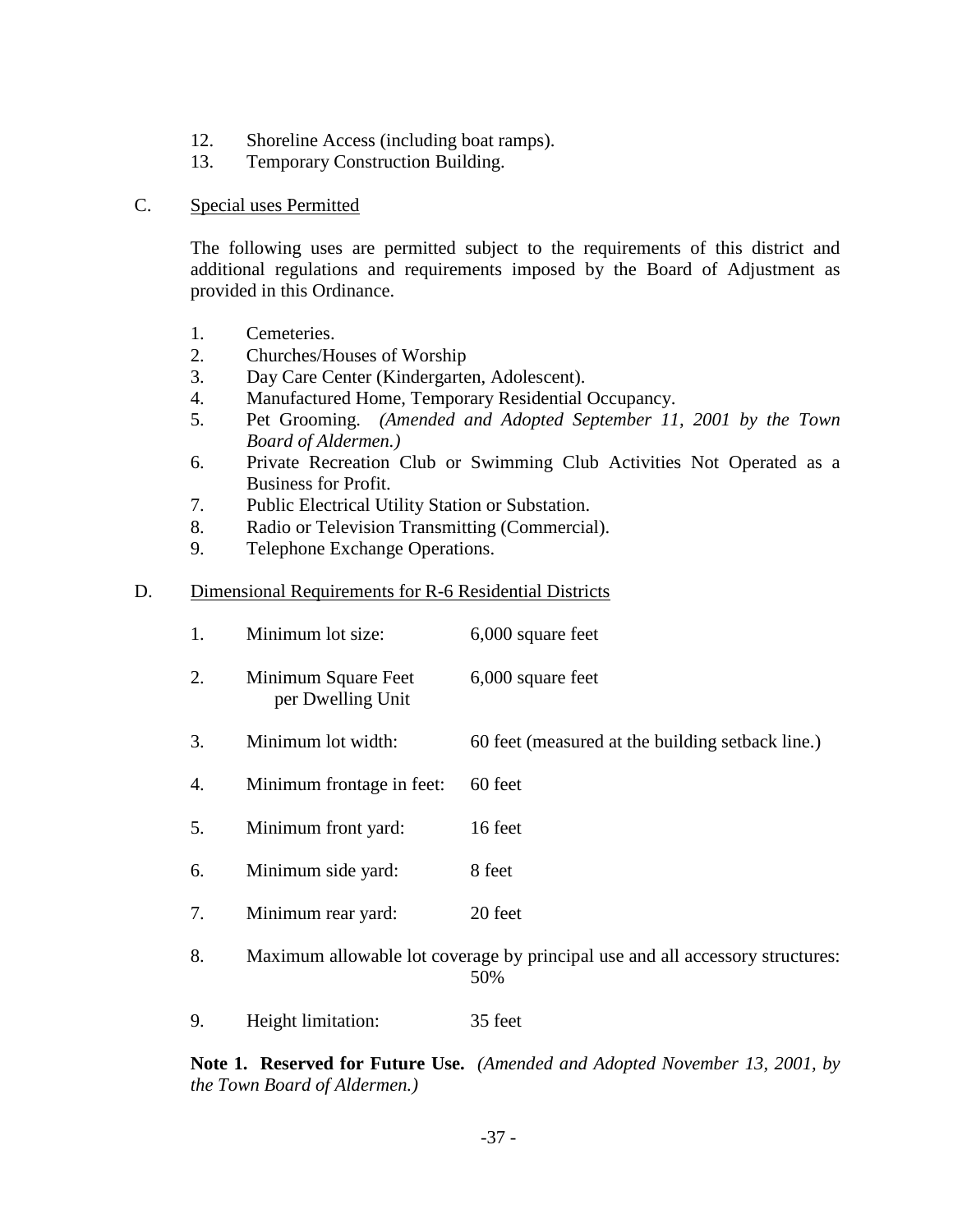### **Note 2. Reserved for Future Use.**

**Note 3. a) Corner Lots.** On a corner lot, a side yard setback will be calculated the same as the front yard setback from the road right-of-way.

 **b) Miscellaneous Exceptions.** Steps, fire escapes, stairways, balconies and chimneys only project into a minimum yard not more than four feet and an unenclosed porch may project into the required front or rear yard not more than ten feet.

 Sills, cornices, buttresses, ornamental features and similar items may project into a required yard not more than thirty inches.

**c) Open Storage.** Any open storage not enclosed within the confines of a building, such as boxes, crates, trash piles, machinery and merchandise with open display that results from the commercial operation it is part of, shall be enclosed or hidden from view along any property lines adjacent to or in a residential zone by a wall, fence and/or screening. This provision shall apply in any commercial or industrial use abutting or in a residential zone.

**d) Accessory Buildings.** Detached garages and accessory buildings to residential uses may be constructed in the rear yard provided they are located no closer than 5 feet to any adjoining lot line, except on the street side yard of a corner lot the setback shall be calculated the same as the front yard setback from the road right-ofway.

**Note 4. Height Restrictions/Modifications.** Any building over three (3) floors in height shall have sprinkler systems installed. In addition to the height restrictions, no building shall exceed five (5) stories in height.

**Note 5. B-1 Side Yard.** In the B-1 district, a zero (0) side yard may be allowed if adjacent/tangent buildings share a common fire wall which satisfies North Carolina State Building Code requirements.

**Note 6: Corner Lot Sight Clearance.** On a corner lot which abuts a state or town maintained right-of-way, no planting, structure, fence, wall or other obstruction to vision more than three (3) feet in height shall be placed or maintained within the triangular area formed by the intersecting street right-of-way lines and a straight line connecting points on said lines of which is eleven (11) feet distance from the point of intersection.

 **Note 7. Triangular Lots.** Triangular lots must be able to contain a rectangular building in accordance with other code requirements with no side less than sixteen (16) feet.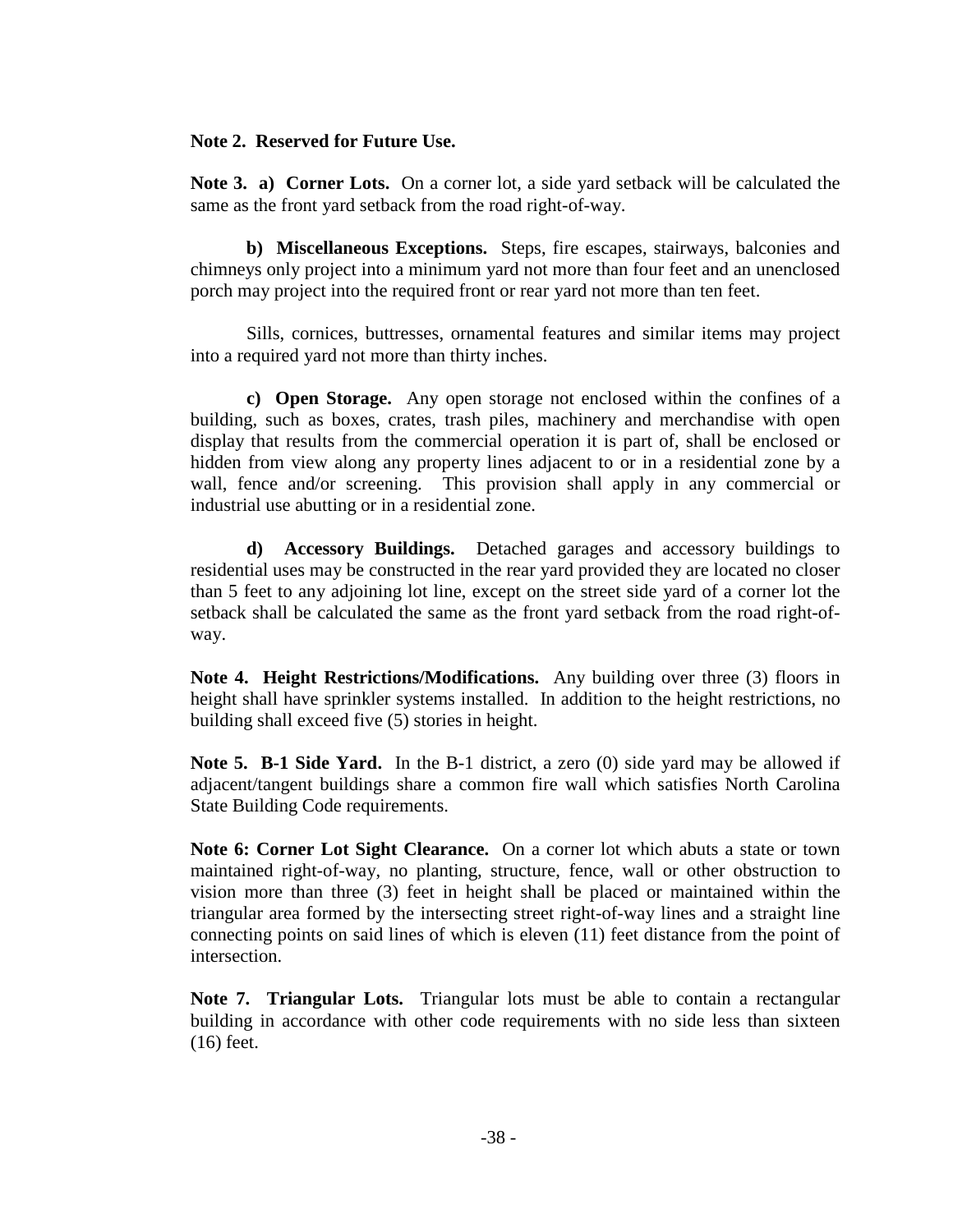# 7.3 R-10 Residential District

# A. Intent

 This district is defined as medium density residential areas and additional open areas where similar residential development will be a viable land use. The uses permitted in this district are designed to stabilize and protect the essential character of the area and prohibit all activities of a commercial nature except certain home occupations controlled by specific limitations.

# B. Permitted Uses

The following uses shall be permitted by right:

- 1. Accessory Building
- 2. Accessory Uses and Structures (incidental to any Permitted Use) No permanent residential occupancy shall be allowed as an accessory use in the B-1 or I-1 districts. An accessory use in R-6, R-10, R-12, or MF districts shall not include the residential occupancy of an accessory building except by domestic employees employed on the premises and the immediate family of such employees. Swimming pools as an accessory use in R-6, R-10, R-12, or MF districts shall be enclosed by protective fencing not less than five (5) feet in height.
- 3. Ambulatory Health Care Clinic.
- 4. Automobile Off-street Parking (commercial lots).
- 5. Dwelling, Single Family All modular and site built construction placed within the jurisdiction of the Town of Grimesland after the effective date of this ordinance shall have a permanent masonry (or other Town approved product) curtain wall or foundation unpierced except for ventilation and access. There shall be no authorization for utility hookups until this condition is met
- 6. Family Care Home In accordance with the provisions of NCGS 168-22(a), no family care home may be located within a one-half mile radius of an existing family care home.
- 7. Fill (Earth Elevation).
- 8. Fire Stations and other Public Buildings or Governmental Facilities.
- 9. Home Occupations are permitted only as an incidental use and are limited to the following:
	- a. The office or studio of a physician, dentist, artist (not inclusive of a studio of a commercial photographer), general or trades contractor, musician, insurance broker/agent, lawyer, real estate broker, teacher or other like professional person residing on the premises, provided no chattels or goods, wares or merchandise are commercially created, displayed, exchanged or sold;
	- b. Workshops not conducted for profit;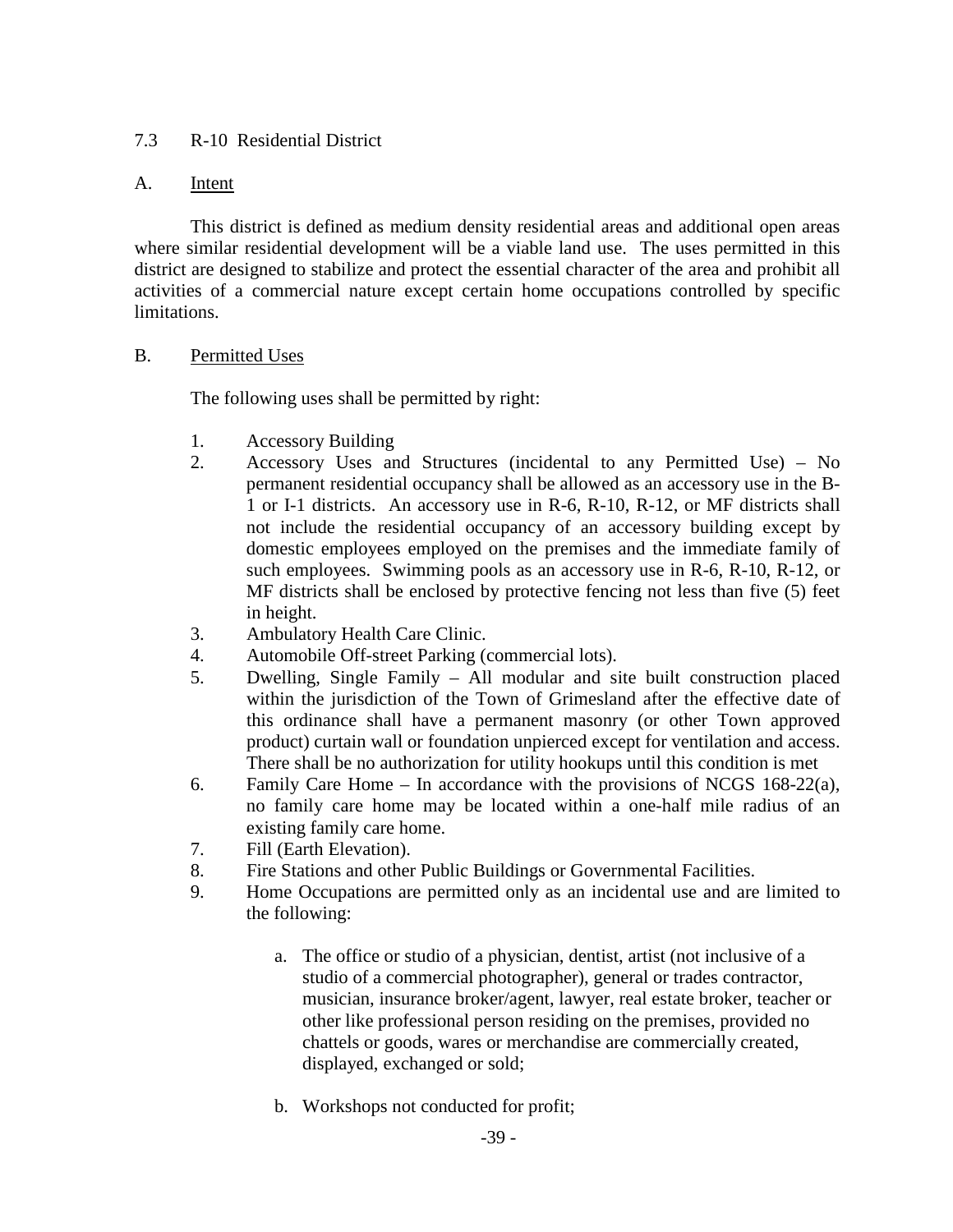- c. Customary home occupations such as millinery, dressmaking, laundering or pressing and tailoring conducted by a person residing on the premises;
- d. Rooming and/or board of not more than three (3) persons; for which a rent/remuneration is charged;
- e. Single operator beauty shop or barber shop; and
- f. Provided, furthermore, the home occupations listed above shall be permitted subject to the following limitations:
	- (1) No display of products;
	- (2) No mechanical equipment shall be installed or used except such that is normally used for domestic or professional purposes and which does not cause pollution, noises or other interference in radio and television reception;
	- (3) No accessory buildings or outside storage shall be used in connection with the home occupation;
	- (4) Not over Twenty-Five (25) Percent of the total floor area or Five Hundred (500) Square Feet, whichever is less, shall be used for a home occupation;
	- (5) Only residents of the dwelling may be engaged in the home occupation except any physician or dentist licensed by the State of North Carolina shall be allowed to have one (1) nurse or assistant who is not a resident of the dwelling.
- 10. Public Recreation (such as community center buildings, parks, museums, playground, tourism facilities, and similar facilities operated on a nonprofit basis).
- 11. Satellite Dishes/Antennas No satellite dish/antenna or other dish/antenna may be constructed or placed on any lot or structure without first obtaining a permit from the zoning administrator. A reasonable fee for the processing of an application for placement of a dish/antenna may be charged by the town.
	- a. Location.
		- (1) No conventional or satellite television or radio dish/antenna may be placed in the front yard, beyond the front of the principal structure, of any lot in the Town's zoning jurisdiction.
		- (2) A ground-mounted conventional television or radio dish/antenna may be placed on a legal lot only in the rear yard.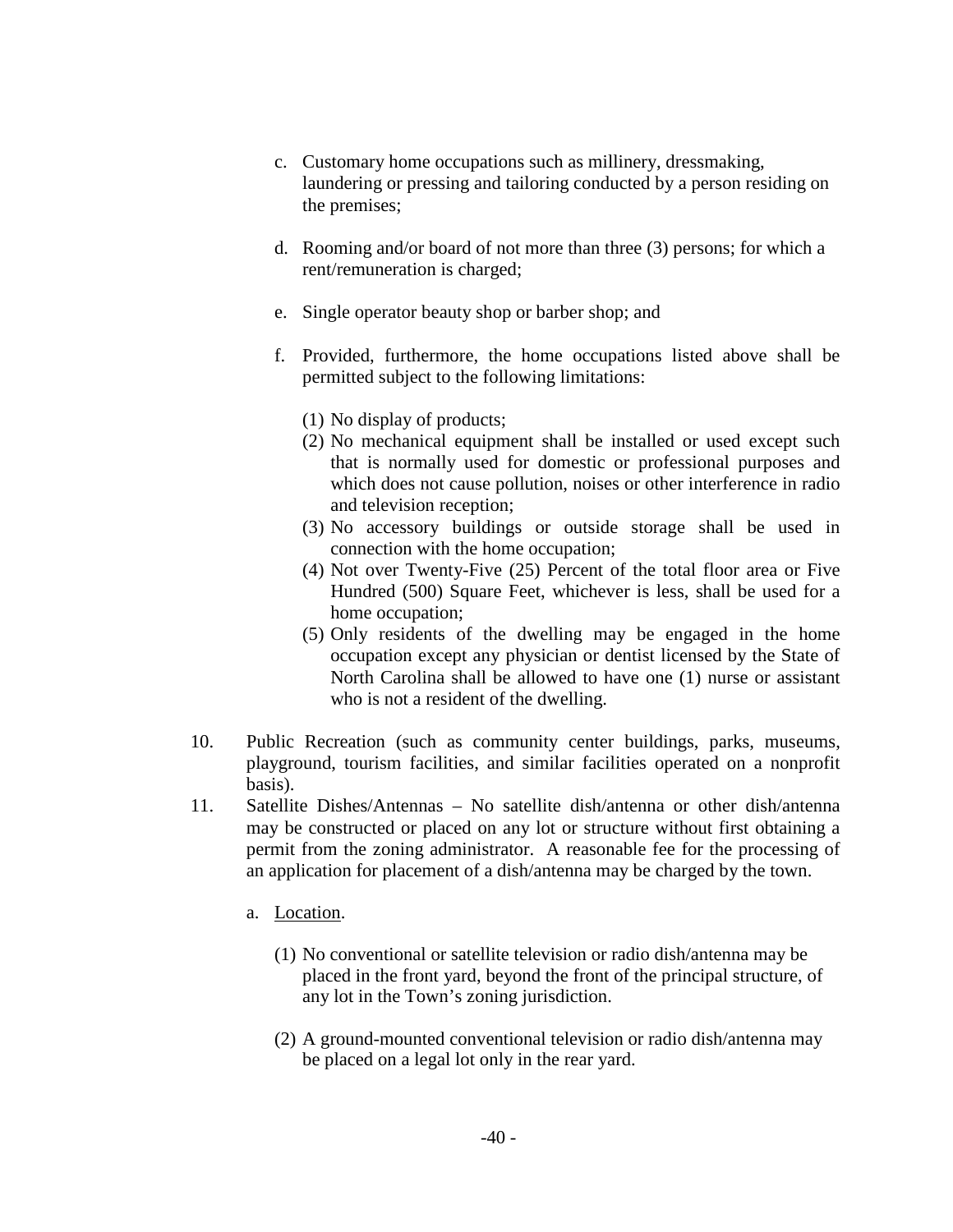- (3) A satellite television dish/antenna may be placed on a legal lot only in the rear yard, provided however, that on a convincing showing that a reasonably satisfactory television signal cannot be obtained from a rear yard location, the zoning administrator may permit the dish/antenna to be located in the side yard, and if such a signal cannot be obtained in either yard, the zoning administrator may permit the dish/antenna to be located on the roof of any main or legal accessory building on the lot.
- (4) All ground-mounted television and radio receiving dishes/antennas and satellite television dishes/antennas shall be located no less than five (5) feet from any lot line.
- (5) No ground-mounted receiving dish/antenna or satellite television dish/antenna may be erected on a public easement.
- b. Antenna Size and Number.
	- (1) No ground-mounted satellite television dish/antenna may exceed ten (10) feet in height, as measured from the ground to the highest point of the dish/antenna, provided however, that on a convincing showing that a reasonably satisfactory television signal cannot be obtained within the ten (10) foot height limitation, the zoning administrator may permit the dish/antenna to be constructed at a height not to exceed Eighteen (18) Feet.
	- (2) A roof-mounted satellite television dish/antenna may extend above the roof line no more than Three Feet, unless it is to be installed on multistory buildings of four or more stories, in which case the dish/antenna may not exceed Ten (10) Feet in height above the level of the roof upon which it is placed.
	- (3) The diameter of satellite television dishes/antennas shall not exceed Twelve (12) feet.
	- (4) No lot shall have, at any one time, more than one satellite television dish/antenna.
- c. Miscellaneous
	- (1) The color of any satellite television dish/antenna shall be dark brown, black, forest green, or beige and shall be of solid color and unadorned.
	- (2) A ground-mounted conventional television, radio, or satellite television dish/antenna shall be effectively screened year round from view at ground level from any adjacent lot, public or private street, right-ofway, or easement to a minimum height of six (6) feet above grade.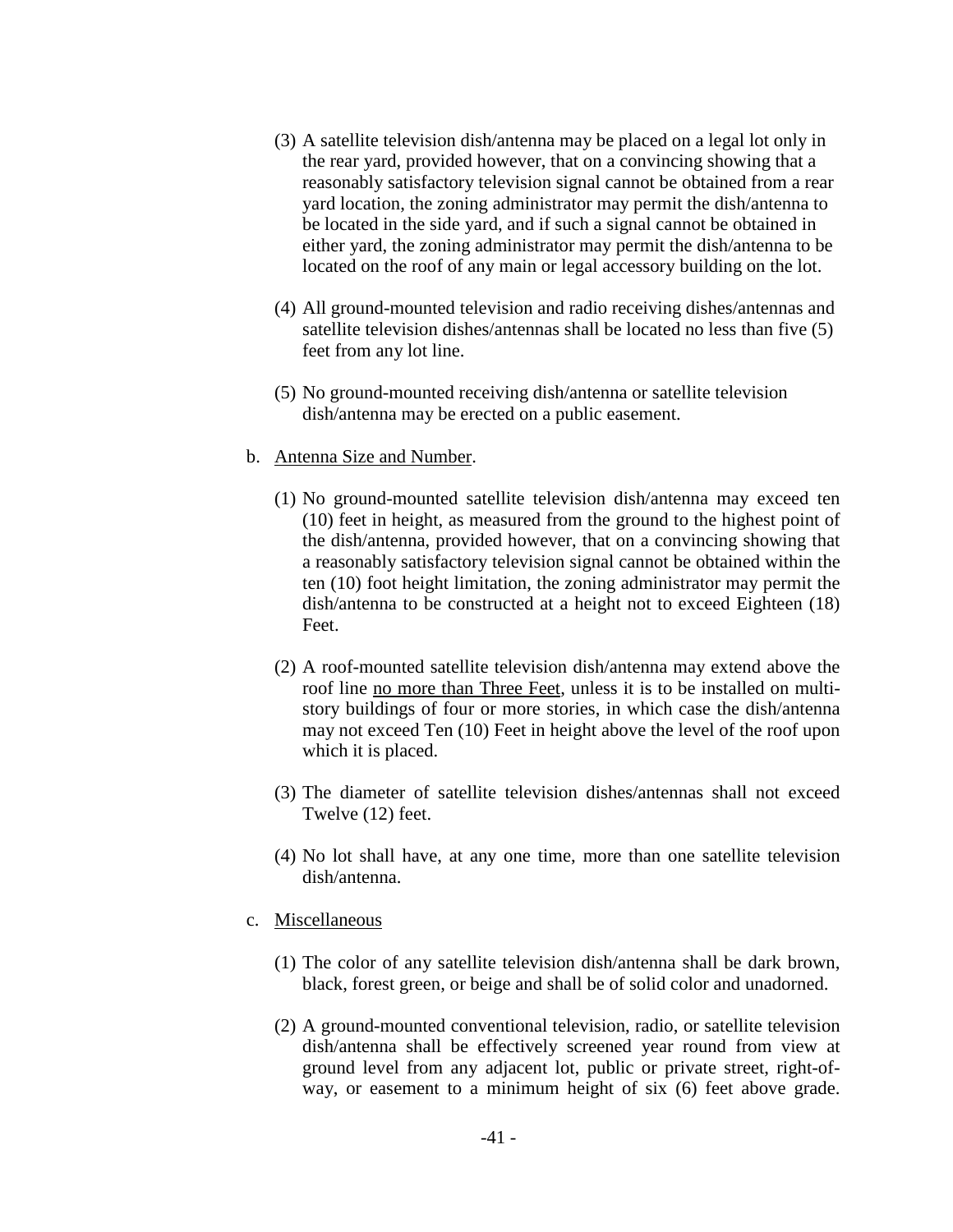Said screening is not required to be so complete that it interferes with the reception of the dish/antenna. If an antenna or dish should exceed ten (10) feet in height, said screening shall be a minimum of fifty percent (50%) of the height of the structure.

 Screening shall be provided by one or more of the following: the dwelling of the lot where the dish/antenna is located; garages, storage buildings, or other provisions that meet zoning requirements; a solid wood or masonry fence or wall; or, natural plants or trees so planted as to provide year round screening.

 If a landscape treatment is used, all plant materials must be medium to fine texture evergreen and at least three (3) feet in height when planted, and spaced in such a manner that when mature will be complete opaque to the required minimum height of six (6) feet. If an antenna or dish should exceed ten (10) feet in height the screening plants shall be twenty-five percent (25%) of the height of the structure when planted and spaced in such a manner that when mature will be completely opaque to the required minimum height of fifty percent (50%) of the height of the structure.

- (3) All roof-mounted satellite television dishes/antennas extending more than three (3) feet above the roofline shall be concealed from ground level view either by a parapet wall or by exterior architectural material.
- (4) All television and radio dishes/antennas shall be grounded against direct lightning strike.
- (5) All television and radio dishes/antennas shall be erected in a secure, wind-resistant manner as prescribed by the North Carolina Building Code.
- (6) All wiring necessary for the use of the dish/antenna between any ground-mounted dish/antenna and a building, or between the building, on which the dish/antenna is located, and any other building on the lot shall be buried underground.
- 12. Schools, Public and Private elementary or secondary.
- 13. Shoreline Access (including boat ramps).
- 14. Temporary Construction Building.
- C. Special uses Permitted

The following uses are permitted subject to the requirements of this district and additional regulations and requirements imposed by the Board of Adjustment as provided in this Ordinance.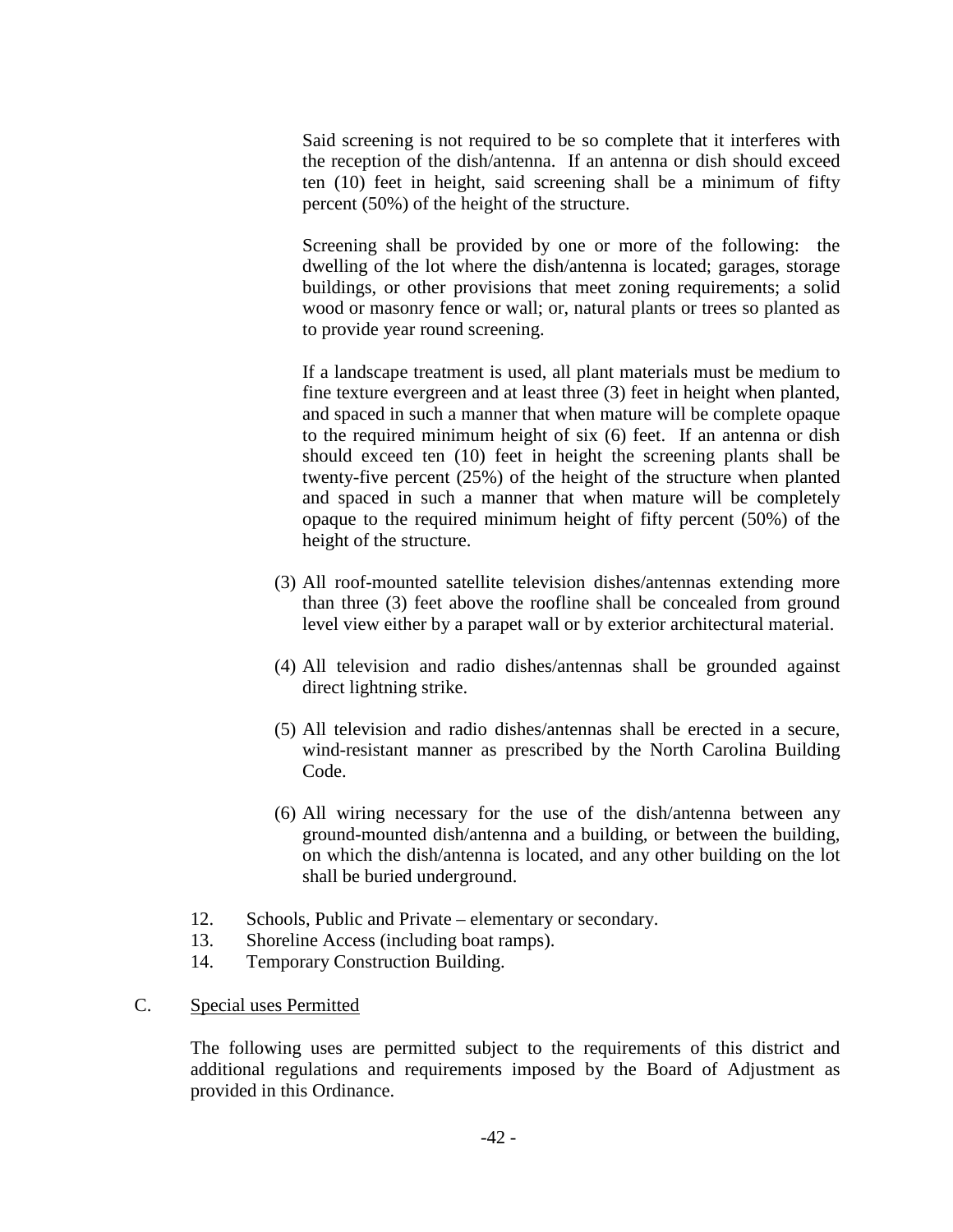- 1. Cemeteries.
- 2. Churches/Houses of Worship
- 3. Daycare Centers.
- 4. Manufactured Home, Temporary Residential Occupancy.
- 5. Private Recreation Club or Swimming Club Activities Not Operated as a Business for Profit.
- 6. Public Electrical Utility Station or Substation.
- 7. Telephone Exchange Operations.

#### D. Dimensional Requirements for R-10 Residential Districts

|    | Minimum lot size:                         | $10,000$ square feet                             |
|----|-------------------------------------------|--------------------------------------------------|
| 2. | Minimum Square Feet<br>per Dwelling Unit: | $10,000$ square feet                             |
| 3. | Minimum lot width:                        | 70 feet (measured at the building setback line.) |
| 4. | Minimum frontage in feet:                 | 40 feet                                          |
| 5. | Minimum front yard:                       | 25 feet                                          |

- 
- 6. Minimum side yard: 10 feet
- 7. Minimum rear yard: 20 feet
- 8. Maximum allowable lot coverage by principal use and all accessory structures: 50%
- 9. Height limitation: 35 feet

**Note 1. Reserved for Future Use.** *(Amended and Adopted November 13, 2001, by the Town Board of Aldermen.)*.

## **Note 2. Reserved for Future Use.**

**Note 3. a) Corner Lots.** On a corner lot, a side yard setback will be 20 feet setback from the road right-of-way.

 **b) Miscellaneous Exceptions.** Steps, fire escapes, stairways, balconies and chimneys only project into a minimum yard not more than four feet and an unenclosed porch may project into the required front or rear yard not more than ten feet.

 Sills, cornices, buttresses, ornamental features and similar items may project into a required yard not more than thirty inches.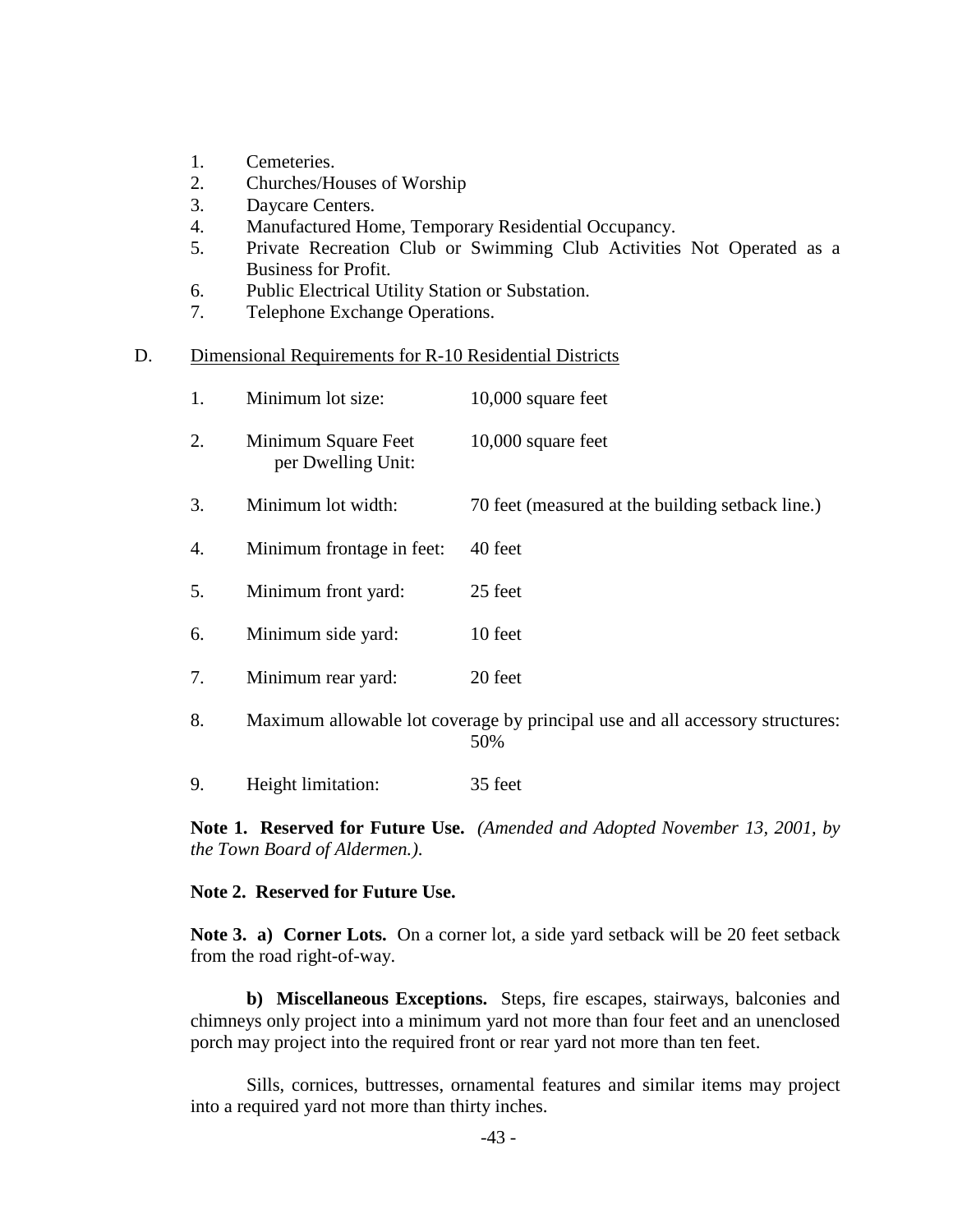**c) Open Storage.** Any open storage not enclosed within the confines of a building, such as boxes, crates, trash piles, machinery and merchandise with open display that results from the commercial operation it is part of, shall be enclosed or hidden from view along any property lines adjacent to or in a residential zone by a wall, fence and/or screening. This provision shall apply in any commercial or industrial use abutting or in a residential zone.

**d) Accessory Buildings.** Detached garages and accessory buildings to residential uses may be constructed in the rear yard provided they are located no closer than 5 feet to any adjoining lot line, except on the street side yard of a corner lot the setback shall be calculated the same as the front yard setback from the road right-ofway.

**Note 4. Height Restrictions/Modifications.** Any building over three (3) floors in height shall have sprinkler systems installed. In addition to the height restrictions, no building shall exceed five (5) stories in height.

**Note 5. B-1 Side Yard.** In the B-1 district, a zero (0) side yard may be allowed if adjacent/tangent buildings share a common fire wall which satisfies North Carolina State Building Code requirements.

**Note 6. Corner Lot Sight Clearance.** On a corner lot which abuts a state or town maintained right-of-way, no planting, structure, fence, wall or other obstruction to vision more than three (3) feet in height shall be placed or maintained within the triangular area formed by the intersecting street right-of-way lines and a straight line connecting points on said lines of which is eleven (11) feet distance from the point of intersection.

 **Note 7. Triangular Lots.** Triangular lots must be able to contain a rectangular building in accordance with other code requirements with no side less than sixteen (16) feet.

## 7.4 R-12 Residential District

## A. Intent

 This district is defined as medium density residential areas and additional open areas where similar residential development will be a viable land use. The uses permitted in this district are designed to stabilize and protect the essential character of the area and prohibit all activities of a commercial nature except certain home occupations controlled by specific limitations.

## B. Permitted Uses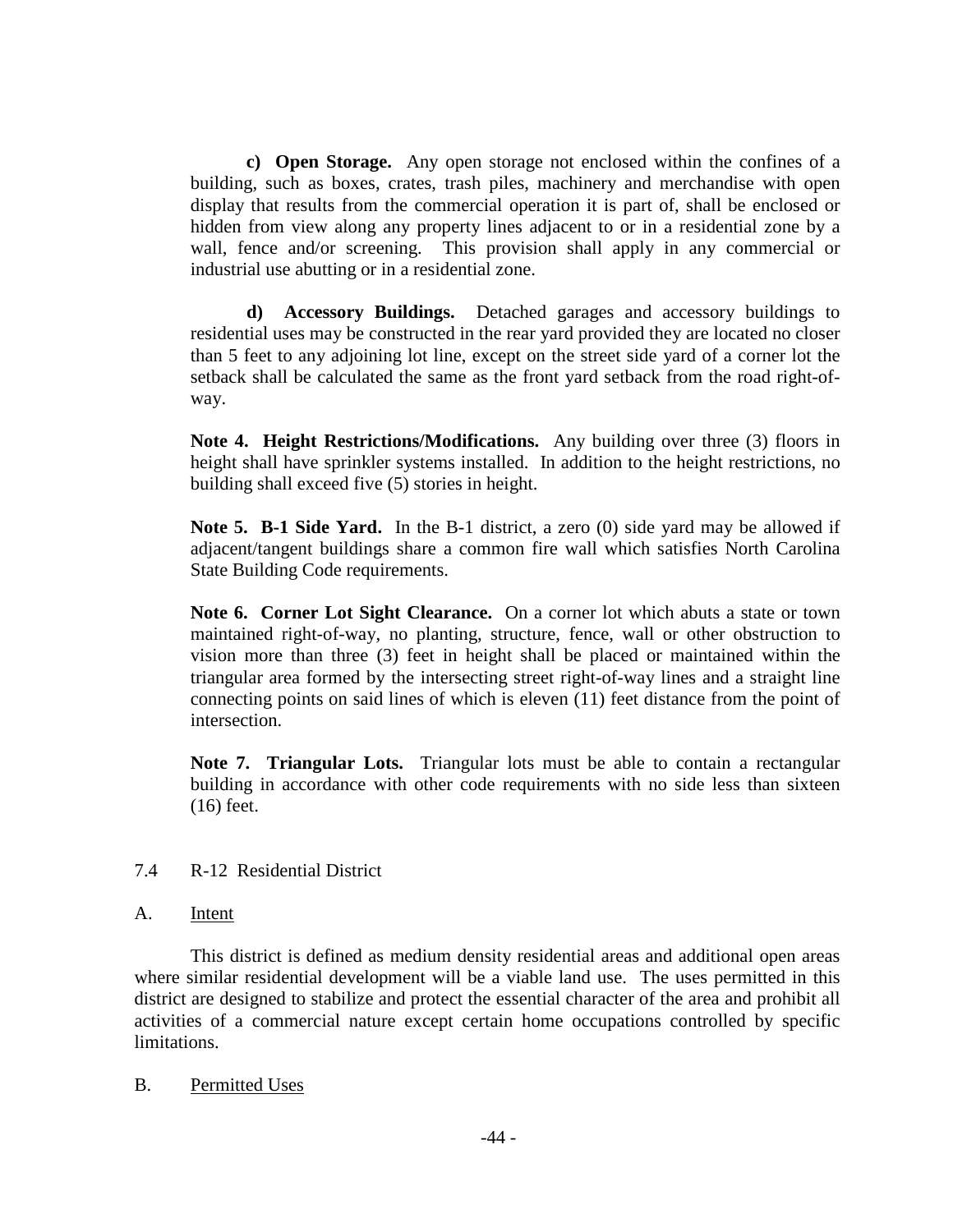The following uses shall be permitted by right:

- 15. Accessory Building
- 16. Accessory Uses and Structures (incidental to any Permitted Use) No permanent residential occupancy shall be allowed as an accessory use in the B-1 or I-1 districts. An accessory use in R-6, R-12, or MF districts shall not include the residential occupancy of an accessory building except by domestic employees employed on the premises and the immediate family of such employees. Swimming pools as an accessory use in R-6, R-12, or MF districts shall be enclosed by protective fencing not less than five (5) feet in height.
- 17. Ambulatory Health Care Clinic.
- 18. Automobile Off-street Parking (commercial lots).
- 19. Dwelling, Single Family All modular and site built construction placed within the jurisdiction of the Town of Grimesland after the effective date of this ordinance shall have a permanent masonry (or other Town approved product) curtain wall or foundation unpierced except for ventilation and access. There shall be no authorization for utility hookups until this condition is met
- 20. Family Care Home In accordance with the provisions of NCGS 168-22(a), no family care home may be located within a one-half mile radius of an existing family care home.
- 21. Fill (Earth Elevation).
- 22. Fire Stations and other Public Buildings or Governmental Facilities.
- 23. Home Occupations are permitted only as an incidental use and are limited to the following:
	- g. The office or studio of a physician, dentist, artist (not inclusive of a studio of a commercial photographer), general or trades contractor, musician, insurance broker/agent, lawyer, real estate broker, teacher or other like professional person residing on the premises, provided no chattels or goods, wares or merchandise are commercially created, displayed, exchanged or sold;
	- h. Workshops not conducted for profit;
	- i. Customary home occupations such as millinery, dressmaking, laundering or pressing and tailoring conducted by a person residing on the premises;
	- j. Rooming and/or board of not more than three (3) persons; for which a rent/remuneration is charged;
	- k. Single operator beauty shop or barber shop; and
	- l. Provided, furthermore, the home occupations listed above shall be permitted subject to the following limitations: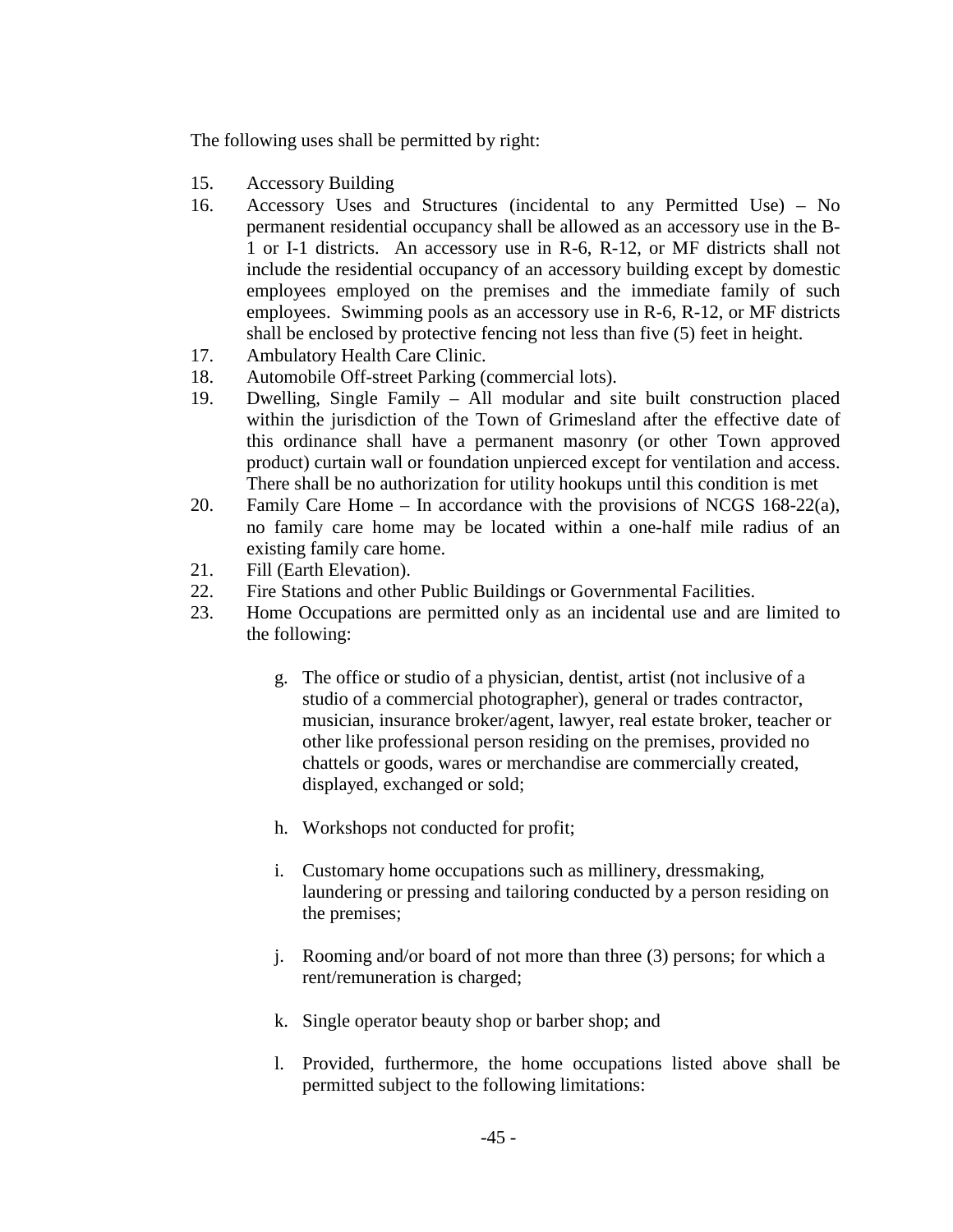- (1) No display of products;
- (2) No mechanical equipment shall be installed or used except such that is normally used for domestic or professional purposes and which does not cause pollution, noises or other interference in radio and television reception;
- (3) No accessory buildings or outside storage shall be used in connection with the home occupation;
- (4) Not over Twenty-Five (25) Percent of the total floor area or Five Hundred (500) Square Feet, whichever is less, shall be used for a home occupation;
- (5) Only residents of the dwelling may be engaged in the home occupation except any physician or dentist licensed by the State of North Carolina shall be allowed to have one (1) nurse or assistant who is not a resident of the dwelling.
- 24. Public Recreation (such as community center buildings, parks, museums, playground, tourism facilities, and similar facilities operated on a nonprofit basis).
- 25. Satellite Dishes/Antennas No satellite dish/antenna or other dish/antenna may be constructed or placed on any lot or structure without first obtaining a permit from the zoning administrator. A reasonable fee for the processing of an application for placement of a dish/antenna may be charged by the town.
	- a. Location.
		- (1) No conventional or satellite television or radio dish/antenna may be placed in the front yard, beyond the front of the principal structure, of any lot in the Town's zoning jurisdiction.
		- (2) A ground-mounted conventional television or radio dish/antenna may be placed on a legal lot only in the rear yard.
		- (3) A satellite television dish/antenna may be placed on a legal lot only in the rear yard, provided however, that on a convincing showing that a reasonably satisfactory television signal cannot be obtained from a rear yard location, the zoning administrator may permit the dish/antenna to be located in the side yard, and if such a signal cannot be obtained in either yard, the zoning administrator may permit the dish/antenna to be located on the roof of any main or legal accessory building on the lot.
		- (4) All ground-mounted television and radio receiving dishes/antennas and satellite television dishes/antennas shall be located no less than five (5) feet from any lot line.
		- (5) No ground-mounted receiving dish/antenna or satellite television dish/antenna may be erected on a public easement.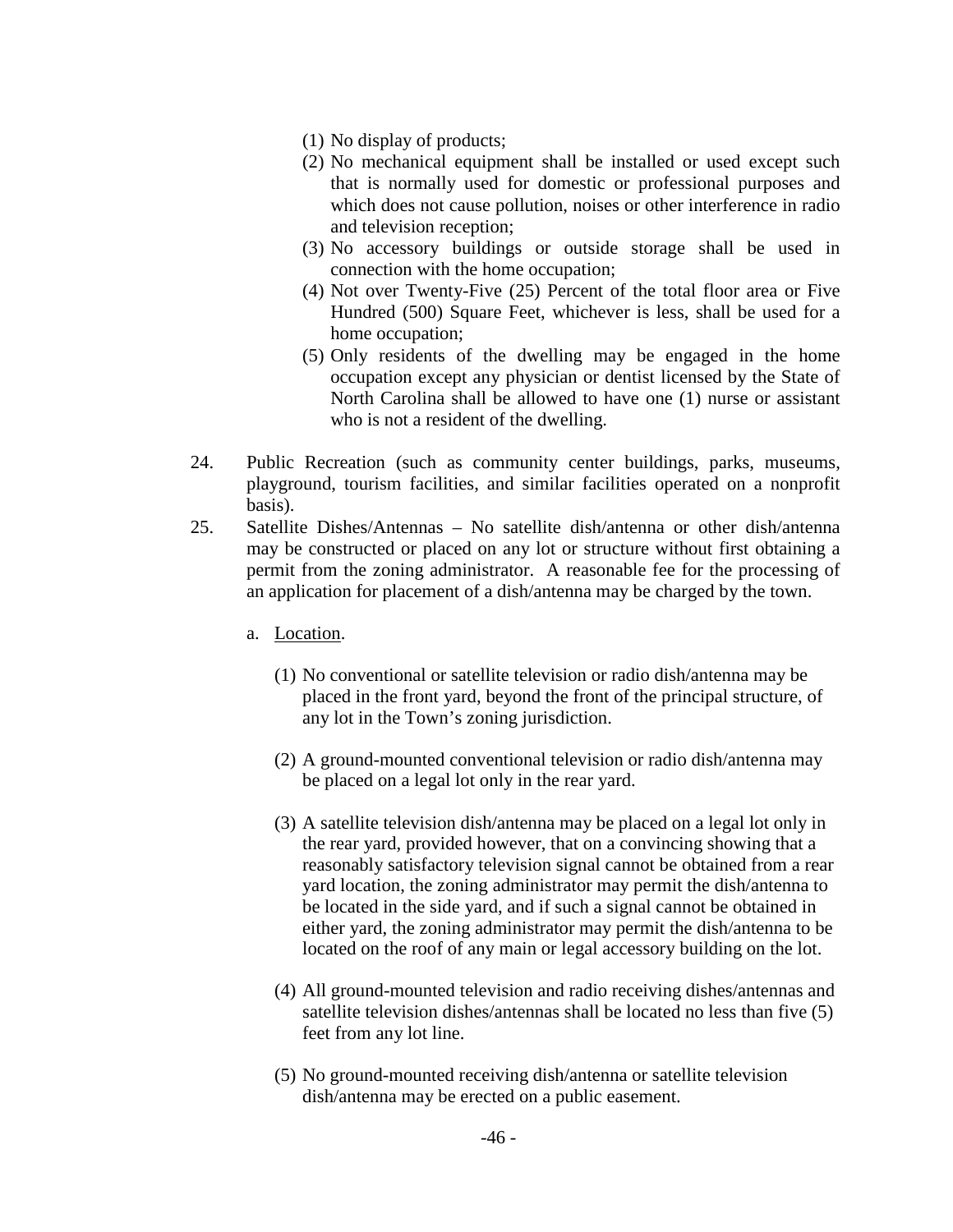- b. Antenna Size and Number.
	- (1) No ground-mounted satellite television dish/antenna may exceed ten (10) feet in height, as measured from the ground to the highest point of the dish/antenna, provided however, that on a convincing showing that a reasonably satisfactory television signal cannot be obtained within the ten (10) foot height limitation, the zoning administrator may permit the dish/antenna to be constructed at a height not to exceed Eighteen (18) Feet.
	- (2) A roof-mounted satellite television dish/antenna may extend above the roof line no more than Three Feet, unless it is to be installed on multistory buildings of four or more stories, in which case the dish/antenna may not exceed Ten (10) Feet in height above the level of the roof upon which it is placed.
	- (3) The diameter of satellite television dishes/antennas shall not exceed Twelve (12) feet.
	- (4) No lot shall have, at any one time, more than one satellite television dish/antenna.
- c. Miscellaneous
	- (7) The color of any satellite television dish/antenna shall be dark brown, black, forest green, or beige and shall be of solid color and unadorned.
	- (8) A ground-mounted conventional television, radio, or satellite television dish/antenna shall be effectively screened year round from view at ground level from any adjacent lot, public or private street, right-ofway, or easement to a minimum height of six (6) feet above grade. Said screening is not required to be so complete that it interferes with the reception of the dish/antenna. If an antenna or dish should exceed ten (10) feet in height, said screening shall be a minimum of fifty percent (50%) of the height of the structure.

 Screening shall be provided by one or more of the following: the dwelling of the lot where the dish/antenna is located; garages, storage buildings, or other provisions that meet zoning requirements; a solid wood or masonry fence or wall; or, natural plants or trees so planted as to provide year round screening.

 If a landscape treatment is used, all plant materials must be medium to fine texture evergreen and at least three (3) feet in height when planted, and spaced in such a manner that when mature will be complete opaque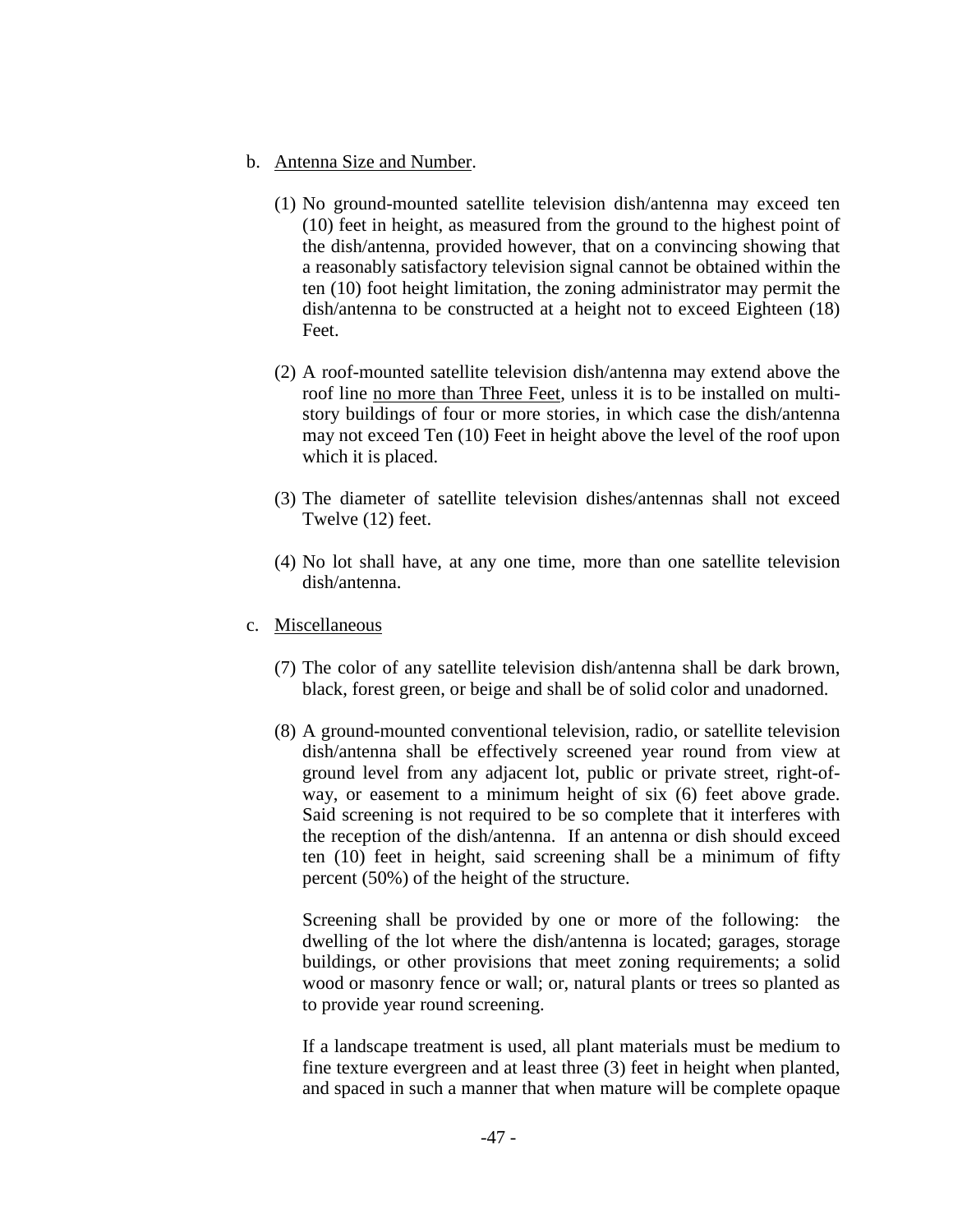to the required minimum height of six (6) feet. If an antenna or dish should exceed ten (10) feet in height the screening plants shall be twenty-five percent (25%) of the height of the structure when planted and spaced in such a manner that when mature will be completely opaque to the required minimum height of fifty percent (50%) of the height of the structure.

- (9) All roof-mounted satellite television dishes/antennas extending more than three (3) feet above the roofline shall be concealed from ground level view either by a parapet wall or by exterior architectural material.
- (10) All television and radio dishes/antennas shall be grounded against direct lightning strike.
- (11) All television and radio dishes/antennas shall be erected in a secure, wind-resistant manner as prescribed by the North Carolina Building Code.
- (12) All wiring necessary for the use of the dish/antenna between any ground-mounted dish/antenna and a building, or between the building, on which the dish/antenna is located, and any other building on the lot shall be buried underground.
- 26. Schools, Public and Private elementary or secondary.
- 27. Shoreline Access (including boat ramps).
- 28. Temporary Construction Building.
- C. Special uses Permitted

The following uses are permitted subject to the requirements of this district and additional regulations and requirements imposed by the Board of Adjustment as provided in this Ordinance.

- 8. Cemeteries.
- 9. Churches/Houses of Worship
- 10. Daycare Centers.
- 11. Manufactured Home, Temporary Residential Occupancy.
- 12. Private Recreation Club or Swimming Club Activities Not Operated as a Business for Profit.
- 13. Public Electrical Utility Station or Substation.
- 14. Telephone Exchange Operations.
- D. Dimensional Requirements for R-12 Residential Districts
	- 10. Minimum lot size: 12,000 square feet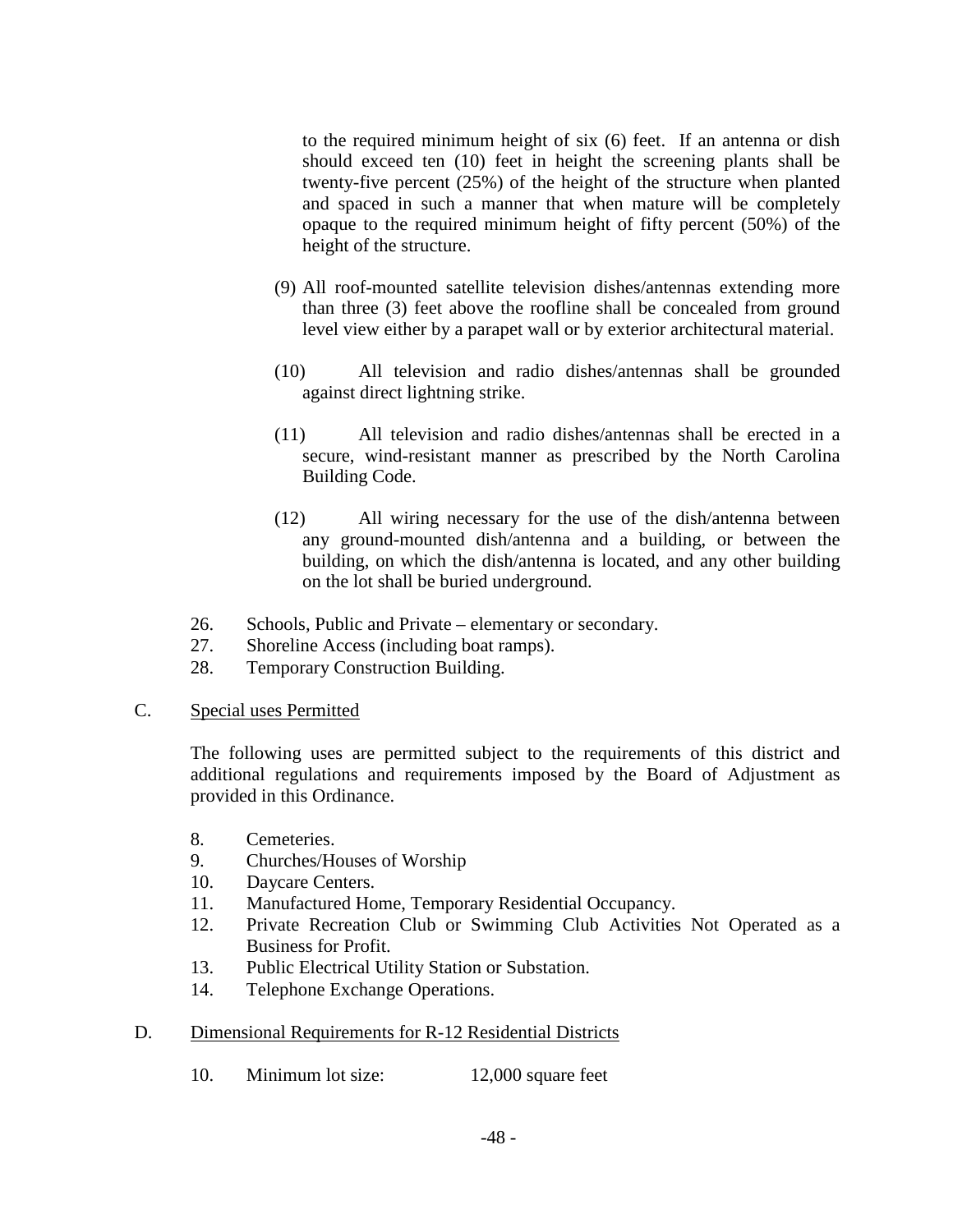| 11. | Minimum Square Feet<br>per Dwelling Unit: | 12,000 square feet                                                                   |
|-----|-------------------------------------------|--------------------------------------------------------------------------------------|
| 12. | Minimum lot width:                        | 75 feet (measured at the building setback line.)                                     |
| 13. | Minimum frontage in feet:                 | 75 feet                                                                              |
| 14. | Minimum front yard:                       | 30 feet                                                                              |
| 15. | Minimum side yard:                        | 12 feet                                                                              |
| 16. | Minimum rear yard:                        | 30 feet                                                                              |
| 17. |                                           | Maximum allowable lot coverage by principal use and all accessory structures:<br>50% |
| 18. | Height limitation:                        | 35 feet                                                                              |

**Note 1. Reserved for Future Use.** *(Amended and Adopted November 13, 2001, by the Town Board of Aldermen.)*.

#### **Note 2. Reserved for Future Use.**

**Note 3. a) Corner Lots.** On a corner lot, a side yard setback will be calculated the same as the front yard setback from the road right-of-way.

 **b) Miscellaneous Exceptions.** Steps, fire escapes, stairways, balconies and chimneys only project into a minimum yard not more than four feet and an unenclosed porch may project into the required front or rear yard not more than ten feet.

 Sills, cornices, buttresses, ornamental features and similar items may project into a required yard not more than thirty inches.

**c) Open Storage.** Any open storage not enclosed within the confines of a building, such as boxes, crates, trash piles, machinery and merchandise with open display that results from the commercial operation it is part of, shall be enclosed or hidden from view along any property lines adjacent to or in a residential zone by a wall, fence and/or screening. This provision shall apply in any commercial or industrial use abutting or in a residential zone.

**d) Accessory Buildings.** Detached garages and accessory buildings to residential uses may be constructed in the rear yard provided they are located no closer than 5 feet to any adjoining lot line, except on the street side yard of a corner lot the setback shall be calculated the same as the front yard setback from the road right-ofway.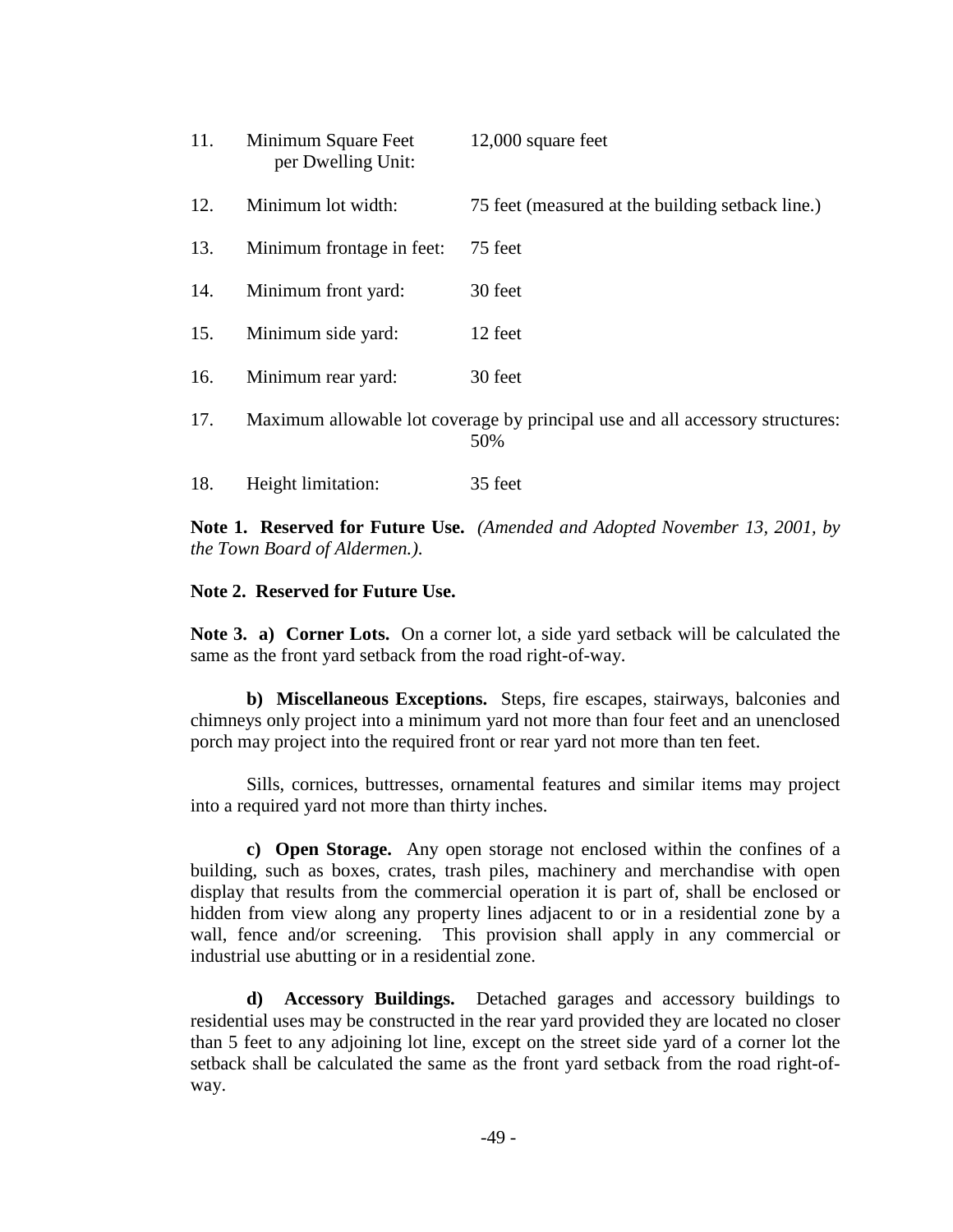**Note 4. Height Restrictions/Modifications.** Any building over three (3) floors in height shall have sprinkler systems installed. In addition to the height restrictions, no building shall exceed five (5) stories in height.

**Note 5. B-1 Side Yard.** In the B-1 district, a zero (0) side yard may be allowed if adjacent/tangent buildings share a common fire wall which satisfies North Carolina State Building Code requirements.

**Note 6. Corner Lot Sight Clearance.** On a corner lot which abuts a state or town maintained right-of-way, no planting, structure, fence, wall or other obstruction to vision more than three (3) feet in height shall be placed or maintained within the triangular area formed by the intersecting street right-of-way lines and a straight line connecting points on said lines of which is eleven (11) feet distance from the point of intersection.

 **Note 7. Triangular Lots.** Triangular lots must be able to contain a rectangular building in accordance with other code requirements with no side less than sixteen (16) feet.

- 7.5 MF Multi-Family District
- A. Intent

 This district is defined as a high-density residential area where multi-family dwellings are co-mingled with certain open areas where similar residential development will be a viable land use. The uses permitted in this district are designed to stabilize and protect the essential characteristics of the area and prohibit all activities of a commercial nature except certain home occupations controlled by specific limitations.

# B. Permitted Uses

The following uses shall be permitted by right:

- 1. Accessory Building
- 2. Accessory Uses and Structures (incidental to any Permitted Use) No permanent residential occupancy shall be allowed as an accessory use in the B-1 or I-1 districts. An accessory use in R-6, R-12, or MF districts shall not include the residential occupancy of an accessory building except by domestic employees employed on the premises and the immediate family of such employees. Swimming pools as an accessory use in R-6, R-12, or MF districts shall be enclosed by protective fencing not less than five (5) feet in height.
- 3. Boarding House Operation All modular and site built construction placed within the jurisdiction of the Town of Grimesland after the effective date of this ordinance shall have a permanent masonry (or other Town approved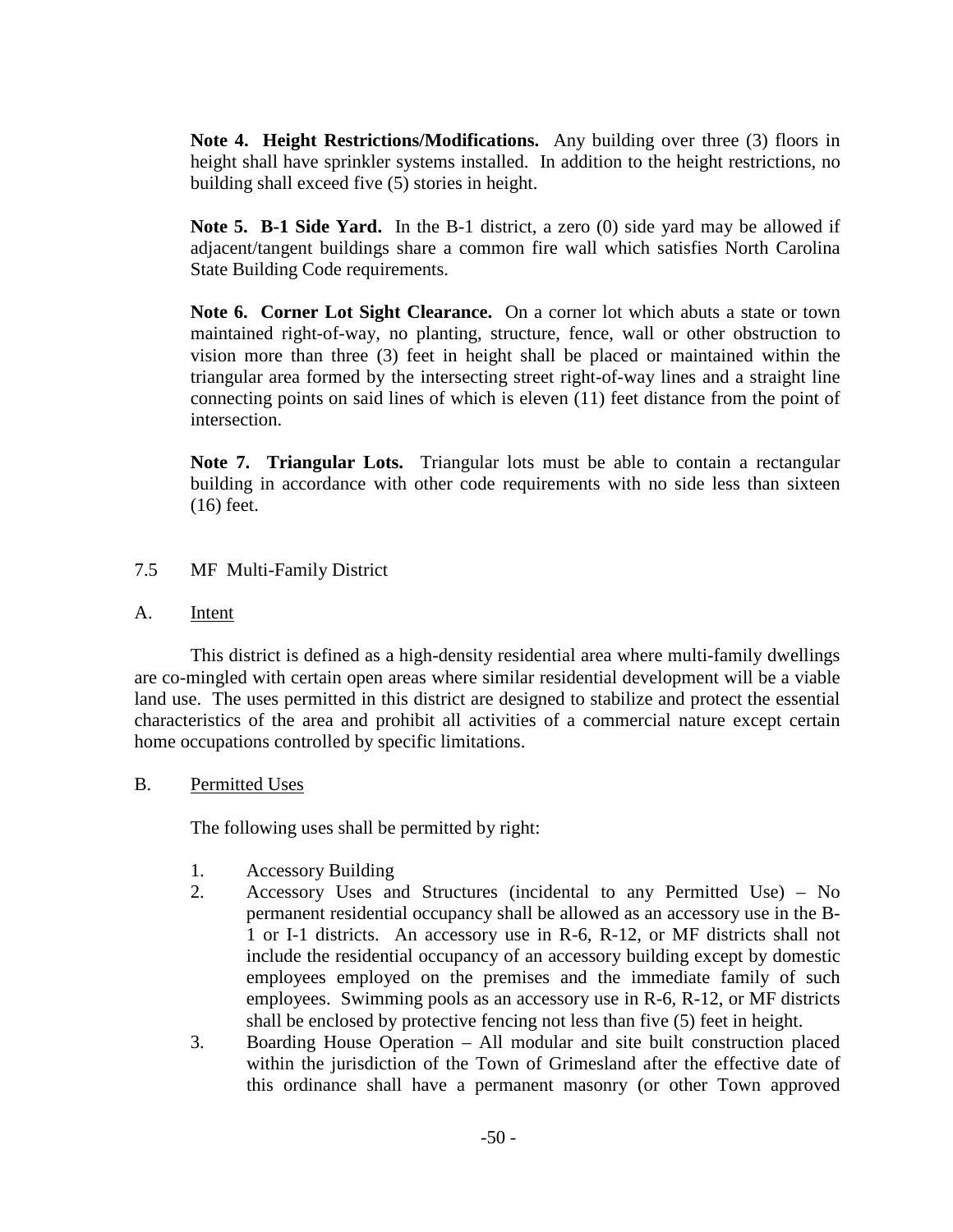product) curtain wall or foundation unpierced except for ventilation and access. There shall be no authorization for utility hookups until this condition is met

- 4. Dwelling, Single Family All modular and site built construction placed within the jurisdiction of the Town of Grimesland after the effective date of this ordinance shall have a permanent masonry (or other Town approved product) curtain wall or foundation unpierced except for ventilation and access. There shall be no authorization for utility hookups until this condition is met.
- 5. Dwelling, Two Family All modular and site built construction placed within the jurisdiction of the Town of Grimesland after the effective date of this ordinance shall have a permanent masonry (or other Town approved product) curtain wall or foundation unpierced except for ventilation and access. There shall be no authorization for utility hookups until this condition is met..
- 6. Dwelling, Multi-Family All modular and site built construction placed within the jurisdiction of the Town of Grimesland after the effective date of this ordinance shall have a permanent masonry (or other Town approved product) curtain wall or foundation unpierced except for ventilation and access. There shall be no authorization for utility hookups until this condition is met..
- 7. Family Care Home In accordance with the provisions of NCGS 168-22(a), no family care home may be located within a one-half mile radius of an existing family care home.
- 8. Fill (Earth Elevation).
- 9. Fire Stations and other Public Buildings or Governmental Facilities.
- 10. Public Recreation (such as community center buildings, parks, museums, playground, tourism facilities, and similar facilities operated on a nonprofit basis).
- 11. Satellite Dishes/Antennas No satellite dish/antenna or other dish/antenna may be constructed or placed on any lot or structure without first obtaining a permit from the zoning administrator. A reasonable fee for the processing of an application for placement of a dish/antenna may be charged by the town.
	- a. Location.
		- (1) No conventional or satellite television or radio dish/antenna may be placed in the front yard, beyond the front of the principal structure, of any lot in the Town's zoning jurisdiction.
		- (2) A ground-mounted conventional television or radio dish/antenna may be placed on a legal lot only in the rear yard.
		- (3) A satellite television dish/antenna may be placed on a legal lot only in the rear yard, provided however, that on a convincing showing that a reasonably satisfactory television signal cannot be obtained from a rear yard location, the zoning administrator may permit the dish/antenna to be located in the side yard, and if such a signal cannot be obtained in either yard, the zoning administrator may permit the dish/antenna to be located on the roof of any main or legal accessory building on the lot.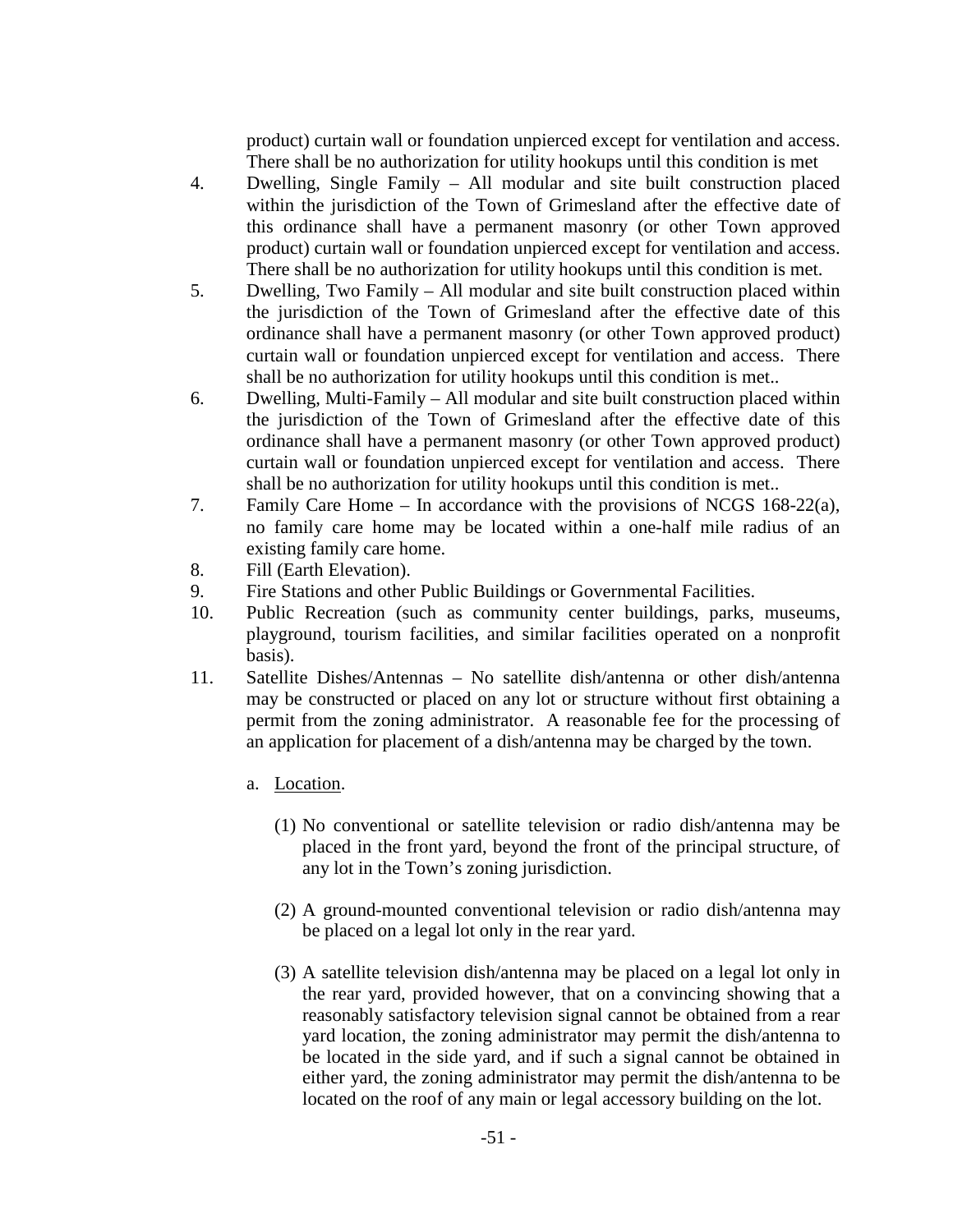- (4) All ground-mounted television and radio receiving dishes/antennas and satellite television dishes/antennas shall be located no less than five (5) feet from any lot line.
- (5) No ground-mounted receiving dish/antenna or satellite television dish/antenna may be erected on a public easement.
- b. Antenna Size and Number.
	- (1) No ground-mounted satellite television dish/antenna may exceed ten (10) feet in height, as measured from the ground to the highest point of the dish/antenna, provided however, that on a convincing showing that a reasonably satisfactory television signal cannot be obtained within the ten (10) foot height limitation, the zoning administrator may permit the dish/antenna to be constructed at a height not to exceed Eighteen (18) Feet.
	- (2) A roof-mounted satellite television dish/antenna may extend above the roof line no more than Three Feet, unless it is to be installed on multistory buildings of four or more stories, in which case the dish/antenna may not exceed Ten (10) Feet in height above the level of the roof upon which it is placed.
	- (3) The diameter of satellite television dishes/antennas shall not exceed Twelve (12) feet.
	- (4) No lot shall have, at any one time, more than one satellite television dish/antenna.
- c. Miscellaneous
	- (1) The color of any satellite television dish/antenna shall be dark brown, black, forest green, or beige and shall be of solid color and unadorned.
	- (2) A ground-mounted conventional television, radio, or satellite television dish/antenna shall be effectively screened year round from view at ground level from any adjacent lot, public or private street, right-ofway, or easement to a minimum height of six (6) feet above grade. Said screening is not required to be so complete that it interferes with the reception of the dish/antenna. If an antenna or dish should exceed ten (10) feet in height, said screening shall be a minimum of fifty percent (50%) of the height of the structure.

 Screening shall be provided by one or more of the following: the dwelling of the lot where the dish/antenna is located; garages, storage buildings, or other provisions that meet zoning requirements; a solid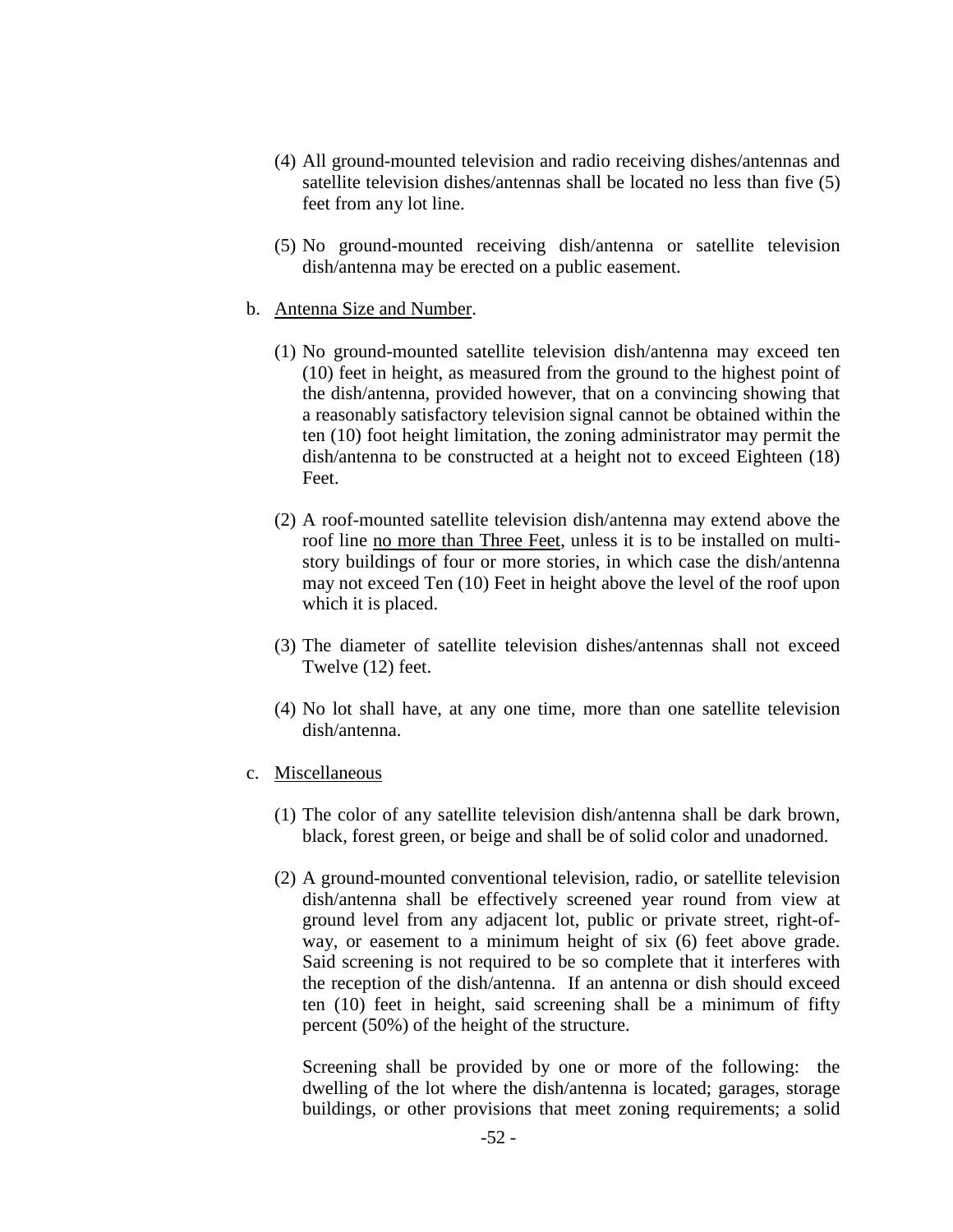wood or masonry fence or wall; or, natural plants or trees so planted as to provide year round screening.

 If a landscape treatment is used, all plant materials must be medium to fine texture evergreen and at least three (3) feet in height when planted, and spaced in such a manner that when mature will be complete opaque to the required minimum height of six (6) feet. If an antenna or dish should exceed ten (10) feet in height the screening plants shall be twenty-five percent (25%) of the height of the structure when planted and spaced in such a manner that when mature will be completely opaque to the required minimum height of fifty percent (50%) of the height of the structure.

- (3) All roof-mounted satellite television dishes/antennas extending more than three (3) feet above the roofline shall be concealed from ground level view either by a parapet wall or by exterior architectural material.
- (4) All television and radio dishes/antennas shall be grounded against direct lightning strike.
- (5) All television and radio dishes/antennas shall be erected in a secure, wind-resistant manner as prescribed by the North Carolina Building Code.
- (6) All wiring necessary for the use of the dish/antenna between any ground-mounted dish/antenna and a building, or between the building, on which the dish/antenna is located, and any other building on the lot shall be buried underground.
- 12. Schools, Public and Private elementary or secondary.
- 13. Shoreline Access (including boat ramps).
- 14. Temporary Construction Building.
- 15. Travel Trailers Travel trailers occupied for home habitation must be located in an approved manufactured home park. Travel trailers which are not occupied may be stored at any location, provided that such storage is not relating to mobile home sales, and further provided that such storage is not upon the right-of-way of any public street or public land.

# C. Special uses Permitted

The following uses are permitted subject to the requirements of this district and additional regulations and requirements imposed by the Board of Adjustment as provided in this Ordinance.

- 1. Cemeteries.
- 2. Churches/Houses of Worship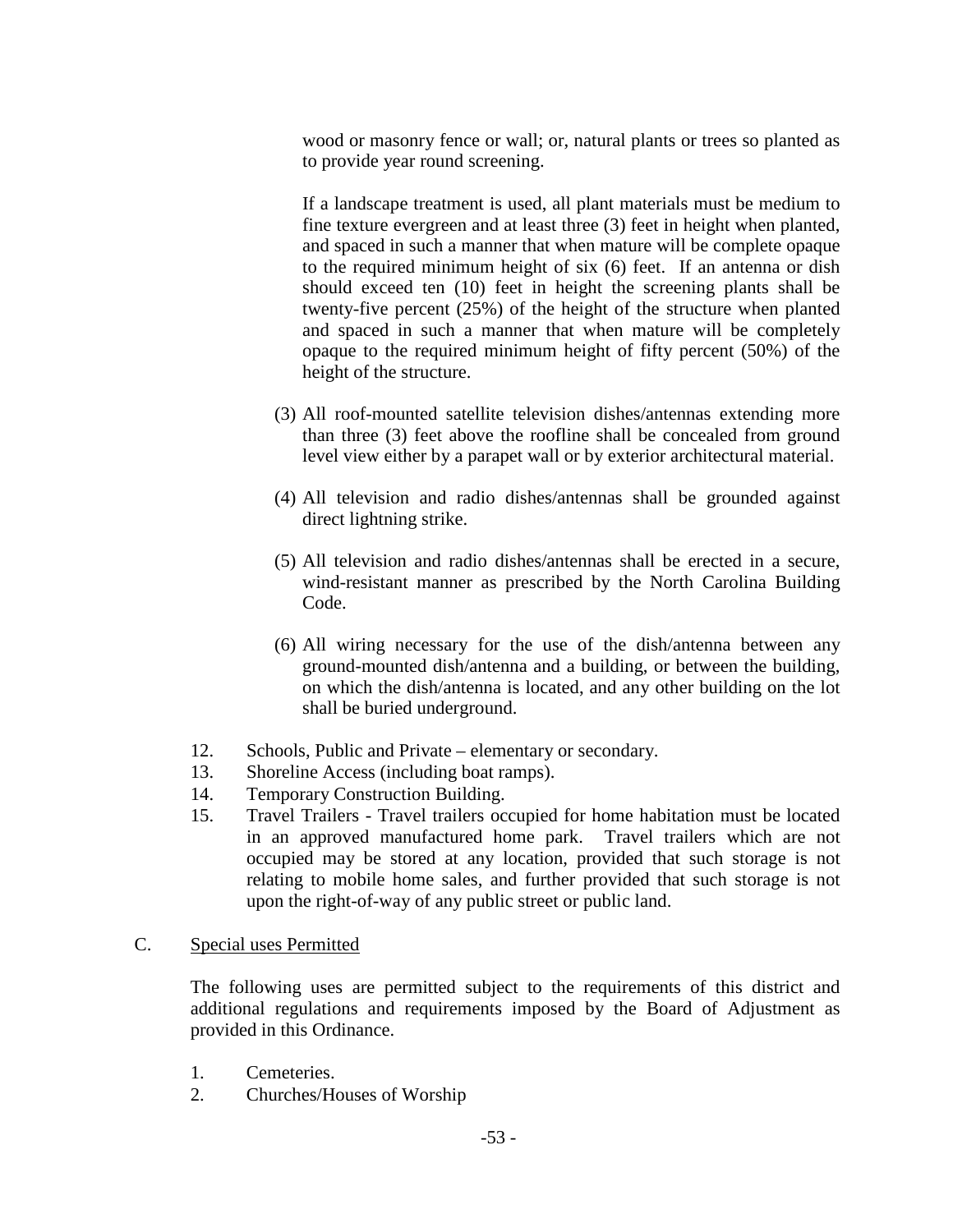- 3. Daycare Center (Kindergarten).
- 4. Nursing Home, incl. Home Care Unit and Home for the Aged Home care units shall be situated on at least a 20,000 square foot lot and provide approved facilities to adequately accommodate 1,000 gallons of waste water per day if not connected to a central sewerage system.
- 5. Private Recreation Club or Swimming Club Activities Not Operated as a Business for Profit.
- 6. Public Electrical Utility Station or Substation.
- 7. Telephone Exchange Operations.

# D. Dimensional Requirements for MF Multi-Family Districts**\* \***Manufactured home parks shall adhere to the manufactured home park regulations set forth in Article 9.2 of this zoning ordinance.

| 1. | Minimum lot size:                         | Two Family<br>Multi-Family | 7,500 square feet<br>7,500 square feet for the first<br>two dwelling units and 2,5000<br>for each additional dwelling<br>unit |
|----|-------------------------------------------|----------------------------|-------------------------------------------------------------------------------------------------------------------------------|
| 2. | Minimum Square Feet<br>per Dwelling Unit: | 3,750 square feet          |                                                                                                                               |
| 3. | Minimum lot width:                        |                            | 60 feet (measured at the building setback line.)                                                                              |
| 4. | Minimum frontage in feet:                 | Two Family<br>Multi-Family | 60 feet<br>60 feet                                                                                                            |
| 5. | Minimum front yard:                       | Two Family<br>Multi-Family | 16 feet<br>25 feet                                                                                                            |
| 6. | Minimum side yard:                        | Two Family<br>Multi-Family | 10 feet<br>8 feet                                                                                                             |
| 7. | Minimum rear yard:                        | Two Family<br>Multi-Family | 20 feet<br>20 feet                                                                                                            |
| 8. |                                           | 30%                        | Maximum allowable lot coverage by principal use and all accessory structures:                                                 |
| 9. | Height limitation:                        | Two Family<br>Multi-Family | 35 feet<br>56 feet                                                                                                            |

**Note 1. Reserved for Future Use.** *(Amended and Adopted November 13, 2001, by the Town Board of Aldermen.)*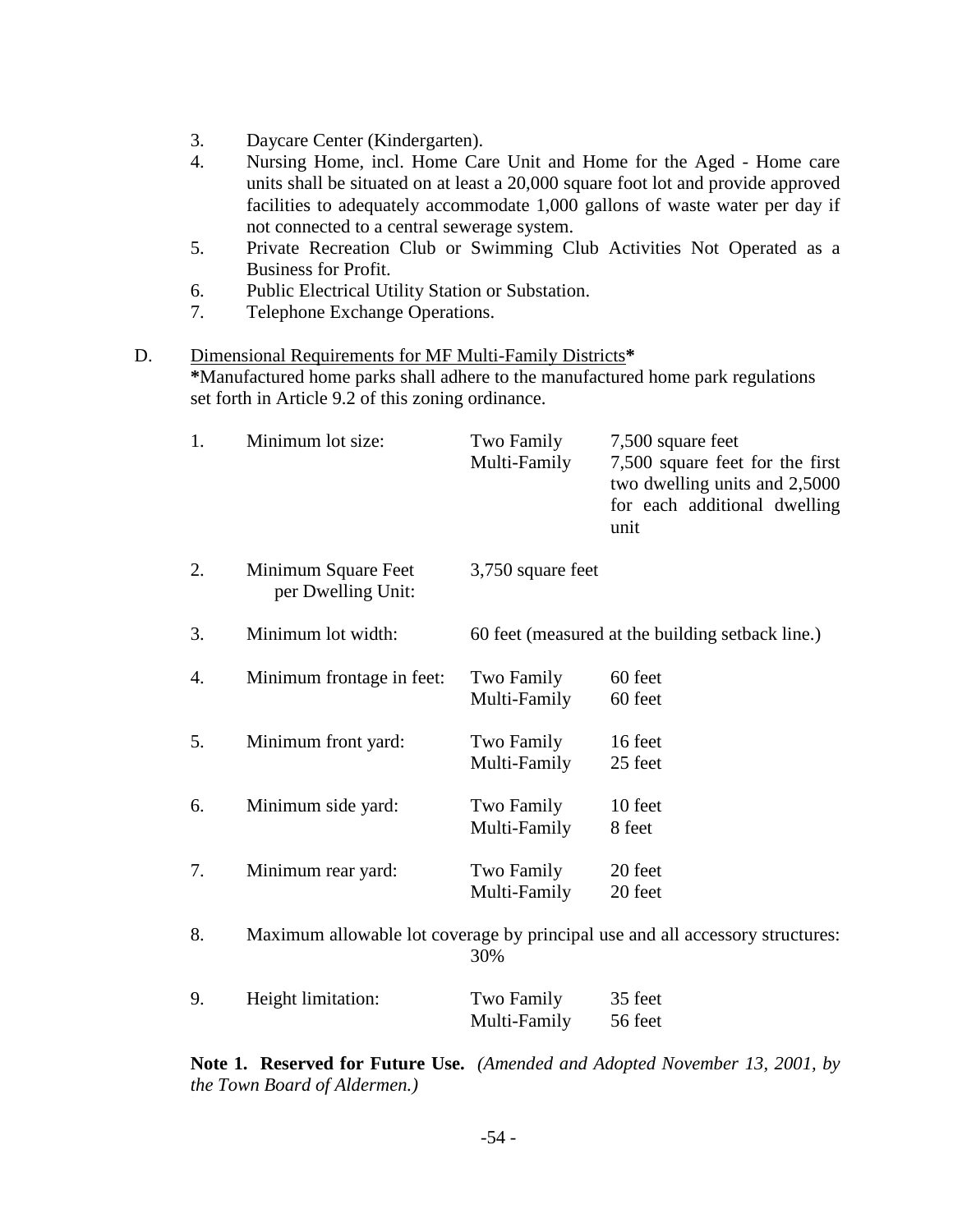### **Note 2. Reserved for Future Use.**

**Note 3. a) Corner Lots.** On a corner lot, a side yard setback will be calculated the same as the front yard setback from the road right-of-way.

 **b) Miscellaneous Exceptions.** Steps, fire escapes, stairways, balconies and chimneys only project into a minimum yard not more than four feet and an unenclosed porch may project into the required front or rear yard not more than ten feet.

 Sills, cornices, buttresses, ornamental features and similar items may project into a required yard not more than thirty inches.

**c) Open Storage.** Any open storage not enclosed within the confines of a building, such as boxes, crates, trash piles, machinery and merchandise with open display that results from the commercial operation it is part of, shall be enclosed or hidden from view along any property lines adjacent to or in a residential zone by a wall, fence and/or screening. This provision shall apply in any commercial or industrial use abutting or in a residential zone.

**d) Accessory Buildings.** Detached garages and accessory buildings to residential uses may be constructed in the rear yard provided they are located no closer than 5 feet to any adjoining lot line, except on the street side yard of a corner lot the setback shall be calculated the same as the front yard setback from the road right-ofway.

**Note 4. Height Restrictions/Modifications.** Any building over three (3) floors in height shall have sprinkler systems installed. In addition to the height restrictions, no building shall exceed five (5) stories in height.

**Note 5. B-1 Side Yard.** In the B-1 district, a zero (0) side yard may be allowed if adjacent/tangent buildings share a common fire wall which satisfies North Carolina State Building Code requirements.

**Note 6. Corner Lot Sight Clearance.** On a corner lot which abuts a state or town maintained right-of-way, no planting, structure, fence, wall or other obstruction to vision more than three (3) feet in height shall be placed or maintained within the triangular area formed by the intersecting street right-of-way lines and a straight line connecting points on said lines of which is eleven (11) feet distance from the point of intersection.

 **Note 7. Triangular Lots.** Triangular lots must be able to contain a rectangular building in accordance with other code requirements with no side less than sixteen (16) feet.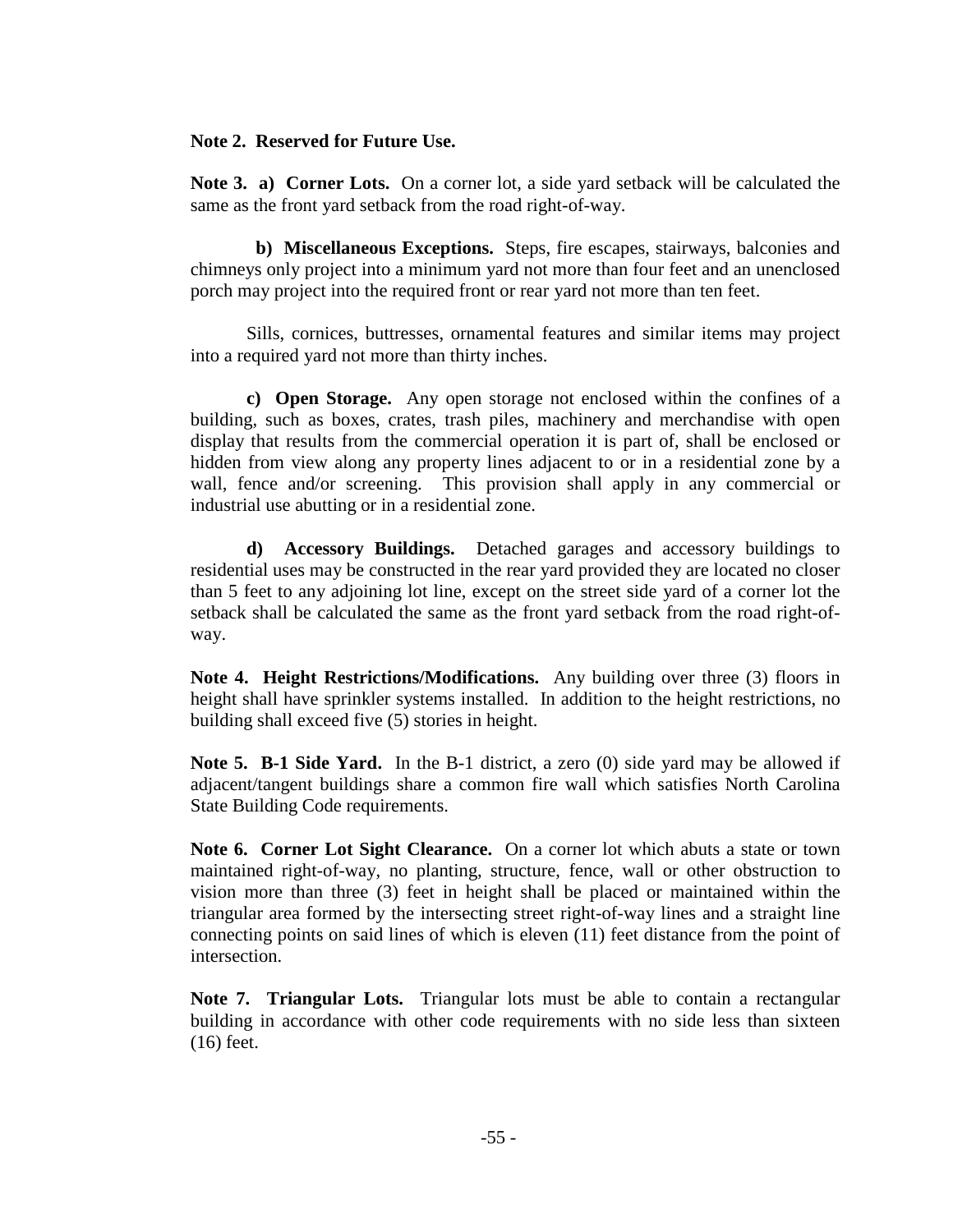# 7.6 MFM Multi-Family Manufactured Homes

## A. Intent

 This district is defined as a high-density residential area where multi-family dwellings and manufactured home parks are co-mingled with certain open areas where similar residential development will be a viable land use. The uses permitted in this district are designed to stabilize and protect the essential characteristics of the area and prohibit all activities of a commercial nature except certain home occupations controlled by specific limitations.

# B. Permitted Uses

- 1. Dwelling, Multi-Family All modular and site built construction placed within the jurisdiction of the Town of Grimesland after the effective date of this ordinance shall have a permanent masonry (or other Town approved product) curtain wall or foundation unpierced except for ventilation and access. There shall be no authorization for utility hookups until this condition is met.
- 2. Family Care Home In accordance with the provisions of NCGS 168-22(a), no family care home may be located within a one-half mile radius of an existing family care home.
- 3. Fill (Earth Elevation).
- 4. Fire Stations and other Public Buildings or Governmental Facilities.
- 5. Manufactured/Mobile Home, Permanent Residential Occupancy Individual Manufactured/Mobile Homes for permanent occupancy which are located on a legal lot in the MFM residential zone must be either a Manufactured Home Class "A" or "B" and comply with the following:

Manufactured/Mobile Home Class A: A mobile home constructed after July 1, 1976, that meets or exceeds the construction standards promulgated by the U.S. Department of Housing and Urban Development that were in effect at the time of construction and that satisfies each of the following additional criteria:

- a. The pitch of the mobile home's roof has a minimum vertical rise of one (1) foot for each five (5) feet of horizontal run, and the roof is finished with a type of shingle that is commonly used in standard residential construction;
- b. The exterior siding consists of wood, hardboard, aluminum or vinyl (that does not exceed the reflectivity of gloss white paint) comparable in composition, appearance and durability to the exterior siding commonly use in standard residential construction;
- c. All roof structures shall provide an eave projection of no less than six inches, which may include a gutter;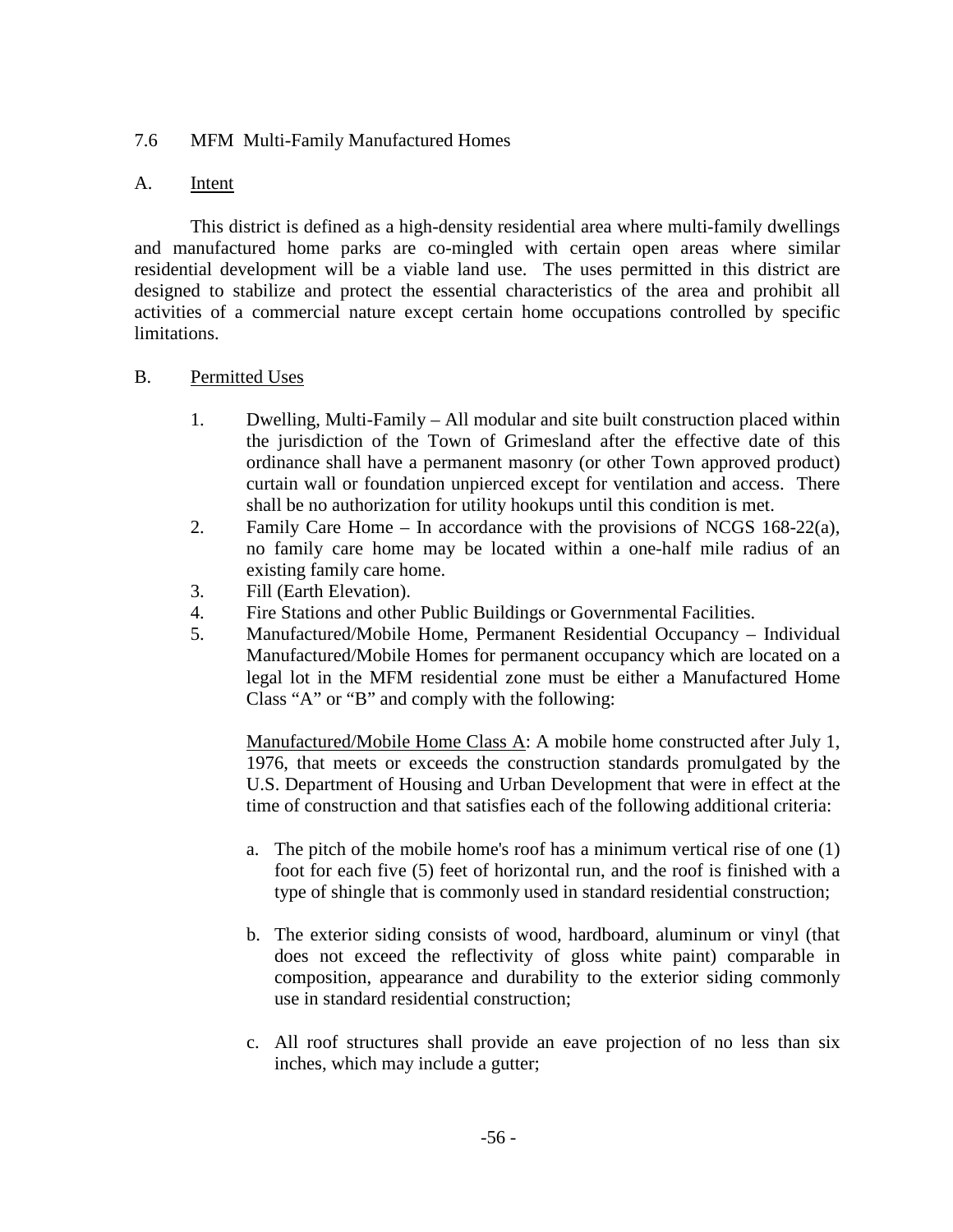- d. The manufactured home is set up in accordance with the standards set by the North Carolina Department of Insurance and a continuous, permanent masonry (or other Town approved product) curtain wall or foundation, unpierced except for required ventilation and access, is installed under the perimeter of the manufactured home. Skirting shall be installed underneath all manufactured homes for the purpose of enclosing the space from the bottom of the manufactured home to grade and shall consist of a weatherresistant material. Skirting shall also provide for required ventilation and access as required by Section 4.7.7 of the State of North Carolina Regulations for Manufactured/Mobile Homes, Pitt County Building Code. Skirting shall be installed in accordance with this section within 60 days after the approval for occupancy and the electrical permit is issued by Pitt County Building Inspections. This provision shall not apply to manufactured homes required to be elevated six (6) feet or more above the highest adjacent grade;
- e. Stairs, porches, entrance platforms, ramps and other means of entrance and exit to and from the home shall be installed or constructed in accordance with the standards set by the North Carolina Department of Insurance, attached firmly to the primary structure and anchored securely to the ground; and
- f. The moving hitch, wheels and axles, and transporting lights have been removed.

Manufactured/Mobile Home Class B: A mobile home constructed after July 1, 1976, that meets or exceeds the construction standards promulgated by the Department of Housing and Urban Development that were in effect at the time of construction but that does not satisfy all of the criteria necessary to qualify the house as a Class A mobile home.

Manufactured or mobile homes which were located on legal individual lots on the date of the adoption of this ordinance may be replaced with a Manufactured Home Class "A" or "B".

All manufactured homes placed within the Zoning Jurisdiction of the Town of Grimesland after the effective date of ordinance shall have a permanent masonry (or other Town approved product) curtain wall or foundation, unpierced except for ventilation and access. Skirting shall be installed underneath all manufactured homes for the purpose of enclosing the space from the bottom of the manufactured home to grade and shall consist of a weather-resistant material. Skirting shall also provide for required ventilation and access as required by Section 4.7.7 of the State of North Carolina Regulations for Manufactured/Mobile Homes, Pitt County Building Code. Skirting shall be installed in accordance with this section within 60 days after the approval for occupancy and the electrical permit is issued by Pitt County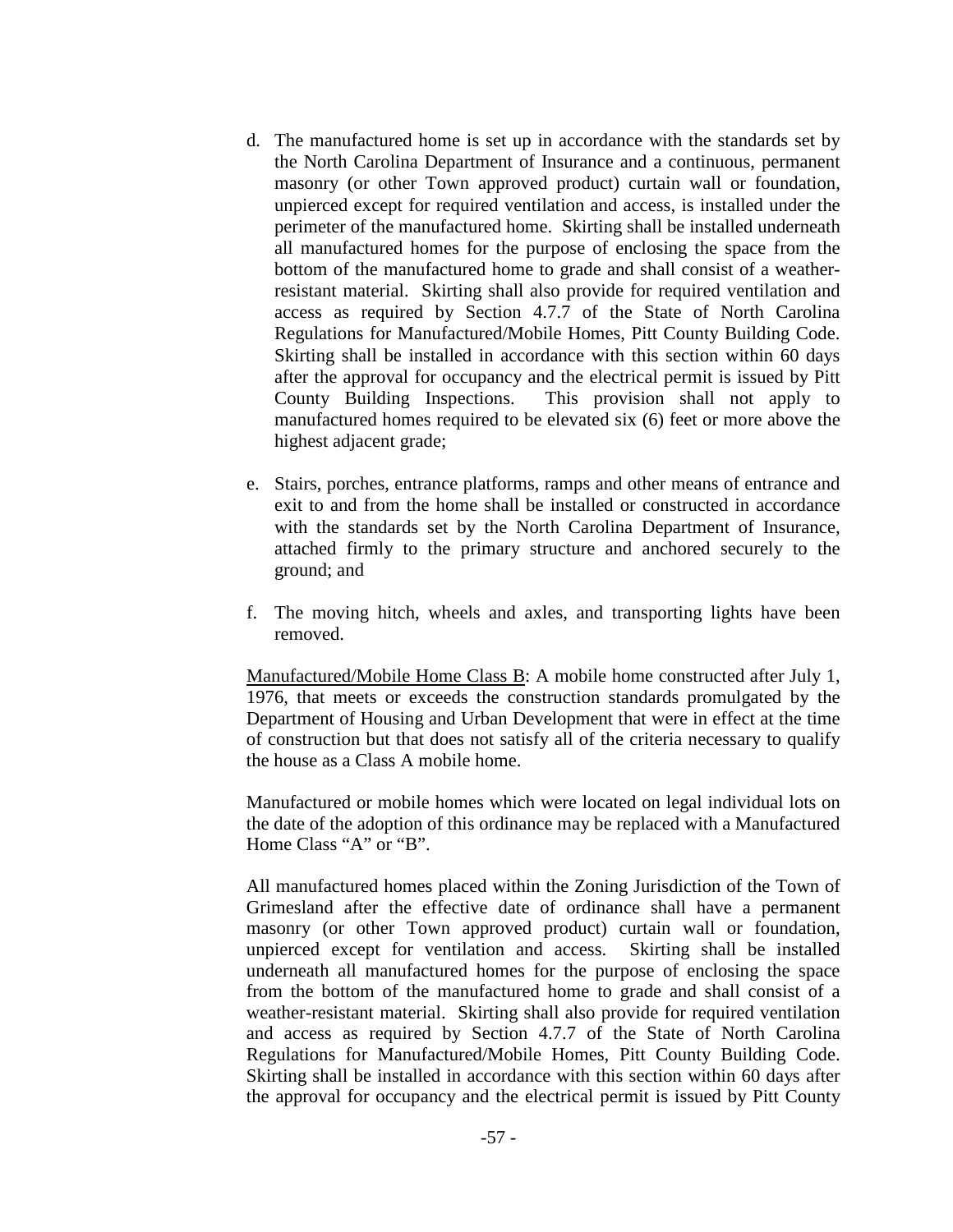Building Inspections. This provision shall not apply to manufactured homes required to be elevated six (6) feet or more above the highest adjacent grade.

The owner of each manufactured home placed within the Zoning Jurisdiction of the Town of Grimesland is required to obtain all necessary inspection certificates and permits from the Town of Grimesland and Pitt County. Fees may be charged for this service. Appropriate information as to owner, location, lot size, road frontage and other information may be required to process necessary permits.

All manufactured homes set up within the Zoning Jurisdiction of the Town of Grimesland after the effective date of this ordinance shall meet all requirements of the Town of Grimesland applicable ordinances, as amended and supplemented. Utility services shall not be authorized without proof that all such requirements have been met.

- 6. Manufactured Home Park, but excluding any manufactured home sales.
- 7. Satellite Dishes/Antennas No satellite dish/antenna or other dish/antenna may be constructed or placed on any lot or structure without first obtaining a permit from the zoning administrator. A reasonable fee for the processing of an application for placement of a dish/antenna may be charged by the town.
	- a. Location.
		- (1) No conventional or satellite television or radio dish/antenna may be placed in the front yard, beyond the front of the principal structure, of any lot in the Town's zoning jurisdiction.
		- (2) A ground-mounted conventional television or radio dish/antenna may be placed on a legal lot only in the rear yard.
		- (3) A satellite television dish/antenna may be placed on a legal lot only in the rear yard, provided however, that on a convincing showing that a reasonably satisfactory television signal cannot be obtained from a rear yard location, the zoning administrator may permit the dish/antenna to be located in the side yard, and if such a signal cannot be obtained in either yard, the zoning administrator may permit the dish/antenna to be located on the roof of any main or legal accessory building on the lot.
		- (4) All ground-mounted television and radio receiving dishes/antennas and satellite television dishes/antennas shall be located no less than five (5) feet from any lot line.
		- (5) No ground-mounted receiving dish/antenna or satellite television dish/antenna may be erected on a public easement.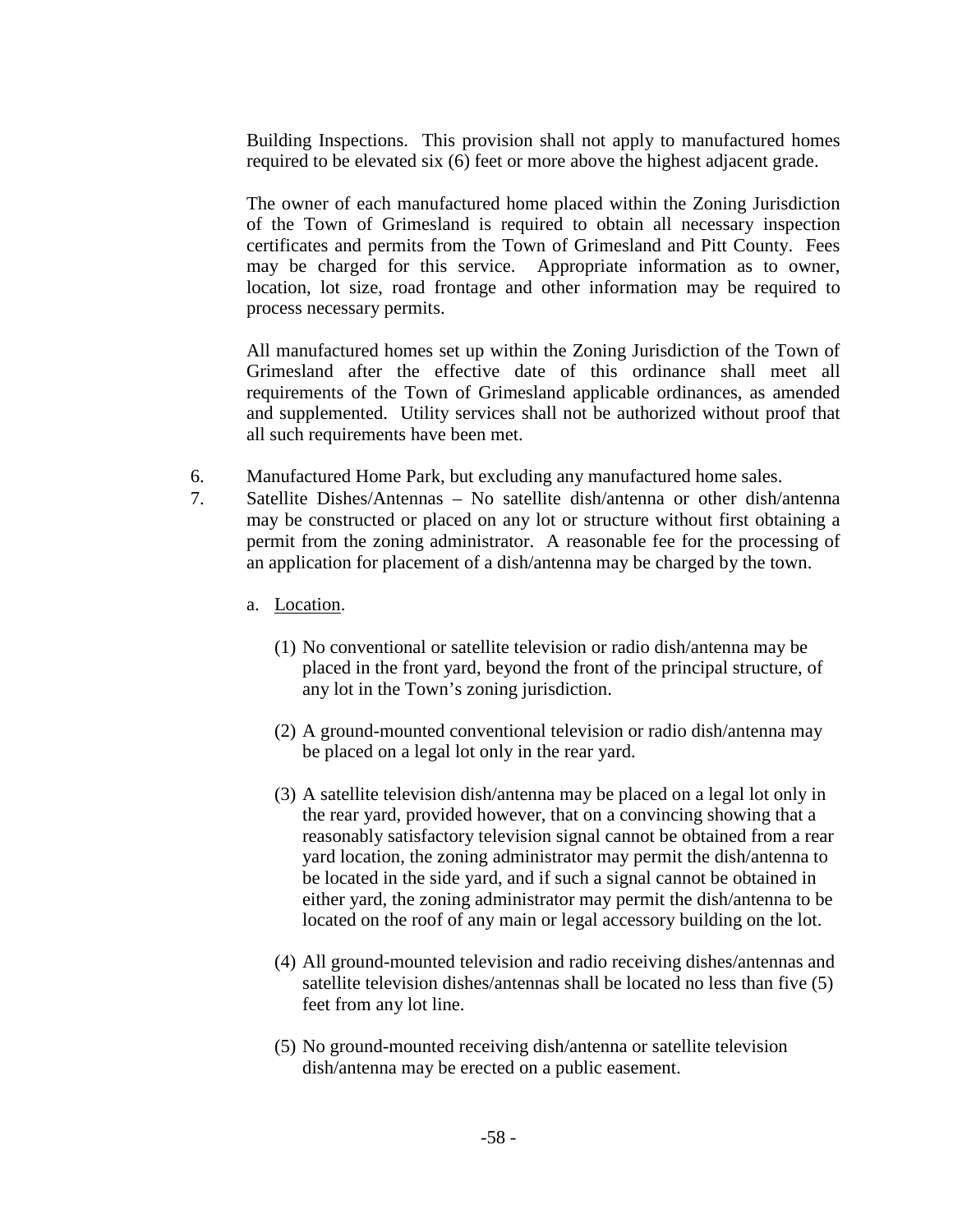- b. Antenna Size and Number.
	- (1) No ground-mounted satellite television dish/antenna may exceed ten (10) feet in height, as measured from the ground to the highest point of the dish/antenna, provided however, that on a convincing showing that a reasonably satisfactory television signal cannot be obtained within the ten (10) foot height limitation, the zoning administrator may permit the dish/antenna to be constructed at a height not to exceed Eighteen (18) Feet.
	- (2) A roof-mounted satellite television dish/antenna may extend above the roof line no more than Three Feet, unless it is to be installed on multistory buildings of four or more stories, in which case the dish/antenna may not exceed Ten (10) Feet in height above the level of the roof upon which it is placed.
	- (3) The diameter of satellite television dishes/antennas shall not exceed Twelve (12) feet.
	- (4) No lot shall have, at any one time, more than one satellite television dish/antenna.
- c. Miscellaneous
	- (1) The color of any satellite television dish/antenna shall be dark brown, black, forest green, or beige and shall be of solid color and unadorned.
	- (2) A ground-mounted conventional television, radio, or satellite television dish/antenna shall be effectively screened year round from view at ground level from any adjacent lot, public or private street, right-ofway, or easement to a minimum height of six (6) feet above grade. Said screening is not required to be so complete that it interferes with the reception of the dish/antenna. If an antenna or dish should exceed ten (10) feet in height, said screening shall be a minimum of fifty percent (50%) of the height of the structure.

 Screening shall be provided by one or more of the following: the dwelling of the lot where the dish/antenna is located; garages, storage buildings, or other provisions that meet zoning requirements; a solid wood or masonry fence or wall; or, natural plants or trees so planted as to provide year round screening.

 If a landscape treatment is used, all plant materials must be medium to fine texture evergreen and at least three (3) feet in height when planted, and spaced in such a manner that when mature will be complete opaque to the required minimum height of six (6) feet. If an antenna or dish should exceed ten (10) feet in height the screening plants shall be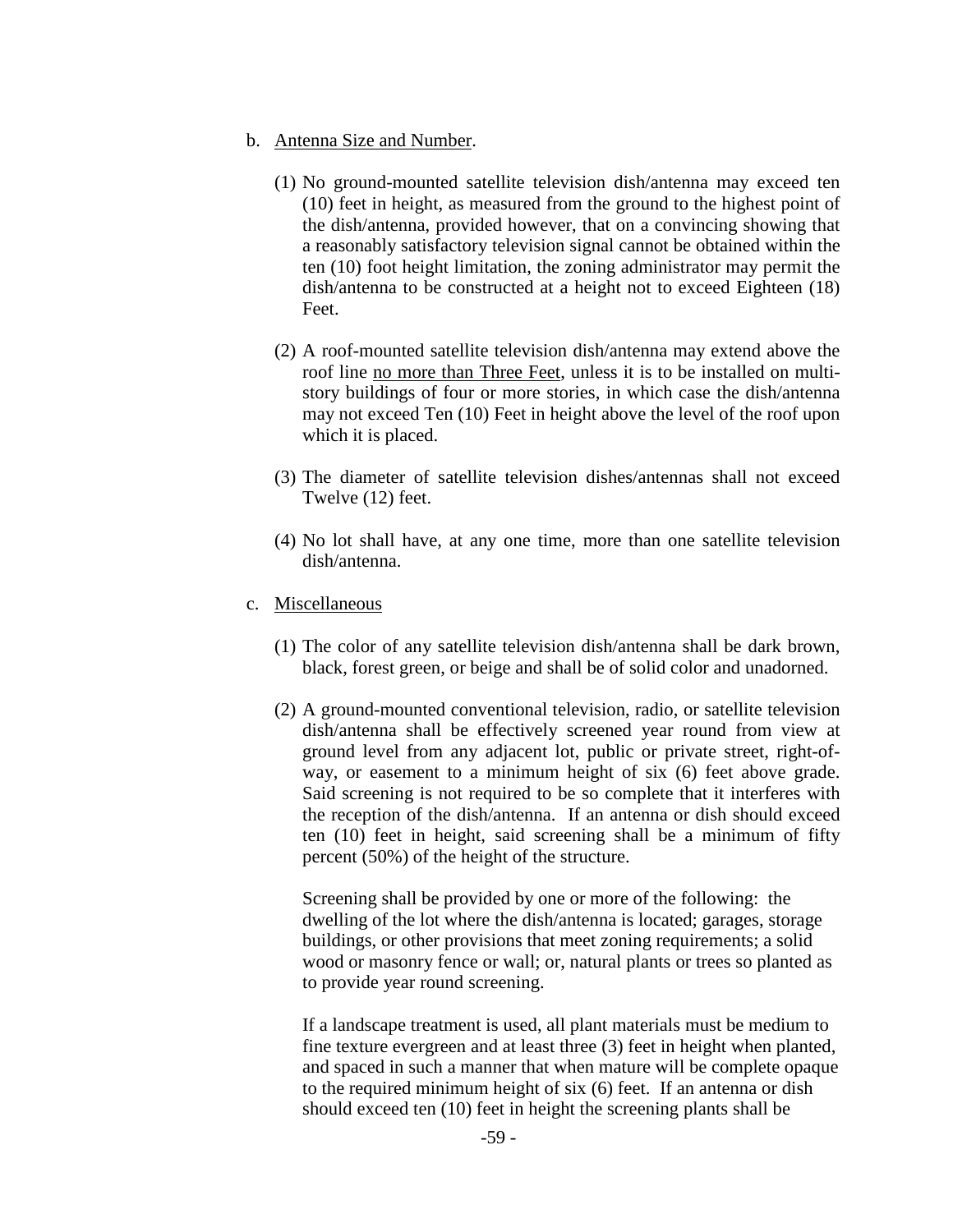twenty-five percent (25%) of the height of the structure when planted and spaced in such a manner that when mature will be completely opaque to the required minimum height of fifty percent (50%) of the height of the structure.

- (3) All roof-mounted satellite television dishes/antennas extending more than three (3) feet above the roofline shall be concealed from ground level view either by a parapet wall or by exterior architectural material.
- (4) All television and radio dishes/antennas shall be grounded against direct lightning strike.
- (5) All television and radio dishes/antennas shall be erected in a secure, wind-resistant manner as prescribed by the North Carolina Building Code.
- (6) All wiring necessary for the use of the dish/antenna between any ground-mounted dish/antenna and a building, or between the building, on which the dish/antenna is located, and any other building on the lot shall be buried underground.
- 8. Schools, Public and Private elementary or secondary.
- 9. Shoreline Access (including boat ramps).
- 10. Temporary Construction Building.

## C. Special uses Permitted

The following uses are permitted subject to the requirements of this district and additional regulations and requirements imposed by the Board of Adjustment as provided in this Ordinance.

- 1. Manufactured Home, Temporary Residential Occupancy, located on a legal lot, must be either a Manufactured Home Class "A" or "B".
- 2. Public Electrical Utility Station or Substation.
- 3. Telephone Exchange Operations.

# D. Dimensional Requirements for MFM Multi-Family Manufactured Homes**\* \***Manufactured home parks shall adhere to the manufactured home park regulations set forth in Article 9.2 of this zoning ordinance.

|  |  | $\mathbf{L}$ | Minimum lot size: | Two Family<br>Multi-Family | 7,500 square feet<br>7,500 square feet for the first<br>two dwelling units and 2,5000<br>for each additional dwelling<br>unit |
|--|--|--------------|-------------------|----------------------------|-------------------------------------------------------------------------------------------------------------------------------|
|--|--|--------------|-------------------|----------------------------|-------------------------------------------------------------------------------------------------------------------------------|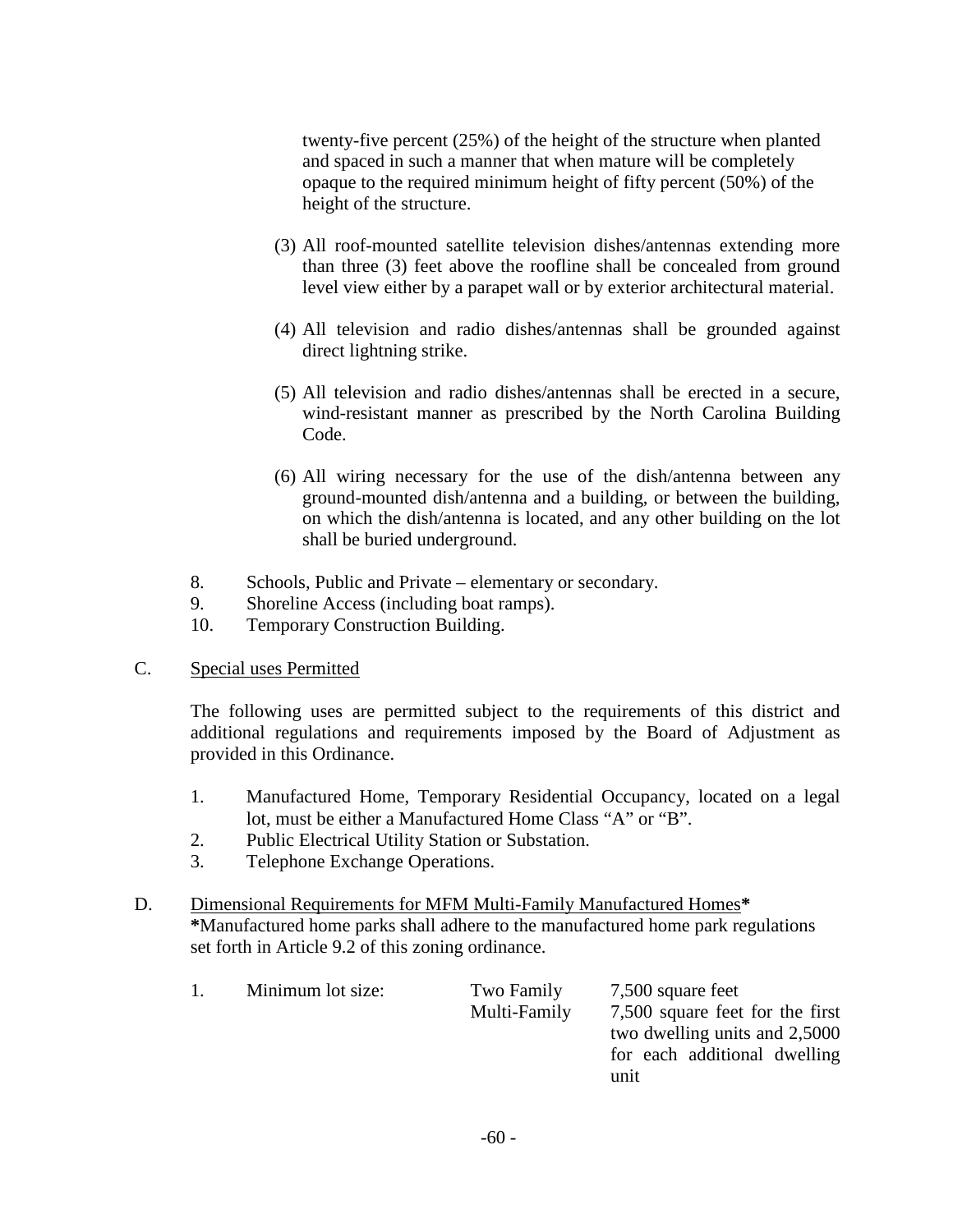| 2. | Minimum Square Feet<br>per Dwelling Unit:                                            | 3,750 square feet          |                                                  |
|----|--------------------------------------------------------------------------------------|----------------------------|--------------------------------------------------|
| 3. | Minimum lot width:                                                                   |                            | 60 feet (measured at the building setback line.) |
| 4. | Minimum frontage in feet:                                                            | Two Family<br>Multi-Family | 60 feet<br>60 feet                               |
| 5. | Minimum front yard:                                                                  | Two Family<br>Multi-Family | 16 feet<br>25 feet                               |
| 6. | Minimum side yard:                                                                   | Two Family<br>Multi-Family | 10 feet<br>8 feet                                |
| 7. | Minimum rear yard:                                                                   | Two Family<br>Multi-Family | 20 feet<br>20 feet                               |
| 8. | Maximum allowable lot coverage by principal use and all accessory structures:<br>30% |                            |                                                  |
| 9. | Height limitation:                                                                   | Two Family<br>Multi-Family | 35 feet<br>56 feet                               |

**Note 1. Reserved for Future Use.** *(Amended and Adopted November 13, 2001, by the Town Board of Aldermen.)*

#### **Note 2. Reserved for Future Use.**

**Note 3. a) Corner Lots.** On a corner lot, a side yard setback will be calculated the same as the front yard setback from the road right-of-way.

 **b) Miscellaneous Exceptions.** Steps, fire escapes, stairways, balconies and chimneys only project into a minimum yard not more than four feet and an unenclosed porch may project into the required front or rear yard not more than ten feet.

 Sills, cornices, buttresses, ornamental features and similar items may project into a required yard not more than thirty inches.

**c) Open Storage.** Any open storage not enclosed within the confines of a building, such as boxes, crates, trash piles, machinery and merchandise with open display that results from the commercial operation it is part of, shall be enclosed or hidden from view along any property lines adjacent to or in a residential zone by a wall, fence and/or screening. This provision shall apply in any commercial or industrial use abutting or in a residential zone.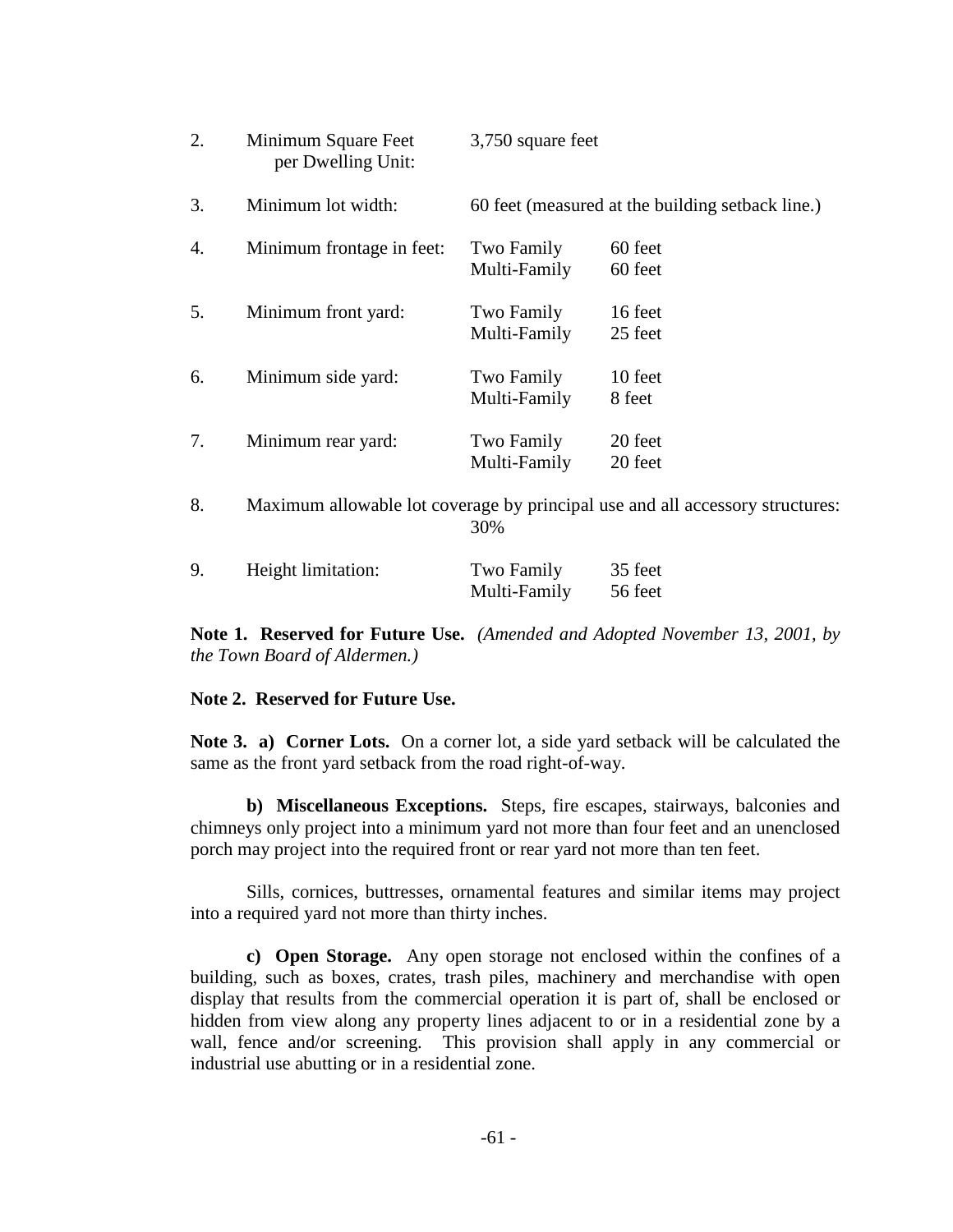**d) Accessory Buildings.** Detached garages and accessory buildings to residential uses may be constructed in the rear yard provided they are located no closer than 5 feet to any adjoining lot line, except on the street side yard of a corner lot the setback shall be calculated the same as the front yard setback from the road right-ofway.

**Note 4. Height Restrictions/Modifications.** Any building over three (3) floors in height shall have sprinkler systems installed. In addition to the height restrictions, no building shall exceed five (5) stories in height.

**Note 5. B-1 Side Yard.** In the B-1 district, a zero (0) side yard may be allowed if adjacent/tangent buildings share a common fire wall which satisfies North Carolina State Building Code requirements.

**Note 6: Corner Lot Sight Clearance.** On a corner lot which abuts a state or town maintained right-of-way, no planting, structure, fence, wall or other obstruction to vision more than three (3) feet in height shall be placed or maintained within the triangular area formed by the intersecting street right-of-way lines and a straight line connecting points on said lines of which is eleven (11) feet distance from the point of intersection.

 **Note 7. Triangular Lots.** Triangular lots must be able to contain a rectangular building in accordance with other code requirements with no side less than sixteen (16) feet.

### 7.7 B-1 Business District

A. Intent

 This district is defined as certain legal land and structures that provide personal services, retailing and business services of all kinds to supply the needs of transients and the residents, business and industry of the entire urban area. The area is located in the nucleus of the town.

#### B. Permitted Uses

The following uses shall be permitted by right:

- 1. Accessory Building
- 2. Accessory Uses and Structures (incidental to any Permitted Use) No permanent residential occupancy shall be allowed as an accessory use in the B-1 or I-1 districts. An accessory use in R-6, R-12, or MF districts shall not include the residential occupancy of an accessory building except by domestic employees employed on the premises and the immediate family of such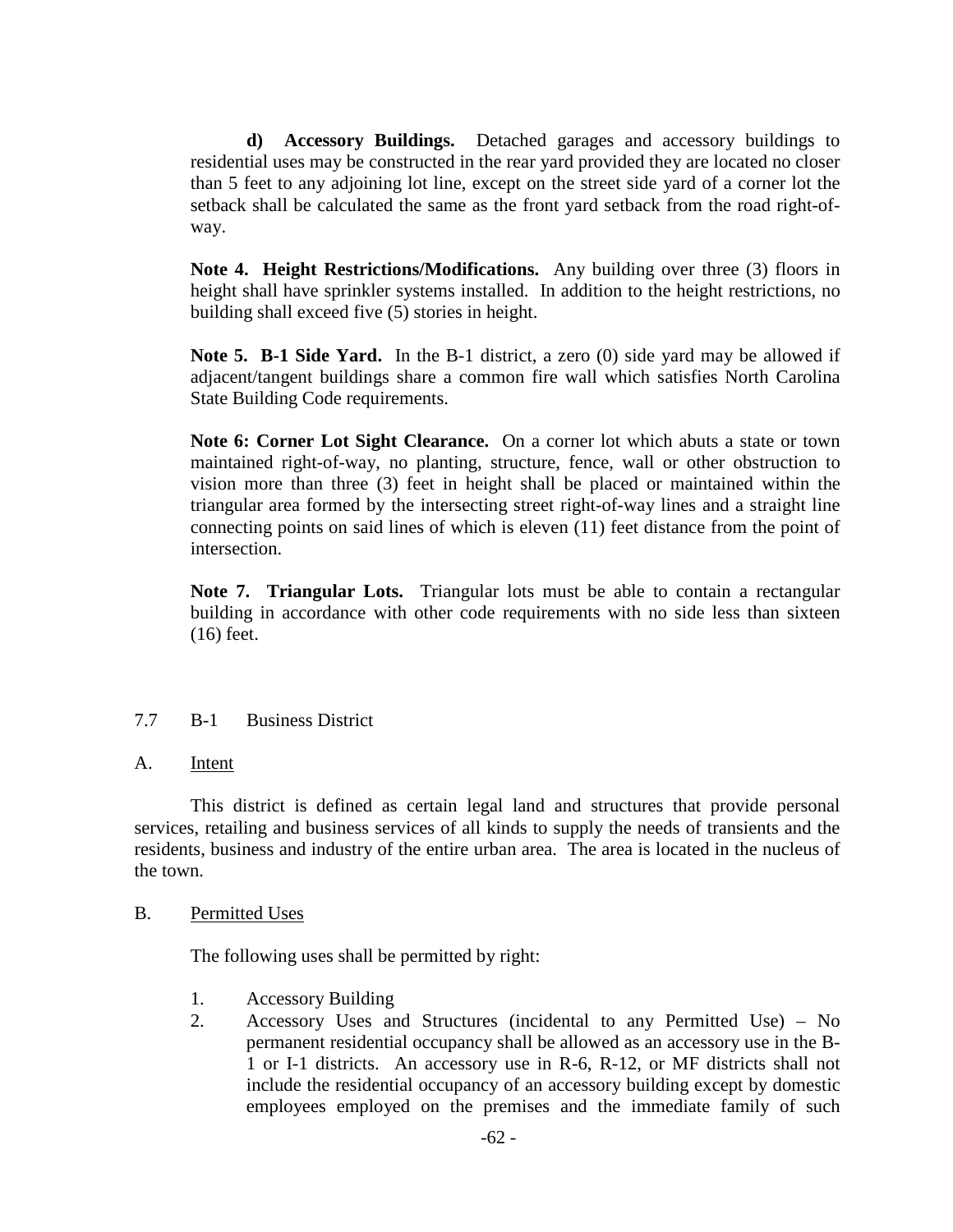employees. Swimming pools as an accessory use in R-6, R-12, or MF districts shall be enclosed by protective fencing not less than five (5) feet in height.

- 3. Addressing Service
- 4. ABC (Alcoholic Beverages Control) Store, Packaged, Retail Sale
- 5. Ambulance Service
- 6. Animal Medical Care *(See Kennel Operations, Care)*
- 7. Apartment units only on the second floor of principal buildings containing a permitted or special use.
- 8. Apparel & Accessory Sales
- 9. Art Gallery
- 10. Auction Sales (excluding livestock auctioning)
- 11. Automobile Parking Lot
- 12. Automobile Parts & Accessory Sales
- 13. Automobile and Truck Rental
- 14. Automobile Repair and/or Body Work (excluding commercial wrecking, dismantling or storage of junked vehicles)
- 15. Automobile Sales, New and Used
- 16. Automobile Service Station Operations
- 17. Automobile Laundering *(See Car Wash)*
- 18. Bakery Production and Wholesale Sales
- 19. Baking, On-premises and Retail Only
- 20. Bank/Savings & Loan Co./Financial Institution/Credit Union and other financial activities
- 21. Barber or Beauty College Instruction
- 22. Barbering & Hairdressing Services (Beauty Salon)
- 23. Bicycle Sales & Repair
- 24. Boats and Accessories, Retail Sales and Service
- 25. Books and Printed Matter, Distribution
- 26. Bottled Gas Distribution, Storage (Storage of Flammables) **-** The storage of flammables shall not be permitted or considered a use-by-right except when such authorization for said use is given by the Pitt County Fire Marshall relative to compliance of proposed storage facilities with state and Pitt County fire regulations.

Propane gas shall not be stored for sale in the B-1 district in tanks larger than 4.7 gallons (20 pounds). There shall be no more than fifteen (15) tanks stored on any one individual parcel of property or business at any given time. All bottled gas tanks shall be U.L. (Underwriter Laboratories, Inc.) approved and maintained in good condition with no visible signs of rust.

- 27. Building Supply (no outside storage)
- 28. Bus Repair and Storage Terminal Activities
- 29. Cabinet Making
- 30. Candy or Confectionery Making on Premises and Retail Only
- 31. Car Wash
- 32. Carpet and Rug Cleaning
- 33. Catalogue Sales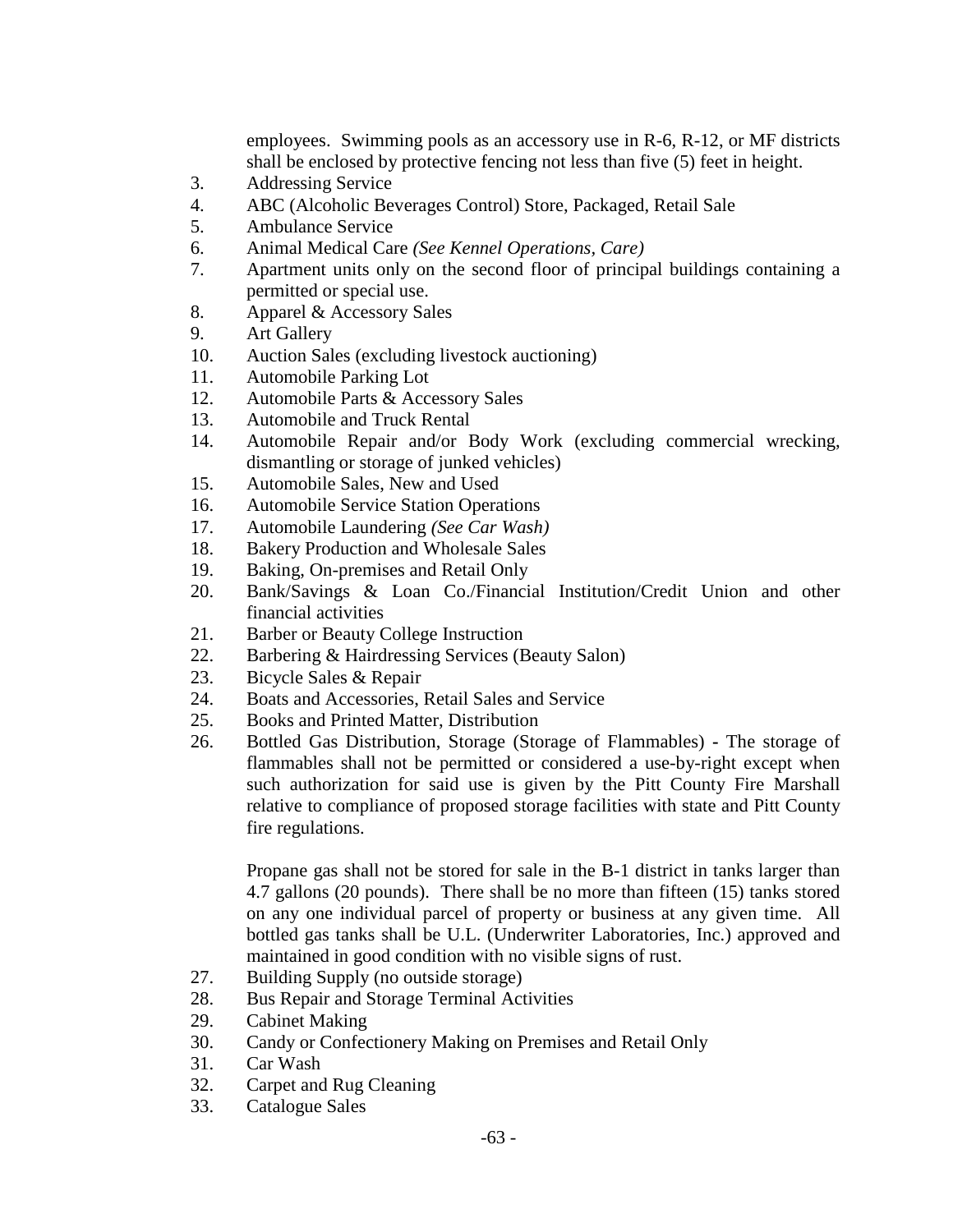- 34. Clinic Services, Medical & Dental
- 35. Contractor, General (excluding outside storage of equipment or supplies)
- 36. Contractor, Trades (excluding outside storage of equipment or supplies)
- 37. Convenience Store
- 38. Curio and Souvenir Sales
- 39. Dairy Products Sales, on Premises, Retail Sales Only
- 40. Delicatessen Operation (including catering, but excluding items such as ABC Permits)
- 41. Dry Cleaning & Laundry Establishments, Commercial Shall be permitted when only oil, gas or electricity is used for heat. Screening and filtering devices shall be used to prevent the emission of smoke, dust, fumes, odors, or steam into the atmosphere.
- 42. Dry Cleaning or Laundromat (customer self-service)
- 43. Eating or Drinking Facilities (drive-ins excluded)
- 44. Eating or Drinking Facilities (drive-ins included)
- 45. Employees Service (not designed for or available to public customers)
- 46. Exterminating Service
- 47. Farm Machinery Sales and Servicing
- 48. Farm Supplies Merchandising (excluding farm machinery)
- 49. Fill (earth elevation)
- 50. Fire Stations and other Public Buildings/Facilities or Governmental Agencies
- 51. Flower Shop
- 52. Food Sales
- 53. Food Freezer Operations
- 54. Funeral Home
- 55. Fur Sales, including cold storage
- 56. Governmental Agency
- 57. Hardware, Paint, & Garden Supply Sales (excluding bulk storage of chemicals)
- 58. Home Furnishing & Appliance Sales
- 59. Janitorial Service
- 60. Kennel Operations, Care
- 61. Laboratory Operations, Medical or Dental
- 62. Library
- 63. Locksmith, Gunsmith
- 64. Manufactured Home Sales *(See Mobile Home Sales Definition)*, but excluding any residential occupancy
- 65. Mobile Home Sales, but excluding any residential occupancy
- 66. Modular Home Sales, but excluding any residential occupancy
- 67. Monument Sales
- 68. Motel, Hotel or Motor Court Operations An apartment (one single unit), dwelling single-family, or manufactured home may be maintained as an accessory use to a motel, hotel, or motor court for use as a dwelling unit for the full-time manager and their family.
- 69. Newspaper Publishing
- 70. Newsstand Sales
- 71. Nursery Operations (Plant)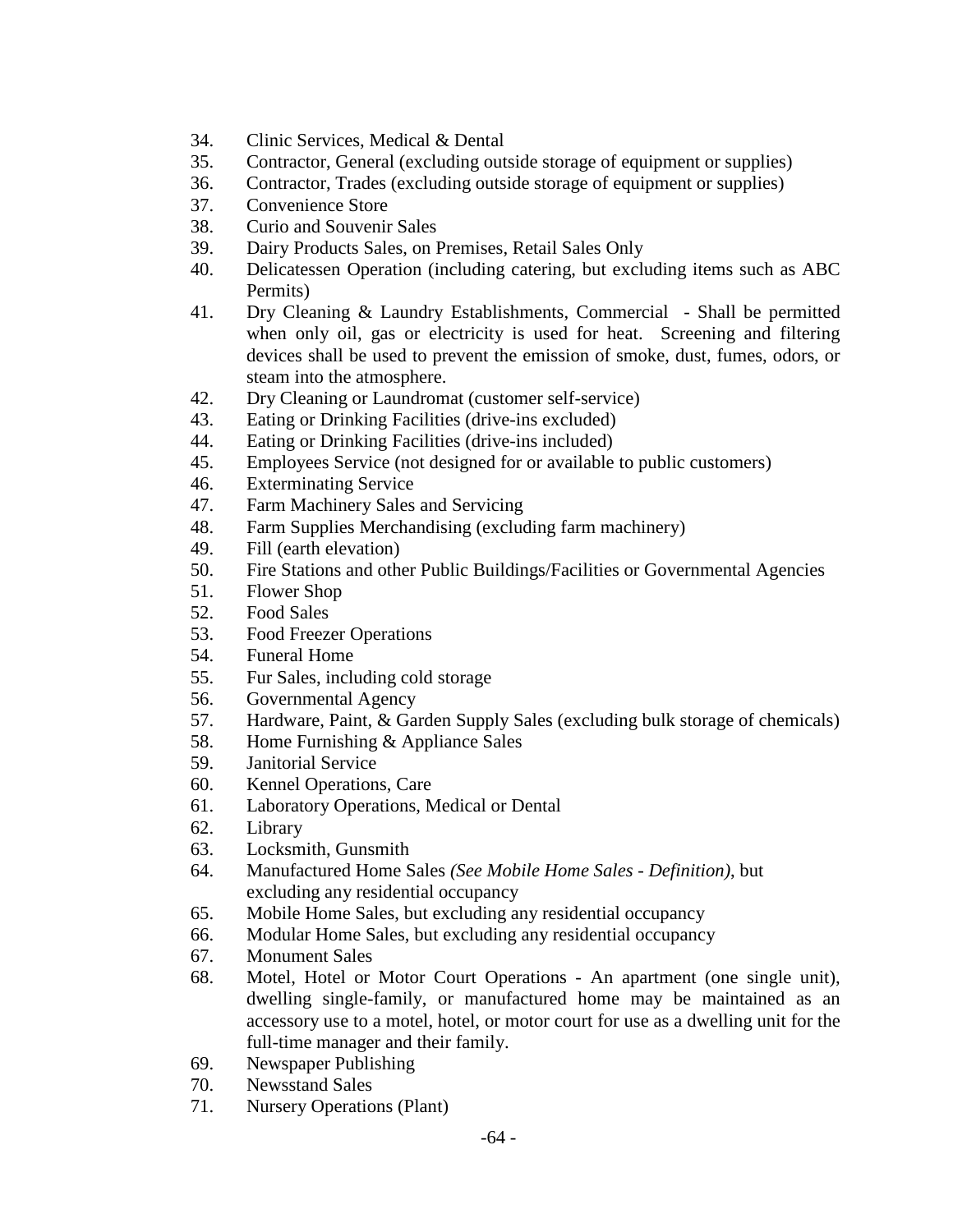- 72. Office Use:
	- b. including doctor, dentist, osteopath, chiropractor, ophthalmologist, optometrist, physiotherapist, or other medically oriented profession;
	- c. with no on-premises stock of goods for sale to the general public and the operations and services of which are customarily conducted by means of written, verbal, or mechanically reproduced communications material, i.e., business, financial, governmental, legal, accounting, engineering, and architectural.
- 73. Office Supplies and Equipment Sales and Service
- 74. Optician Service
- 75. Pawn Shop
- 76. Pet Sales, excluding kennel activities or outside storage of animals
- 77. Pharmaceutical Sales
- 78. Photography, Commercial
- 79. Post Office *(See Fire Stations and other Public Buildings/Facilities or Governmental Agencies)*
- 80. Printing and Reproduction
- 81. Public Recreation (such as community center buildings, parks, museums, playground, tourism facilities, and similar facilities operated on a nonprofit basis)
- 82. Public Utility Works, Shops or Storage Yards
- 83. Radio or Television Studio Activities Only
- 84. Railroad Station Operations
- 85. Recreation or Amusement Enterprise, Inside
- 86. Recreation or Amusement Enterprise, Outside
- 87. Reducing Salon Care
- 88. Repair, Rental and/or Servicing of any product the retail sale of which is a useby-right in the same district and not otherwise listed herein
- 89. Retail stores with operations conducted and merchandise stored entirely or partially inside and/or outside a building, and not otherwise listed herein, including: groceries, drugs, notions, fish, meat, clothing, antiques, hardware, upholstery, paints, furniture, plumbing fixtures, appliances, radio and television, gun shops, and manufactured/mobile/modular home sales.
- 90. Services with operations conducted and merchandise stored entirely or partially inside and/or outside a building, and not otherwise listed herein, including: auction Sales, motels, banks, barber and beauty shops, shoe repair, laundry and dry cleaning establishments, repair and storage of automobile and trucks, radio and television broadcasting stations and towers, daycare nursery, service stations, and restaurants.
- 91. Satellite Dishes/Antennas No satellite dish/antenna or other dish/antenna may be constructed or placed on any lot or structure without first obtaining a permit from the zoning administrator. A reasonable fee for the processing of an application for placement of a dish/antenna may be charged by the town.
	- a. Location.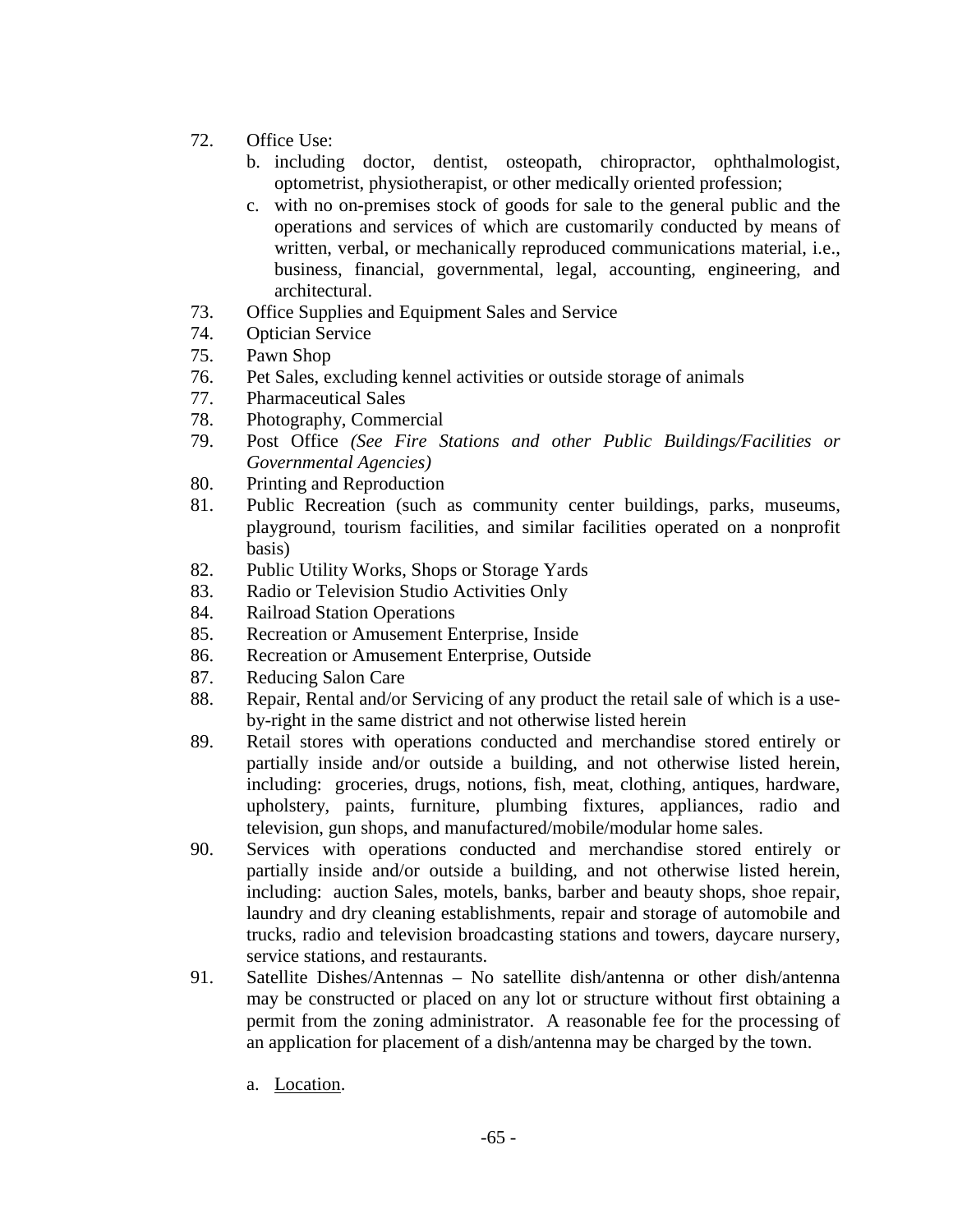- (1) No conventional or satellite television or radio dish/antenna may be placed in the front yard, beyond the front of the principal structure, of any lot in the Town's zoning jurisdiction.
- (2) A ground-mounted conventional television or radio dish/antenna may be placed on a legal lot only in the rear yard.
- (3) A satellite television dish/antenna may be placed on a legal lot only in the rear yard, provided however, that on a convincing showing that a reasonably satisfactory television signal cannot be obtained from a rear yard location, the zoning administrator may permit the dish/antenna to be located in the side yard, and if such a signal cannot be obtained in either yard, the zoning administrator may permit the dish/antenna to be located on the roof of any main or legal accessory building on the lot.
- (4) All ground-mounted television and radio receiving dishes/antennas and satellite television dishes/antennas shall be located no less than five (5) feet from any lot line.
- (5) No ground-mounted receiving dish/antenna or satellite television dish/antenna may be erected on a public easement.
- b. Antenna Size and Number.
	- (1) No ground-mounted satellite television dish/antenna may exceed ten (10) feet in height, as measured from the ground to the highest point of the dish/antenna, provided however, that on a convincing showing that a reasonably satisfactory television signal cannot be obtained within the ten (10) foot height limitation, the zoning administrator may permit the dish/antenna to be constructed at a height not to exceed Eighteen (18) Feet.
	- (2) A roof-mounted satellite television dish/antenna may extend above the roof line no more than Three Feet, unless it is to be installed on multistory buildings of four or more stories, in which case the dish/antenna may not exceed Ten (10) Feet in height above the level of the roof upon which it is placed.
	- (3) The diameter of satellite television dishes/antennas shall not exceed Twelve (12) feet.
	- (4) No lot shall have, at any one time, more than one satellite television dish/antenna.
- c. Miscellaneous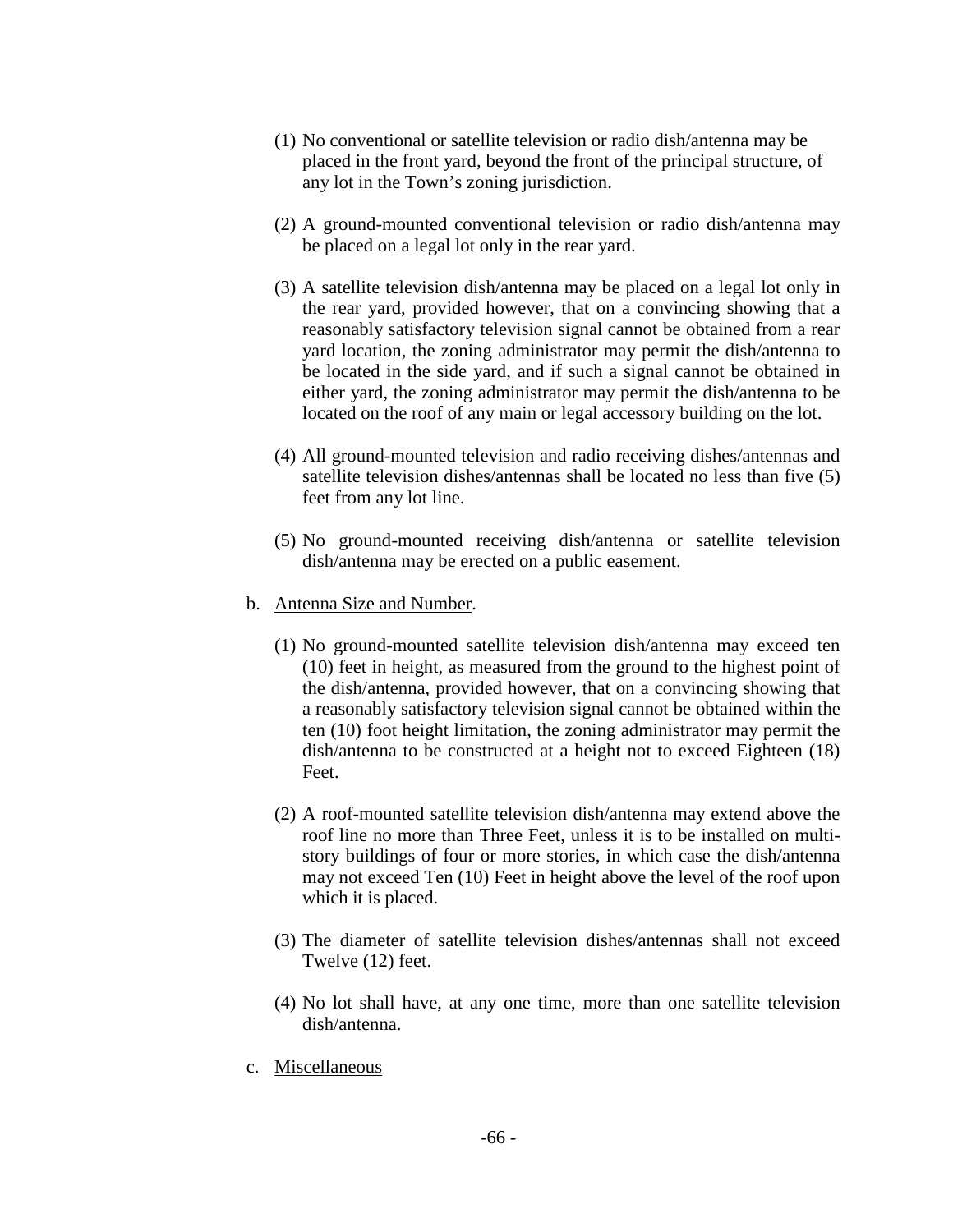- (1) The color of any satellite television dish/antenna shall be dark brown, black, forest green, or beige and shall be of solid color and unadorned.
- (2) A ground-mounted conventional television, radio, or satellite television dish/antenna shall be effectively screened year round from view at ground level from any adjacent lot, public or private street, right-ofway, or easement to a minimum height of six (6) feet above grade. Said screening is not required to be so complete that it interferes with the reception of the dish/antenna. If an antenna or dish should exceed ten (10) feet in height, said screening shall be a minimum of fifty percent (50%) of the height of the structure.

 Screening shall be provided by one or more of the following: the dwelling of the lot where the dish/antenna is located; garages, storage buildings, or other provisions that meet zoning requirements; a solid wood or masonry fence or wall; or, natural plants or trees so planted as to provide year round screening.

 If a landscape treatment is used, all plant materials must be medium to fine texture evergreen and at least three (3) feet in height when planted, and spaced in such a manner that when mature will be complete opaque to the required minimum height of six (6) feet. If an antenna or dish should exceed ten (10) feet in height the screening plants shall be twenty-five percent (25%) of the height of the structure when planted and spaced in such a manner that when mature will be completely opaque to the required minimum height of fifty percent (50%) of the height of the structure.

- (3) All roof-mounted satellite television dishes/antennas extending more than three (3) feet above the roofline shall be concealed from ground level view either by a parapet wall or by exterior architectural material.
- (4) All television and radio dishes/antennas shall be grounded against direct lightning strike.
- (5) All television and radio dishes/antennas shall be erected in a secure, wind-resistant manner as prescribed by the North Carolina Building Code.
- (6) All wiring necessary for the use of the dish/antenna between any ground-mounted dish/antenna and a building, or between the building, on which the dish/antenna is located, and any other building on the lot shall be buried underground.
- 92. Second Hand and Swap Shop Sales
- 93. School, Business and Commercial
- 94. School, Trade or Vocational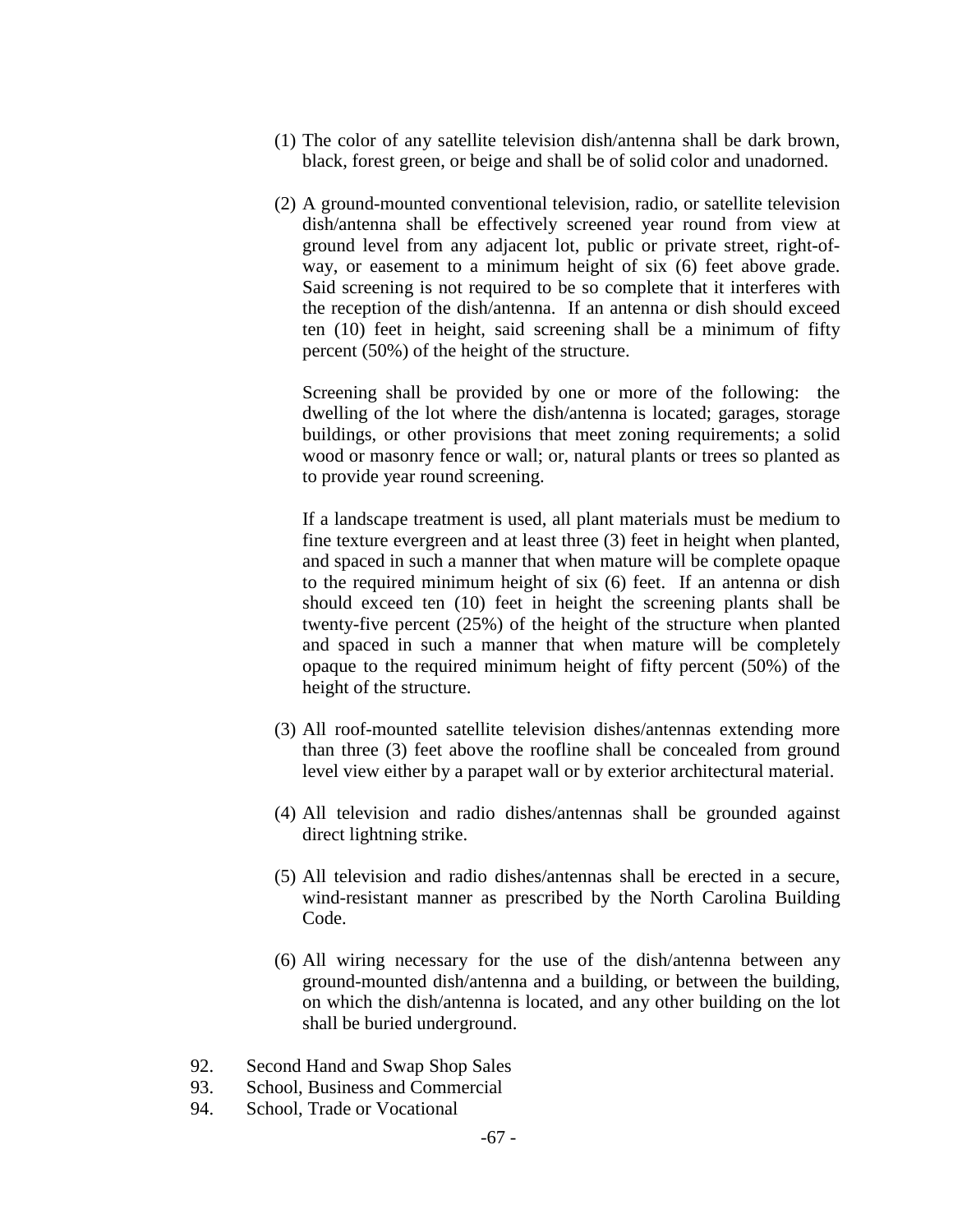- 95. Sign, Outdoor Advertising *(See Article 12)*
- 96. Sign, Public Service Information
- 97. Storage, Warehouse
- 98. Tailoring (Dressmaking)
- 99. Taxicab Stand Operations
- 100. Teaching of Art, Music, Dance, Dramatics, or Other Fine Arts
- 101. Telephone Exchange Operations
- 102. Temporary Construction Building
- 103. Theater Productions, Indoor
- 104. Tire Recapping (i.e., Salvage Operations) *-* Salvage operations involving outside storage shall be enclosed by a solid fence or wall not less than six (6) feet and not more than ten (10) feet in height. No outside storage shall encroach upon the required setback. This requirement shall apply to any type of salvage operations, inclusive of used car dealerships and tire recapping.
- 105. Tobacco Sales Warehousing
- 106. Tourist Home Operations
- 107. Trailer Rentals
- 108. Upholstering or Furniture Refinishing
- 109. Variety Gift & Hobby Supply Sales
- 110. Vending Machine Rental
- 111. Wholesale Sales with operations conducted and merchandise stored entirely within a building and not otherwise listed herein
- C. Special uses

The following uses and possible others shall be permitted subject to the requirements of this district and additional regulations and requirements imposed by the Board of Adjustment as, provided in this Ordinance.

Including, but not limited to:

- 1. Assemblies (Assembly Hall, Armory Stadium, Coliseum)
- 2. Churches/Houses of Worship
- 3. Club or Lodge
- 4. Daycare Center (Kindergarten, Adolescent)
- 5. Manufactured Home (Individual) for Office and Exhibition
- 6. Public Electrical Utility Station or Substation
- 7. Planned Group Development under the provisions of this Ordinance.
- 8. Sexually-Oriented Businesses
- D. Dimensional Requirements for Business Lots in the B-1 Business District

| 1. | Minimum lot size: | 6,000 square feet in locations with access to     |
|----|-------------------|---------------------------------------------------|
|    |                   | public sewer or within the Downtown Business      |
|    |                   | <b>Overlay District.</b>                          |
|    |                   | 20,000 square feet in locations without access to |
|    |                   |                                                   |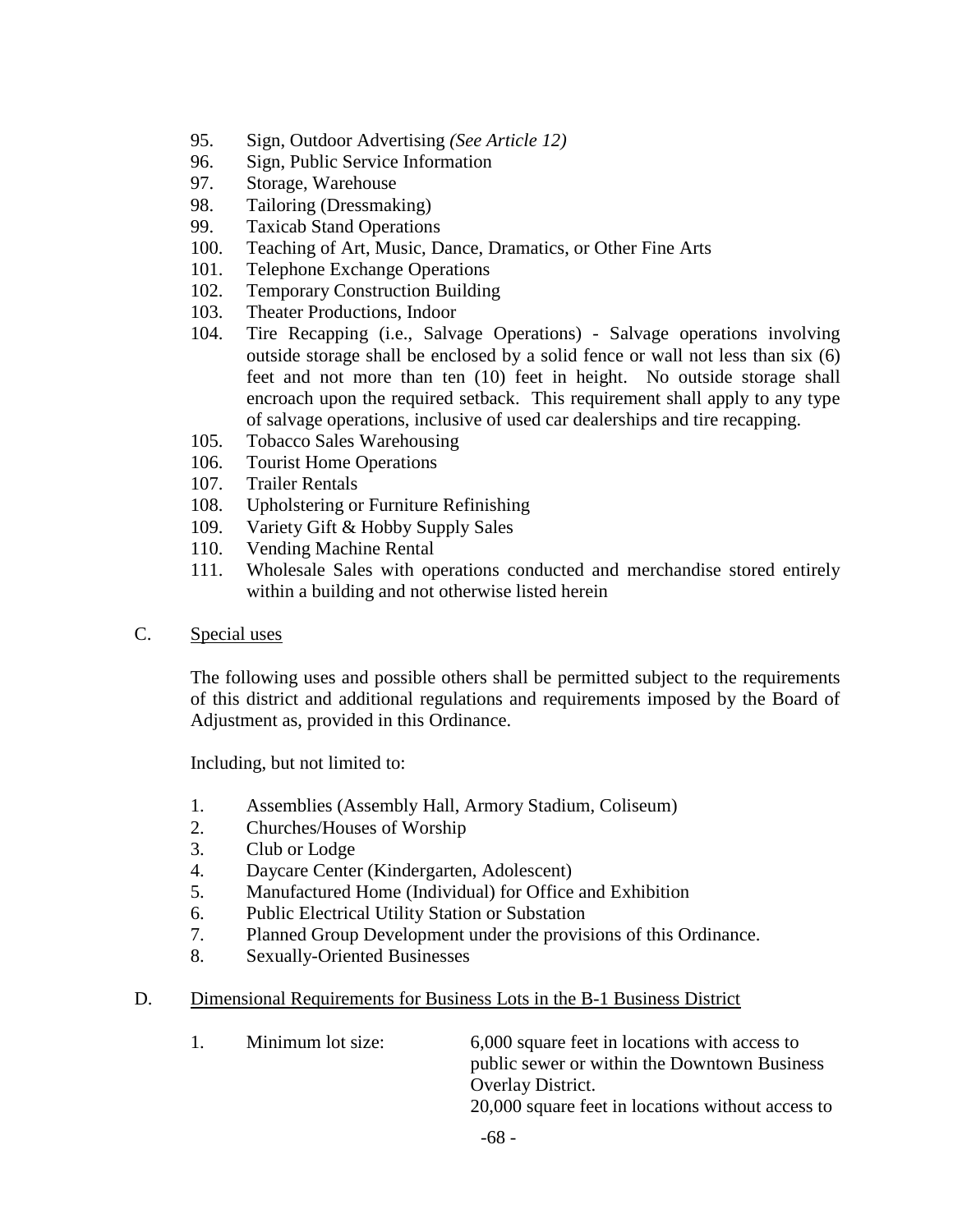public sewer.

| 2. | Maximum height:     | 35 feet.                                                                                                                                                                                                              |
|----|---------------------|-----------------------------------------------------------------------------------------------------------------------------------------------------------------------------------------------------------------------|
| 3. | Minimum front yard: | 10 feet within the Downtown Business Overlay<br>District, except when public sidewalks are<br>provided directly in front of the building, then no<br>front yard shall be required.<br>16 feet in all other locations. |
| 4. | Minimum side yard:  | 8 feet, except if a common wall exists between<br>buildings, then no side yard shall be required.                                                                                                                     |
| 5. | Minimum rear yard:  | 10 feet                                                                                                                                                                                                               |
| 6. | Minimum screening:  | A vegetative screen of not less than six (6) feet<br>in height of dense plant material shall be<br>provided when abutting a residentially used or<br>zoned lot.                                                       |

**Note 1. Reserved for Future Use.** *(Amended and Adopted November 13, 2001, by the Town Board of Aldermen.)*

# **Note 2. Reserved for Future Use.**

**Note 3. a) Corner Lots.** On a corner lot, a side yard setback will be calculated the same as the front yard setback from the road right-of-way.

 **b) Miscellaneous Exceptions.** Steps, fire escapes, stairways, balconies and chimneys only project into a minimum yard not more than four feet and an unenclosed porch may project into the required front or rear yard not more than ten feet.

 Sills, cornices, buttresses, ornamental features and similar items may project into a required yard not more than thirty inches.

**c) Open Storage.** Any open storage not enclosed within the confines of a building, such as boxes, crates, trash piles, machinery and merchandise with open display that results from the commercial operation it is part of, shall be enclosed or hidden from view along any property lines adjacent to or in a residential zone by a wall, fence and/or screening. This provision shall apply in any commercial or industrial use abutting or in a residential zone.

**d) Accessory Buildings.** Accessory buildings may be constructed in the rear yard provided they are located no closer than 5'0" to any adjoining lot line, except on the street side yard of a corner lot the setback shall be calculated like the front setback from the road right-of-way.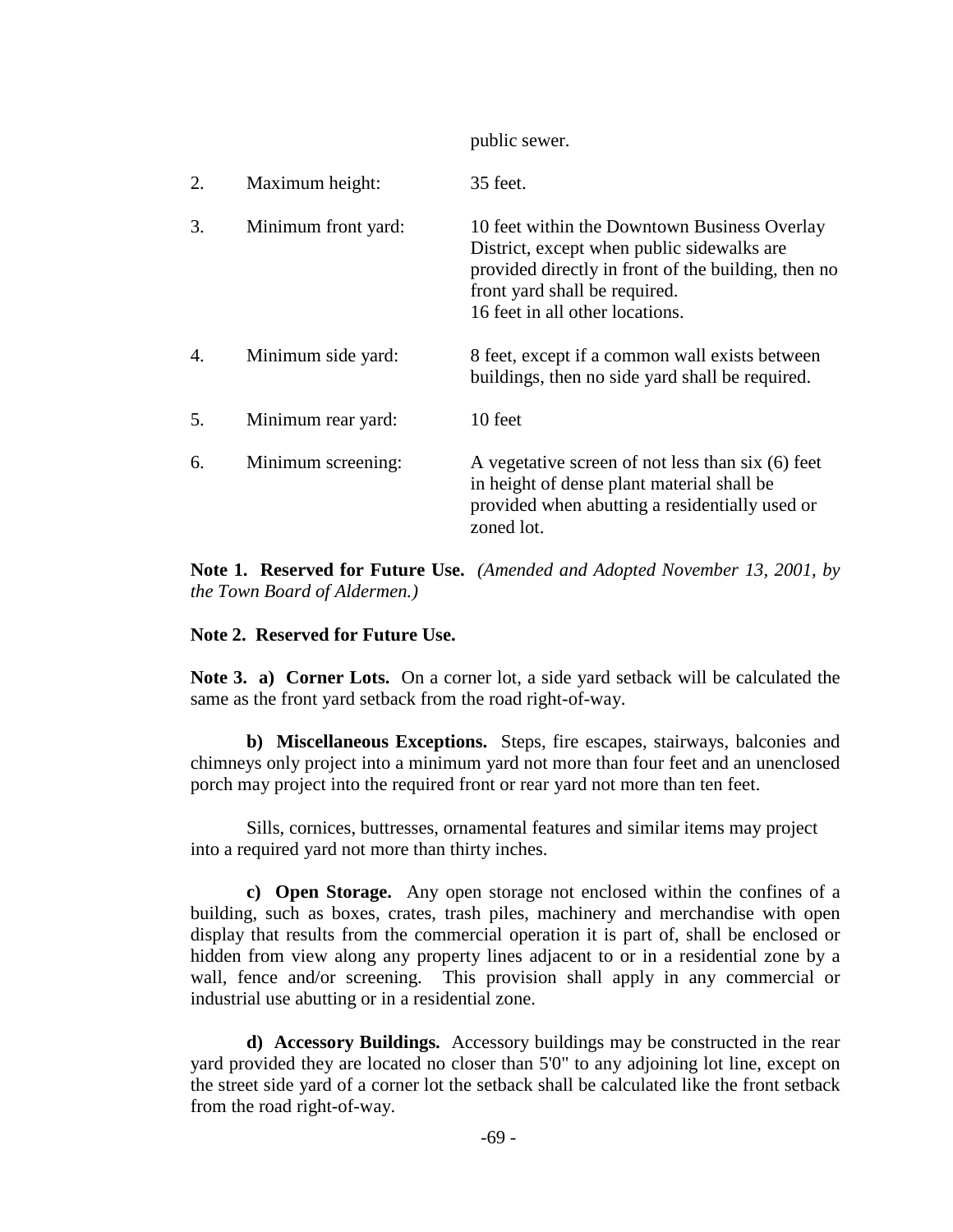**Note 4. Height Restrictions/Modifications.** Any building over three (3) floors in height shall have sprinkler systems installed. In addition to the height restrictions, no building shall exceed five (5) stories in height.

**Note 5. B-1 Side Yard.** In the B-1 district, a zero (0) side yard may be allowed if adjacent/tangent buildings share a common fire wall which satisfies North Carolina State Building Code requirements.

**Note 6: Corner Lot Sight Clearance.** On a corner lot which abuts a state or town maintained right-of-way, no planting, structure, fence, wall or other obstruction to vision more than three (3) feet in height shall be placed or maintained within the triangular area formed by the intersecting street right-of-way lines and a straight line connecting points on said lines of which is eleven (11) feet distance from the point of intersection.

 **Note 7. Triangular Lots.** Triangular lots must be able to contain a rectangular building in accordance with other code requirements with no side less than sixteen (16) feet.

# 7.8 I-1 Industrial District

#### A. Intent

 This District is defined as an area where manufacturing establishments may be developed. This District is customarily located in proximity to railroad sidings and/or major thoroughfares. The purpose of this District is to permit the normal operations of almost all industries except those that would be detrimental to adjoining properties. Excluded from this District are those industries, which deal primarily in hazardous products such as explosives.

#### B. Permitted Uses

- 1. Accessory Building.
- 2. Accessory Uses and Structures (incidental to any Permitted Use) No permanent residential occupancy shall be allowed as an accessory use in the B-1 or I-1 districts. An accessory use in R-6, R-12, or MF districts shall not include the residential occupancy of an accessory building except by domestic employees employed on the premises and the immediate family of such employees. Swimming pools as an accessory use in R-6, R-12, or MF districts shall be enclosed by protective fencing not less than five (5) feet in height.
- 3. Automobile Off-street Parking.
- 4. Automobile and Truck Rental.
- 5. Bakery Production and Wholesale Sales.
- 6. Books and Printed Matter, Distribution.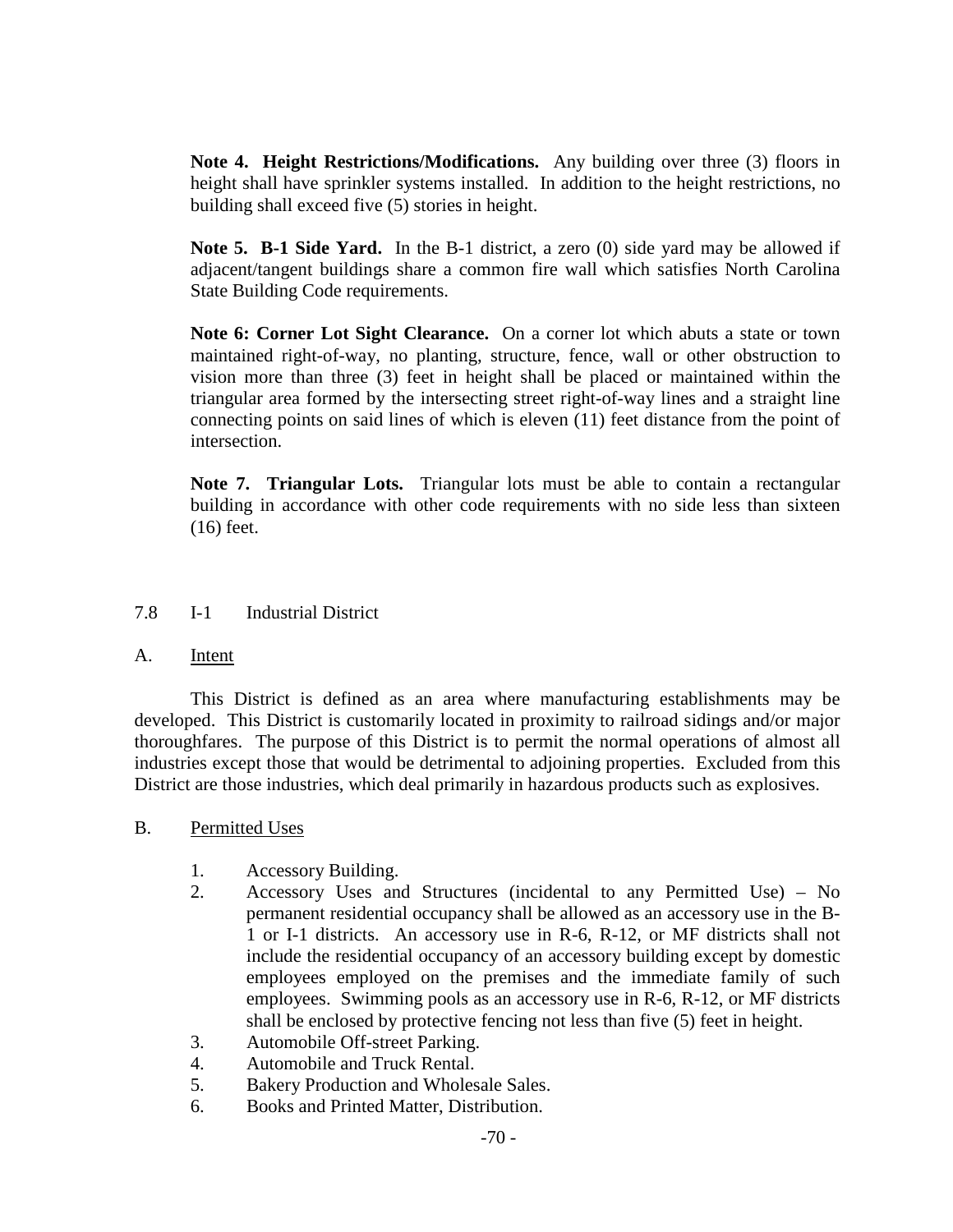- 7. Book Binding.
- 8. Bottling.
- 9. Building Supply (no outside storage).
- 10. Building Supply (with outside storage).
- 11. Bus Repair and Storage Terminal Activities.
- 12. Cabinet Making.
- 13. Coal Sales & Storage.
- 14. Construction Storage.
- 15. Contractor, General (with or without outside storage of equipment or supplies), provided all open storage is fenced by a solid fence not less than six (6) feet in height.
- 16. Contractor, Trades (with or without outside storage of equipment or supplies), provided all open storage is fenced by a solid fence not less than six (6) feet in height.
- 17. Dairy Products Sales, Processing and Distributing Facilities
- 18. Electrical appliances and electronic equipment manufacturing.
- 19. Electrical supply houses and repair shops.
- 20. Employees Service (not designed for or available to public customers).
- 21. Farm Machinery Sales and Servicing.
- 22. Farm supplies Merchandising (excl. farm machinery).
- 23. Fill (earth elevation).
- 24. Fire Station Operations.
- 25. Food Freezer Operations.
- 26. Freezer lockers.
- 27. Greenhouses and horticultural nurseries.
- 28. Hatchery Operations.
- 29. Ice Manufacturing.
- 30. Industrial Sales of Equipment and/or Supplies or Repair Service, provided all open storage is fenced by a solid fence not less than six (6) feet in height
- 31. Industrial Operations Not Otherwise Listed Herein (except uses listed in **Note 6**).
- 32. Laboratory Research Laboratories for research and testing of products, the manufacturing or processing of which is permitted in this district.
- 33. Leather products, including luggage and shoe manufacturing.
- 34. Livestock Sales & Auctioning.
- 35. Machine Tool Manufacturing or Welding.
- 36. Monument works.
- 37. Nursery Operations (plant).
- 38. Offices pertaining to any permitted use.
- 39. Office Use with no on-premises stock of goods for sale to the general public and the operations and services of which are customarily conducted by means of written, verbal, or mechanically reproduced communications material.
- 40. Plating.
- 41. Plumbing and heating supply houses, provided all storage is fenced by a solid fence not less than six (6) feet in height.
- 42. Printing and Reproduction.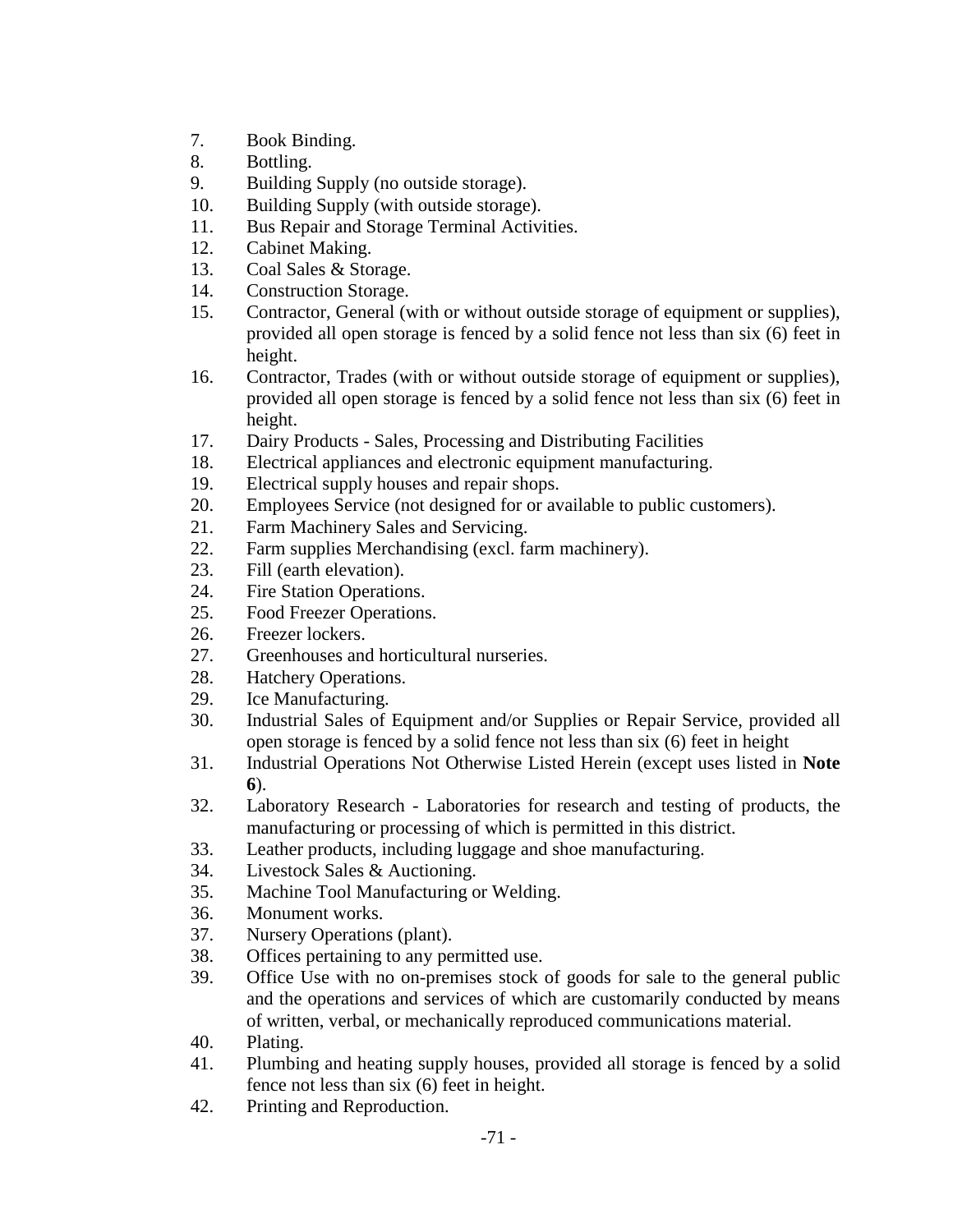- 43. Public safety facilities such as fire and police stations and rescue squad.
- 44. Public works and public utility facilities, including service and storage yards, provided they are fenced by a solid fence not less than six (6) feet in height.
- 45. Quarry Operations.
- 46. Radio or Television Studio Activities Only.
- 47. Railroad Station Operations.
- 48. Railroad Station Yard Operations.
- 49. Repair, Rental and/or Servicing of any product the retail sale of which is a useby-right in the same district and not otherwise listed herein.
- 50. Salvage Operation(s) Salvage operations involving outside storage shall be enclosed by a solid fence or wall not less than six (6) feet and not more than ten (10) feet in height. No outside storage shall encroach upon the required setback. This requirement shall apply to any type of salvage operations, inclusive of used car dealerships and tire recapping.
- 51. Sawmill or Planing Activities.
- 52. School, Business & Commercial.
- 53. School, Trade or Vocational.
- 54. Sheet Metal Fabrication.
- 55. Sign, Outdoor Advertising (See Article 12).
- 56. Sign, Public Service Information.
- 57. Storage, Flammable The storage of flammables shall not be permitted or considered a use-by-right except when such authorization for said use is given by the Pitt County Fire Marshall relative to compliance of proposed storage facilities with state and Pitt County fire regulations.
- 58. Storage, Open (Salvage Operations) Salvage operations involving outside storage shall be enclosed by a solid fence or wall not less than six (6) feet and not more than ten (10) feet in height. No outside storage shall encroach upon the required setback. This requirement shall apply to any type of salvage operations, inclusive of used car dealerships and tire recapping.
- 59. Telephone Exchange Operations.
- 60. Temporary Construction Building.
- 61. Tire Recapping (Salvage Operations) Salvage operations involving outside storage shall be enclosed by a solid fence or wall not less than six (6) feet and not more than ten (10) feet in height. No outside storage shall encroach upon the required setback. This requirement shall apply to any type of salvage operations, inclusive of used car dealerships and tire recapping.
- 62. Tobacco Sales Warehousing.
- 63. Tobacco Processing.
- 64. Trailer Rentals.
- 65. Truck Terminal Activities, Repair & Hauling and/or Storage.
- 66. Upholstering or Furniture Refinishing.
- 67. Wholesale Sales with operations conducted and merchandise stored entirely within a building and not otherwise listed herein.
- 68. Windows and doors manufacturing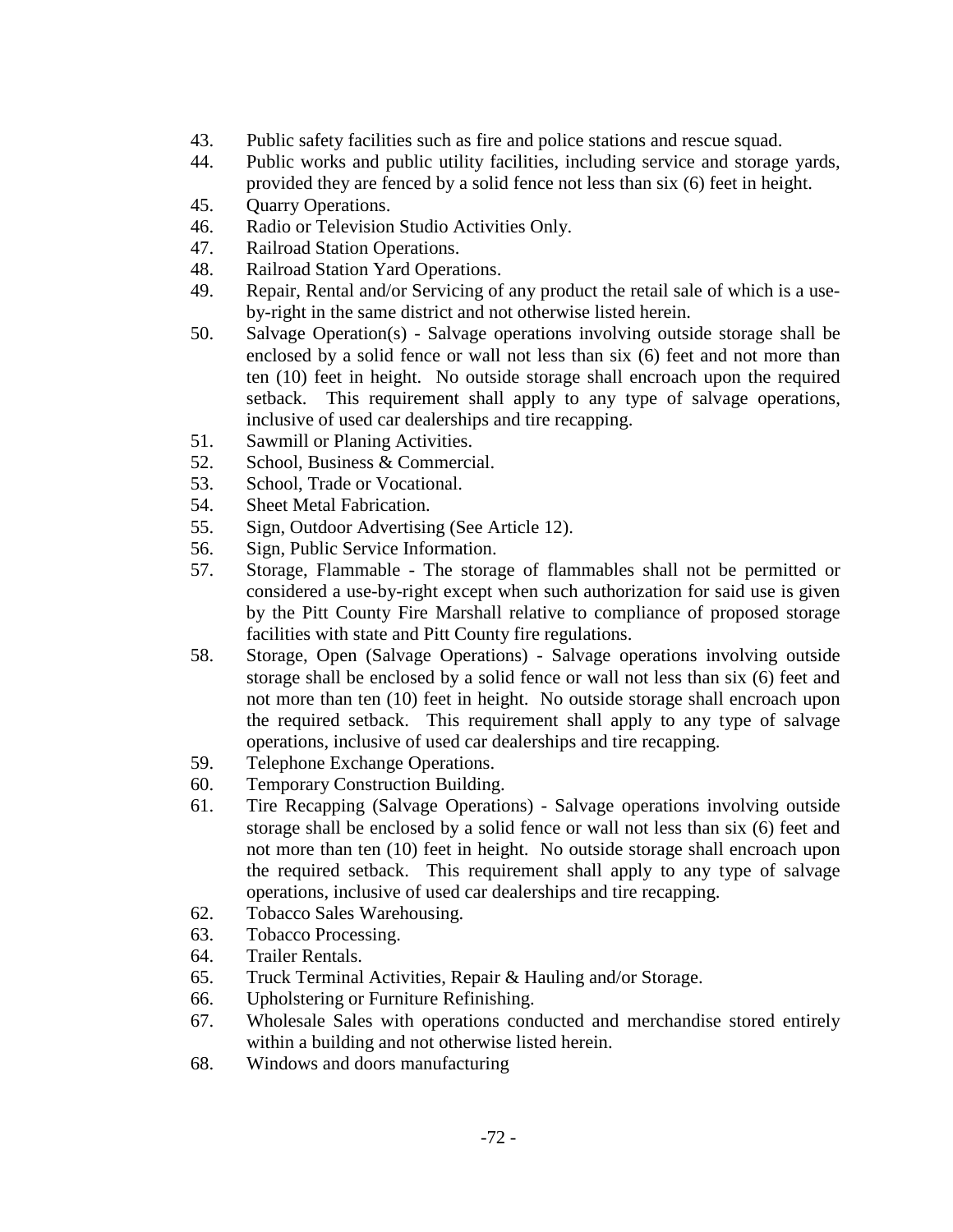# C. Special uses Permitted

The following uses and possible others are permitted subject to the requirements of this District and any additional regulations and requirements imposed by the Board of Aldermen as provided in this Ordinance.

- 1. Junkyards (Salvage Operations) Salvage operations involving outside storage shall be enclosed by a solid fence or wall not less than six (6) feet and not more than ten (10) feet in height. No outside storage shall encroach upon the required setback. This requirement shall apply to any type of salvage operations, inclusive of used car dealerships and tire recapping.
- 2. Manufactured Home (Individual) for Office and Exhibition.
- 3. Public Electrical Utility Station or Substation.
- 4. Radio or Television Transmitting (Commercial).
- 5. Telecommunication Towers.

# D. Dimensional Requirements for I-1 Industrial Districts (Within Grimesland Town Limits)

15,000 square feet, with either water or sewer

- 2. Minimum lot width: 100 feet
- 3. Minimum frontage in feet: 100 feet
- 4. Minimum front yard: 25 feet
- 5. Minimum side yard: 10 feet
- 6. Minimum rear yard: 10 feet
- 7. Height limitation: 56 feet
- 8. Buildings legally constructed or legally converted to uses permitted in this district shall provide off-street loading and unloading space as required in this Ordinance.

# Dimensional Requirements for I-1 Industrial Districts (Within Extraterritorial Jurisdiction)

| $\pm$ | Minimum lot size:  | 20,000 square feet, without water and sewer<br>15,000 square feet, with either water or sewer |
|-------|--------------------|-----------------------------------------------------------------------------------------------|
| 2.    | Minimum lot width: | $100$ feet                                                                                    |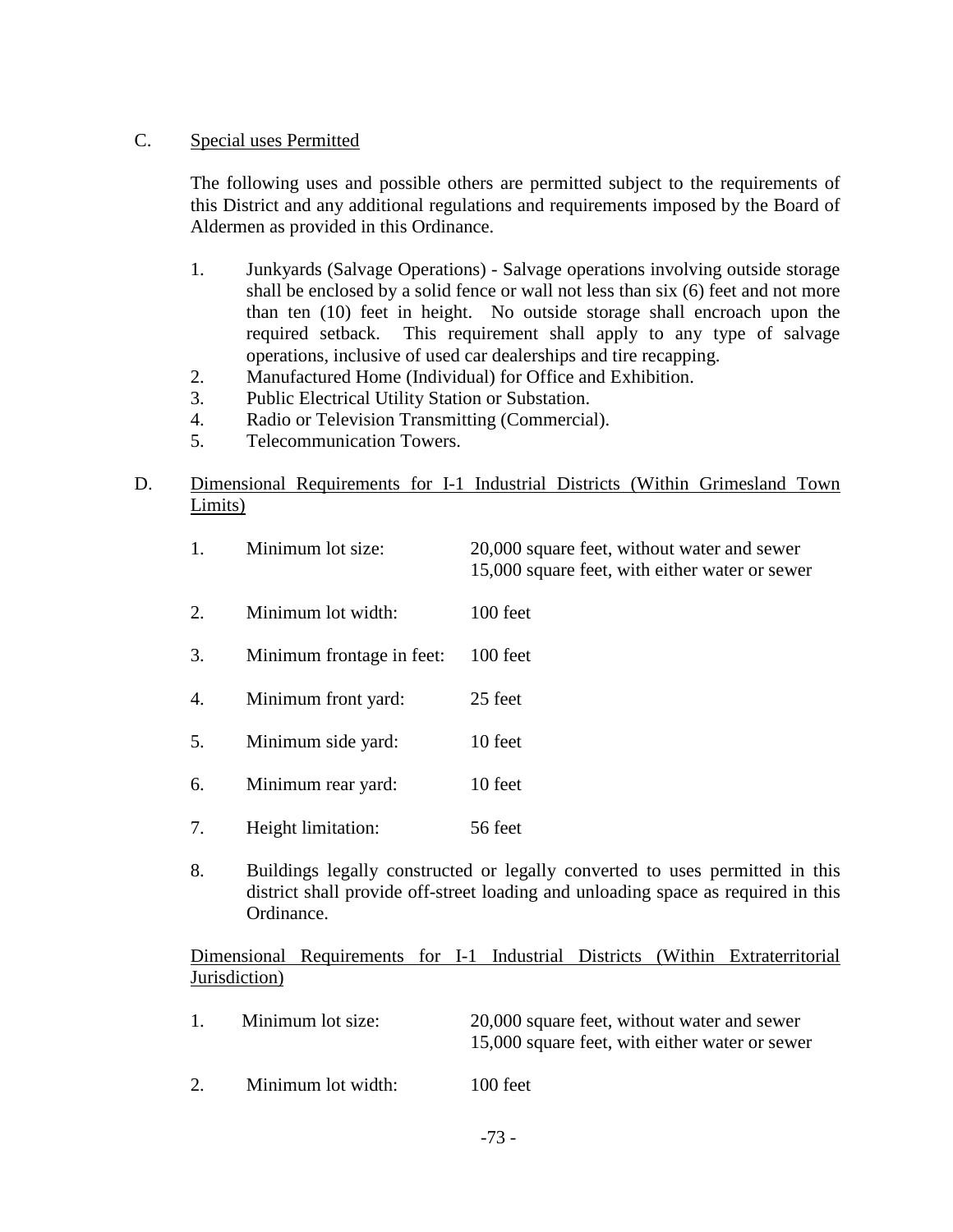- 3. Minimum frontage in feet: 100 feet
- 4. Minimum front yard: 40 feet
- 5. Minimum side yard: 10 feet
- 6. Minimum rear yard: 10 feet
- 7. Height limitation: 56 feet
- 8. Buildings legally constructed or legally converted to uses permitted in this district shall provide off-street loading and unloading space as required in this Ordinance.

**Note 1. Reserved for Future Use.** *(Amended and Adopted November 13, 2001, by the Town Board of Aldermen.)*

#### **Note 2. Reserved for Future Use.**

**Note 3. a) Corner Lots.** On a corner lot, a side yard setback will be calculated the same as the front yard setback from the road right-of-way. Within Extraterritorial Jurisdiction Only.

 **b) Miscellaneous Exceptions.** Steps, fire escapes, stairways, balconies and chimneys only project into a minimum yard not more than four feet and an unenclosed porch may project into the required front or rear yard not more than ten feet.

 Sills, cornices, buttresses, ornamental features and similar items may project into a required yard not more than thirty inches.

**c) Open Storage.** Any open storage not enclosed within the confines of a building, such as boxes, crates, trash piles, machinery and merchandise with open display that results from the commercial operation it is part of, shall be enclosed or hidden from view along any property lines adjacent to or in a residential zone by a wall, fence and/or screening. This provision shall apply in any commercial or industrial use abutting or in a residential zone.

**d) Accessory Buildings.** Accessory buildings may be constructed in the rear yard provided they are located no closer than 5'0" to any adjoining lot line, except on the street side yard of a corner lot the setback shall be calculated like the front setback from the road right-of-way.

**Note 4. Height Restrictions/Modifications.** Any building over three (3) floors in height shall have sprinkler systems installed. In addition to the height restrictions, no building shall exceed five (5) stories in height.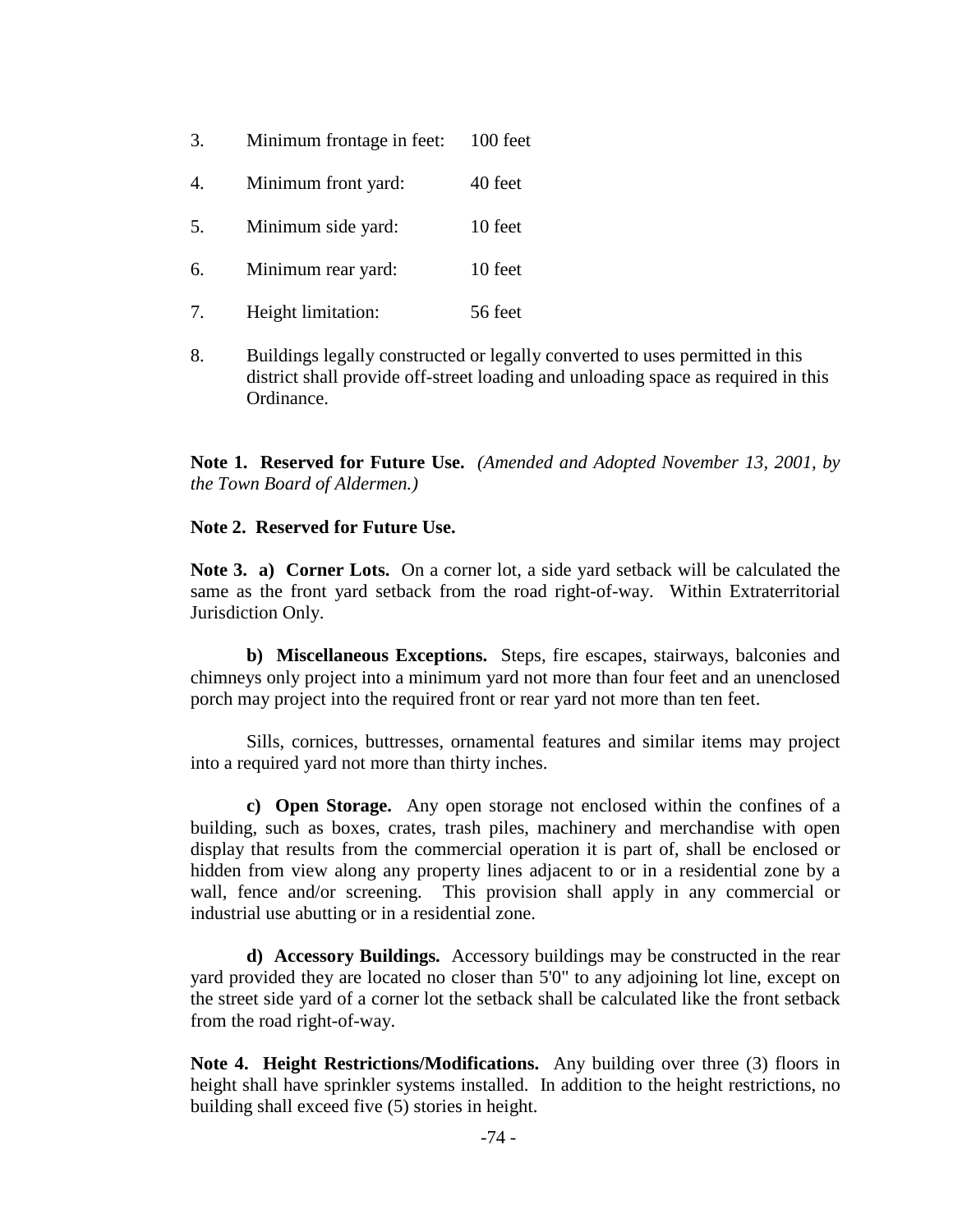**Note 5. B-1 Side Yard.** In the B-1 district, a zero (0) side yard may be allowed if adjacent/tangent buildings share a common fire wall which satisfies North Carolina State Building Code requirements.

**Note 6. Corner Lot Sight Clearance.** On a corner lot which abuts a state or town maintained right-of-way, no planting, structure, fence, wall or other obstruction to vision more than three (3) feet in height shall be placed or maintained within the triangular area formed by the intersecting street right-of-way lines and a straight line connecting points on said lines of which is eleven (11) feet distance from the point of intersection.

 **Note 7. Triangular Lots.** Triangular lots must be able to contain a rectangular building in accordance with other code requirements with no side less than sixteen (16) feet.

- 7.9 DBO Downtown Business Overlay District
- A. Intent

 The Downtown Business Overlay District is a zone which overlays all land fronting Pitt Street between Beaufort Street and Chicod Street and the north side of Pitt Street to Chicora Street. It is created to encourage appropriate future downtown development, while maintaining the current character of the downtown. The intent is to allow flexible but appropriate development and redevelopment which will enhance property values and stimulate the local economy. These requirements shall only apply to non-residential development.

# B. District Guidelines

- 1. Uses reliant on large volume vehicular traffic will not be considered.
- 2. Adequate off-street parking must be demonstrated for all proposals.
- 3. Noise, odor, smoke, and vibration levels must be unobtrusive to normally permitted uses.
- 4. Health and safety risks to the surrounding area must be low or the developer must demonstrate how these risks will be managed or mitigated.
- 5. Waste products or by-products must be properly stored and removed from the area in a timely manner.
- 6. Storage areas must be screened by a contiguous visual buffer adequate to completely shield waste from the public view.
- 7. Normal lot and dimensional requirements of the underlying district will apply unless a separate application is made for a variance and such variance is granted by the Board of Adjustment.
- 8. The facade of any building facing any street in this district shall consist of brick, cement, stucco or other similar material.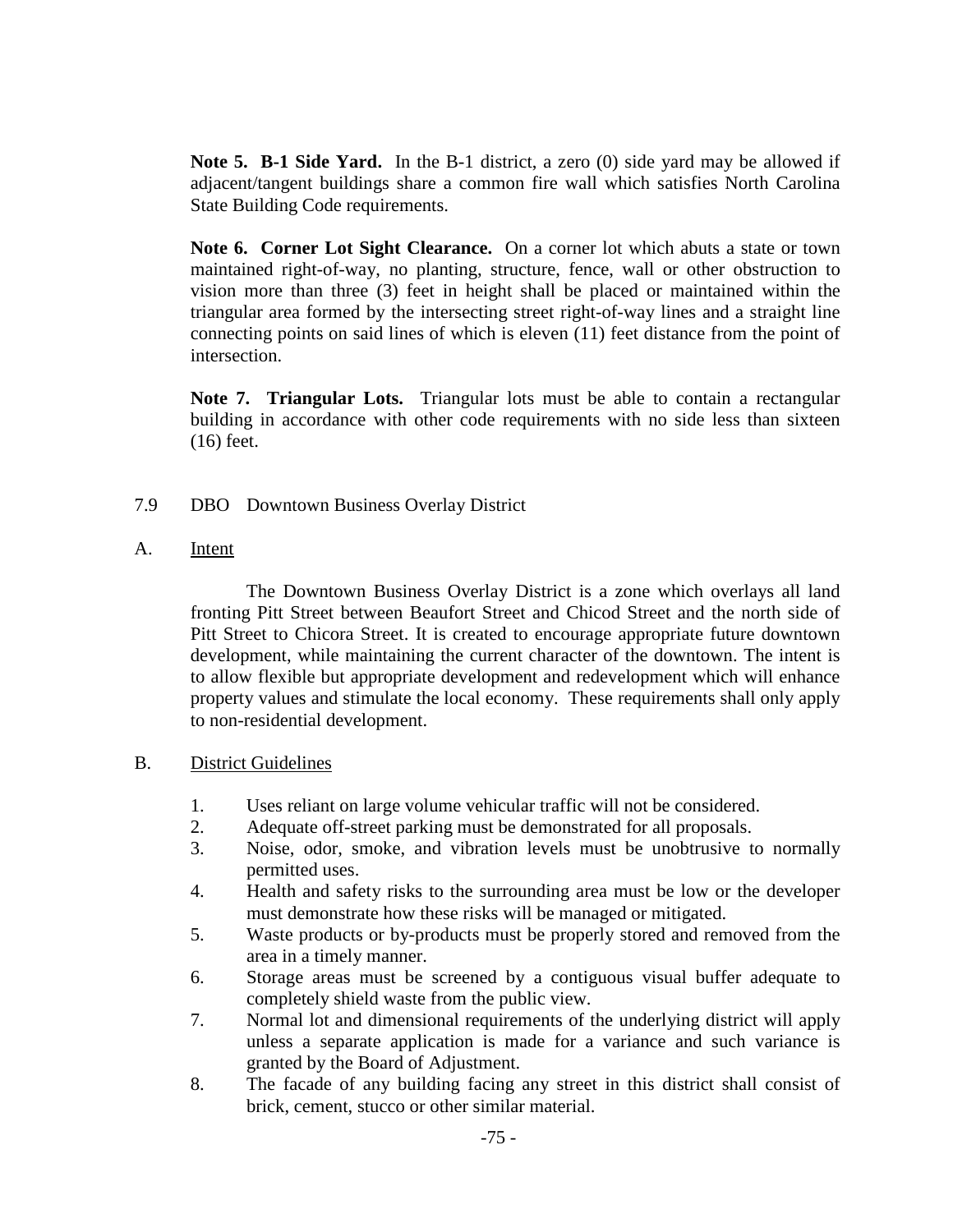# C. Review and Approval Process

Non-residential development within this overlay that is permitted by right in the underlying zoning district is subject to review by the Planning Board to determine appropriateness of scale, appearance, and economic impact.

Development within this overlay that is permitted as a special use in the underlying zoning district shall be reviewed by the Board of Adjustment in accordance with the procedures described in Article 10 "Special Uses" of this ordinance, and shall not be subject to a separate review by the Planning Board. The Board of Adjustment shall determine that the special use is in compliance with the guidelines of this overlay, in addition to any specific requirements described in Article 10.3 "Regulations for Special Uses".

 Except as noted above in regards to special uses, site plans for development within this overlay shall be reviewed as follows:

- 1. The site plan shall be submitted to the Zoning Administrator twenty (20) working days prior to the Planning Board meeting at which it is to be reviewed.
- 2. The Zoning Administrator shall review the site plan for compliance with this ordinance, and shall forward the site plan, as well as any review comments and/or recommendations to the Planning Board.
- 3. Upon consideration of the site plan and review comments from the Zoning Administrator, the Planning Board shall either approve or disapprove the plan. Approval of the plan authorizes the Zoning Administrator to issue a zoning certificate for the proposed use. Disapproval shall require submittal of a revised plan.
- 4. Failure of the Planning Board to render a decision within forty-five (45) days of its first review at a regular meeting shall constitute approval, except where the applicant has voluntarily withdrawn the plan for consideration, or has requested that the review be continued to a later date. Such requests for withdrawal or continuance shall be provided in writing to the Zoning Administrator.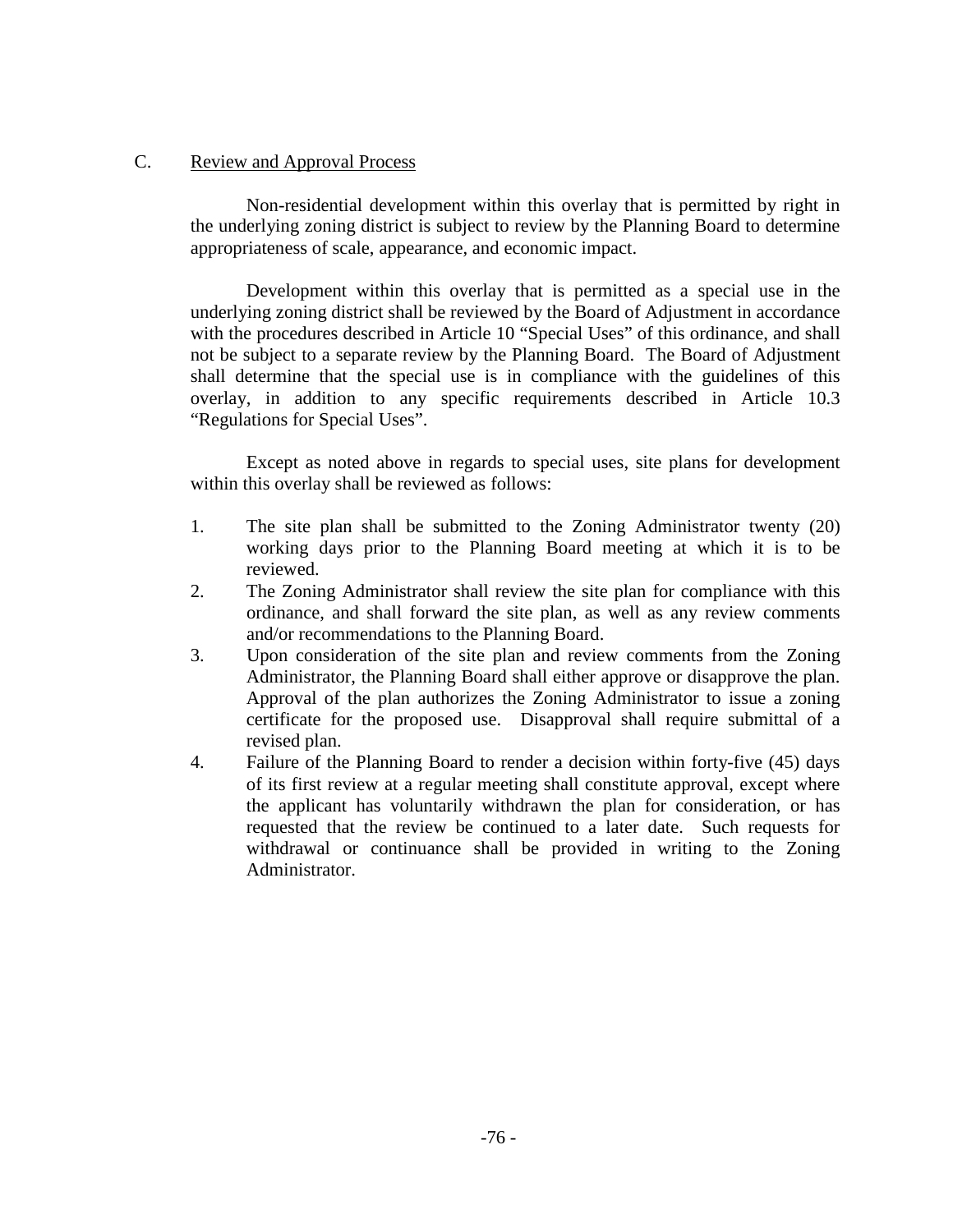# **ARTICLE 8.** RESERVED FOR FUTURE USE

**This Page Intentionally Left Blank.**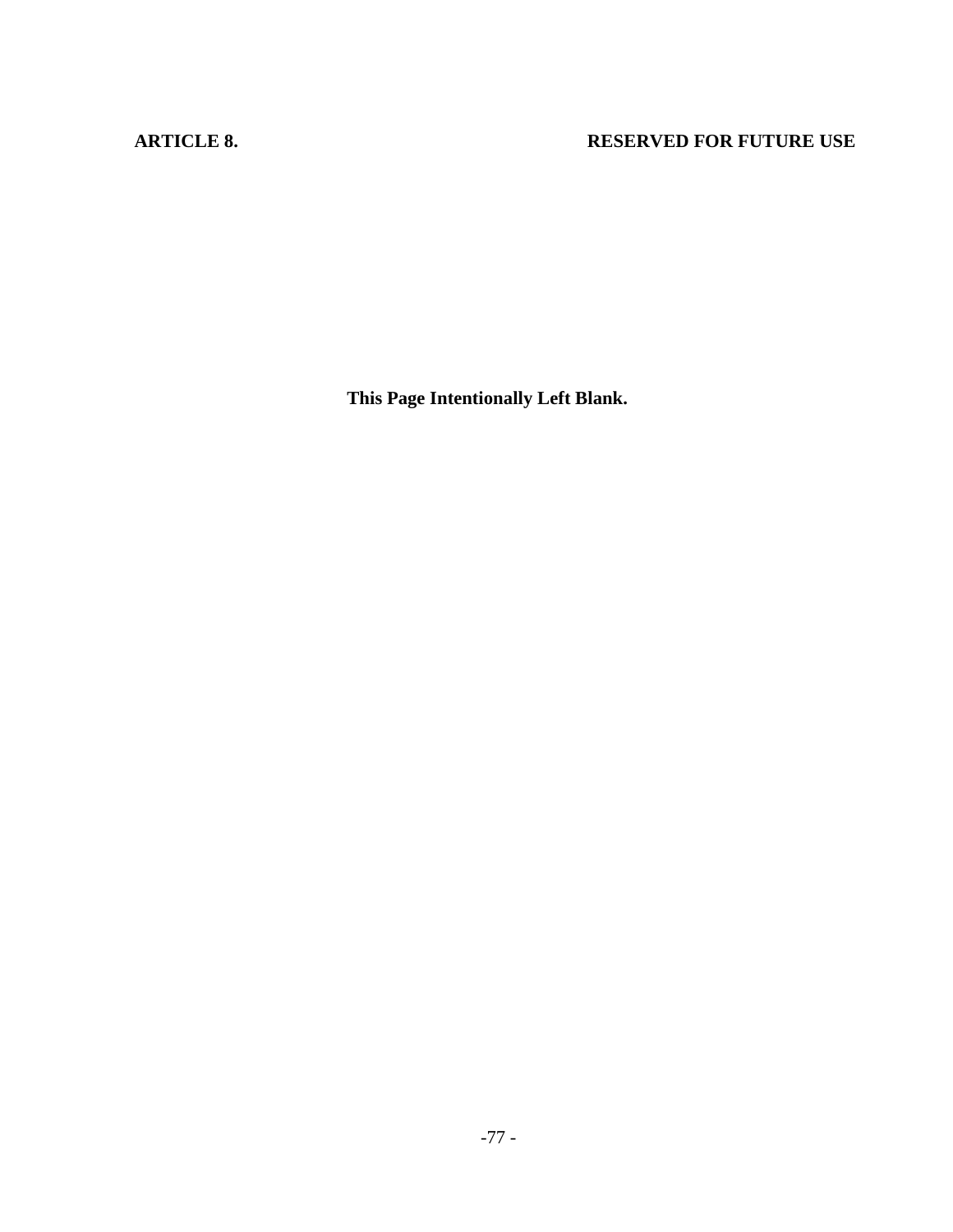Planned building groups (inclusive of manufactured home parks) shall be submitted to the Building Inspector at least four weeks prior to the regular monthly Planning Board meeting at which it is to be reviewed. Such planned building groups must be approved by the Planning Board.

9.1 Planned Building Group Regulations for Apartments and Condominiums

Minimum Lot Area -- See ARTICLE 7.

Parking -- Off-street parking shall be provided in ratio of two and one-half spaces per dwelling unit.

Recreation

Area -- Play areas shall be provided for all apartments and condominium planned building groups with over five dwelling units. A minimum plan area of 2,000 sq.ft. having a minimum width of 40 feet or a minimum radius of 26 feet shall be provided for the first six (6) to twenty-five (25) dwelling units. For each dwelling unit over 25 in number, an additional 56 feet per dwelling unit shall be provided. The spatial distribution and number of individual play areas within the planned building group shall be determined by the Planning Board on the basis of the spatial arrangement of the dwelling units, topography, and other physical features. Swimming pools and their accessory areas shall not constitute any part of the open space requirements. No part of the required play area shall be used for any other purpose.

Timing -- Proposed schedule of development including stages likely to be followed.

Plans sealed by a licensed engineer are required and must show:

- (1) Proposed provisions for storm drainage and sanitary sewerage.
- (2) Size and proposed location of any signs.
- (3) Proposed solid waste storage facilities.
- (4) Proposed water system and fire fighting facilities such as hydrants or sprinkler connections.
- (5) Types of surfacing, slope, grade and cross-section of drives, sidewalks, malls, etc.
- (6) The location and heights of all fences, walls, and hedges shall be shown.
- (7) Profiles of publicly maintained water and sewer lines.
- (8) Profiles, cross-sections and slopes of on-site and off-site ditches carrying water runoff.
- (9) Erosion and sedimentation control plan.
- (10) Lighting plan inclusive of wattage and illumination.
- (11) Installation of curb and gutter shall be mandatory.
- (12) Depict traffic control devices.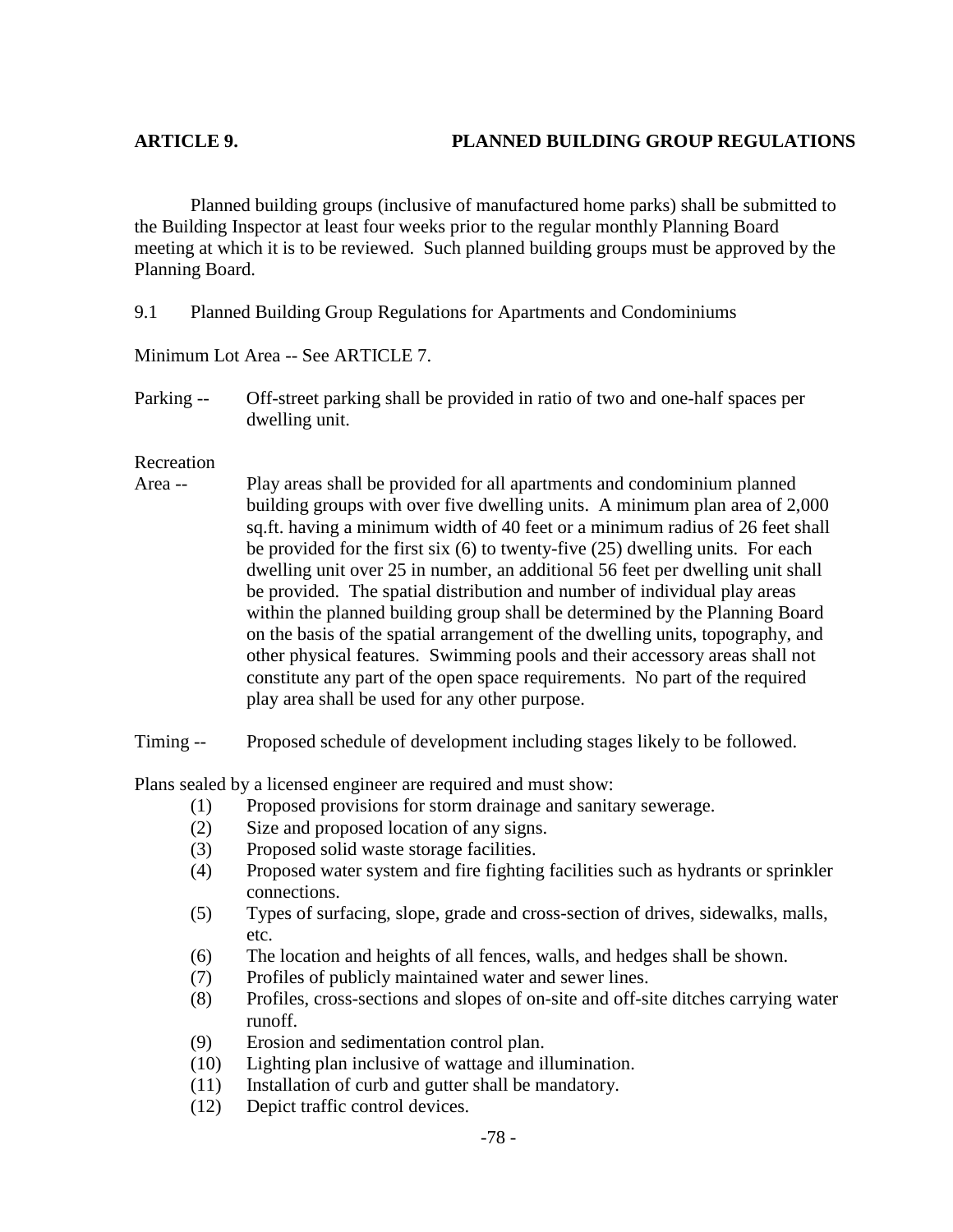(13) Location and amount of recreation areas.

# Placement of

### Buildings --

- (1) There shall be maintained at least thirty (30) linear feet of open space between individual and unattached buildings in a residential planned building group.
- (2) Any group of buildings forming a courtyard shall have at least 25% of a perimeter of such courtyard open for access by emergency vehicles.
- (3) Where the length of a street exceeds two hundred (200) feet and where there exists six or more dwelling units, an area must be provided for the turnaround of fire fighting vehicles on a paved or graveled surface. This area shall not be used for parking and shall subscribe a circular area having a radius of 17.5 feet or shall have a configuration which provides comparable turnaround space.
- (4) Locations for fire hydrants must be shown within 500 feet, as measured along the access drive from every dwelling unit in the planned building group. All hydrants must be served by a water main of sufficient size. In no case shall the minimum size main be less than six inches in diameter.
- 9.2 Manufactured Home Park Regulations

 All manufactured home parks existing on the effective date of this ordinance cannot expand unless such expansions comply with all applicable procedures and requirements of this ordinance. Any manufactured home park constructed after the effective date of this ordinance failing to comply with the applicable provisions of this ordinance is hereby declared to be a nonconforming use of land.

 All manufactured home parks constructed after the effective date of this ordinance shall continuously comply with the general requirements of this ordinance. Failure to meet continuously each of the general requirements shall be grounds for revocation of the Certificate of Occupancy/Compliance.

Minimum Requirements for Manufactured Home:

# Minimum

- Lot Area -- Individual manufactured home spaces shall be at least fifty (50) feet in width and shall contain at least 5,000 square feet of area. In addition, the park shall have sufficient area to provide for required access drives, play areas, barriers, etc.
- Parking -- Two off-street parking spaces for each manufactured home lot plus one space for each three manufactured homes. Off-street parking spaces shall not be considered part of the required minimum lot area of any manufactured home space.

Plans sealed by a licensed engineer are required and must show: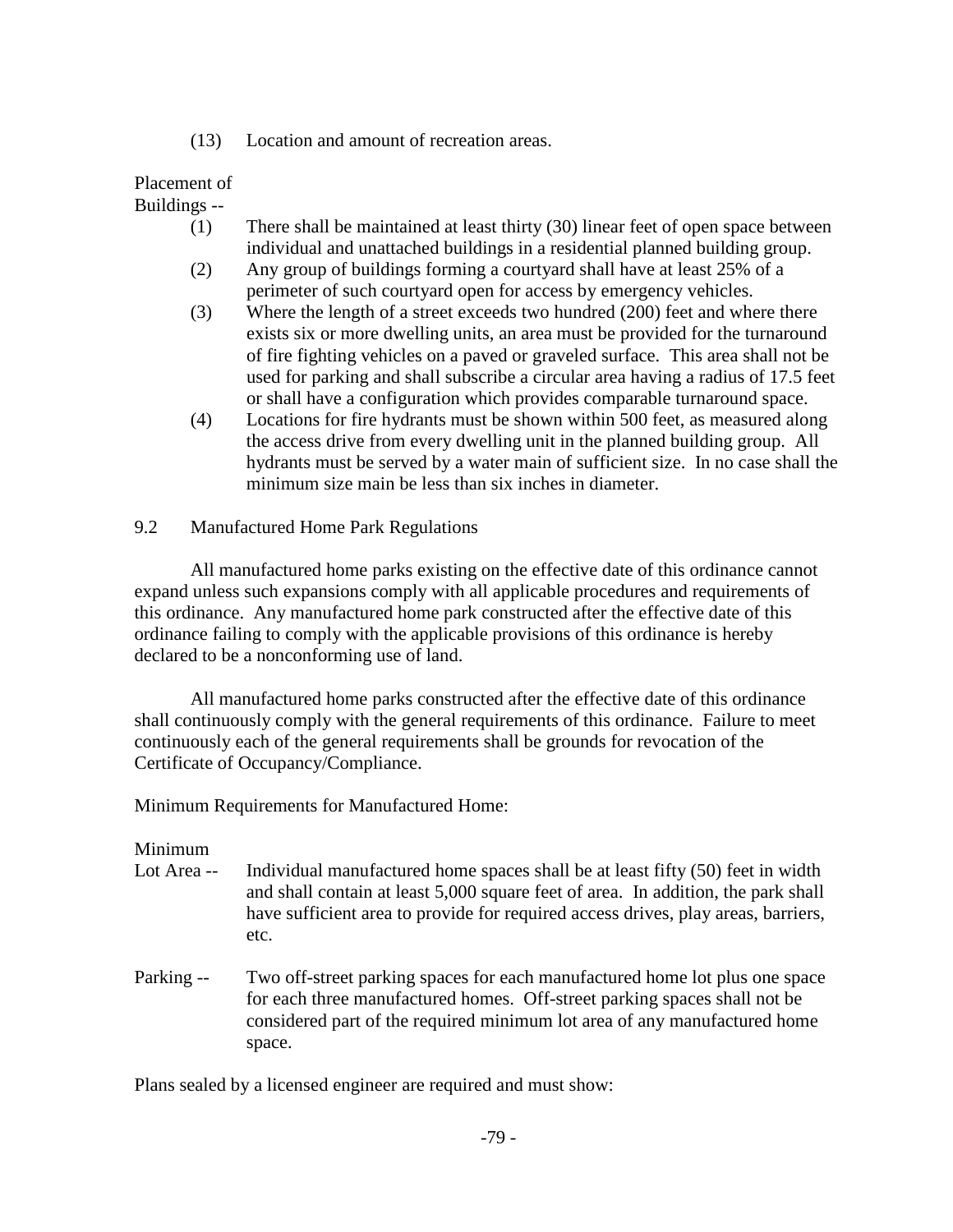- Structures Location and approximate size of all existing and proposed buildings and structures within the site and public or private easements or rights-of-way adjoining or intersecting such property.
- Circulation Proposed points of access and egress and pattern of internal circulation. All manufactured home spaces shall abut upon an interior drive.
- Parking Location of and arrangement of all proposed automobile parking spaces.

Minimum Manufactured Home Space Requirements -

# Minimum MH Space Requirement

Area:

- (A) 15,000 square feet public water and public sewerage not provided.
- (B) 10,000 square feet public water or public sewerage provided.
- (C) 7,000 square feet public water and sewerage provided.

### Width:

- (A) 15,000 square feet/75 feet.
- (B) 10,000 square feet/75 feet.
- (C) 7,000 square feet/50 feet.

# Setbacks:

- (A) Front yard setback at location of stand 20 feet.
- (B) Side yard setback at location of stand 10 feet.
- (C) Rear yard setback at location of stand 10 feet.

Manufactured homes shall be located no closer than twenty-five (25) feet to any exterior property line of the MH park. No more than one (1) MH may be parked on any MH space.

The surface of each MH stand shall consist of a minimum size of thirteen (13) feet by sixty (60) feet, placed on properly graded and compacted soil.

# Other Details -

- (1) Location and dimensions of individual manufactured home spaces.
- (2) Provision for storm drainage and a sedimentation and erosion control plan.
- (3) Location and size of open play space and all other accessory features customarily incidental to the operation of a manufactured home park.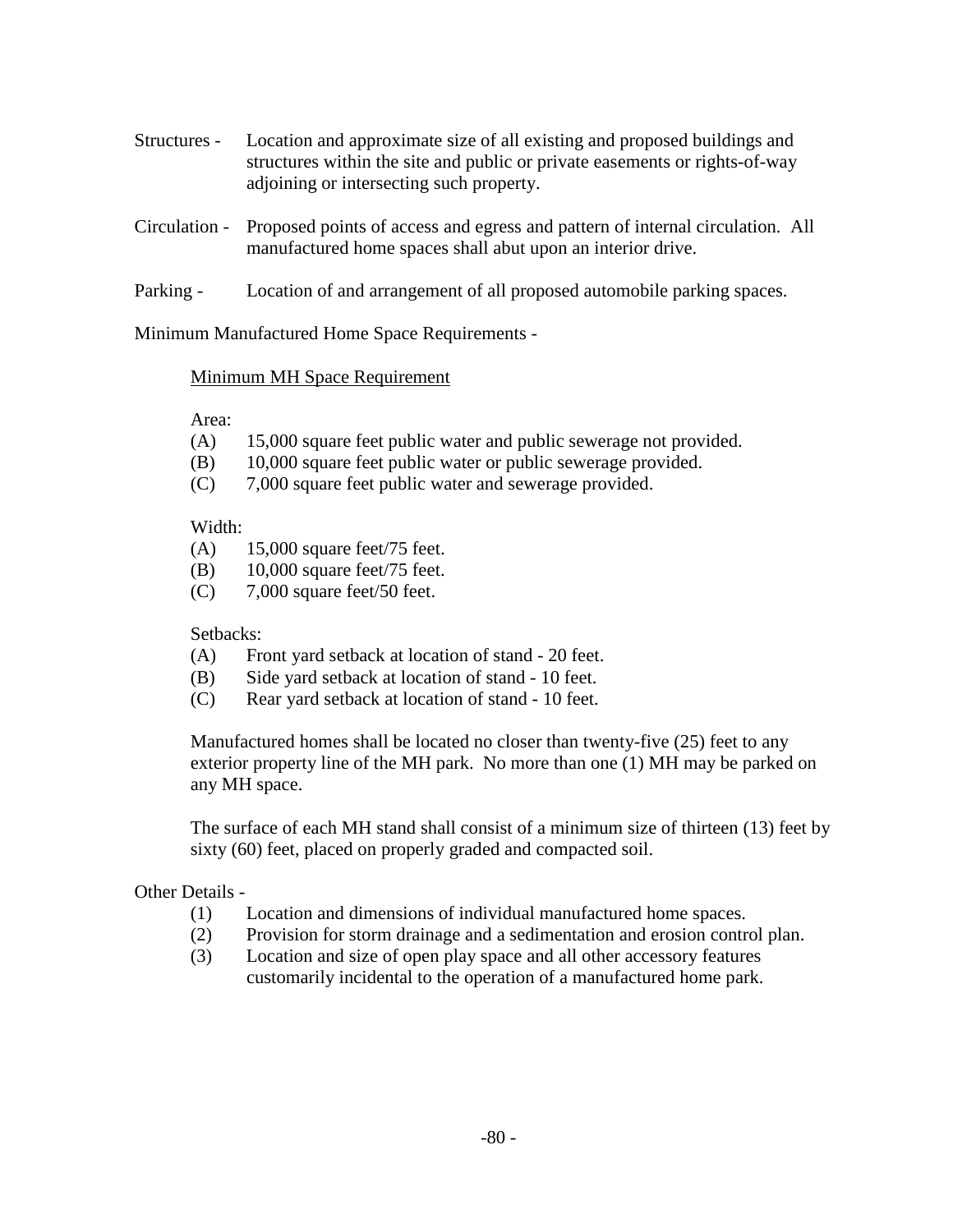# Other Requirements -

- (1) There shall be a yard clearance of at least twenty (20) feet between each manufactured home, including manufactured homes parked end to end. Manufactured homes shall be located no closer than twenty-five (25) feet to any exterior property line of the park, and no closer than ten (10) feet to the edge of any interior drive or walkway.
- (2) Water and sewerage services must be approved by the Planning Board.
- (3) A recreation area of at least 200 square feet per manufactured home space shall be provided.
- (4) All interior drives providing access to two or more lots must be paved to a width of at least 18 feet, except one-way drives shall be at least 10 feet wide. Paved walkways of not less than two feet in width shall connect all service buildings to abutting drives.
- (5) No manufactured home for occupancy exceeding two weeks shall be placed in a manufactured home park unless it contains at least 200 square feet of gross floor area and a built-in bathroom with a water closet, a lavatory, and a sink or tub which are in working condition. Manufactured homes not meeting the above requirements may be permitted, for a period not to exceed two weeks, in an approved manufactured home park provided adequate sanitary facilities are available in a separate building which meets the requirements of this ordinance. Manufactured home parks providing spaces for manufactured homes not meeting the above listed criteria shall provide bath facilities in a service building located not more than 250 feet from each such space. Such bath facilities shall be provided at a ratio of one bath per five such spaces. A full bath shall be considered to consist of one water closet, one lavatory, and one tub or shower, regardless of the arrangement of the facilities. Where both facilities are provided, provisions must be made for separate male and female facilities.

Service buildings shall be well lighted at all times of the day and night.

All administrative and service buildings shall be maintained in clean, sightly condition and kept free of any condition that will menace the health of any occupant or the public or constitute a nuisance.

- (6) Every manufactured home park shall be equipped at all times with fire extinguishing equipment in good condition, of such size, type and number and so located as to meet all regulations enforced by the Pitt County Fire Marshall.
- (7) All interior drives and walkways shall be lighted with electric lamps.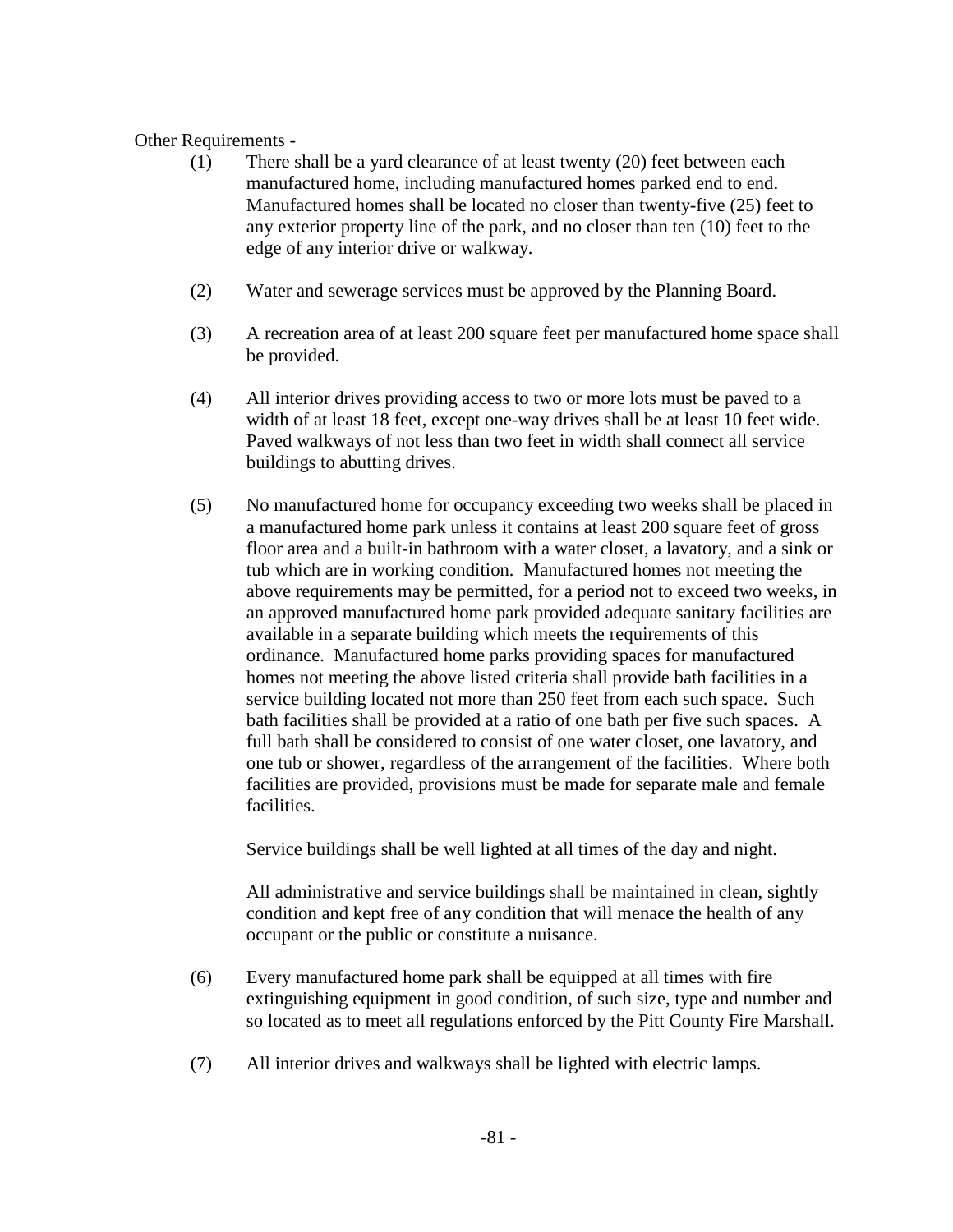- (8) Two metal garbage cans with tight fitting covers and a capacity of at least twenty (20) gallons and not more than thirty (30) gallons shall be provided for each manufactured home space. Garbage cans shall be located no further than 100 feet from any manufactured home space. The cans shall be kept in sanitary condition in an approved rack at all times.
- (9) For the purpose of safety and meeting emergencies, one telephone for each twenty-five (25), or fraction thereof, manufactured home spaces shall continuously be provided to the entire occupancy of the park at convenient locations.
- (10) All facilities must comply with North Carolina State handicapped requirements.
- 9.3 Business Planned Building Group Regulations

 The following planned building group regulations shall be adhered to in the development of B-2 zoned property when more than one commercial building is to be developed on a single parcel.

# Parking and

| Loading -- | Five-tenths $(5/10)$ of a parking space per 100 square feet of leasable building |
|------------|----------------------------------------------------------------------------------|
|            | area. One loading space for each 10,000 square feet of enclosed leasable         |
|            | building space.                                                                  |
|            |                                                                                  |

#### Screening and

Fencing -- A screen not less than six (6) feet high of dense plant material and/or fence where lot abuts a residentially zoned lot.

Plans sealed by a licensed engineer are required and must show:

| Structures -             | Location and approximate size of all existing and proposed structures within<br>the site, and all buildings and structures within 500 feet in addition to public or<br>private easements or rights-of-way adjoining or intersecting such property. |
|--------------------------|----------------------------------------------------------------------------------------------------------------------------------------------------------------------------------------------------------------------------------------------------|
| Circulation -            | Proposed points of access and egress and proposed pattern of internal<br>automobile and pedestrian circulation.                                                                                                                                    |
| Parking and<br>Loading - | Location and extend of proposed parking and loading areas.                                                                                                                                                                                         |
| Other Details -          |                                                                                                                                                                                                                                                    |
| (1)                      | Proposed provision for storm drainage and sanitary sewerage, approved by the                                                                                                                                                                       |
|                          | Planning Board.                                                                                                                                                                                                                                    |
| (2)                      | Size and proposed location of any signs                                                                                                                                                                                                            |

 (2) Size and proposed location of any signs. (3) Proposed solid waste storage facilities.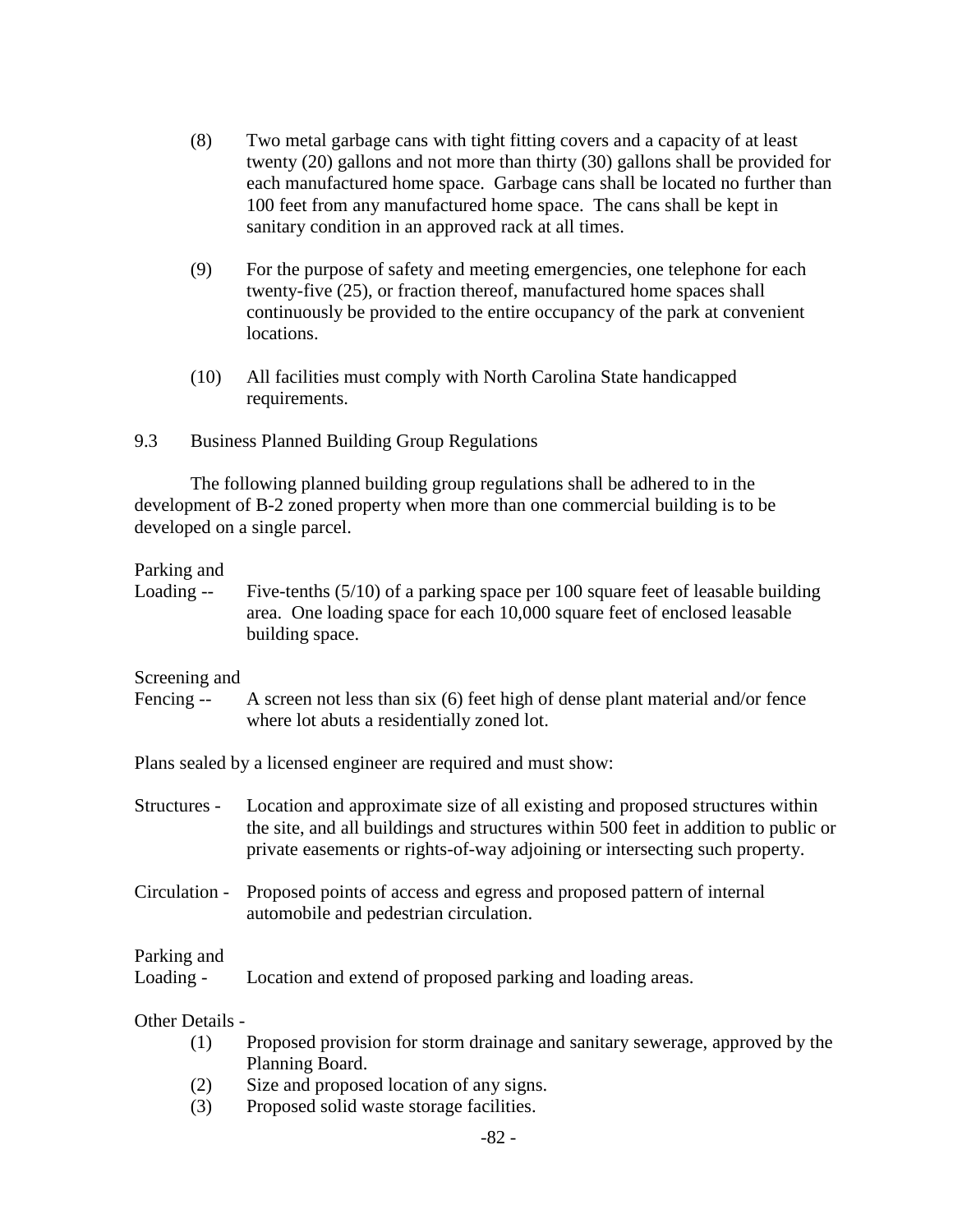- (4) Proposed water system and fire fighting facilities such as hydrants or sprinkler connections.
- (5) Types of surfacing, slope, grade and cross-section of drives, sidewalks, malls, etc.
- (6) The location and heights of all fences, walls, and hedges shall be shown.
- (7) Profiles of publicly maintained water and sewer lines.
- (8) Profiles, cross-sections and slopes of on-site and off-site ditches carrying water runoff.
- (9) Erosion and sedimentation control plan.
- (10) Lighting plan inclusive of wattage and illumination.
- (11) Installation of curb and gutter shall be mandatory.
- (12) Depict traffic control devices.
- (13) Points of access and egress shall consist of driveways or roadways at least 20 feet in width and shall be set back a sufficient distance from highway intersections to minimize traffic hazards, inconvenience, and congestion.
- (14) Parking areas shall have a stabilized surface with parking space and traffic lanes clearly marked.

Placement of

Buildings --

- (1) Exterior walls of unattached buildings shall be located no closer than a distance equal to the height of the taller building.
- (2) Any courtyard created by the placement of the buildings shall have at least 25% of its perimeter open for access by emergency vehicles.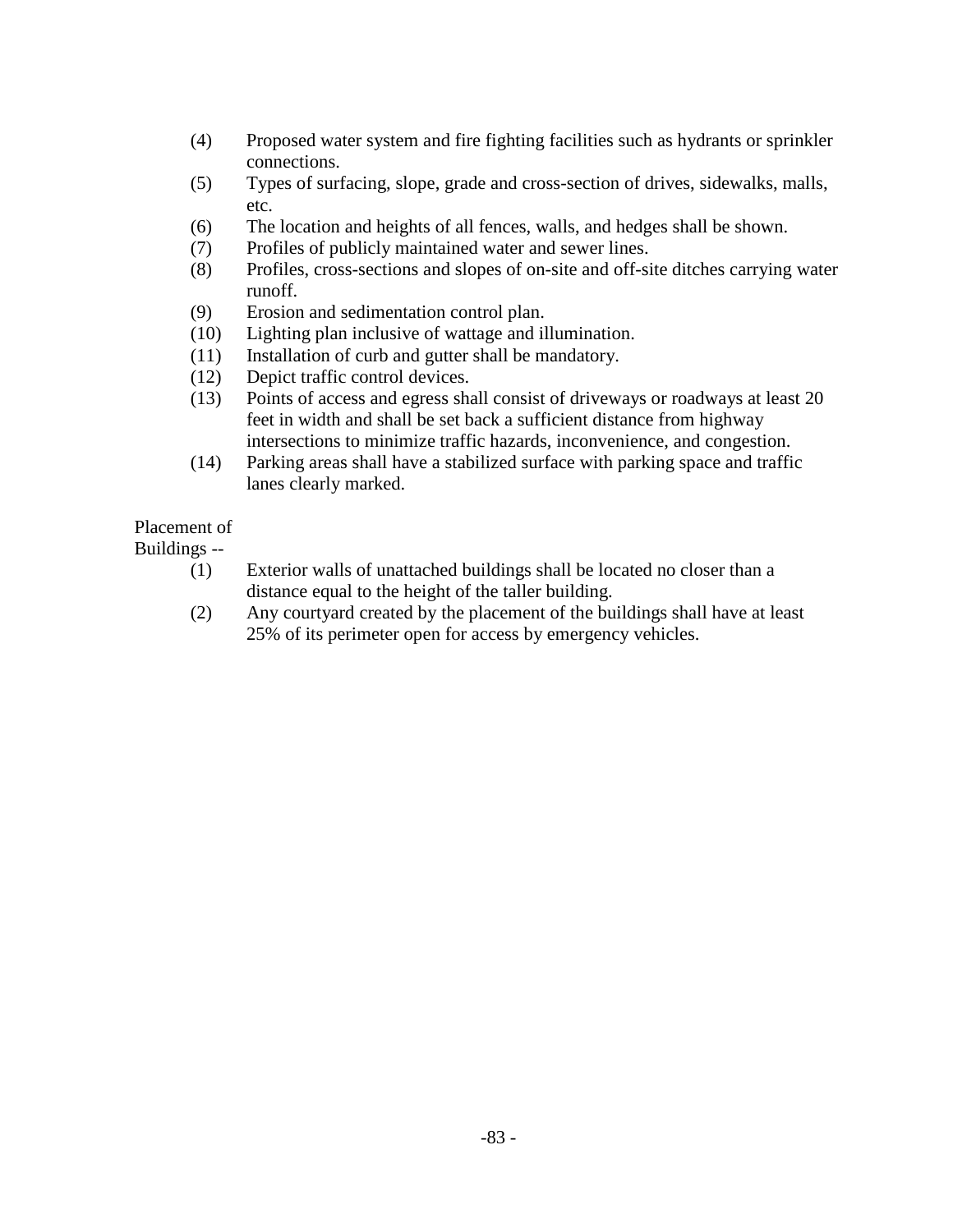#### 10.1 Objectives and Purpose

 Permitted special uses add flexibility to the zoning ordinance. Subject to high standards of planning and design, certain property uses are allowed in the several districts where those uses would not otherwise be acceptable. By means of controls exercised through the special use permit procedures, property uses which would otherwise be undesirable in certain districts, can be developed to minimize any bad effects they might have on surrounding properties.

 The uses for which special use permits are required are listed in this section, along with a detailed description of the procedures which must be followed in the approval of each such permit. Uses specified in this section shall be permitted only upon the issuance of a special use permit.

#### 10.2 Procedure for Special Use Permits Approved by the Board of Adjustment

A Special Use Permit may be issued by the Zoning Administrator after written approval by the Board of Adjustment, for the uses as designated in the table of regulations for Special Uses. The application for a Special Use Permit shall be accompanied with the appropriate fee. The application for the Special Use Permit shall be filed Twenty (20) business days prior to the date of review by the Board of Adjustment. With the exception of Special Use Permit requests for the occupancy of individual manufactured homes under the Hardship, Agricultural Areas Exception, of Office and Exhibition provisions of this ordinance, the Board of Adjustment shall hold a public hearing prior to rendering a decision on the written approval/disapproval of a Special Use Permit. The Special Use Permit, if approved, shall include approval of such plans as may be required. In approving the permit, the Board of Adjustment shall find:

- (1) That the use will not materially endanger the public health, safety or general welfare if located where proposed and developed according to the plan as submitted and approved;
- (2) That the use meets all required conditions;
- (3) That the use will not adversely affect the use/value or any physical attribute of adjoining or abutting property, or that the use is a public necessity; and
- (4) That the location and character of the use, if developed according to the plan as submitted and approved, will be in harmony with the area in which it is to be located and in general conformity with the plan of development of the Town of Grimesland.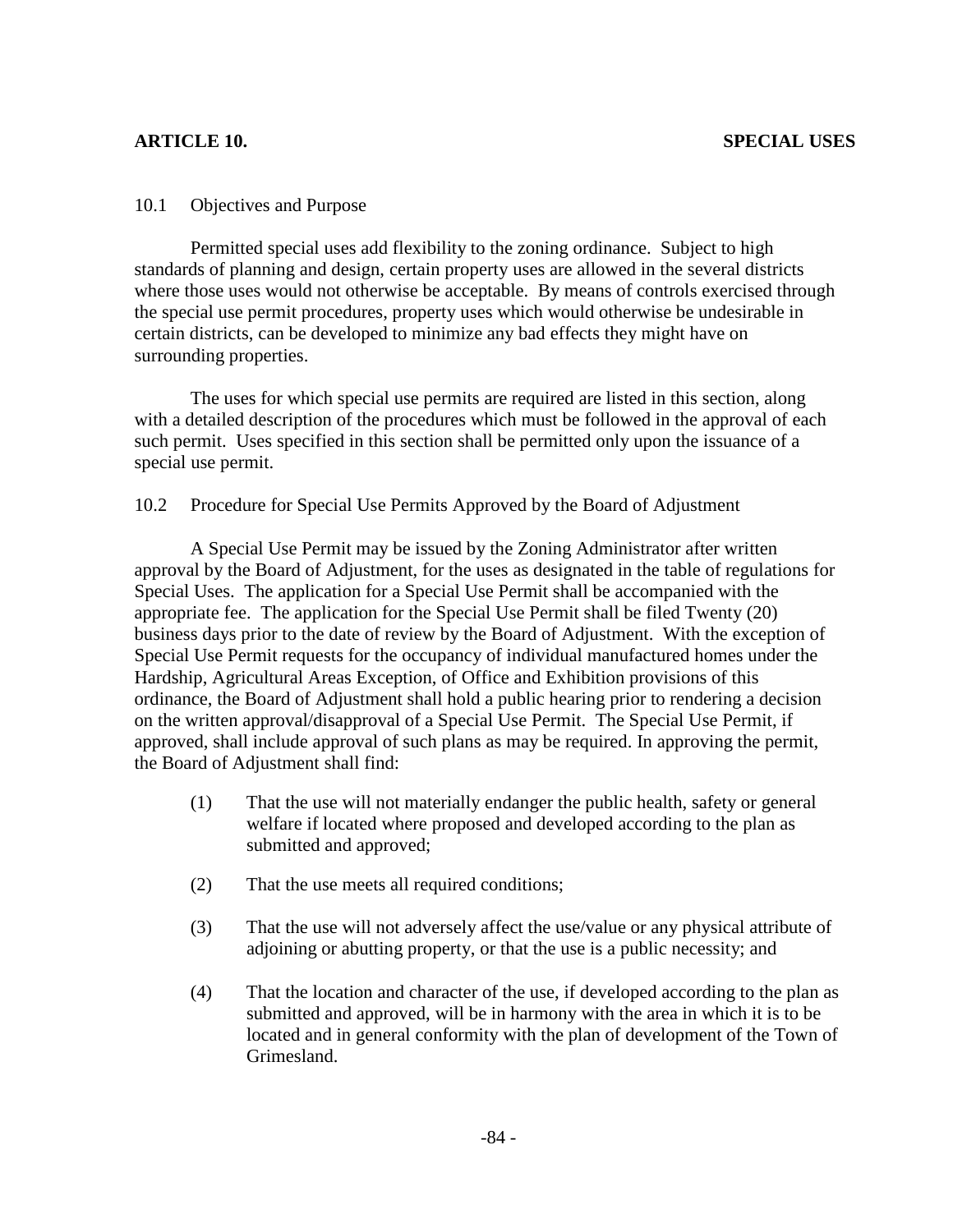In approving the Special Use Permit, the Board of Adjustment may designate such conditions, in addition and in connection therewith, as will, in its opinion, assure that the use in its proposed location will be harmonious with the area in which it is proposed to be located and with the spirit of this ordinance. All such additional conditions shall be entered in the minutes of the meeting at which the Special Use Permit is granted, recorded on the Special Use Permit and on the approved plans submitted therewith. All conditions shall run with the land and shall be binding on the original applicant for the Special Use Permit, the heirs, successors and assigns. In order to ensure that such conditions and requirements for each Special Use Permit will be fulfilled, the petitioner for the Special Use Permit may be required to enter into a contract with the Town of Grimesland providing for the installation of the physical improvements required as a basis for the issuance of the Special Use Permit. Performance of said contract, shall be secured by Irrevocable Letter of Credit, cash, or surety bond which will cover the total estimated cost of the improvements as determined by the Planning Board; provided, however, that said bond may be waived by the Town Board within its discretion.

If the Board of Adjustment denies the Special Use Permit, the reasons therefore shall be entered in the minutes of the meeting at which the permit is denied.

In addition to the conditions specifically imposed by Article 10, and whatever additional conditions the Board of Adjustment deems reasonable and appropriate, special uses shall comply with the height, area and parking regulations of the zone in which they are located.

In the event of failure to comply with the plans approved by the Board of Adjustment, or with any other conditions imposed upon the Special Use Permit, the permit shall thereupon immediately become void and of no effect. No Certificate of Occupancy/Compliance for the Special Use Permit shall be issued, and the use of all completed structures shall immediately cease and not thereafter be used for any purpose other than a use-by-right as permitted by the zone in which the property is located.

Where plans are required to be submitted and approved as part of the application for a Special Use Permit, modifications of the original plans may be made by the Board of Adjustment:

10.3 Regulations for Special Uses *(Amended and Adopted November 13, 2001, by the Town Board of Aldermen.)* 

Detailed regulations for each special use are set forth in this section.

**(1) Use -- Cemetery** 

Approved by: Board of Adjustment.

Special use districts: A-1, R-6, R-12, and MF.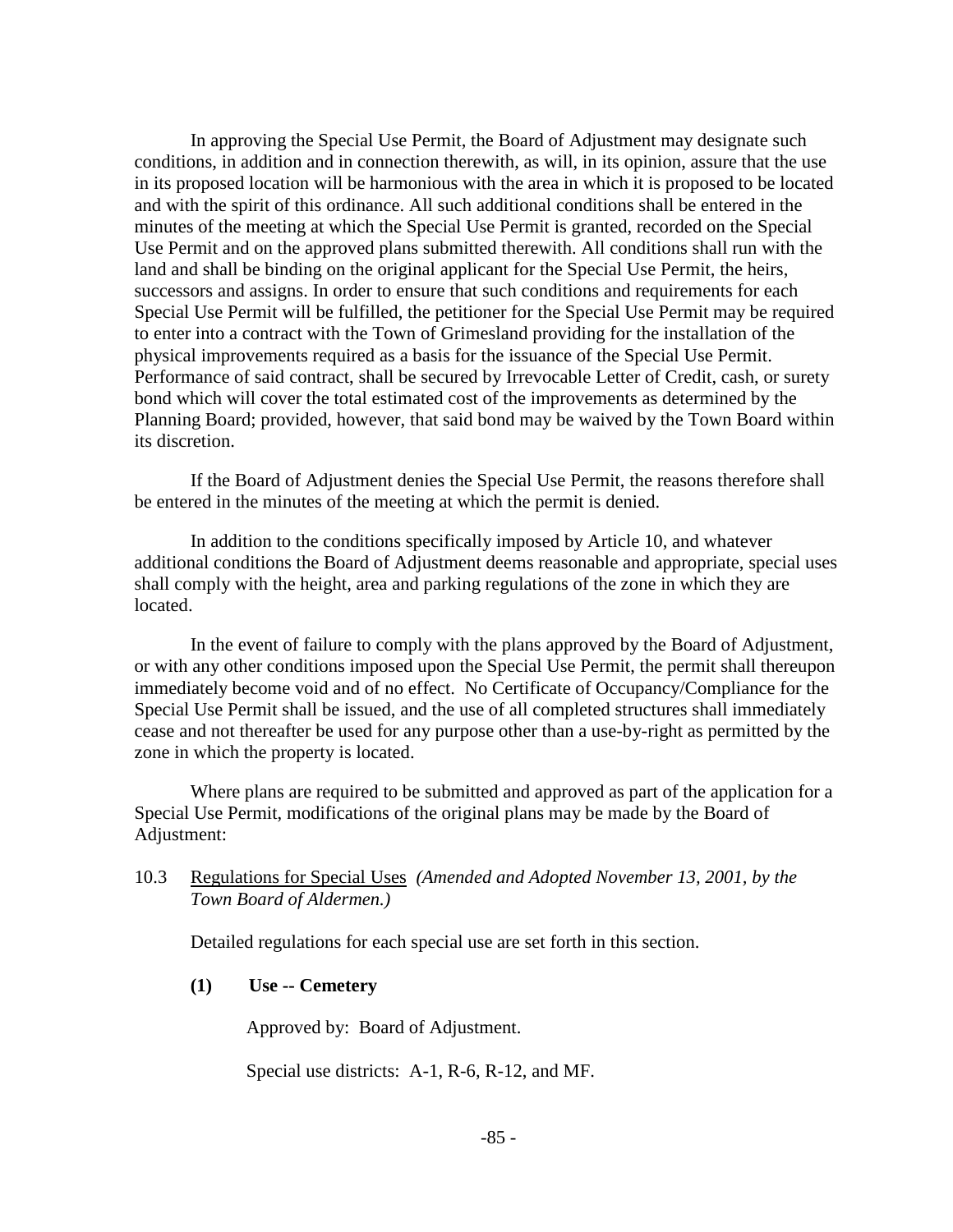Minimum lot area: None.

Parking and loading: Adequate off-street parking facilities for funeral processions.

Screening and fencing: A screen of dense plant material not less than six (6) feet high where cemetery abuts a residential lot.

Plans are required and must show:

Topography: Well drained site with adequate storm drainage facilities.

Structures: Location of signs, entrance and buildings must be shown on the plan.

Circulation: Proposed points of access and egress and pattern of internal circulation, and funeral procession route, if possible.

Other details:

- (1) Proposed restrictions, if any.
- (2) Maximum size of sign shall be thirty-six (36) square feet, and there is a limit of one sign per street frontage.

#### **(2) Use -- Day Care Center** (including kindergarten)

Approved by: Board of Adjustment.

Special use districts: A-1, R-6, R-12, MF, and B-1.

Minimum lot area: Same as by zoning district requirement.

Parking and loading: One space for each adult attendant and one space for every six (6) children or fraction thereof.

Plans are required and must show:

Structures: Location and approximate size of all existing proposed buildings and structures within the site and on the lots adjacent thereto.

Circulation: Proposed points of access and egress and pattern of internal circulation.

Parking and Loading: Layout of parking spaces.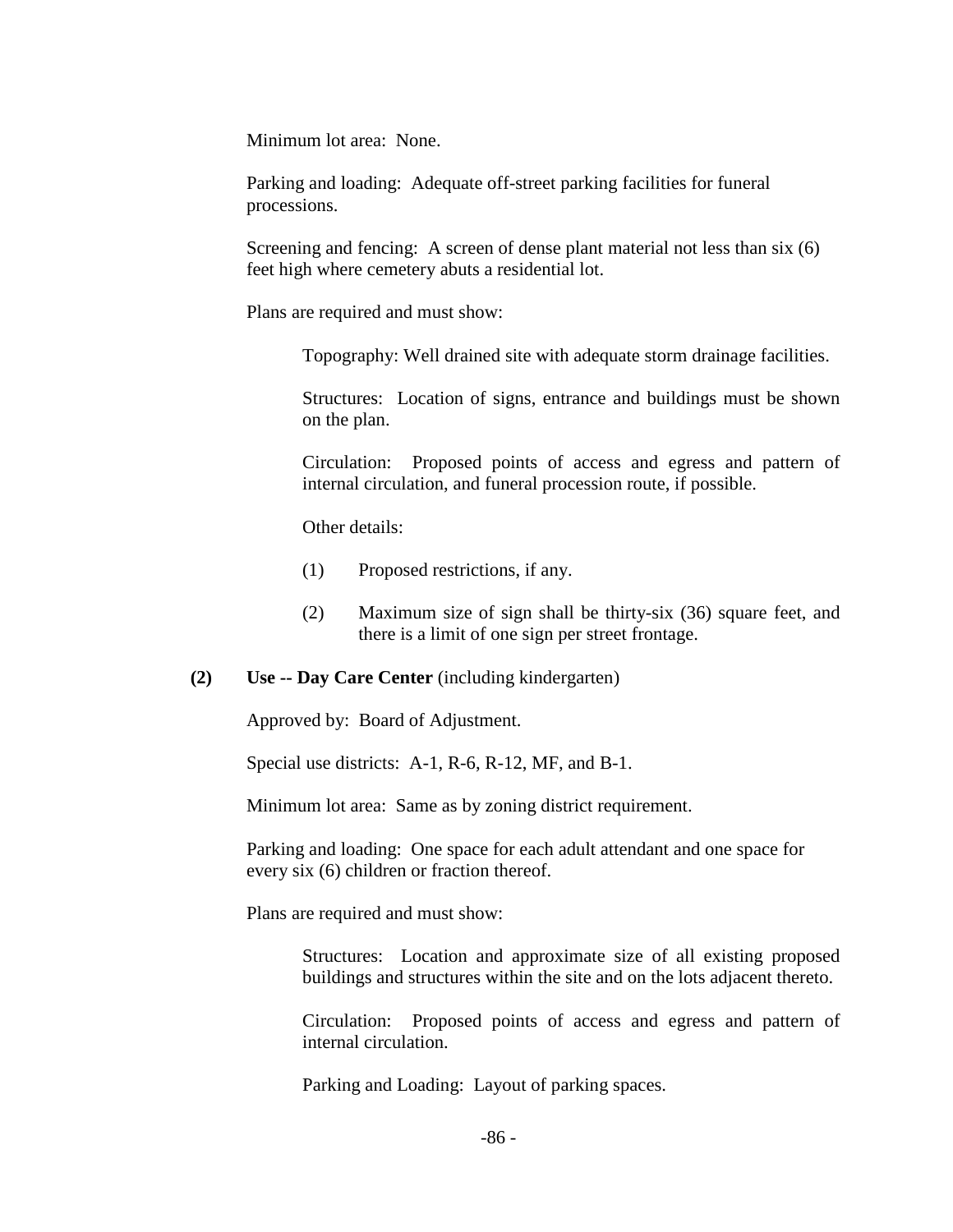Other details:

- (1) Location and extent of open play area.
- (2) Day care center shall provide one hundred (100) square feet of outdoor play space per pupil.
- (3) Outdoor play area shall be enclosed by a solid or open fence or wall at least four (4) feet in height. Where the outdoor play area is directly adjacent to a residentially used or zoned lot(s), a solid fence or wall at least six (6) feet high or the maximum applicable fence/wall height limitations, or an open fence at least four (4) feet high and a screen planting designed to grow three (3) feet thick and six (6) feet high, shall be erected. The Board of Adjustment may at its discretion require additional screening and/or fencing to be located adjacent to abutting nonresidential land uses.
- (4) In residential districts, a day care center shall not be operated between the hours of 7:00 p.m. and 7:00 a.m.

# **(3) Use -- Manufactured Home (Individual), Replacement of Manufactured or Mobile Homes Located on an Individual Lot on the Date of the Adoption of this Ordinance**

Approved by: Board of Adjustment.

Special use district: R-6, R-12, and MF.

Requirements:

- All roof structures shall provide an eave projection of no less than six inches, which may include a gutter;
- The manufactured home is set up in accordance with the standards set by the North Carolina Department of Insurance and a continuous, permanent curtain wall, unpierced except for required ventilation and access, is installed under the perimeter of the manufactured home;
- -- Stairs, porches, entrance platforms, ramps and other means of entrance and exit to and from the home shall be installed or constructed in accordance with the standards set by the North Carolina Department of Insurance, attached firmly to the primary structure and anchored securely to the ground;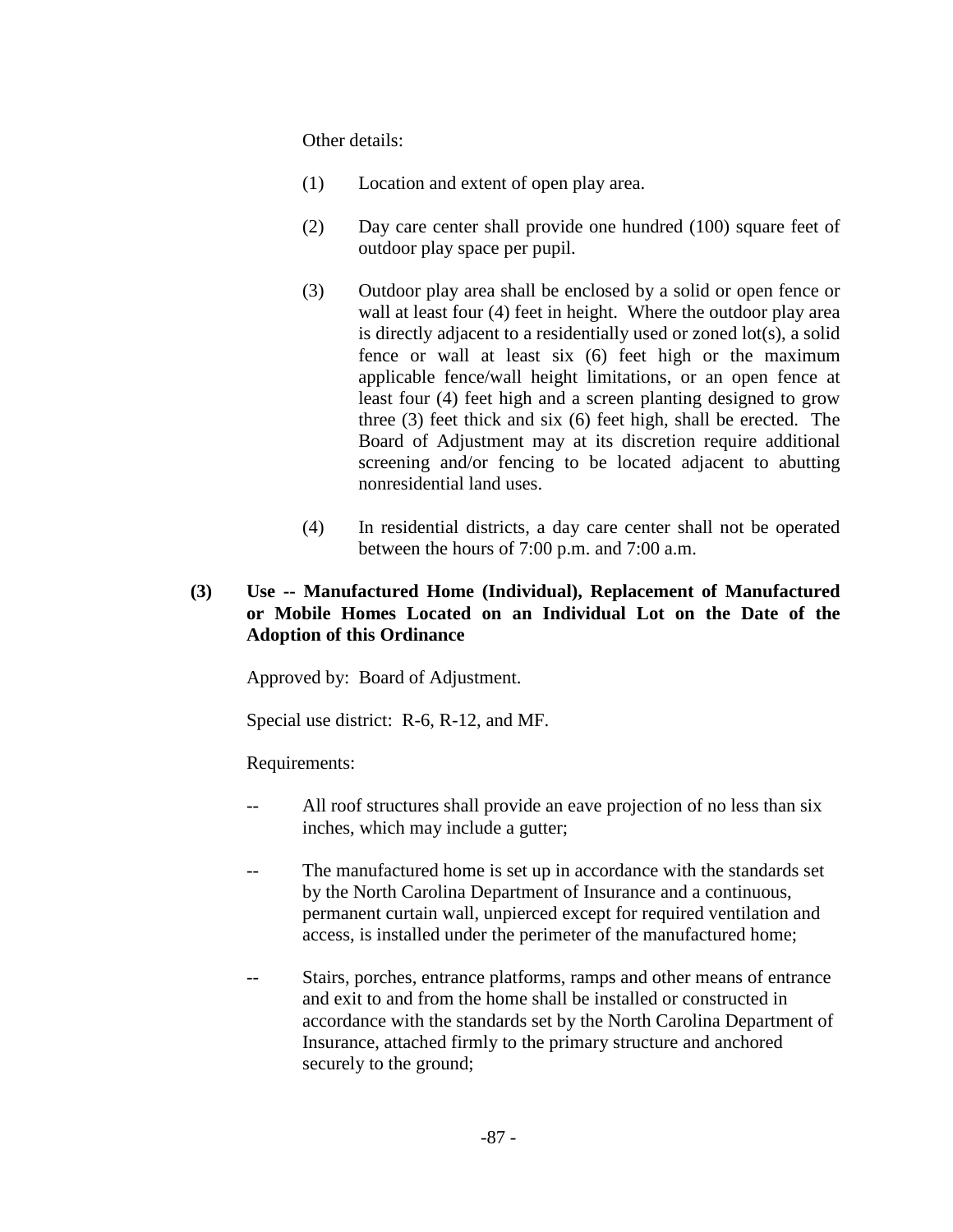- -- The moving hitch, wheels and axles, and transporting lights have been removed; and
- The front, rear, and side yard setbacks of the applicable zoning district shall be complied with.

# **(4) Use -- Manufactured Home (Individual) for Temporary Residential Occupancy**

Approved by: Board of Adjustment.

Special use district: A-1, R-6, and R-12.

Parking: Two spaces for each manufactured home.

### Individual Manufactured Homes

Manufactured homes, as defined, when used for dwelling purposes may be located only within an approved manufactured home park, except when a Hardship Exception is approved by the Board of Adjustment, as provided below.

# Hardship Exception

A temporary Certificate of Compliance for parking a manufactured home for use for dwelling purposes to the rear or side of a dwelling and located on the same residential lot as said dwelling may be issued by the Zoning Administrator in certain hardship cases where the Board of Adjustment finds each item below as a fact:

- 1. That the person or persons occupying the manufactured home are physically dependent upon the person or persons occupying all of a portion of the dwelling house, or that the person or persons occupying all or a portion of the dwelling house are physically dependent upon the person or persons occupying the manufactured home;
- 2. That the person or persons occupying the manufactured home and/or dwelling house cannot, because of financial or other conditions, move to avoid hardship, necessitating parking the manufactured home adjacent to the dwelling house;
- 3. That the parking of the manufactured home adjacent to the dwelling house will not create unhealthy or unreasonable living standards; and
- 4. That the manufactured home is parked in a location approved in advance by the Board of Adjustment.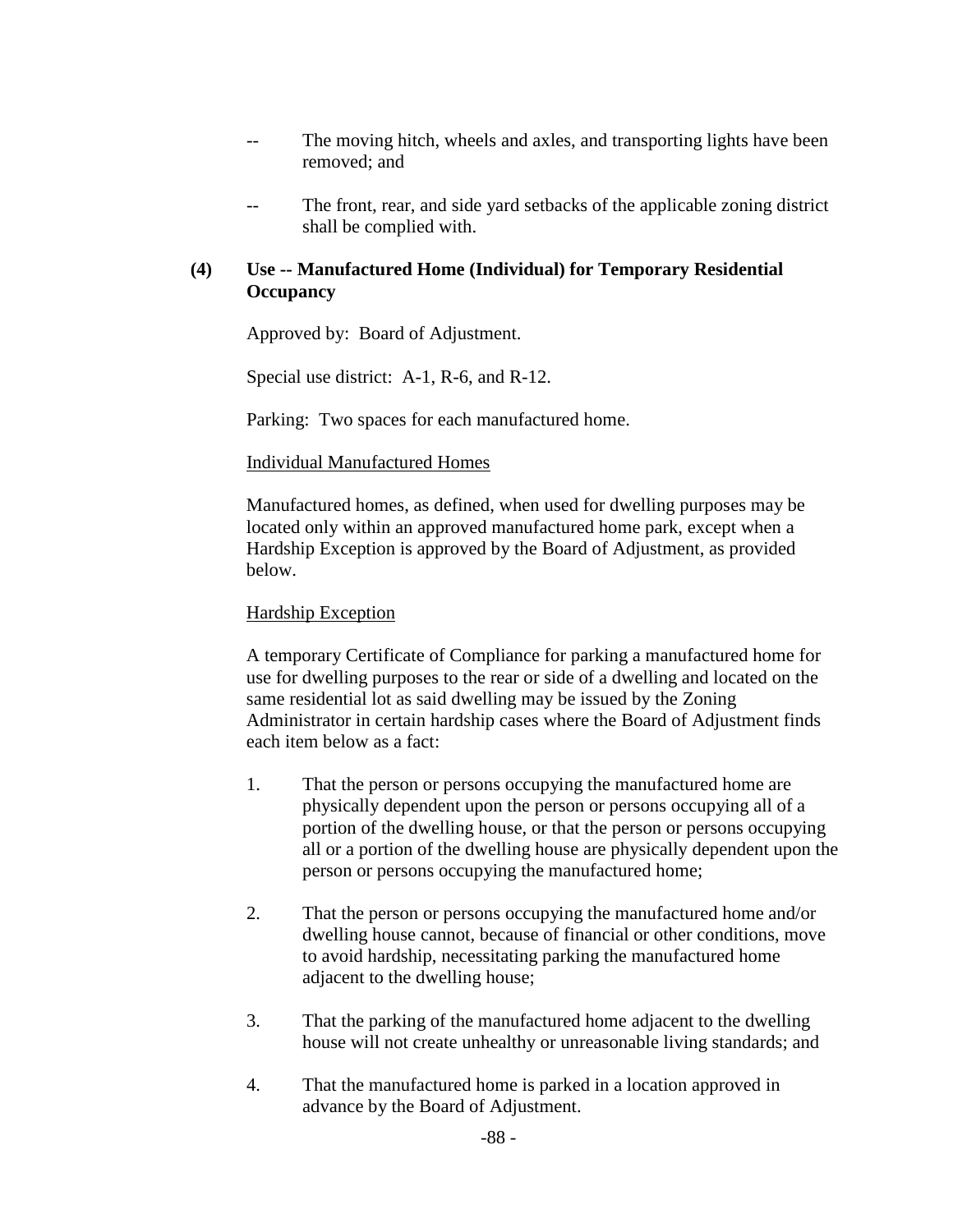All such Certificates of Compliance shall be valid for a period of Three (3) months, after which they shall be renewed only upon a similar finding of facts by the Board of Adjustment. If during any time that a Certificate of Compliance is valid and outstanding, any of the foregoing conditions cease to be complied with, or the hardship is removed, the Certificate of Compliance shall automatically be revoked and the manufactured home removed.

# **(5) Use -- Manufactured Home (Individual) for Office and/or Exhibition**

Approved by: Board of Adjustment.

Special use district: B- l and 1-1.

Minimum lot area: None.

Parking: One space for each person employed in the office at any given time during a twenty-four (24) hour period.

# Office and Exhibition Exception

A temporary Certificate of Compliance allowing manufactured homes used solely for non-residential purposes as offices or for purposes of exhibition to be temporarily parked, maintained and/or occupied on a designated lot or land location, may be issued by the Zoning Administrator where the Board of Adjustment finds as a fact, in writing, that the use of such manufactured home does not violate the town, state, or Pitt County health regulations. All such Certificates of Compliance shall be valid for a period of Three (3) months, after which they may be renewed upon similar evidence of use of such manufactured home.

Notwithstanding the foregoing, a Certificate of Compliance may be issued for a manufactured home for use as a temporary field office for contractors by the Zoning Administrator without approval of the Board of Adjustment if the manufactured home:

- 1. and the structure under consideration are located on the same property;
- 2. is not moved to the site more than thirty (30) days prior to construction and is not removed later than thirty (30) days after construction has been completed;
- 3. is not used for any other purpose other than that connected with on-site construction;
- 4. is justified by the size and nature of the construction project; and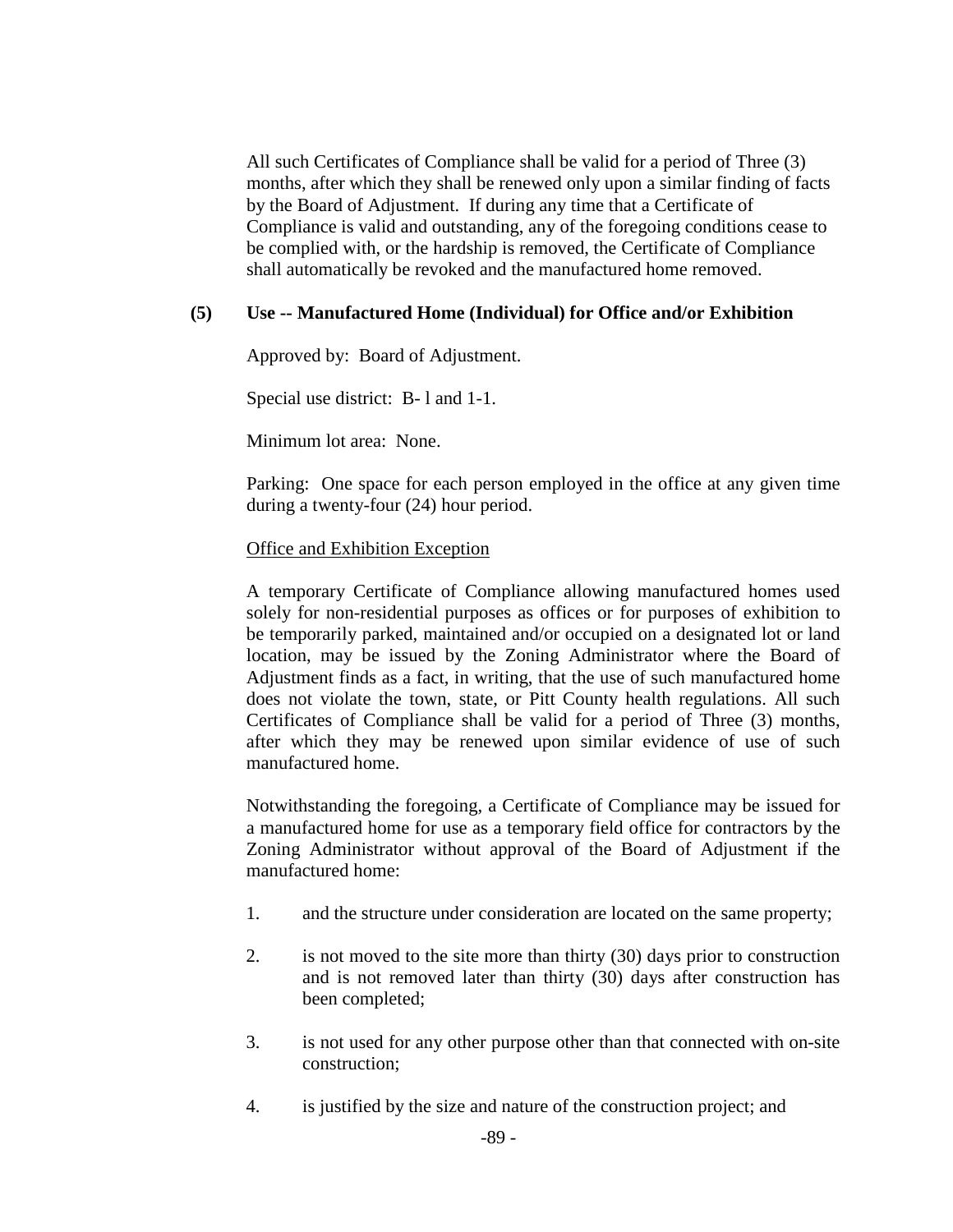- 5. is for a period not to exceed Twelve (12) months;
- 6. is utilized only incidental to on-site construction during daylight hours and not for residential living quarters;
- 7. sanitary facilities are connected with approved utilities and sewer system.

### **(6) Use -- Nursing Home, Home for the Aged, Home Care**

Approved by: Board of Adjustment.

Special use district: A-1 and MF.

Minimum lot area: Minimum lot area of district in which located plus one thousand (1,000) square feet for each person to be accommodated. The minimum lot size shall be ten thousand (10,000) square feet.

Parking: One space for each regular employee plus one space for each four (4) persons to be accommodated.

Plans are required and must show:

Topography: Well drained site with adequate storm drainage facilities.

Structures: Location and approximate size of all existing and proposed buildings and structures within the site.

Circulation: Proposed points of access and egress and pattern of internal circulation.

Parking and loading: Layout of parking spaces.

Other requirements:

- (1) Must meet all requirements for licensing by the State of North Carolina.
- (2) Types of surfacing, slope, grade and cross-section of drives, sidewalks, walls, etc.
- (3) Erosion and sedimentation control plan approved by the Pitt County Soil Conservation Service Office when new construction occurs.
- (4) Lighting plan inclusive of wattage and illumination.
- (5) Size and proposed location of any signs.
- (6) Proposed solid waste storage facilities.
- (7) Any and all applicable municipal ordinances.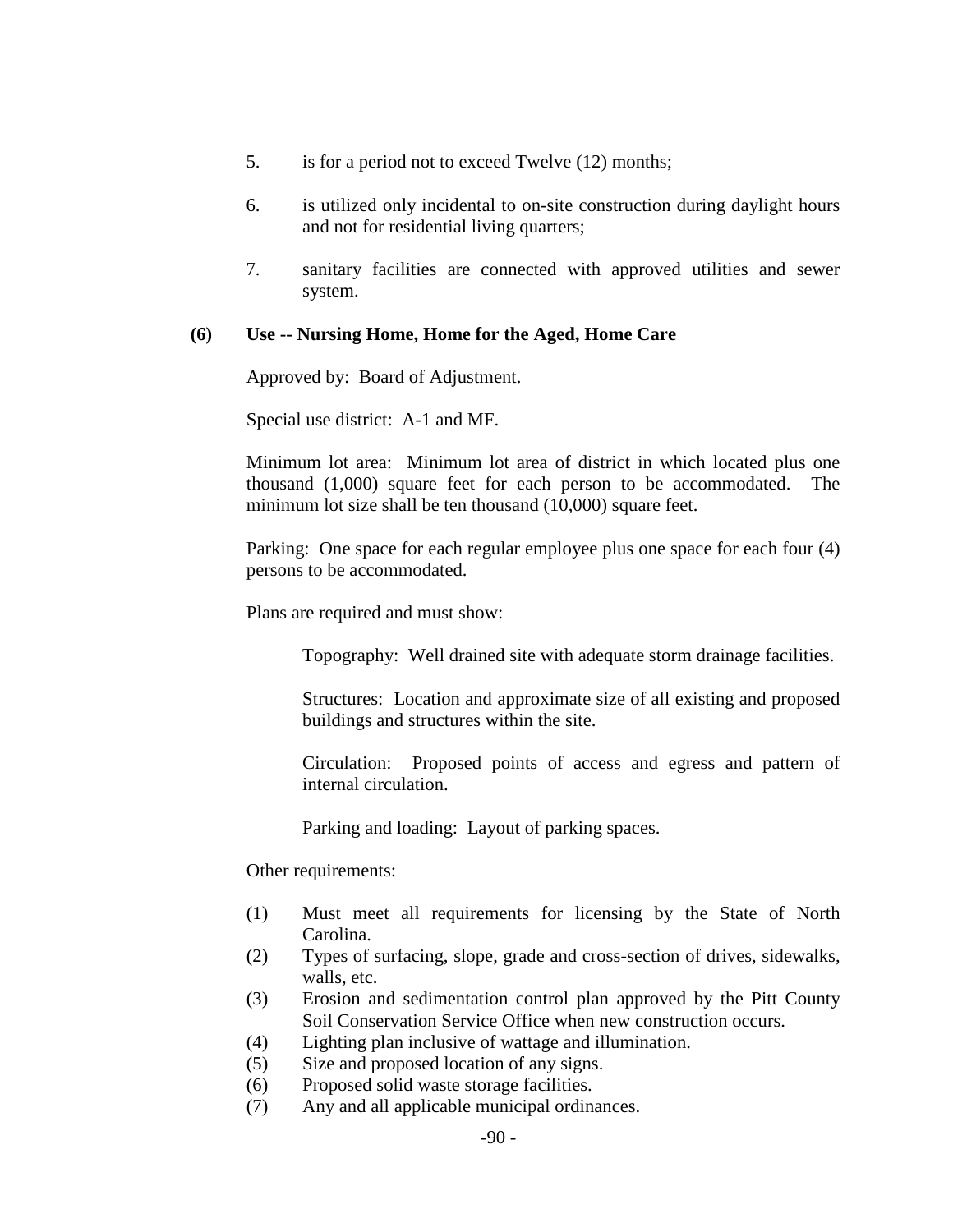(8) Payment of any and all appropriate fees.

### **(7) Use -- Private Recreation Club or Swimming Club, Not Operated as a Business for Profit**

Approved by: Board of Adjustment.

Special use districts: A-1, R-6, R-12, and MF.

Minimum lot area: Swimming club -- one (1) acre for each forty club members (or families). Private nonprofit clubs having only a swimming pool with bathhouse facilities and open only during the swimming season are exempt from the minimum lot area requirement if all activities and facilities (other than parking) are located no closer than fifty (50) feet to any property line.

Parking: One (1) space for each five (5) members (or families).

Screening and fencing: The swimming pool area shall be enclosed by fencing not less than five (5) feet in height.

Plans are required and must show:

Structures: Location and approximate size of all existing and proposed structures and playfields on the site.

Parking: Layout of parking spaces and traffic circulation.

Other requirements:

- (1) No improvements, structures, sidewalks or play areas or equipment shall be closer than fifty (50) feet to any adjoining property lines.
- (2) Adjacent to swimming pools there shall be provided paved patio area(s).
- (3) Lights shall be located and shielded so as not to adversely affect adjacent property.

# **(8) Use -- Utility Station or Substation**

Approved by: Board of Adjustment.

Special use district: All zoning districts.

Minimum lot area: One-half acre for public utility station.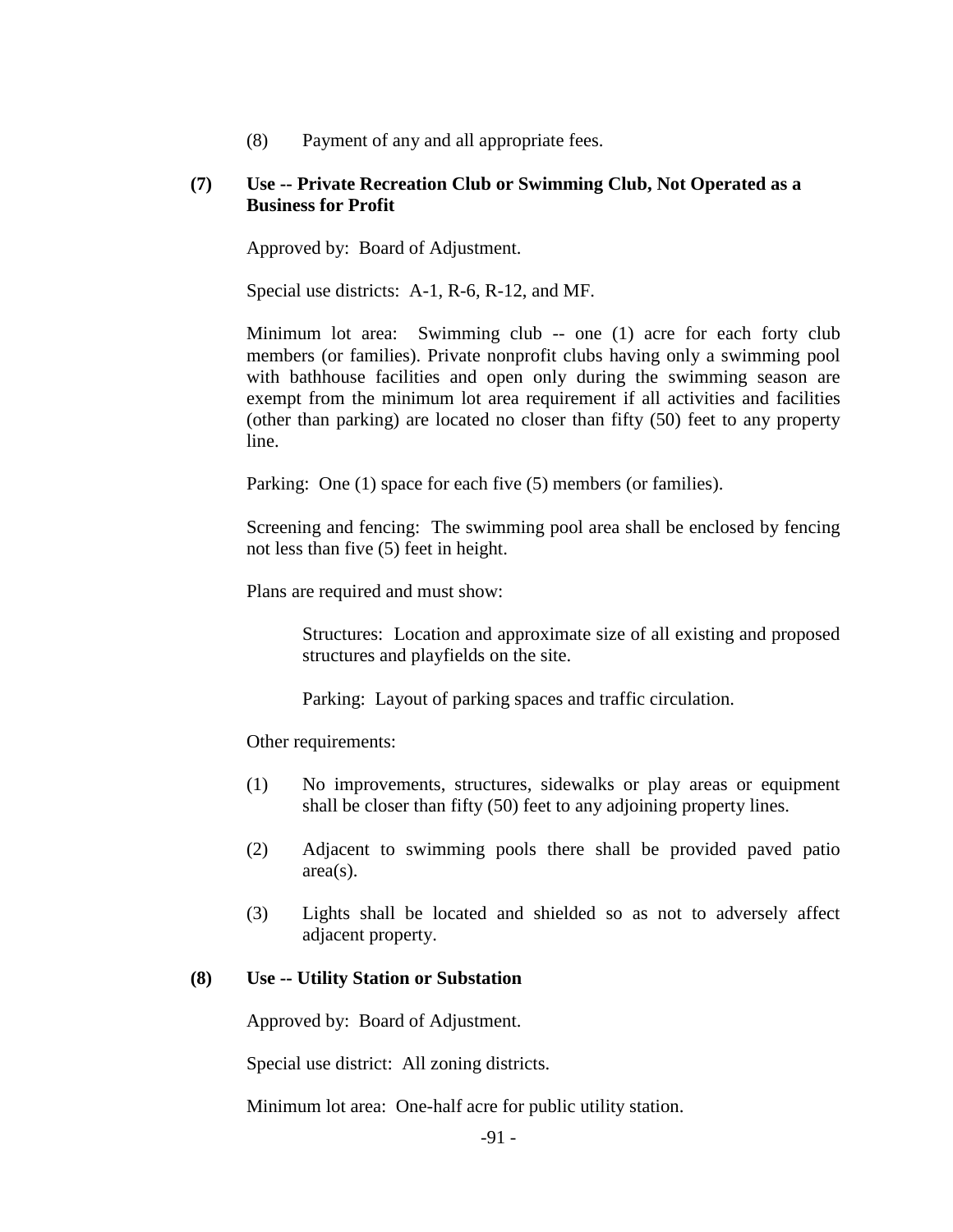Parking and Loading: One (1) space for each employee employed primarily at the site at any given time.

Screening and Fencing: A screen of not less than six (6) feet in height of dense plant material shall be provided where lot abuts a residential lot. Substations shall be enclosed by a fence not less than eight (8) feet in height with three strands of barbed wire turned out at the top.

Plans are required and must show:

Structures: Location and approximate (size) of all existing and proposed structures within the site, and all buildings and structures within 100 feet.

Circulation: Proposed points of access and egress.

Parking and loading: Location and arrangement of all proposed offstreet parking.

Other Details: Proposed provisions for fencing and other protective screening at the lot lines adjacent to abutting residential property.

# **(9) Use -- Radio or Television Transmitter (Commercial)**

Approved by: Board of Adjustment.

Special use districts: A- l and L-1

Minimum lot area: At least three (3) acres in area.

Parking and loading: One space for each regular employee employed at the site at any given time.

Plans are required and must show:

Structures: Location and approximate size of all existing and proposed structures within the site and within one thousand (1,000) feet.

Circulation: Proposed points of access and egress.

Parking and loading: Proposed off-street parking.

Other details: Protective fencing at least six (6) feet high with three (3) strands of barbed wire turned out and ten (10) feet from the perimeter of the antenna base shall be established.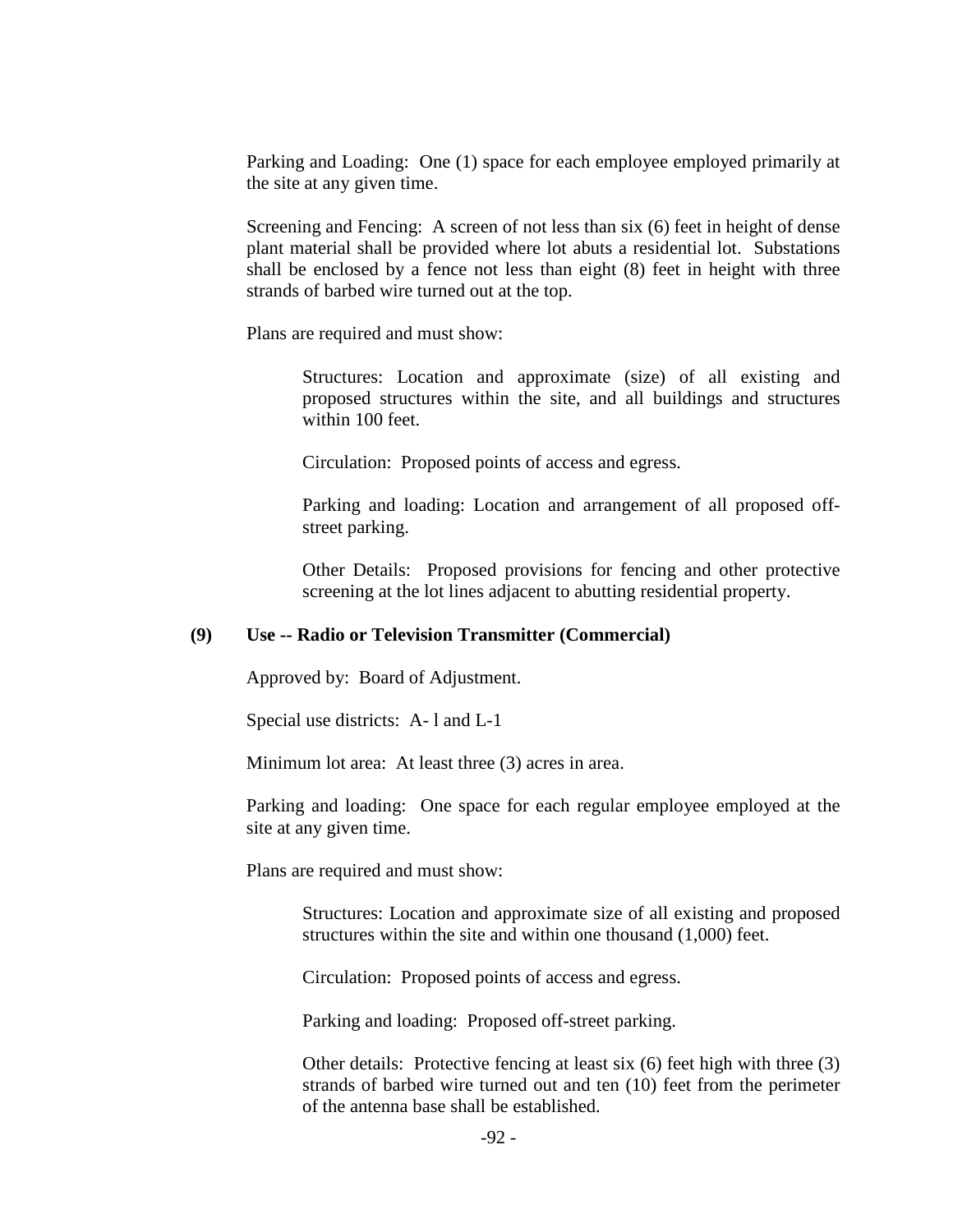#### **(10) Use -- School; Private, Elementary, or Secondary**

Approved by: Board of Adjustment.

Special use districts: A-1, R-6, R-12, and MF.

Minimum lot area: Five (5) contiguous acres.

Parking and loading: Two spaces for each employee.

Plans are required and must show:

Structures: Location and approximate size of all existing and proposed buildings and structures within the site and on the lots adjacent thereto.

Circulation: Proposed points of access and egress and pattern of internal circulation.

Parking and Loading: Layout of parking spaces.

Other Details: Location and extent of open play area.

#### **(11) Use -- Sexually-Oriented Business**

Approved by: Board of Adjustment.

Special use district: B-1.

Parking and Loading: One (1) space for every three (3) persons based upon the design capacity of the building, plus two (2) spaces for every three (3) employees on the largest shift. Parking must be located on the same zone lot as the use.

General Requirements:

- (1) A sexually-oriented business shall comply with the requirements of Chapter VII, Ordinance Regulating Adult Establishments, of the Pitt County Code.
- (2) Except for adult motels, no sexually-oriented business shall have sleeping quarters.
- (3) There shall not be more than one sexually-oriented business in the same building, structure, or portion thereof. No other principal or accessory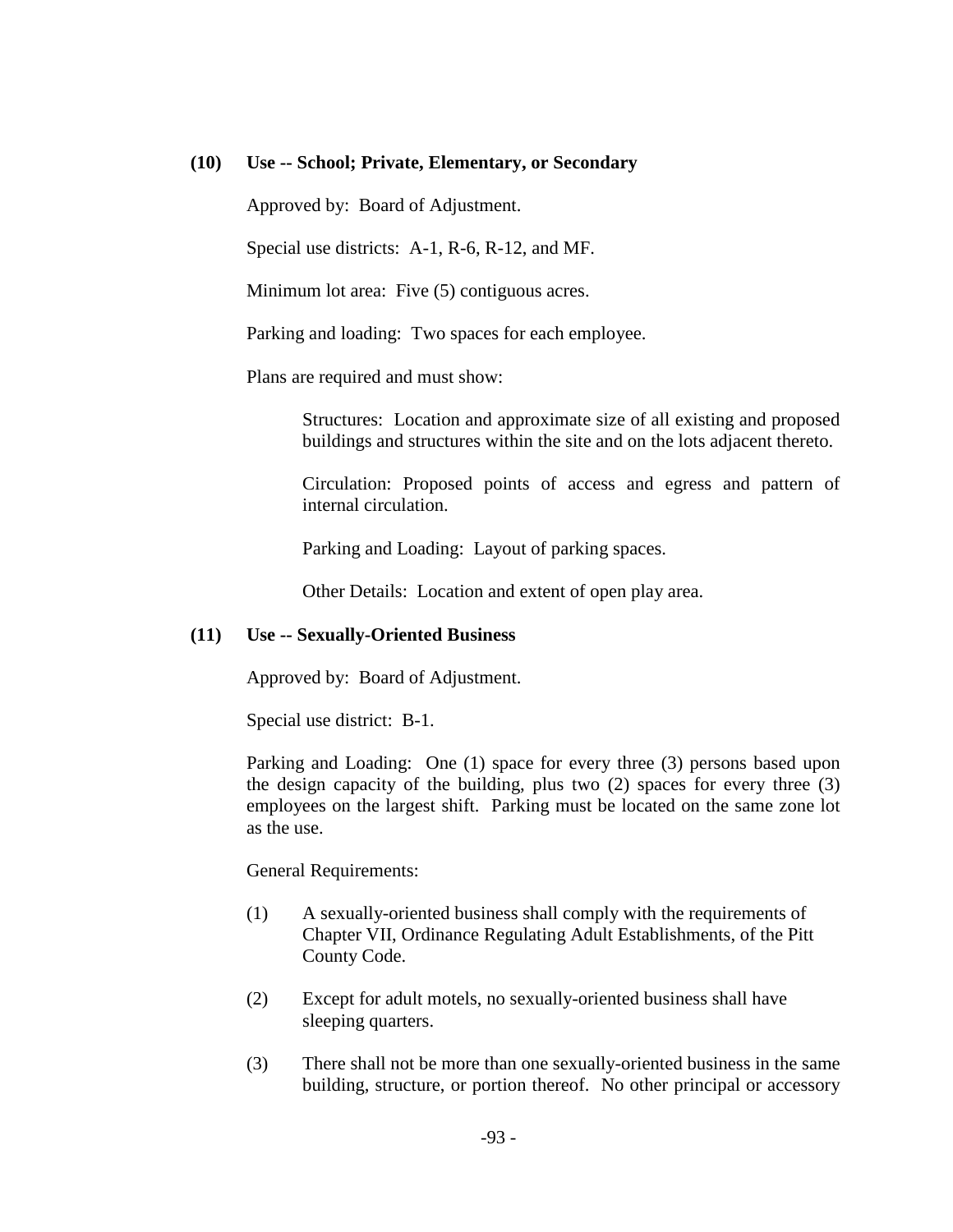use may occupy the same building, structure, property, or portion thereof with any sexually-oriented business.

- (4) Except for a business identification sign permitted in accordance with Section 12.11, no other exterior advertising, promotional materials, or signage that is visible to the public from a road, sidewalk, or walkway shall be permitted.
- (5) The hours of operation shall be compatible with the land uses adjacent to the proposed site.
- (6) The use and all associated parking and loading areas shall be enclosed by a fence or site obstructing screen no less than six (6) feet in height.

### **(12) Use -- Telecommunication Towers**

Approved by: Board of Adjustment.

Special use districts: A-1 and L-1.

Parking and Loading: One (1) space for each employee employed at the site at any given time.

Area Requirements: All freestanding communication towers as the principal use of a property shall comply with the height requirements of the zoning district in which the tower is located.

- 1) A freestanding accessory tower shall comply with all applicable provisions of this ordinance.
- 2) An accessory tower attached to a building constructed for purposes other than serving the communications industries shall be no taller than thirty (30) feet or thirty (30) percent of the height of the building, whichever is less.
- 3) Antennas shall not be included in the calculation of tower height.
- 4) No tower shall exceed five hundred ten (510) feet in height.

Standards applicable to All Freestanding Towers:

1) Output power levels from the tower and/or associated antennas shall not exceed the current federally approved levels for exposure to electromagnetic radiation;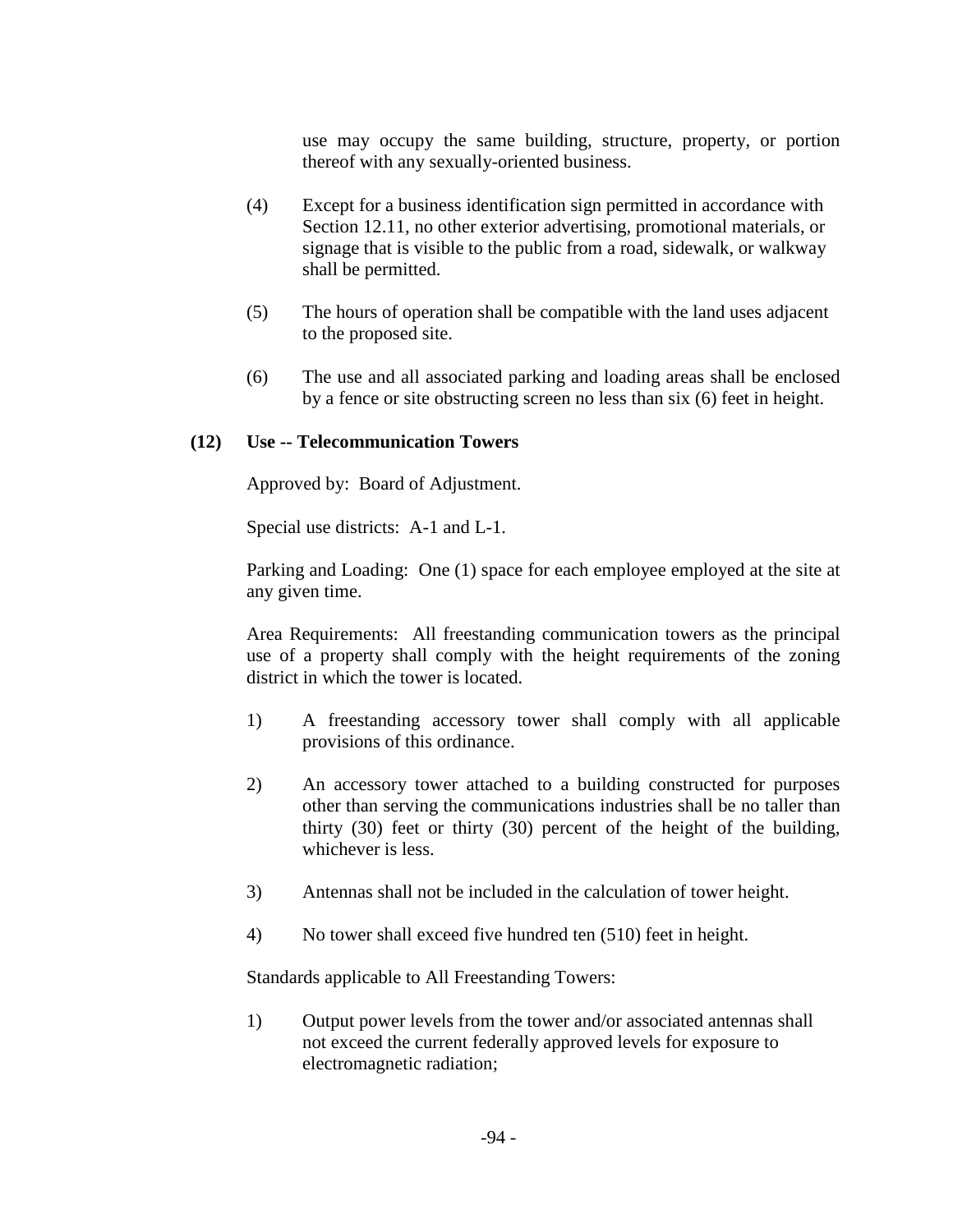- 2) Radio, television, or other electromagnetic transmission(s) or reception on other properties will not be disturbed or diminished;
- 3) The tower shall be designed and constructed to permit the co-location of one additional user if the tower is between one hundred twenty-five (125) and one hundred eighty (180) feet from the finish grade elevation;
- 4) The tower will have lighting, which consists of a red light at night and strobes in daylight, when lighting is required by the Federal Aviation Administration (FAA). The lighting shall be oriented so as not to project directly onto surrounding residential property. The owner shall submit documentation from the FAA that the lighting is the minimum required by the FAA;
- 5) The base of the tower and each guy anchor are surrounded by a fence or wall at least eight (8) feet in height unless the tower and all guy anchors are mounted entirely on a building over eight (3) feet in height;
- 6) A screen of not less than six (6) feet in height of dense plank material shall be provided where lot abuts a residential lot or a lot zoned exclusively for residential purposes;
- 7) Buildings associated with telecommunications towers located in any residential district may not be used as an employment center for any worker. This provision does not prohibit the periodic maintenance or periodic monitoring of equipment and instruments. In addition, any building placed in a residential area associated with a tower must either be screened or be built to resemble a residential structure. Such a requirement includes a pitched roof and frame or brick veneer construction;
- 8) No freestanding towers constructed after the effective date of this ordinance that axe greater than one hundred (100) feet in height shall be located closer than one thousand (1,000) feet from any other communication towel greater than. one hundred (100) feet in height, as measured in a straight-line distance from tower to tower;
- 9) No advertising sign or logo is permitted on any tower or antenna; and
- 10) Notwithstanding the height regulations of any zoning district, all towers shall be set back a distance of at least equal to the height of the tower from the property line of either any lot which is developed in residential uses or any vacant lot located. in a residential zoning district. The setback shall be measured from the base of the tower (not from any guy wire anchor).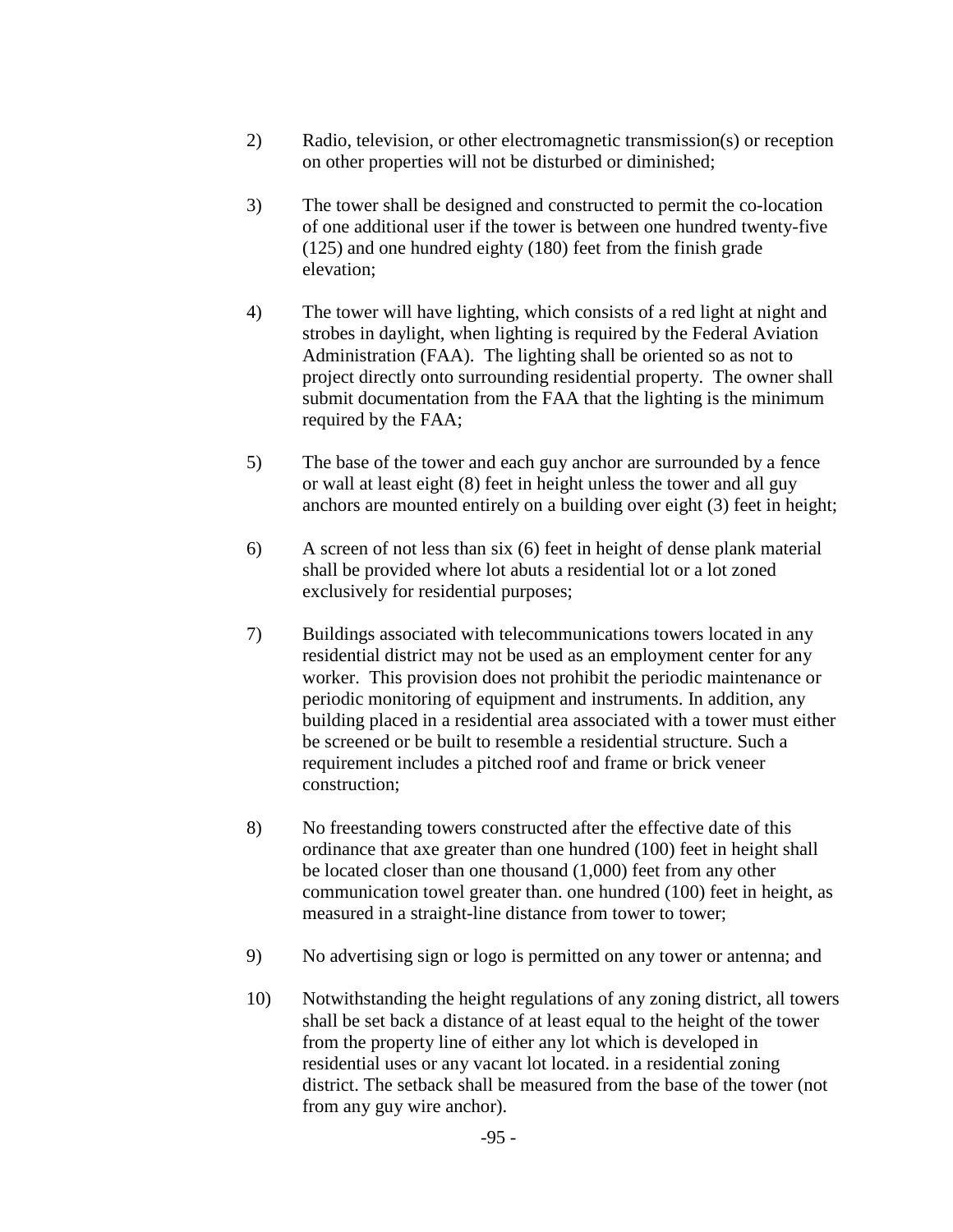Abandonment, Obsolescence, Financial Responsibility: A tower that is not used for a period of at least six months shall be determined to be abandoned and shall be removed. The owner of the tower shall remove any abandoned, obsolete, unused, or structurally unsound tower within ninety (90) days. The Zoning Administrator may establish a shorter period of time for the removal of a tower that is structurally unsound. To assure the removal of unused, obsolete, or improperly maintained towers, the applicant, owner, ox developer shall submit a statement of financial responsibility for each tower that is greater than one hundred (100) feet in height.

Site Plan Required: The applicant, owner, or developer of a tower shall submit a site plan for all proposed tower projects prior to construction and/or erection. The site plan shall include:

- 1) Identity, address, telephone number of the proposed or intended users) of the tower, the property owner (if not the same), and the site developer;
- 2) The location of the tower and guy anchors on the parcel showing all setbacks, buffers, easements, buildings, fences, and heights of the tower and any other structures; and
- 3) The zoning and use of the property where the tower will be located, and the zoning and use of all surrounding properties within one hundred twenty-five (125) feet of the site. Additionally, points of ingress and egress from the streets, rights-of-way, etc., shall be shown.

Additional Findings Required for a Special Use Permit: In addition to the requirements of this section, the Board of Adjustment must find that the use:

- 1) Will not materially endanger the public health or safety or constitute a public nuisance if developed according to the plans and information submitted; and
- 2) Will not substantially injure the value of adjoining property and is in harmony with proximate land uses.

# **(13) Use -- Telephone Exchange Operation**

Approved by: Board of Adjustment.

Special use districts: A-1, R-6, R-12, MF, and MFM.

Minimum lot area: One (1) acre.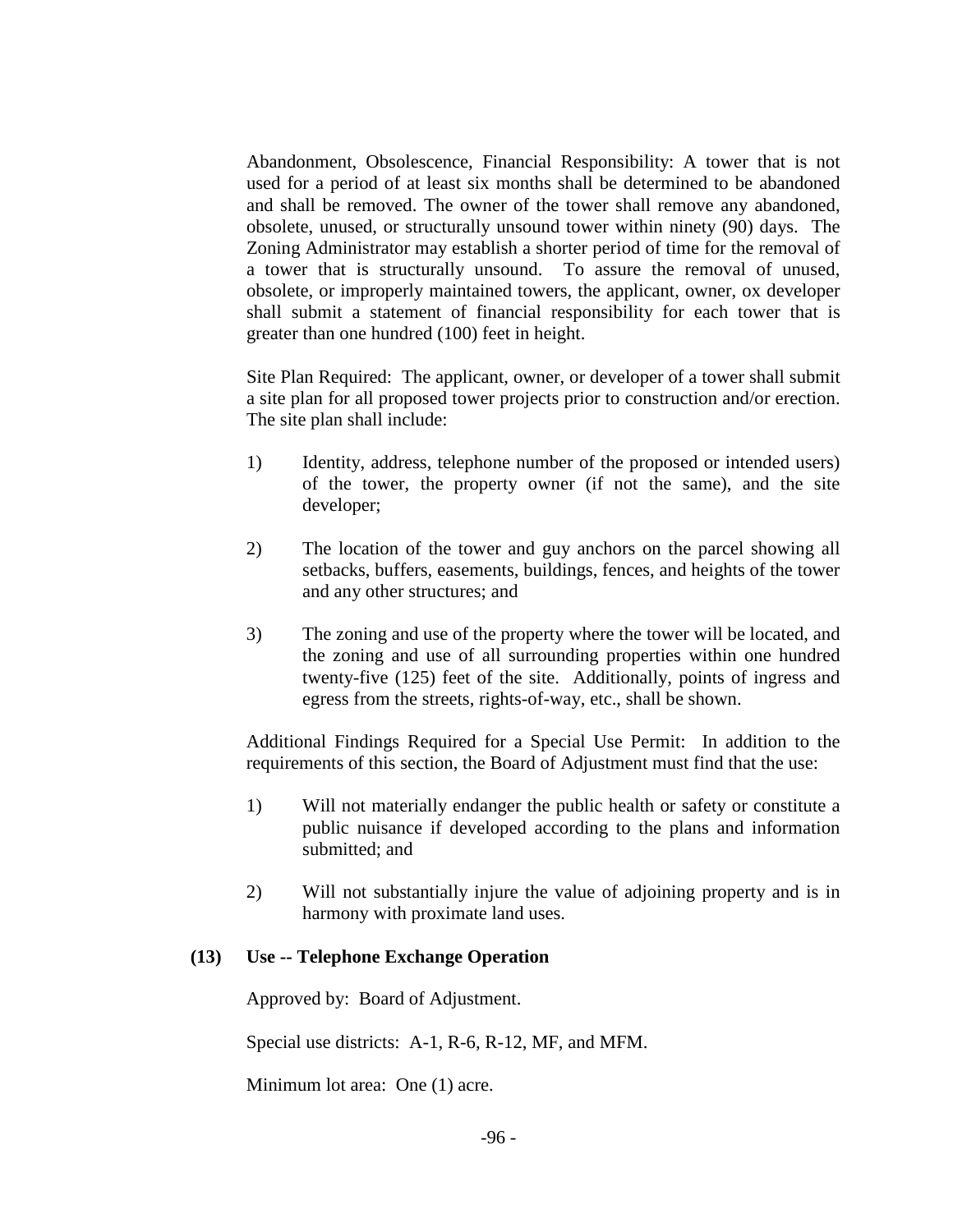Parking and Loading: One (1) space for each two employees.

Screening and Fencing: A screen of not less than six (6) feet in height of dense plant material shall be provided where lot abuts a residential lot or a lot zoned exclusively for residential purposes.

Plans are required and must show:

Structures: Location of existing and proposed structures within the site, and all buildings and structures within the site.

Circulation: Proposed points of access and egress.

Parking and loading: Location and arrangement of all proposed offstreet parking.

Other Details: Proposed provisions for fencing and other protective screening at the lot lines adjacent to abutting residential property.

#### **(14) Use – Churches/Houses of Worship**

Approved by: Board of Adjustment

Special use districts: A-1, R-6, R-12, MF, and B-1

Minimum lot area: Same as by zoning district requirement.

 Parking and loading: One (1) parking space for each four (4) seats in the congregation meeting area

Plans are required and must show:

 Structures: Location and approximate size of all existing proposed buildings and structures within the site and on the lots adjacent thereto.

 Circulation: Proposed points of access and egress and pattern of internal circulation.

Parking and loading: Layout of parking spaces.

#### **(15) Use – Assemblies (Assembly Hall, Armory Stadium, Coliseum)**

Approved by: Board of Adjustment

Special use districts: B-1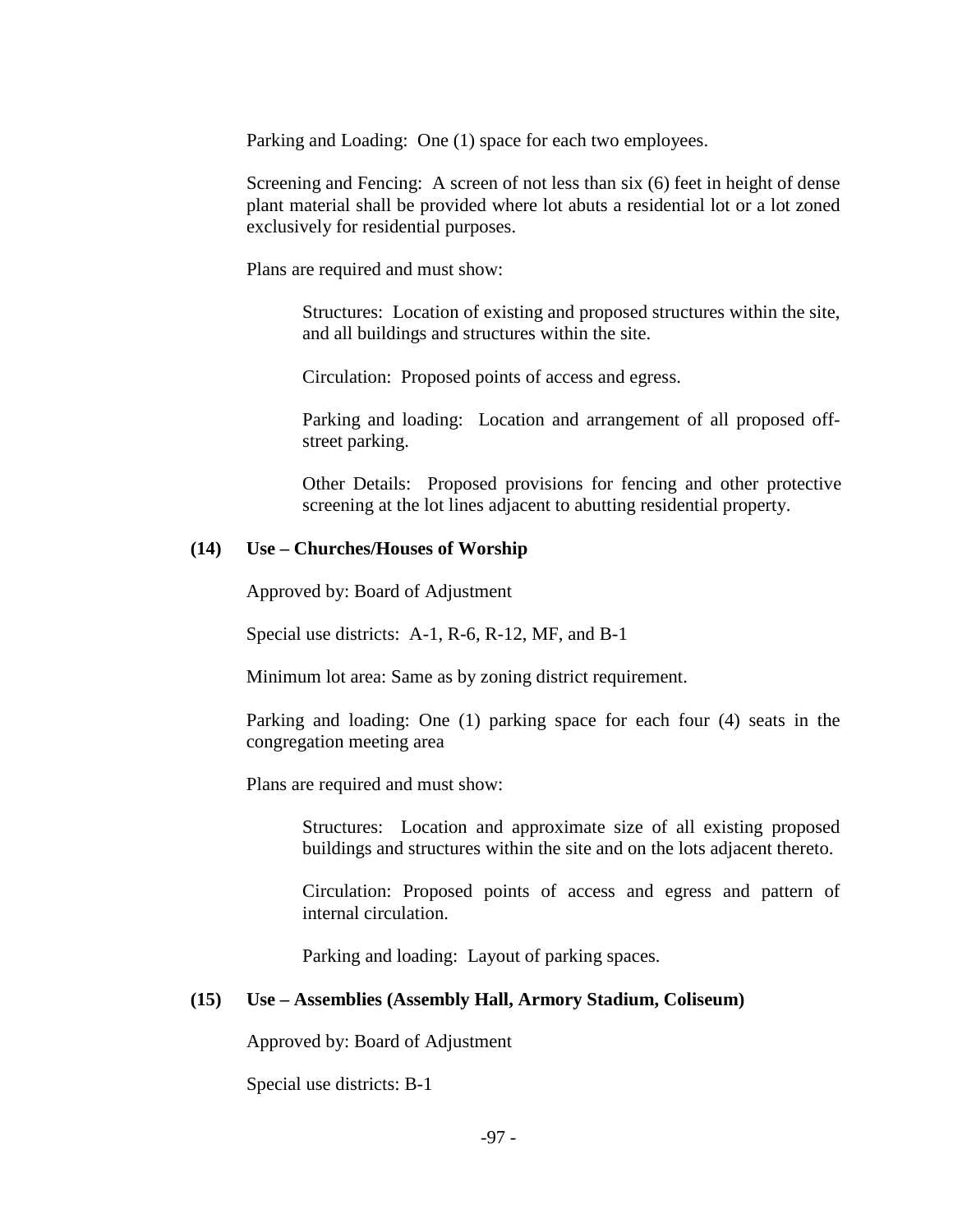Parking and loading: One (1) parking space for each five (5) seats

Plans are required and must show:

 Structures: Location and approximate size of all existing proposed buildings and structures within the site and on the lots adjacent thereto.

 Circulation: Proposed points of access and egress and pattern of internal circulation.

Parking and loading: Layout of parking spaces.

### **(16) Use – Club or Lodge**

Approved by: Board of Adjustment

Special use districts: B-1

Parking and loading: One (1) parking space for each five (5) seats

Plans are required and must show:

 Structures: Location and approximate size of all existing proposed buildings and structures within the site and on the lots adjacent thereto.

 Circulation: Proposed points of access and egress and pattern of internal circulation.

Parking and loading: Layout of parking spaces.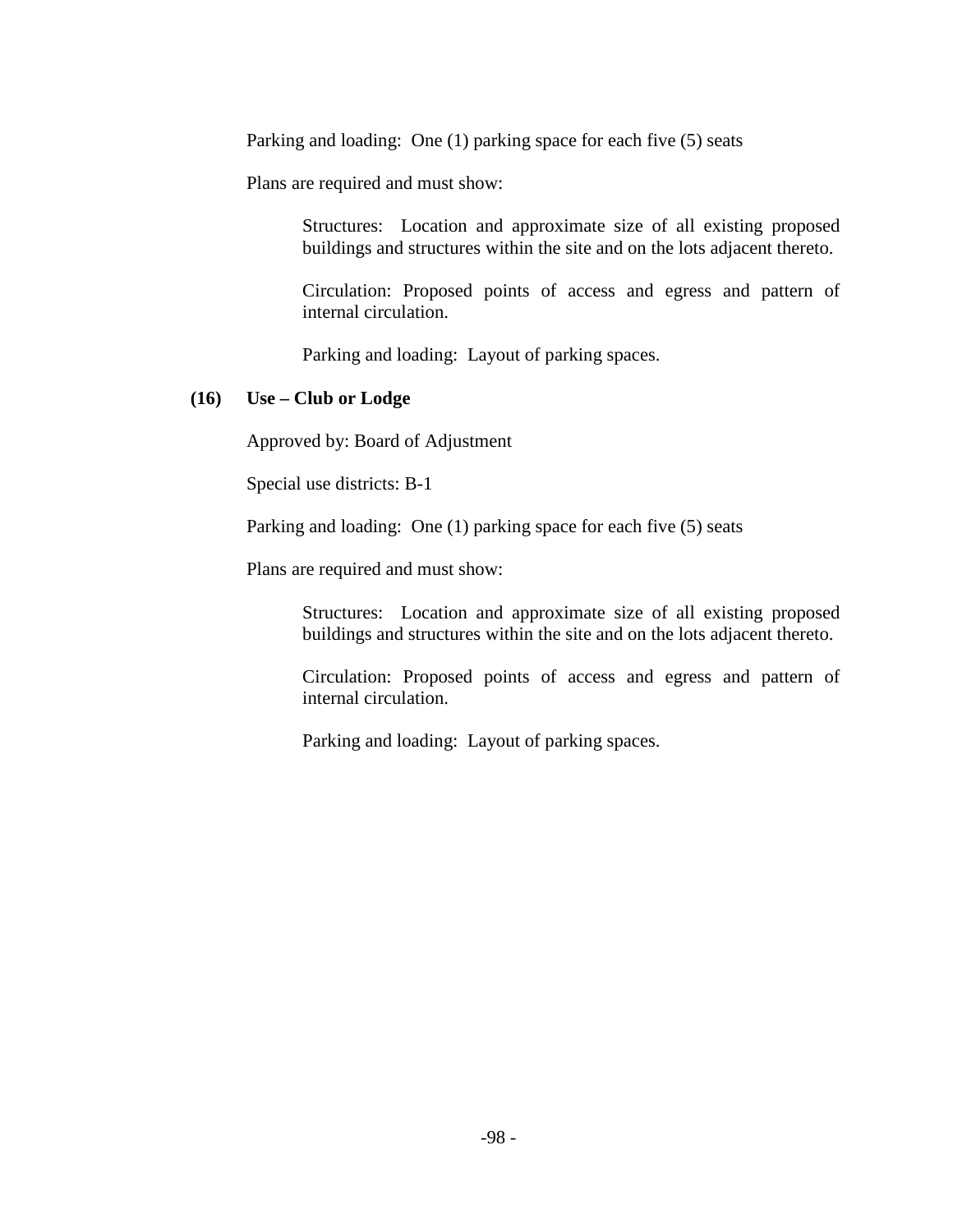# **ARTICLE 11.OFF-STREET PARKING AND OFF-STREET LOADING REQUIREMENTS**

# 11.1 General Regulations

 If structures or uses are enlarged, expanded or changed, there shall be provided offstreet parking for the enlargement or expansion in accordance with the ratios contained herein. If existing land uses are converted to another type of land use or classified by the ordinance, then the off-street ratios as contained herein must be complied with in all districts.

 Off-street parking space (either garage or properly graded open space) shall be provided in accordance with the requirements set forth below in all classes of districts. In cases where different parking and/or loading ratios are specified in Article 10 (Table of Regulations for Special Uses), those ratios shall have precedence over the parking ratios specified in this section.

 Each application for a Certificate of Occupancy/Compliance submitted to the Building Inspector as provided for in Article 6 shall include information as to:

- -- location and dimensions of off-street parking and loading space,
- -- distance between that parking/loading space and the street or alley,
- -- ingress and egress of the property.

 This information shall be in sufficient detail to enable the Planning Board or its authorized agents to determine whether or not the requirements of this ordinance are met.

 The Certificate of Occupancy/Compliance for the use of any building, structure or land where off-street parking or loading space is required should be withheld by the Building Inspector until provisions of this section are fully met. If at any time such compliance ceases, any Certificate of Occupancy/Compliance which shall have been issued for the use of the property shall immediately become void and of no effect.

 Where parking or loading areas are provided adjacent to a public street, ingress or egress thereto shall be made only through driveways or openings not exceeding 25 feet in width at the curb line of said street, except when the Planning Board or its authorized agent finds that a greater width is necessary to accommodate the vehicles customarily using the driveway.

 No part of an off-street area required for any building or use for the purpose of complying with the provisions of off-street parking requirements in this ordinance shall be included as part of any off-street parking area similarly required for another building or use unless the times of usage of such buildings or uses will not be simultaneous.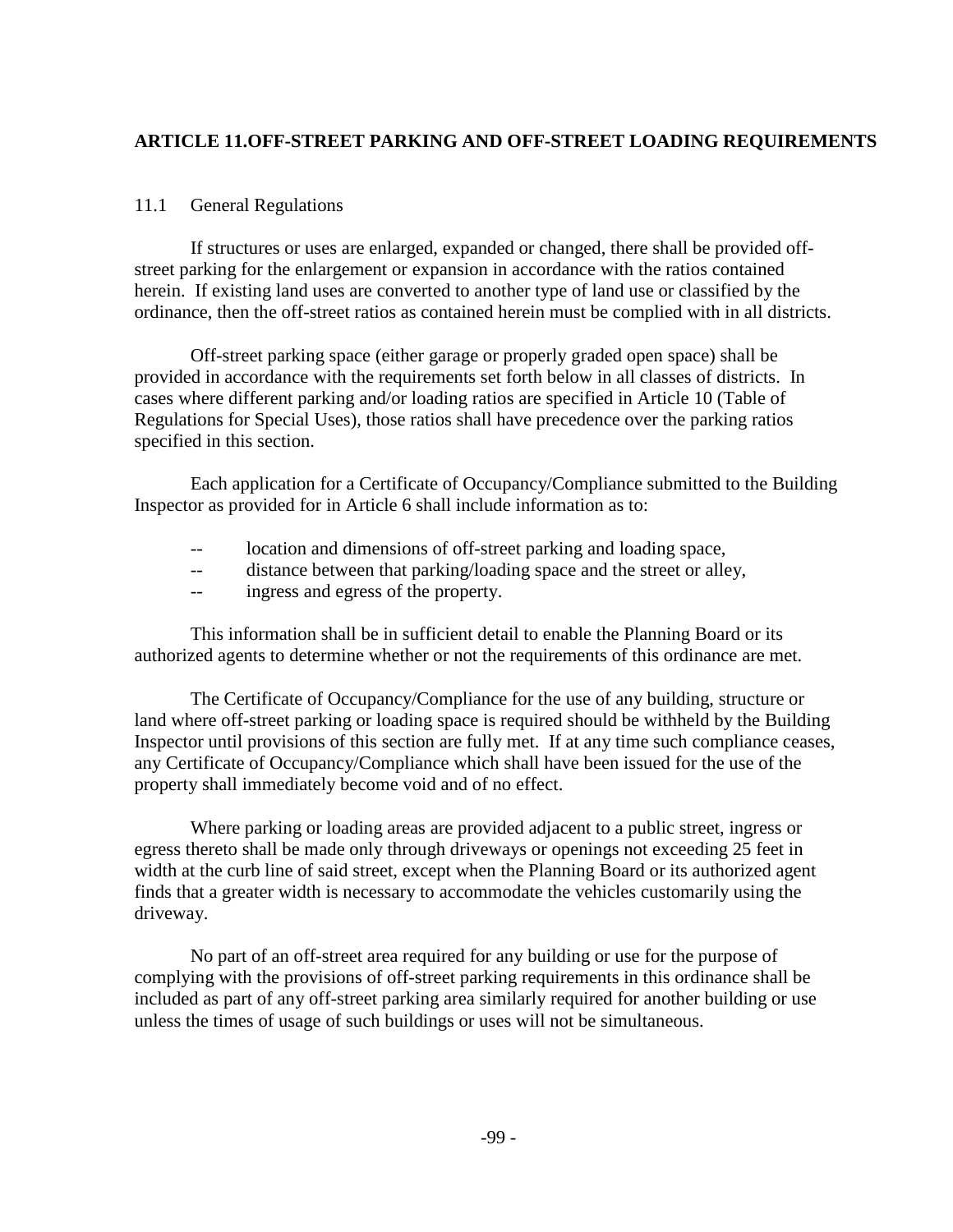Off-street parking space shall be located on the same lot as the use for which provided or on a separate lot within 200 feet of any entrance to a building, provided that such parking space land is owned by the owner of the building or leases for the same period of time as the building.

 The off-street parking requirements for two or more uses on the same lot may be combined and used jointly, provided that the parking space shall be adequate in area to provide the same total off-street parking requirements with all such uses.

 No parking shall be provided that would necessitate the automobile backing onto any street right-of-way. Sufficient maneuvering space shall be provided on the lot to enable the motorist to enter all street rights-of-way in a forward direction, with the exception of individual residential lots located in an R-6 zone.

 All off-street parking spaces shall be provided with wheel or bumper guards so located that no part of parked vehicles will extend beyond the parking space onto any public right-ofway.

| Angle              | Stall Width  | Curb Length per | <b>Stall Depth</b> |
|--------------------|--------------|-----------------|--------------------|
| (degrees)          | (feet)       | Car (feet)      | (feet)             |
| ∩⊕                 | 8'           | 23'             | 8'                 |
| $20^{\circledast}$ | 8'           | 23'6"           | 14'                |
| $30^{\circledast}$ | 8'           | 16'             | 16'6"              |
| $45^{\circledast}$ | 8'           | 11'4"           | 19'2"              |
| $60^{\circledast}$ | 8'           | 9'4''           | 20'6"              |
| $70^{\circledast}$ | 8'           | 8'6''           | 20'10"             |
| 90⊛                | $\mathbf{O}$ | $\mathbf{O}$    | 19                 |

 An off-street parking space shall not be less than the site required below for the angle parking shown.

#### 11.2 Parking Ratios

| Auditorium, Stadium or Theater             | One $(1)$ space for each five $(5)$ seats                                                                 |
|--------------------------------------------|-----------------------------------------------------------------------------------------------------------|
| <b>Churches</b>                            | One $(1)$ parking space for each four $(4)$<br>seats in the congregation meeting area                     |
| Clinics, Medical                           | Four $(4)$ spaces for each doctor plus $(1)$<br>space for each employee                                   |
| <b>Community or Private Swimming Clubs</b> | One (1) space for every 5 membership                                                                      |
| Day Care Center                            | One (1) space for each adult attendant and<br>one (1) space for every six children or<br>fraction thereof |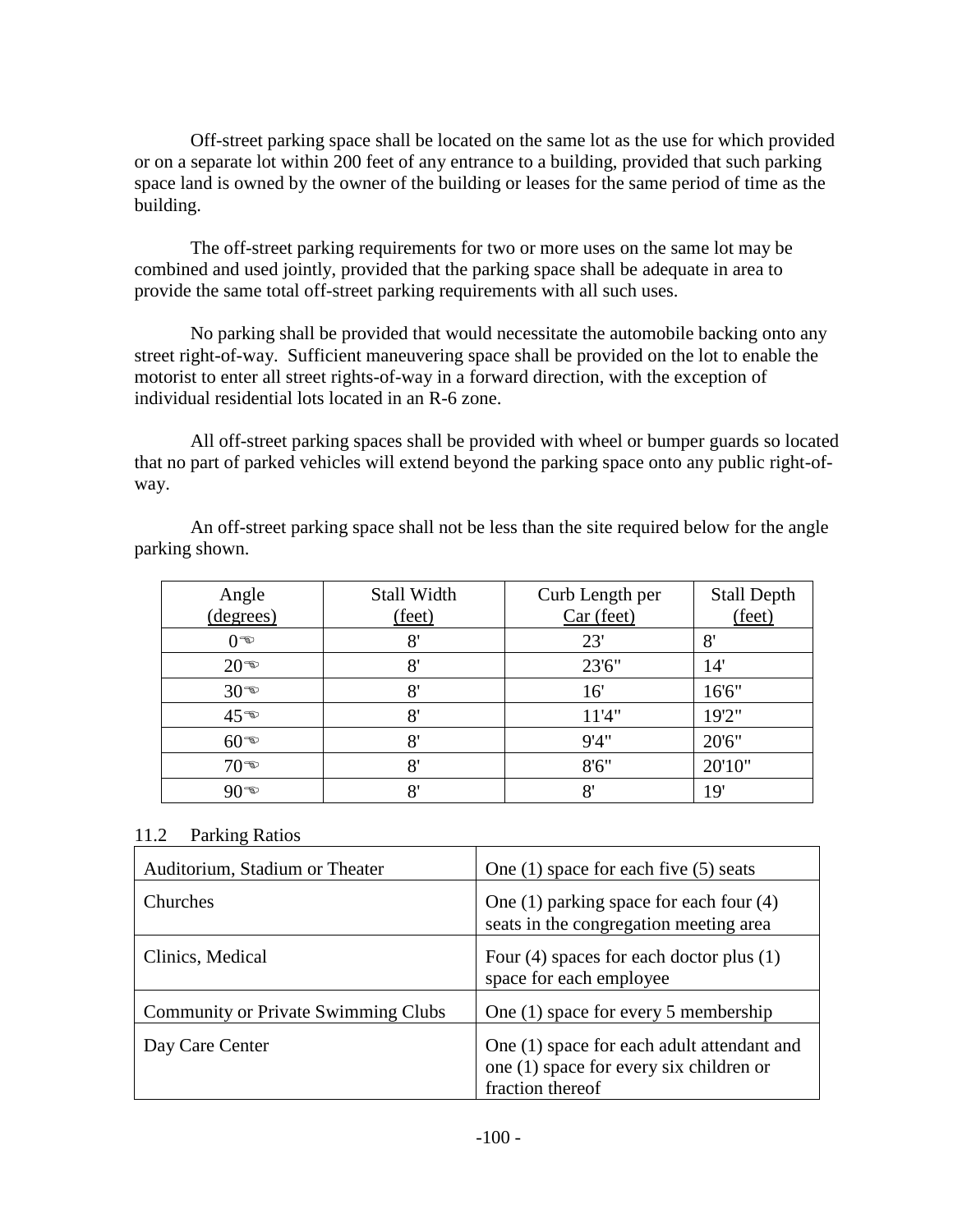| Dwelling Unit having Home Beauty or<br><b>Barber Shop</b>                                                | Two additional spaces                                                                                                                                                                                                                              |
|----------------------------------------------------------------------------------------------------------|----------------------------------------------------------------------------------------------------------------------------------------------------------------------------------------------------------------------------------------------------|
| <b>Elementary School</b>                                                                                 | Three $(3)$ spaces for each room used for<br>administration offices or class instruction,<br>or one (1) space for each six seats in<br>auditoriums and other places of assembly<br>or facilities available for the public,<br>whichever is greater |
| Industries                                                                                               | One (1) space for every 1.5 employees<br>during maximum employment, and one (1)<br>space for every truck to be stored or<br>stopped simultaneously                                                                                                 |
| <b>Institutions and Clubs</b>                                                                            | One (1) space for every five seats in<br>principal assembly room                                                                                                                                                                                   |
| Motels, Tourist Homes and Boarding<br><b>Houses</b>                                                      | One (1) space for every rental room                                                                                                                                                                                                                |
| Offices                                                                                                  | One (1) space for every 250 square feet of<br>gross floor area                                                                                                                                                                                     |
| Residence, Single Family                                                                                 | Two $(2)$ spaces                                                                                                                                                                                                                                   |
| Residence, Duplex                                                                                        | Four $(4)$ spaces                                                                                                                                                                                                                                  |
| Residence, Multi-Family                                                                                  | Two and one-half $(2-1/2)$ spaces for each<br>dwelling unit                                                                                                                                                                                        |
| <b>Restaurants or Other Eating Places</b>                                                                | One $(1)$ space for each four $(4)$ seats                                                                                                                                                                                                          |
| <b>Retail Business</b>                                                                                   | One-Half space for every 100 square feet<br>of gross floor area; one (1) space minimum                                                                                                                                                             |
| Wholesale establishments, warehouses,<br>and other businesses not catering to retail<br>or package trade | One (1) space for every three employees<br>during maximum employment, and one (1)<br>space for every truck to be stored or<br>stopped simultaneously                                                                                               |

 Special situations which are not covered by the above shall be handled by the Board of Adjustment. The Board of Adjustment shall make the final determination as to the number of spaces to be required, but shall in all cases give due consideration to the needs.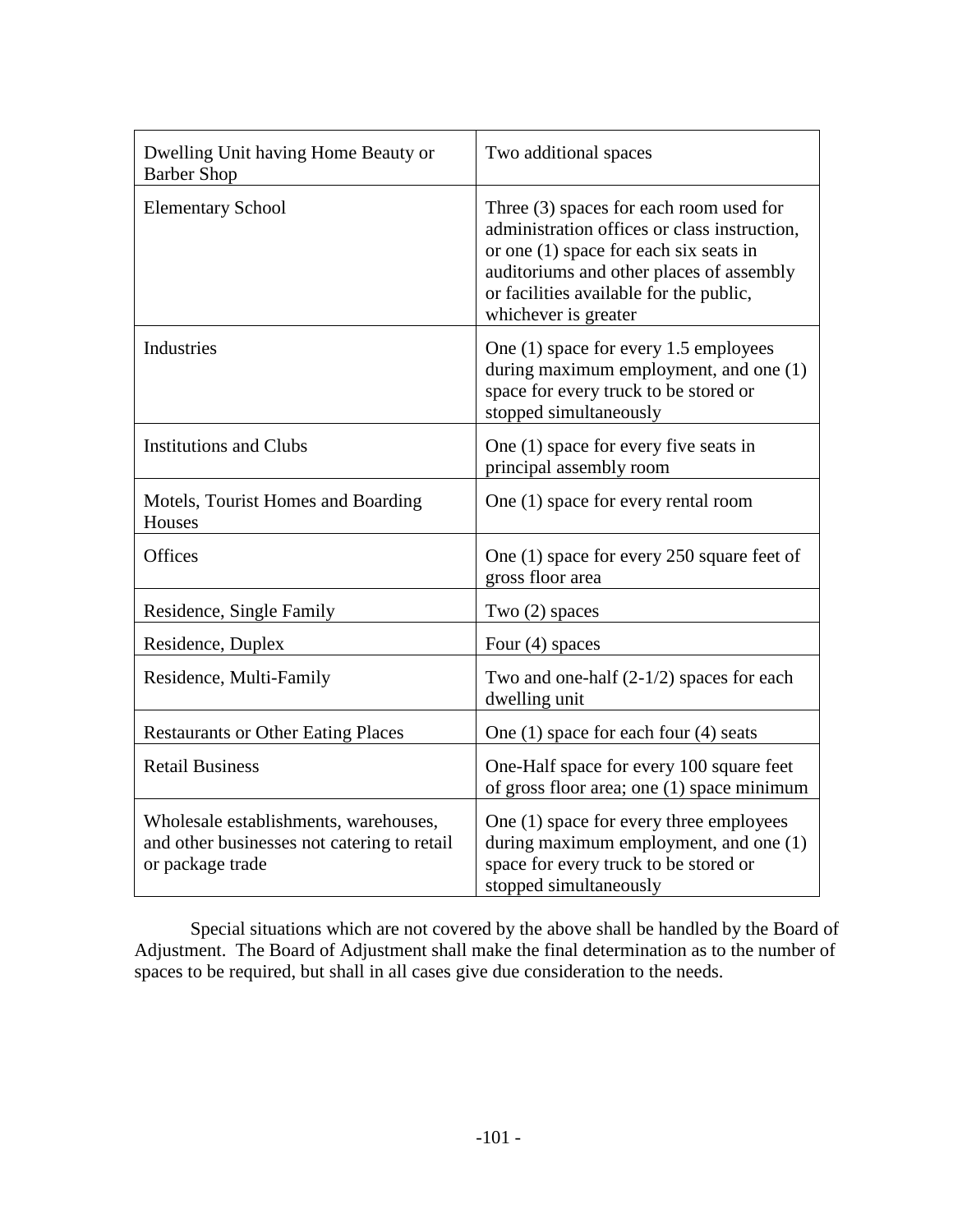### **ARTICLE 12. SIGN REGULATIONS**

### 12.1 General Regulations

 These regulations shall apply in all districts. With the exception of legal notices, identification, information, directional or regulatory signs erected or required by governmental bodies or otherwise specifically excepted herein, no exterior sign may be erected, painted, repainted, posted, reposted, placed, replaced, or hung in any district, except in compliance with these regulations.

 With the exception of those signs specifically authorized in the preceding paragraph, no sign may be erected without a permit from the Building Inspector. Application for permits shall be submitted on forms obtainable at the office of the Building Inspector. Each application shall include a statement by the applicant attesting to compliance with the requirements of this ordinance. If conditions warrant, the Town Clerk may require such additional information as will enable him to determine if such sign is to be erected in conformance with this ordinance.

 No sign shall be permitted on any public right-of-way except as specifically authorized herein. No sign shall be attached to or painted on any telephone pole, power pole, or other manmade object not intended to support a sign, nor on any tree, rock or other natural object, except as specifically authorized herein.

 Signs shall not obstruct any window, door, fire escape, stairway, ladder or opening intended to provide light, air, ingress or egress for any building, structure or lot. No sign shall:

- (1) Be erected or continued that would tend by its location, color or nature, to be confused with or obstruct the view of traffic signs or signals, or would tend to be confused with a flashing light of an emergency vehicle; or
- (2) Use words such as "stop," "go," "slow," "danger," etc., which might be confused with traffic directional signs or signals; or
- (3) Obstruct the line of sight of motorists at intersections or along a public rightof-way.

 All signs of a temporary nature shall be removed within one week after their reason for being has ceased to exist; provided, however, that when a shorter period of time is specified for removal of signs elsewhere in this ordinance, the shorter time period shall be observed.

 All signs shall be maintained in a state of good repair. No sign shall be continued which becomes structurally unsafe or endangers the safety of the public or property. The Planning Board or its authorized agent, upon discovering or having brought to its attention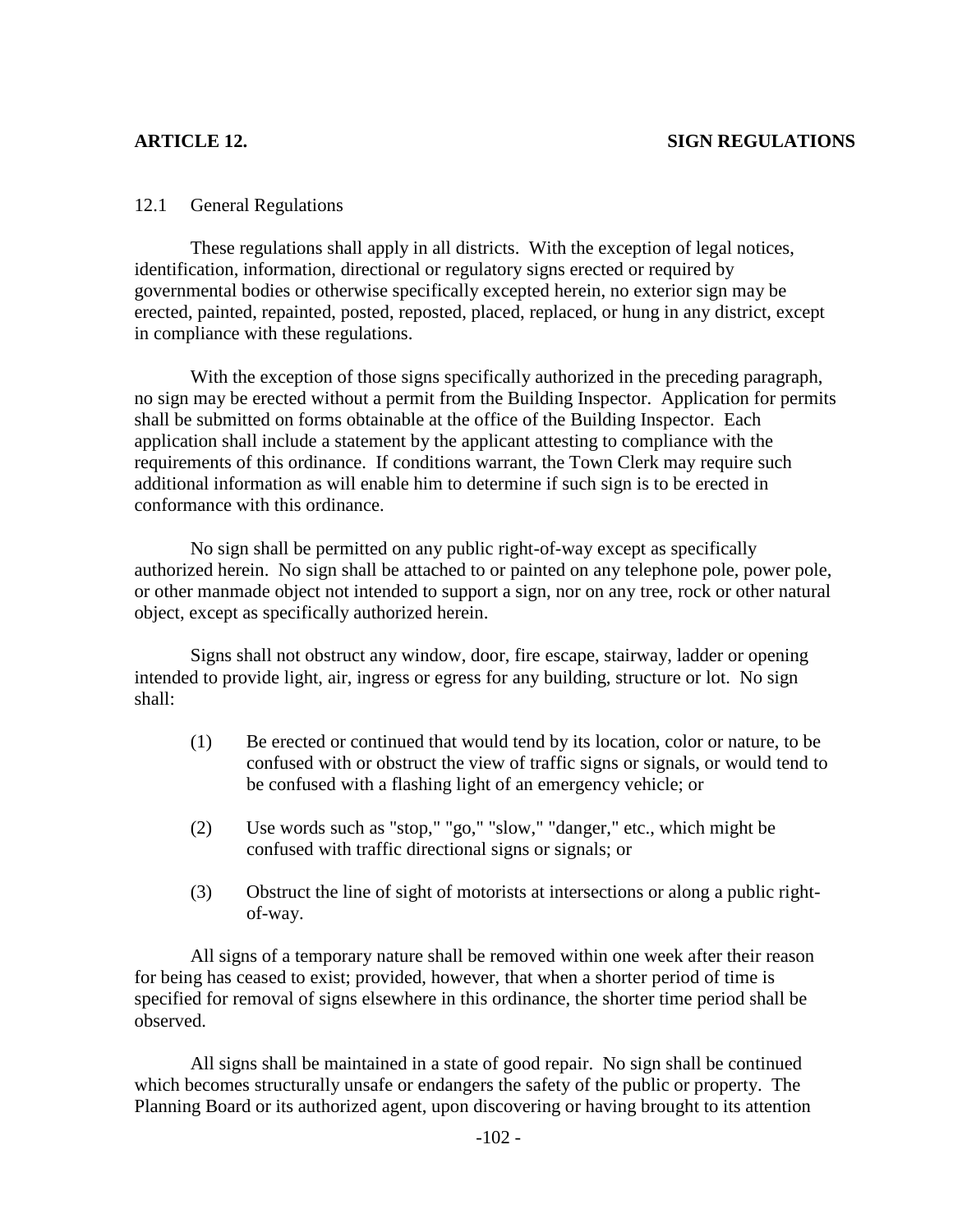evidence of an unsafe sign, shall order that such sign be made safe or be removed. A period of five (5) days following receipt of said notice by the person, firm, or corporation owning or using the sign shall be allowed for compliance.

# 12.2 Projecting Signs and Devices

 Projecting signs, outdoor advertising signs and similar overhanging devices, where they are permitted, shall be at least ten (10) feet above the finished grade of any sidewalk or other walkway. Signs attached to the underside of a canopy shall be at least nine (9) feet above the finished grade of any sidewalk or other walkway. No sign shall extend closer than two (2) feet to a vertical plane at any street curb line. Signs and canopies which extend into service street and alley rights-of-way shall not interfere with passage of motor carriers using the service entrances to the rear and side of commercial establishments adjacent to such rights-of-way.

# 12.3 Area Computation

 For the purposes of this ordinance, the square footage area of any sign shall be computed by the smallest square, triangle, rectangle, circle, or combination thereof which will encompass all words, numbers, and symbols situated on the sign including lattice work and wall work, incidental to decoration.

# 12.4 Sign Illumination

Where illuminated signs are permitted, they shall conform to the following criteria:

- (1) Illuminated signs may have either interior or exterior source of illumination or a combination of both.
- (2) Interior illumination, where the source of illumination is from within the sign itself, shall be such that the illumination emanating from the sign is diffused.
- (3) Exterior illumination, where the source of illumination is provided by such devices as, but not limited to, flood or spot lights, shall be so placed and shielded as to prevent the direct rays of illumination from being cast upon neighboring buildings and/or vehicles approaching on a public right-of-way from either direction.
- (4) Illumination signs are required to be non-flashing; the illumination for the sign shall not, either totally or in part, flash on and off except for public service information signs as regulated by section 12.10.

# 12.5 Conditional Setback

 If the lot on which a sign is to be located is zoned other than residential, but is immediately adjacent to a lot zoned solely for residential use, the distance of at least twenty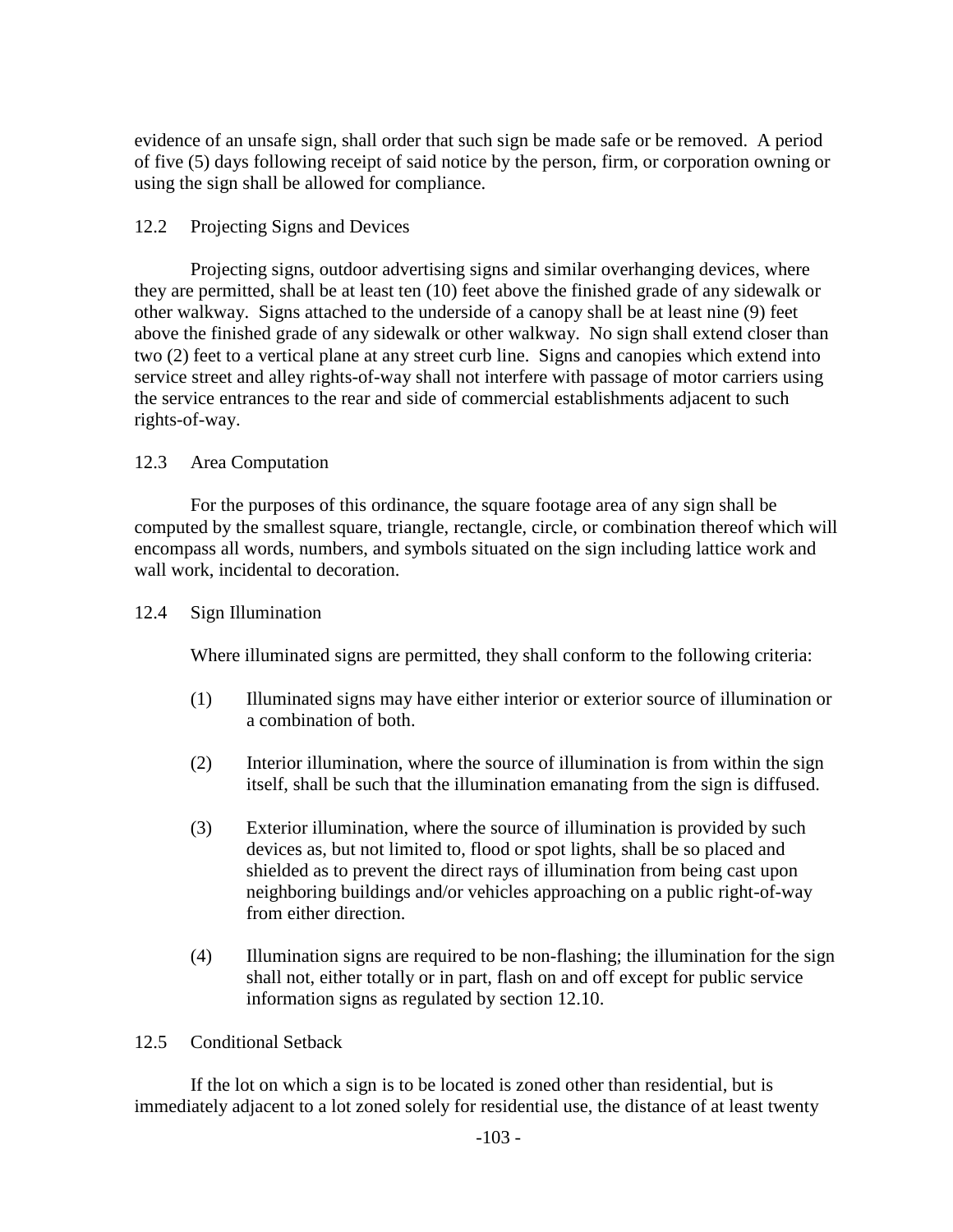(20) feet shall intervene between the closest part of such sign and the adjacent lot line of the property in the residential zone. Provided further that all outdoor advertising signs shall conform to section 12.9 of this ordinance which requires such signs to maintain a 150 foot setback from a lot zoned exclusively for residential purposes.

# 12.6 Multi-Family Development Identification Sign Regulations

 One identification sign shall be allowed for each multi-family development per street frontage, provided that it does not exceed thirty-six (36) square feet in area, and does not contain more than the following information:

- -- Name and address of the multi-family development.
- Type of units available.
- -- Name and address of agent.
- -- Telephone number.

 Said sign may be either attached flat against the wall of the structure or be freestanding; if freestanding, the sign shall be set back at least five (5) feet from the street right-of-way and shall be no more than six (6) feet in height above the ground. Applicable side yard setbacks for buildings shall also be adhered to.

# 12.7 Permanent Subdivision Sign Regulations

 A maximum of two (2) permanent subdivision identification signs having a maximum sign area of thirty-six (36) square feet each may be erected for each street entrance into the development. Signs shall be set back at least five (5) feet from the street right-of-way. Applicable side yard setbacks for buildings shall also be adhered to.

## 12.8 Signs Not Requiring a Permit from the Building Inspector

- (1) *Identification Signs* Signs not exceeding two (2) square feet in area and bearing only property numbers, post office box numbers, names of occupants of premises, or other identification of premises shall not require a permit.
- (2) *Temporary Real Estate Sign* One (1) temporary real estate sign not exceeding four (4) square feet of sign area per minimum area of the zone in which located plus four (4) square feet of sign area per additional 5,000 square feet of lot up to a maximum of 72 square feet of sign area may be placed on a property that is for sale, lease, rent or barter. When the property on which said sign is placed fronts on more than one (1) street, one (1) such sign shall be allowed on each street frontage. Such signs shall not be illuminated.
- (3) *Construction Sign* One (1) temporary construction site sign may be erected on the site during the period of construction or reconstruction to announce the name of the owner and/or developer, contractor, architect, land planner, landscape architect, engineer, and development. Such signs shall be removed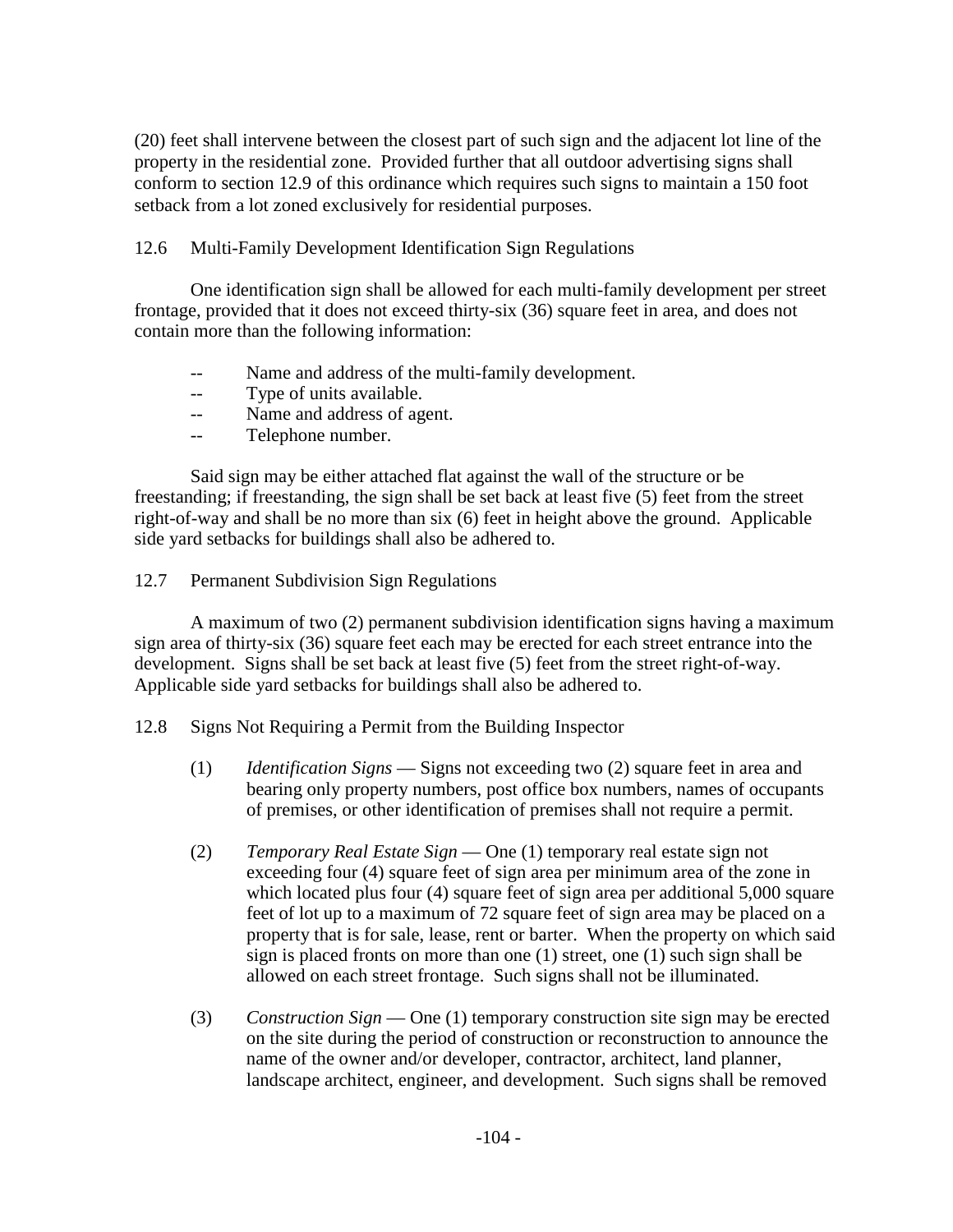within two (2) days after the construction work has been completed. Maximum size of construction signs shall be as follows:

- (a) In residential zones, twenty-four (24) square feet.
- (b) In all other zones, seventy-two (72) square feet.

Construction signs in residential zones shall not be illuminated.

- (4) *Directional or Information Sign* No permit shall be required for directional or information signs of a public or quasi-public nature, and such signs shall not exceed eight (8) square feet in area relative to items 1 and 2 listed below. Those signs may be illuminated in conformance with Article 12.10 of this ordinance or they may be of the beaded reflector type. Such signs shall only be used for the purpose of stating or calling attention to:
	- (a) The name or location of a city, town, village, hospital, community center, public or private school, church or other place of worship;
	- (b) The name or place of meeting of an official or civic body, such as the Chamber of Commerce, Rotary, Lions or Kiwanis Club.

 In order to announce an event of public interest such as a local or county fair, pageant, public or general election, horse show, etc., permission should be obtained from the Board of Aldermen to mount, erect or maintain over a public street or right-of-way, any sign announcing events of public interest such as events or any banner or decoration such as, but not limited to, Christmas decorations.

- (5) *Incidental Signs* The following incidental signs as described are allowed:
	- (a) One incidental professional announcement sign.

 In residential districts, such signs shall not exceed one (1) square foot in area, shall be flat mounted against the building, and shall not be illuminated.

 (b) Any sign not exceeding one and one-third (1-1/3) square feet in area. There shall be a limit of three such signs per lot.

#### **The display of American Flags are exempt from regulation by this Ordinance.**

12.9 Outdoor Advertising Signs

 Outdoor advertising signs shall be permitted in the I-1 district. For the purposes of this ordinance, the following shall be considered as one outdoor advertising sign: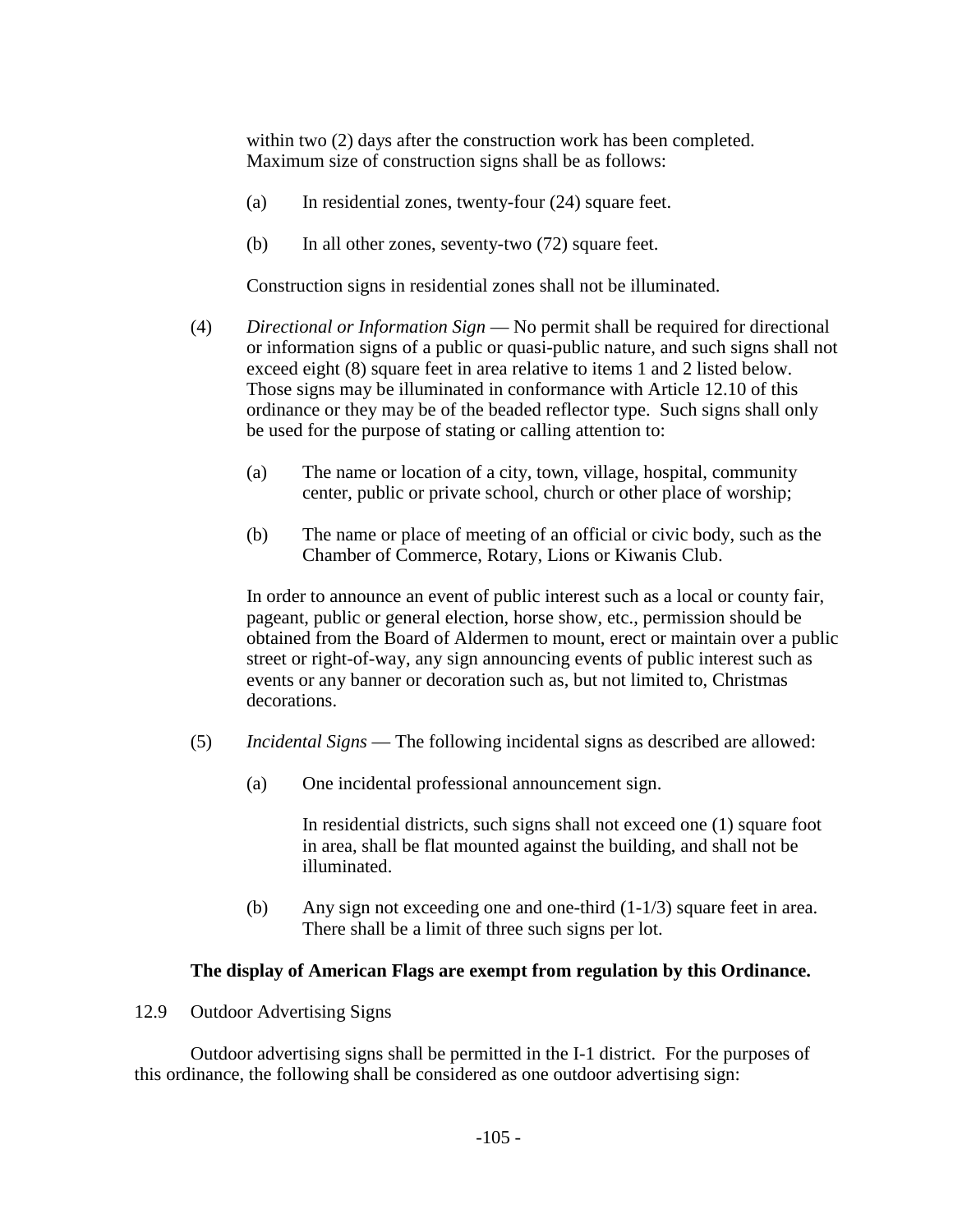- -- Side-by-side signs if structurally tied together.
- -- V-type and back-to-back signs if not located more than fifteen (15) feet apart at the nearest points of each sign.
- (1) *Setback* Outdoor advertising signs shall observe all setback requirements of the districts in which they are located, provided further that in those districts having no setback requirements, an outdoor advertising structure shall not be located closer than twenty (20) feet to any street right-of-way line. In any case, no outdoor advertising structure shall be located closer than one hundred fifty (150) feet to a lot zoned exclusively for residential purposes.
- (2) *Size* Outdoor advertising signs shall not exceed eight hundred (800) square feet in area.
- (3) *Location* Outdoor advertising signs on either side of a thoroughfare shall not be located nearer to another advertising sign on the same side of the street than two hundred (200) feet.
- (4) *Requirements* Outdoor advertising signs attached to a building structure shall not be higher than the wall to which they are attached. Outdoor advertising signs shall not be mounted on the rooftop of any building.

12.10 Public Service Information Signs

 Public service information signs are those signs, which display public service information such as time, date, temperature, weather, or other similar information. These shall be allowed in the B-1 and I-1 zoning districts. Public service information signs shall be allowed to be flashing signs. Public information signs will conform to the size and height requirements for the zone in which they are located.

12.11 Business Identification Signs

 Business identification signs shall be subject to the limitations in the Table of Business Sign Requirements. All business identification signs itemized in this table may be illuminated.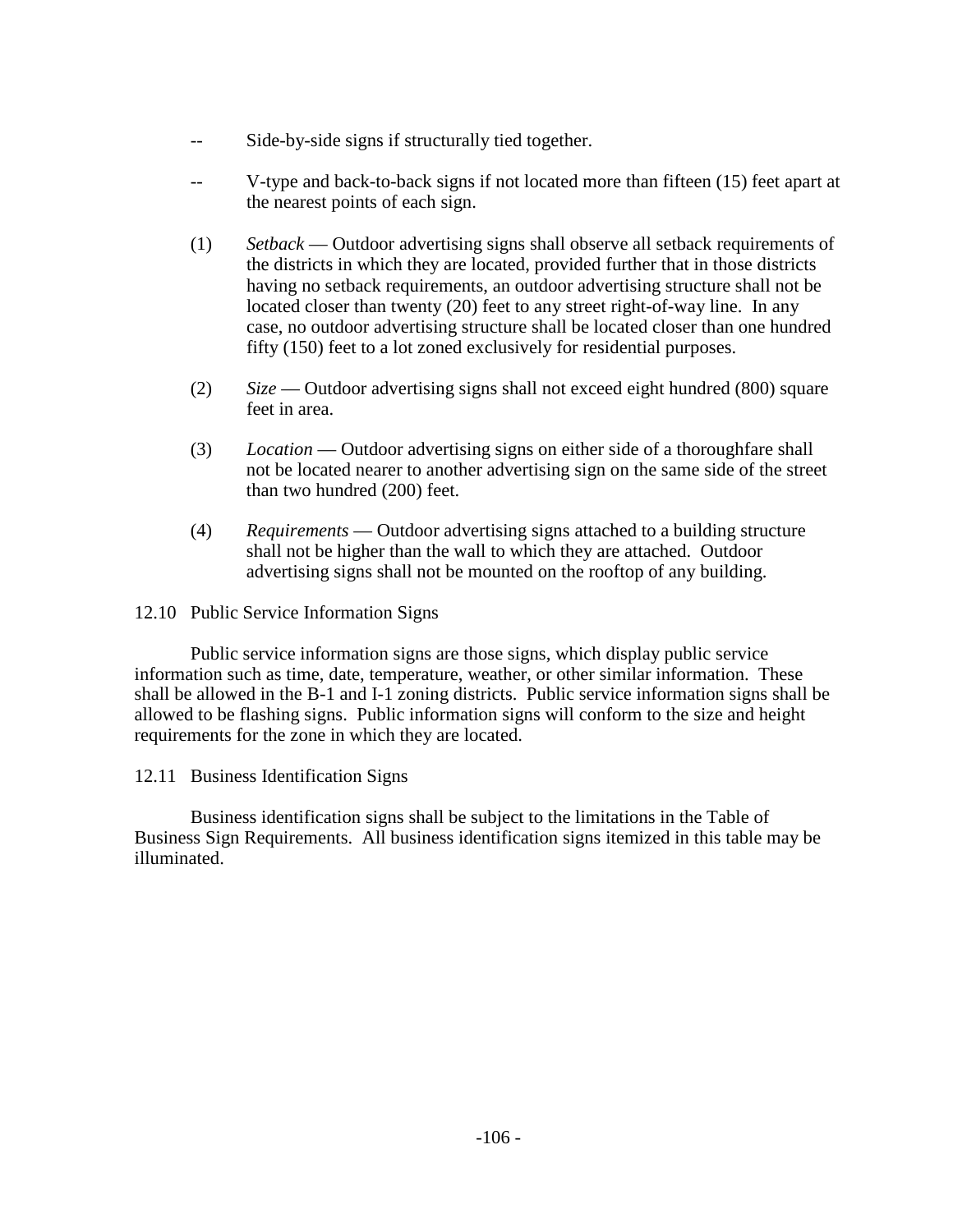|          | Number of Signs<br>Permitted                                                     | Total Area of Signs<br>Permitted                                                                    |                                                                                                                        | Additional   |
|----------|----------------------------------------------------------------------------------|-----------------------------------------------------------------------------------------------------|------------------------------------------------------------------------------------------------------------------------|--------------|
| District | (see Note 2)                                                                     | (see Notes 1 and 2)                                                                                 | <b>Locational Requirements</b>                                                                                         | Requirements |
| $B-1$    | One flush mounted<br>or projecting sign<br>per establishment.                    | One $(1)$ square foot per<br>linear foot of building<br>frontage allotted to each<br>establishment. |                                                                                                                        |              |
|          | <b>AND</b>                                                                       |                                                                                                     |                                                                                                                        |              |
|          | One freestanding<br>sign per separate lot<br>of record.                          | One $(1)$ square foot per<br>linear foot of lot<br>frontage.                                        | Maximum height of twenty<br>$(20)$ feet and two $(2)$ feet<br>from a property line relative<br>to freestanding signs.  |              |
| $I-1$    | One flush mounted<br>or projecting sign<br>per establishment.                    | One $(1)$ square foot per<br>linear foot of building<br>frontage allotted to each<br>establishment. |                                                                                                                        |              |
|          | <b>AND</b>                                                                       |                                                                                                     |                                                                                                                        |              |
|          | One freestanding<br>sign per separate lot<br>of record and per<br>establishment. | One $(1)$ square foot per<br>linear foot of lot<br>frontage.                                        | Maximum height of twenty<br>$(20)$ feet and five $(5)$ feet<br>from a property line relative<br>to freestanding signs. |              |

# TABLE OF BUSINESS SIGN REQUIREMENTS

Note 1. Marquees for indoor theaters in the B-1 zoning district shall not be subject to the sign area limitations. Note 2. Establishments developed on a corner lot may have one additional sign having one (1) square foot of sign area per linear foot of the building's corner side in addition to the specified total number of area of signs permitted. Such signs shall be flush mounted and be affixed to said corner side.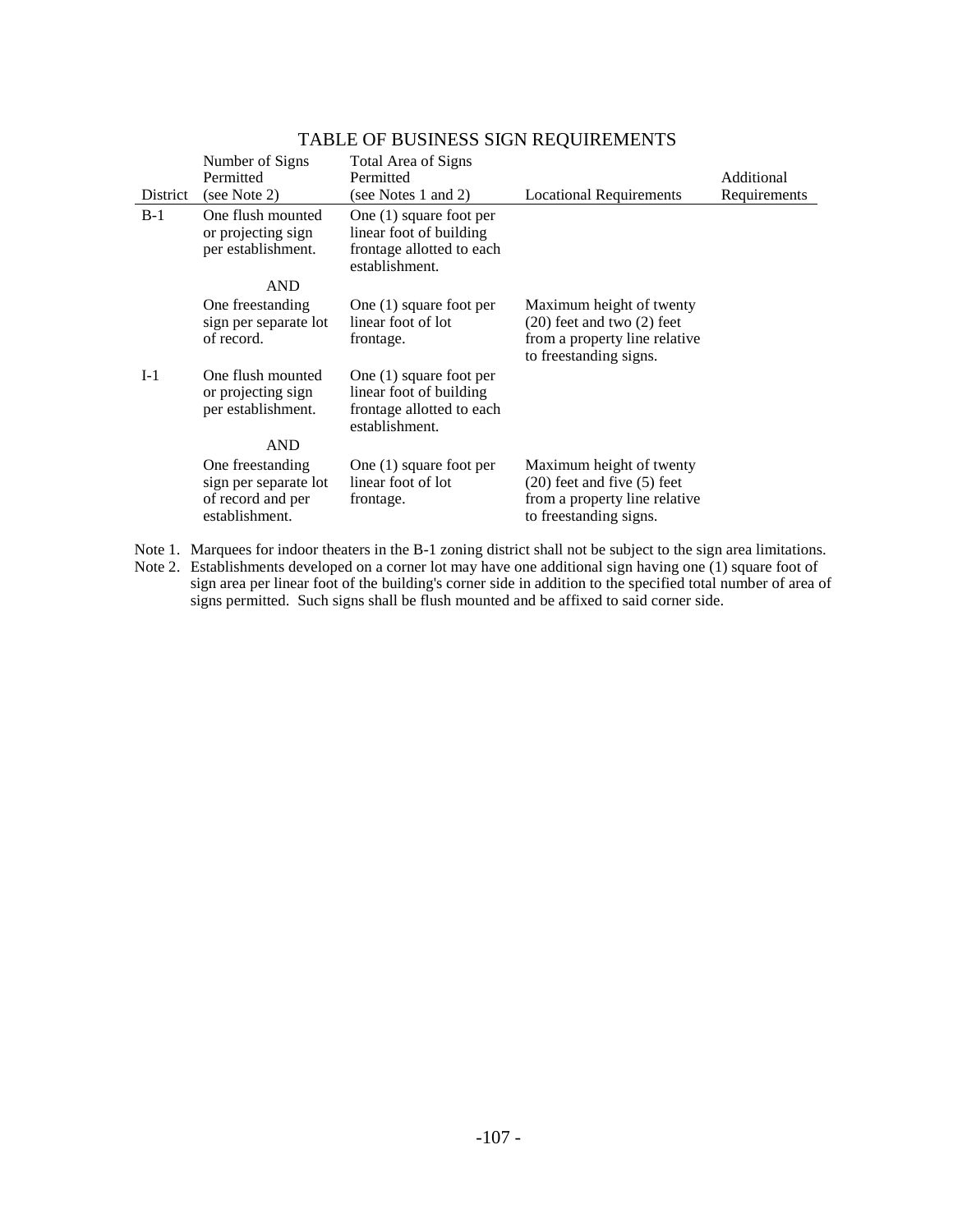# **ARTICLE 13. NONCONFORMING SITUATIONS**

## 13.1 Definitions

 Unless the context clearly indicates otherwise, the terms defined below are used in this section in the following manner:

- (a) *Nonconforming Situations* -- A situation that occurs when, on the effective date of this ordinance or any amendment to it, an existing lot or structure or use of an existing lot or structure does not conform to one or more of the regulations applicable to the district in which the lot or structure is located. Among other possibilities, a nonconforming situation may arise because a lot does not meet minimum acreage requirements, because structures do not satisfy maximum height or minimum floor space limitations, because the relationship between existing buildings and the land (in such matters as density and setback requirements) is not in conformity with the ordinance, or because land or buildings are used for purposes made unlawful by the ordinance.
- (b) *Nonconforming Use* -- A nonconforming situation that occurs when property is used for a purpose or in a manner made unlawful by the use regulations applicable to the district in which the property is located. (For example, a commercial office building in a residential district may be a nonconforming use.) The term also refers to the activity that constitutes the use made of the property. (For example, all the activity associated with running a bakery in a residentially zoned area is a nonconforming use.)
- (c) *Dimensional Nonconformity* -- A nonconforming situation that occurs when the height, size, or minimum floor space of a structure or the relationship between an existing building or buildings and other buildings or lot lines does not conform to the regulations applicable to the district in which the property is located.
- (d) *Nonconforming Lot* -- A lot existing at the effective date of this ordinance or any amendment to it (and not created for the purpose of evading the restrictions of this ordinance) that cannot meet the minimum area or lot width requirements of the district in which the lot is located.
- (e) *Ordinance* -- This ordinance, including any amendments. Whenever the effective date of the ordinance is referred to, the reference includes the effective date of any amendment to it.
- (f) *Nonconforming Project* -- Any structure, development, or undertaking that is incomplete at the effective date of this ordinance and would be inconsistent with any regulation applicable to the district in which it is located if completed as proposed or planned.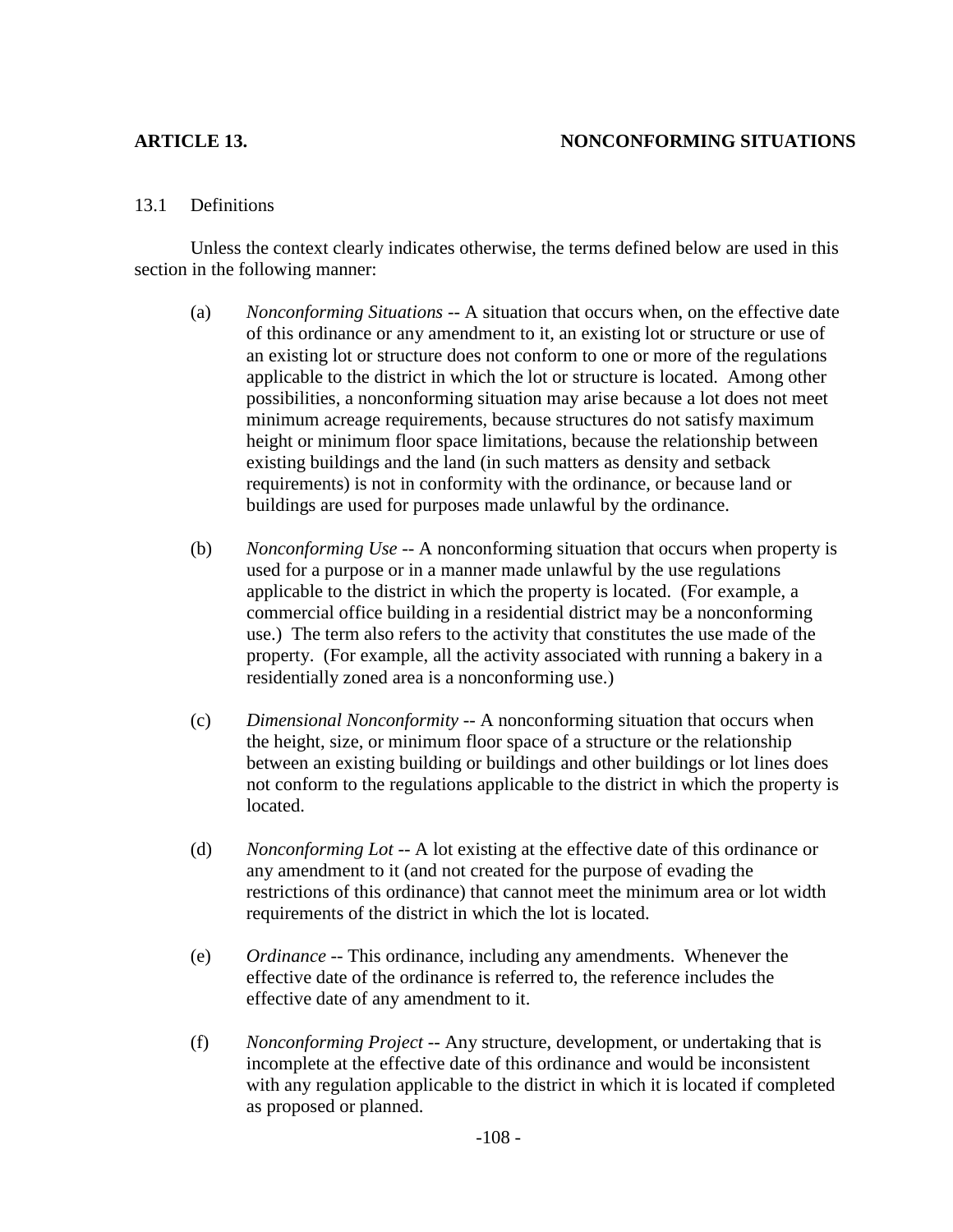(g) *Expenditure* -- A sum of money paid out in return for some benefit or to fulfill some obligation. Whenever the term is used hereafter, it also includes binding, contractual commitments to make future expenditures, as well as any other substantial changes in position.

13.2 Continuation of Nonconforming Situations and Completion of Nonconforming Projects

 Nonconforming situations that were otherwise lawful on the effective date of this ordinance may be continued, subject to the restrictions and qualifications set forth in sections 13.3 through 13.8 of this article.

 Nonconforming projects may be completed only in accordance with the provisions of section 13.8 of this article.

## 13.3 Nonconforming Lots

- (a) When a nonconforming lot can be used in conformity with all of the regulations (other than the area or width requirements) applicable to the district in which the lot is located, such a use may be made as of right. Otherwise, the nonconforming lot may be used only in accordance with a special exception issued by the Board of Adjustment. The board shall issue such a permit if it finds that (1) the proposed use is one permitted by the regulations applicable to the district in which the property is located, and (2) the property can be developed as proposed without any significant negative impact on the surrounding property or the public health, safety, or welfare.
- (b) Whenever this ordinance creates a nonconforming lot and the owner of the nonconforming lot also owns land adjacent to it, and a portion of this other land can be combined with the nonconforming lot to create a conforming lot (without hereby creating other nonconformities), the owner of the nonconforming lot, or his successor in interest, may not take advantage of the provisions of the paragraph (a) of this section.
- 13.4 Extension or Enlargement of Nonconforming Situations
	- (a) Except as specifically provided in this subsection, it shall be unlawful for any person to engage in any activity that causes an increase in the extent of nonconformity of a nonconforming situation.
	- (b) Subject to paragraph (d) of this subsection, a nonconforming use may be extended throughout any portion of a completed building that, when the use was made nonconforming by this ordinance, was manifestly designed or arranged to accommodate such use. However, subject to Subsection 13.8 of this section (authorizing the completion of nonconforming projects in certain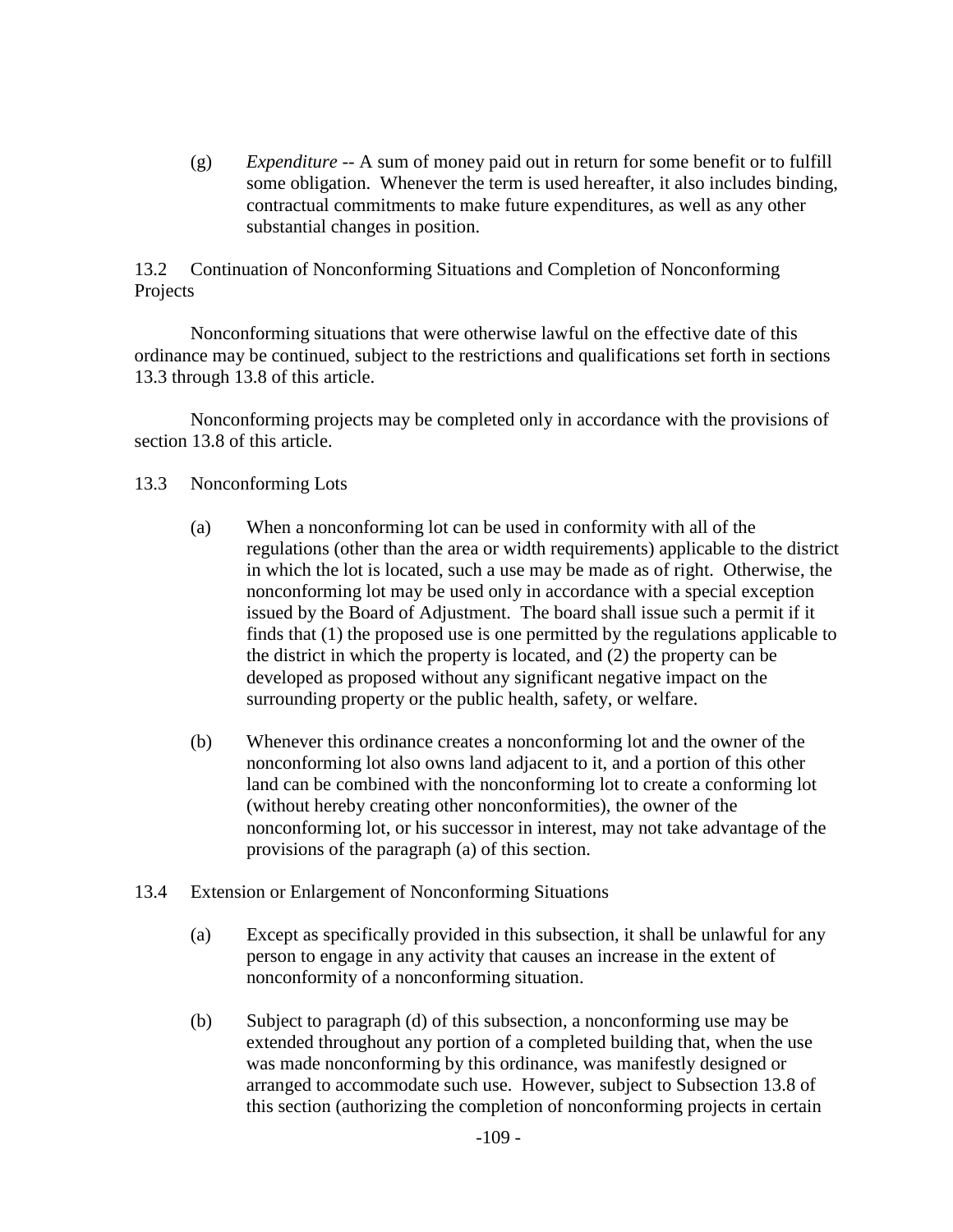circumstances), a nonconforming use may not be extended to additional buildings or to land outside the original building.

- (c) Subject to Section 13.8 of this ordinance (authorizing the completion of nonconforming projects in certain circumstances), a nonconforming use of open land may not be extended to cover more land than was occupied by that use when it became nonconforming, except that a use that involves the removal of natural materials from the lot may be expanded to the boundaries of the lot where the use was established at the time it became nonconforming, if 10 percent or more of the earth products had already been removed at the effective date of this ordinance.
- (d) The volume, intensity, or frequency of use of property where a nonconforming situation exists may be increased and the equipment or processes used at a location where a nonconforming situation exists may be changed if these or similar changes amount only to changes in the degree of activity rather than changes in kind and no violations of other paragraphs of this section occur.
- (e) Physical alternation of structures or the placement of new structures on open land are unlawful if they result in:
	- An increase in the total amount of space devoted to a nonconforming use;
	- Greater nonconformity with respect to dimensional restrictions such as yard requirements, height limitations, or density requirements; or
	- The enclosure of previously unenclosed areas, even though those areas were previously used in connection with the nonconforming activity. An area is unenclosed unless at least 75 percent of the perimeter of the area is marked by a permanently constructed wall or fence.
- (f) Minor repairs to and routine maintenance of property where nonconforming situations exist are permitted and encouraged. Major renovation -- i.e., work estimated to cost more than 10 percent of the appraised value of the structure to be renovated (and not required by the partial or total destruction of a structure [see paragraph h]) -- may be done pursuant to a special use permit issued by the Board of Adjustment. The Board of Adjustment shall issue such a permit if it finds that the work will not result in a violation of any other paragraphs of this section (particularly paragraph c) or make the property more incompatible with the surrounding neighborhood.
- (g) Notwithstanding paragraph (e), any structure used for single-family residential purposes and maintained as a nonconforming use may be replaced with a similar structure of a larger size, so long as the replacement does not create new nonconformities or increase the extent of existing nonconformities with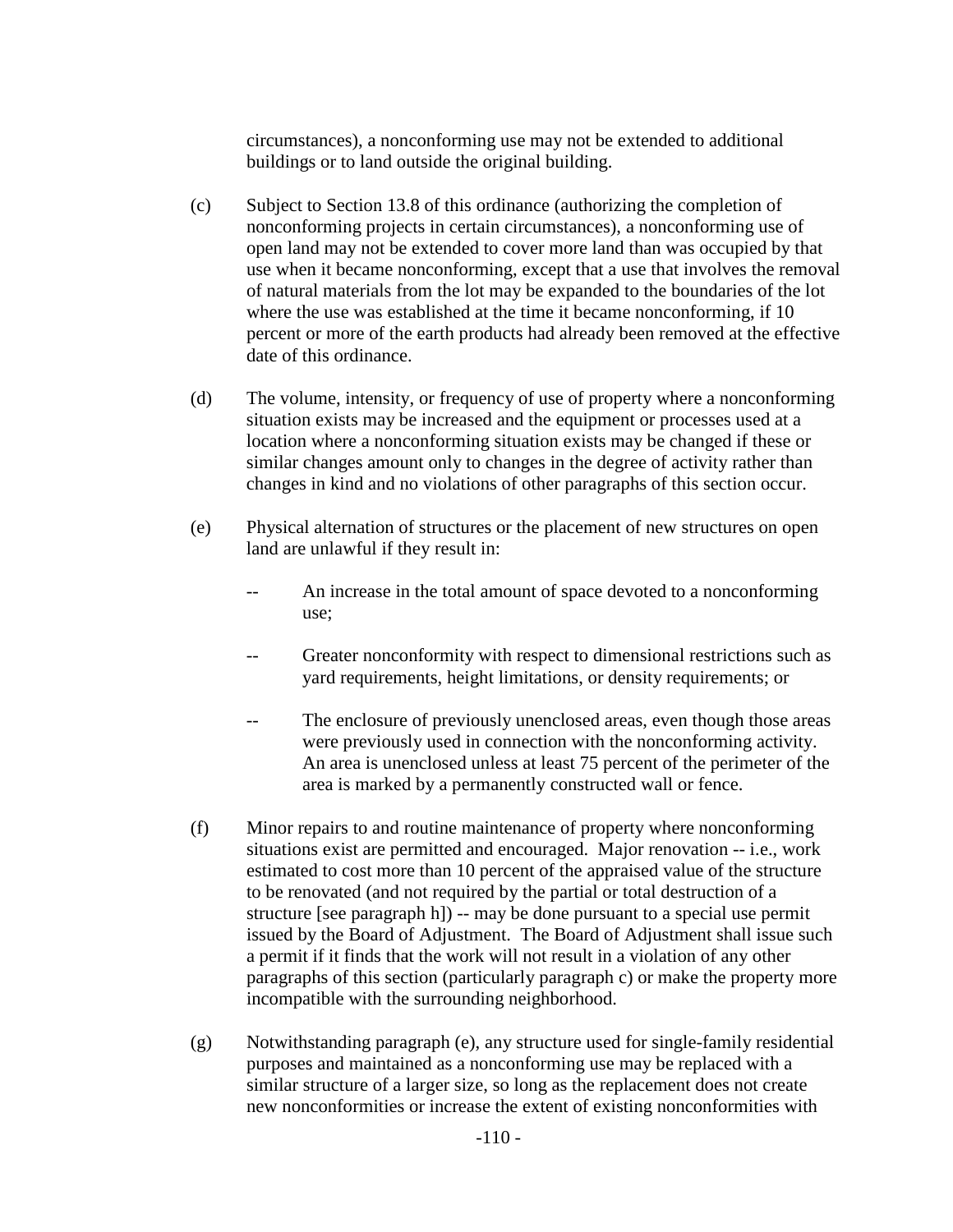respect to yard size and setback requirements. In particular, a manufactured home may be replaced with a larger manufactured home, and a "single-wide" manufactured home may be replaced with a "double-wide." This paragraph is subject to the limitations stated in section 13.6 on abandonment and discontinuance of nonconforming situations.

- (h) A structure that is nonconforming in any respect or a structure that is used in a nonconforming manner may be reconstructed or replaced if partially or totally destroyed, subject to the following restrictions:
	- -- The total amount of space devoted to a nonconforming use may not be increased, except that a larger, single-family residential structure may be constructed in place of a smaller one and a larger manufactured home intended for residential use may replace a smaller one;
	- -- The reconstructed building may not be more nonconforming with respect to dimensional restrictions such as yard requirements, height limitations, or density requirements, and such dimensional nonconformities must be eliminated if that can reasonably be accomplished without unduly burdening the reconstruction process or limiting the right to continue the nonconforming use of such building;
	- -- The reconstructed building may not enclose areas that were previously unenclosed, even though those areas were used in connection with the nonconforming activity. An area is unenclosed unless at least 75 percent or more of the perimeter of the area is marked by a permanently constructed wall or fence.
- (i) Except for single-family residential structures (including manufactured homes), if the written estimated cost of the reconstruction work exceeds 10 percent of the written appraised value of the structure, the work may be done only after issuance of a Special Use Permit by the Board of Adjustment. The Board may issue the special use permit if it finds that the work will be done in accordance with all applicable municipal ordinances, and that the reconstructed building will not make the property more incompatible with the surrounding property than it was before the destruction occurred. *(Amended and Adopted November 13, 2001, by the Town Board of Aldermen.)*

# 13.5 Reserved for Future Use  *(Amended and Adopted November 13, 2001, by the Town Board of Aldermen.)*

- 13.6 Abandonment or Discontinuance of Nonconforming Situations
	- (a) When a nonconforming use is (1) discontinued for a consecutive period of 180 days, or (2) discontinued for any period of time without a present intention to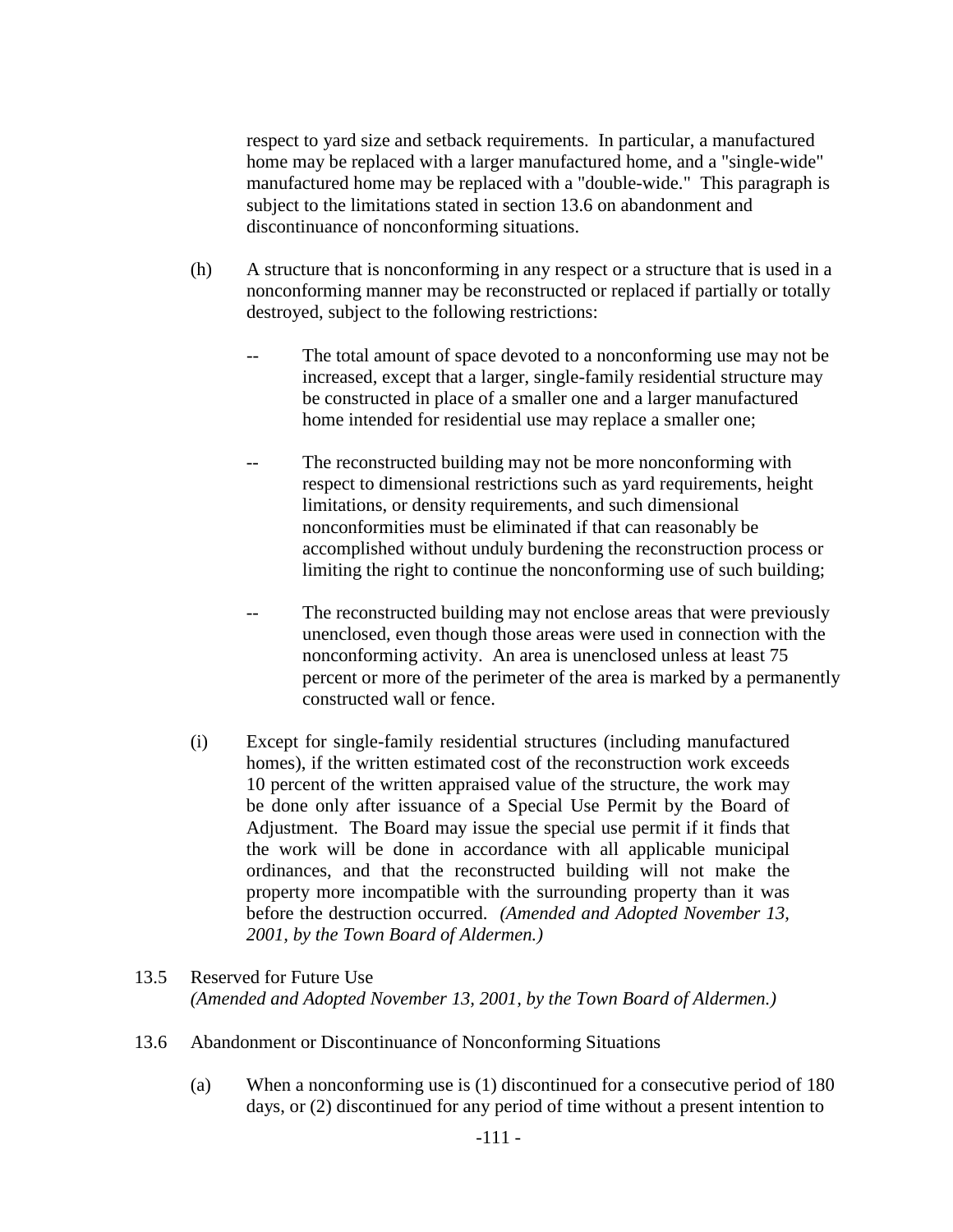reinstate the nonconforming use, the property involved may thereafter be used only for conforming purposes, except as provided in paragraph (b) of this section.

- (b) The Board of Adjustment may issue a special use permit to allow a nonconforming use that has been discontinued for more than 180 consecutive days to be reinstated if it finds that (1) the nonconforming use has been discontinued for less than two years, and (2) the discontinuance resulted from factors that, for all practical purposes, were beyond the control of the person maintaining the nonconforming use.
- (c) If the principal activity on property where a nonconforming situation other than a nonconforming use exists is (1) discontinued for a consecutive period of 180 days, or (2) discontinued for any period of time without a present intention of resuming that activity, then that property may thereafter be used only in conformity with all of the regulations applicable to the district in which the property is located, unless the Board of Adjustment issues a special use permit to allow the property to be used (for a conforming purpose) without correcting the nonconforming situation. The Board shall issue such a permit if it finds that (1) the nonconforming situation cannot be corrected without undue hardship or expense, and (2) the nonconforming situation is of a minor nature that does not adversely affect the surrounding property or the general public to any significant extent.
- (d) For purposes of determining whether a right to continue a nonconforming situation is lost pursuant to this section, all of the buildings, activities, and operations maintained on a lot are generally to be considered as a whole. For example, the failure to rent one apartment in a nonconforming apartment building or one space in a nonconforming manufactured home park for 180 days shall not result in a loss of the right to rent that apartment or space thereafter so long as the apartment building or manufactured home park as a whole is continuously maintained. But if a nonconforming use is maintained in conjunction with a conforming use, discontinuance of a nonconforming use for the required period shall terminate the right to maintain it thereafter. And so, if a manufactured home is used as a nonconforming use on a residential lot where a conforming residential structure also is located, removal of that manufactured home for 180 days terminates the right to replace it.
- (e) When a structure or operation made nonconforming by this ordinance is vacant or discontinued at the effective date of this ordinance, the 180-day period for purposes of this section begins to run at the effective date of this ordinance.

#### 13.7 Termination of Nonconforming Situations

 Subject to all other terms and conditions of Article 16 of this ordinance, nonconforming situations shall not be subject to specific time limitations for permanent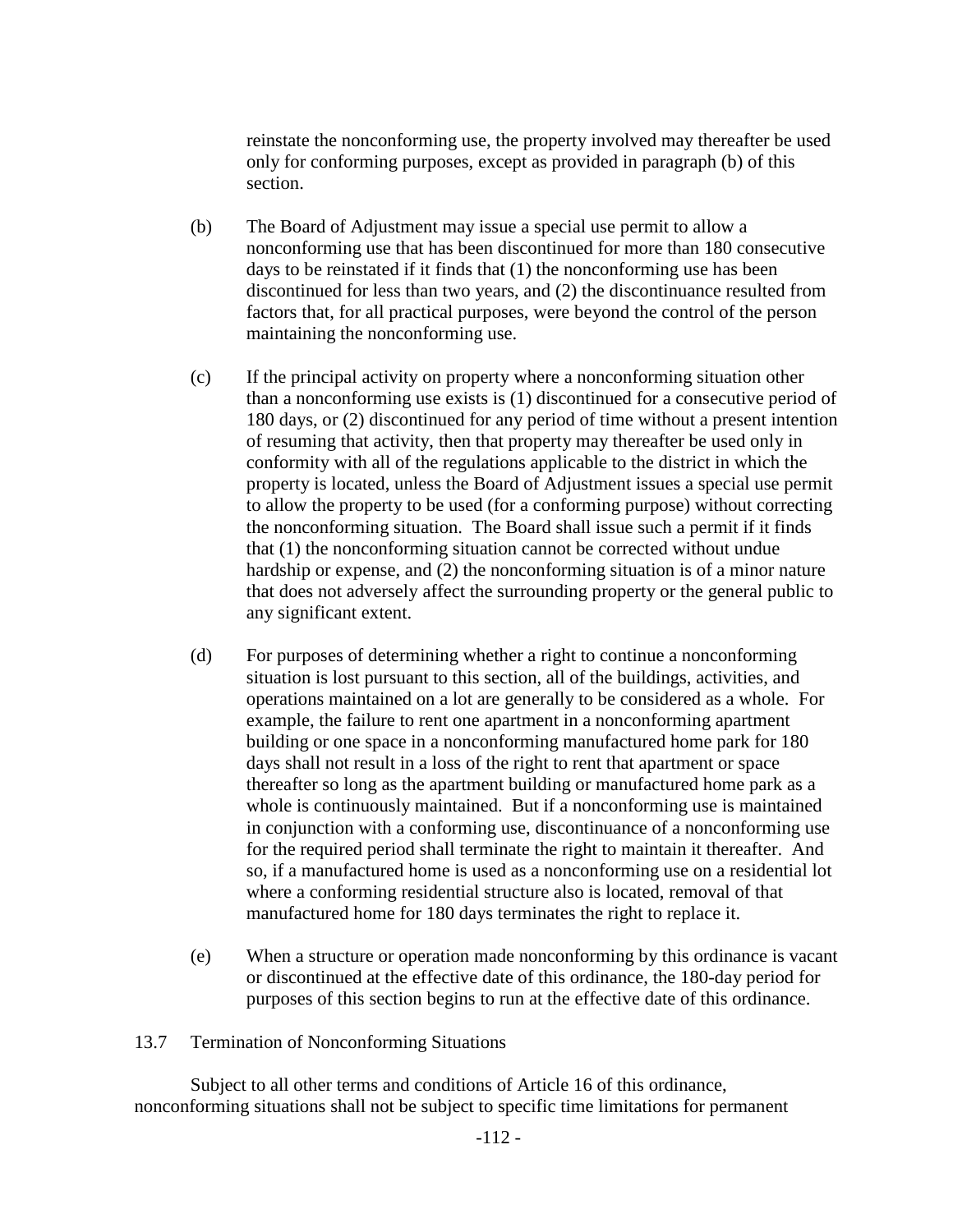discontinuation; except for nonconforming junk yards, to include nonconforming uses and situations, which shall be completely removed within three (3) years following the effective date of this ordinance.

- 13.8 Completion of Nonconforming Projects
	- (a) All work on any nonconforming project shall cease on the effective date of this ordinance. Thereafter, work on nonconforming projects may begin, or may be continued, only pursuant to a special use permit issued by the Board of Adjustment (except as provided in paragraph (b) of this section). The Board shall issue such a permit if it finds that the applicant has in good faith made substantial expenditures or incurred substantial binding obligations or otherwise changed his position in some substantial way in reasonable reliance on the land use law as it existed before the effective date of this ordinance and thereby would be unreasonably prejudiced if not allowed to complete his project as proposed. In considering whether these findings may be made, the Board shall be guided by the following:
		- -- To the extent that expenditures are recoverable with a reasonable effort, a party shall not be considered prejudiced by having made those expenditures. For example, a party shall not be considered prejudiced by having made expenditure to acquire a potential development site if the property obtained is just as valuable under the new classification as it was under the old, for the expenditure can be recovered by resale of the property.
		- An expenditure shall be considered substantial if it is significant both in dollar amount and in terms of (1) the total estimated cost of the proposed project, and (2) the ordinary business practices of the developer.
		- A person shall be considered to have acted in good faith if actual knowledge of a proposed change in the land use law affecting the proposed development site could not be attributed to him.
		- -- Even though a person had actual knowledge of a proposed change in the land use law affecting a development site, the Board may still find that he acted in good faith if he did not proceed with his plans in a deliberate attempt to circumvent the effects of the proposed ordinance. The Board may find that the developer did not proceed in an attempt to undermine the proposed ordinance if it determines that (1) at the time the expenditures were made, either there was considerable doubt about whether any ordinance would ultimately be passed, or it was not clear that the proposed ordinance would ultimately be passed, or it was not clear that the proposed ordinance would prohibit the intended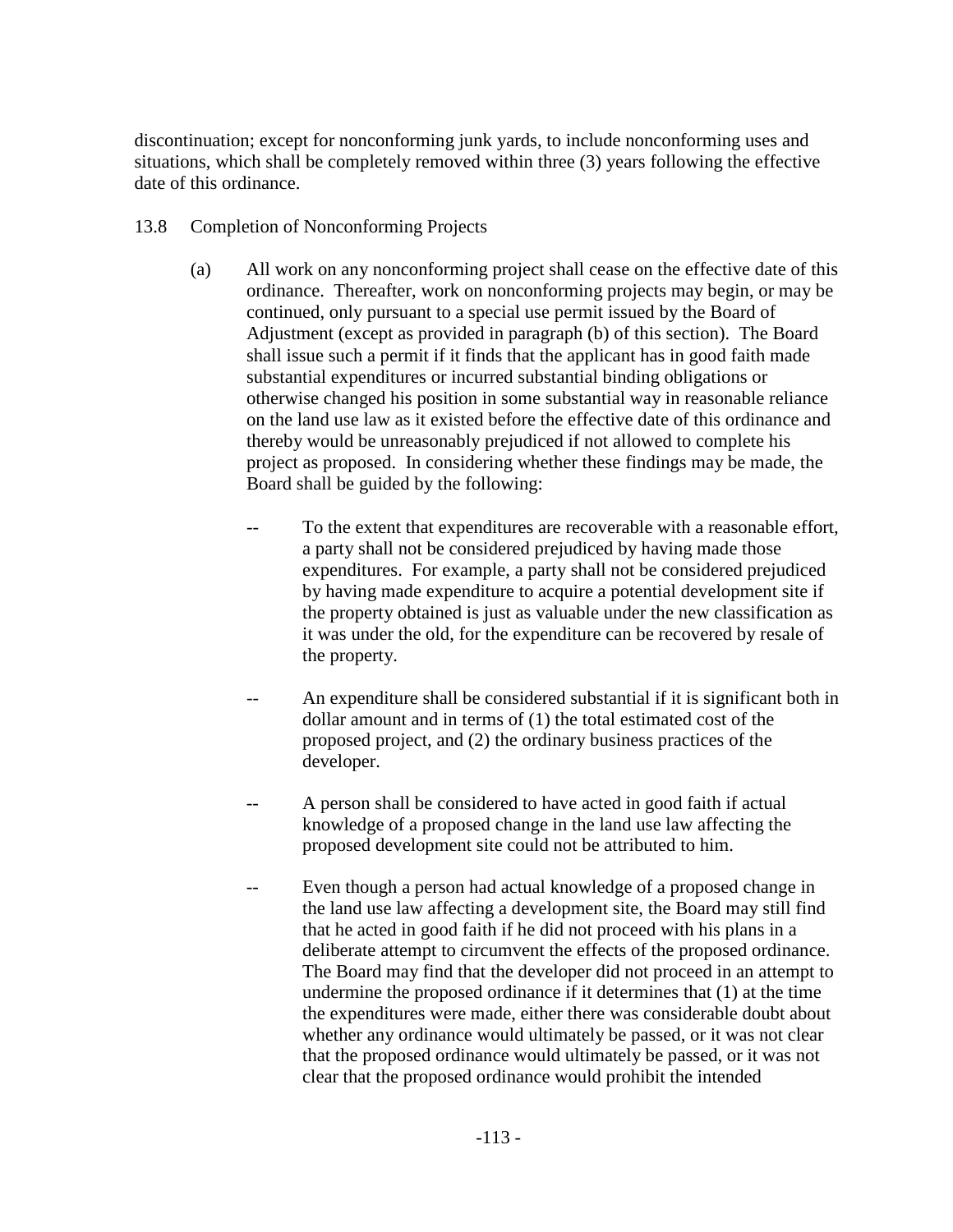development; and (2) the developer had legitimate business reasons for making expenditures.

- (b) The requirements of paragraph (a) of this section shall not apply to a nonconforming project if the Building Inspector certifies that actual construction of that project began at least 180 days before the effective date of this ordinance and that the work is at least 75 percent complete at the effective date of this ordinance.
- (c) The Board of Adjustment shall not consider any application for a special use permit authorized by paragraph (a) of this subsection that is submitted more than 90 days after the effective date of this ordinance, unless it waives this requirement for good cause shown.
- (d) If the Board of Adjustment issues a special use permit pursuant to paragraph (a) of this section, it may attach such reasonable conditions to the permit as it finds necessary to reduce the extent to which the nonconforming project is incompatible with the surrounding neighborhood. In particular, the Board may require that work on the nonconforming project be continuously maintained, if possible, and that the project be completed as expeditiously as possible.
- (e) When it appears from the developer's plans or otherwise that the nonconforming project was intended to be or reasonably could be completed in stages, segments or other discreet units, the Board of Adjustment shall not allow the nonconforming project to be constructed or completed in a fashion that is larger or more extensive than is necessary to allow the developer to recoup and obtain a reasonable rate of return on the expenditures he has made in connection with that nonconforming project.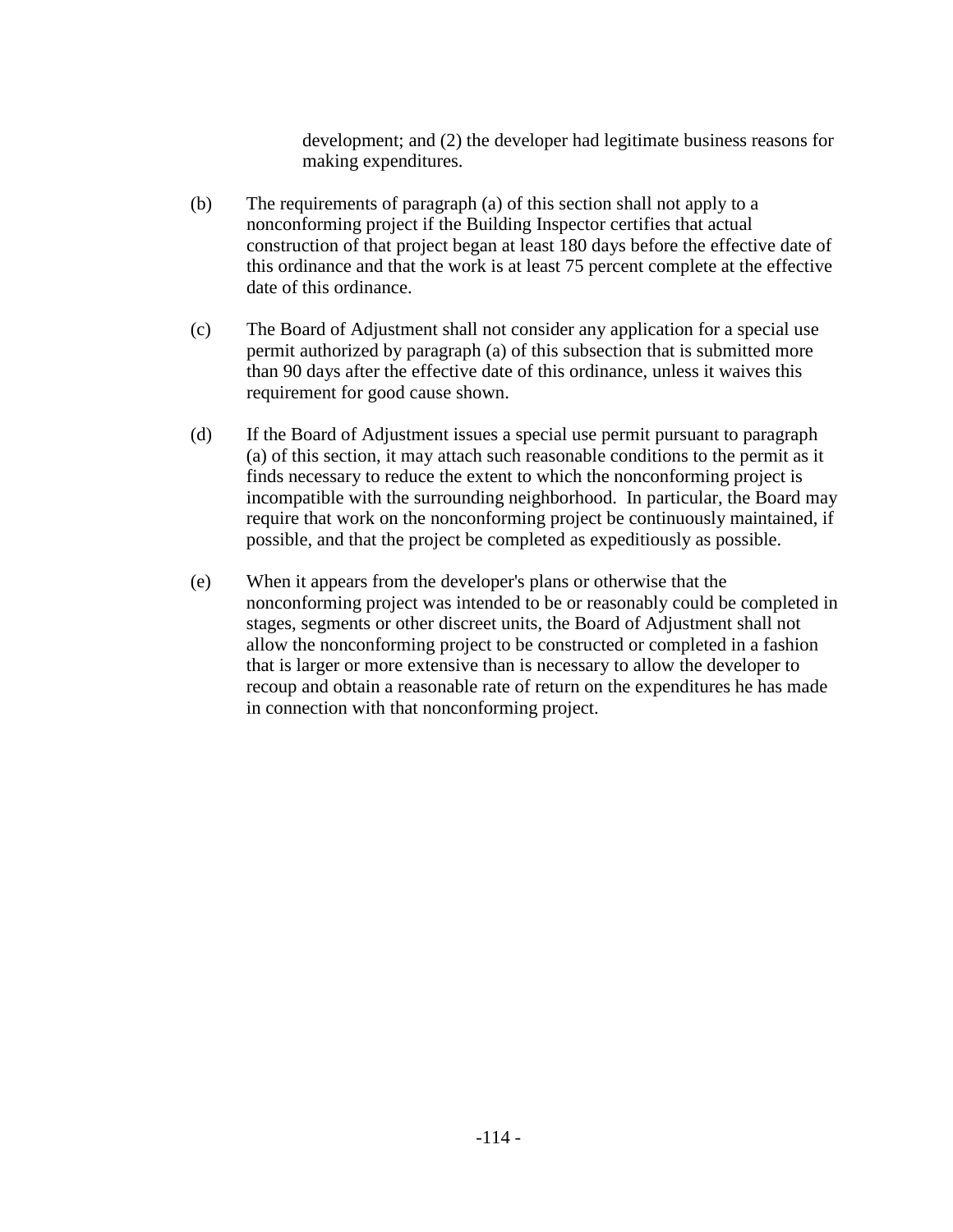# **ARTICLE 14. VESTED RIGHT PROVISIONS**

## 14.1 Purpose

 The purpose of this section is to implement the provisions of G.S. 160A-385.1 pursuant to which a statutory zoning vested right is established upon the approval of a sitespecific development plan.

 Neither a variance, a sketch plan nor any other document that fails to describe with reasonable certainty the type and intensity of use for a specified parcel or parcels of property shall constitute a site specific development plan.

- 14.2 Establishment of a Zoning Vested Right
	- (a) A zoning vested right shall be deemed established upon the valid approval, or special use approval, by the Board of Aldermen or Board of Adjustment, as applicable, of a site specific development plan, following notice and public hearing.
	- (b) The approving authority may approve a site specific development plan upon such terms and conditions as may reasonably be necessary to protect the public health, safety, and welfare.
	- (c) Notwithstanding subsections (a) and (b), approval of a site specific development plan with the condition that a variance be obtained shall not confer a zoning vested right unless and until the necessary variance is obtained.
	- (d) A site-specific development plan shall be deemed approved upon the effective date of the approval authority's action or ordinance relating thereto.
	- (e) The establishment of a zoning vested right shall not preclude the application of overlay zoning that imposes additional requirements but does not affect the allowable type or intensity of use, or ordinances or regulations that are general in nature and are applicable to all property subject to land-use regulation by the Town of Grimesland, including, but not limited to, building, fire, plumbing, electrical, and mechanical codes. Otherwise applicable new or amended regulations shall become effective with respect to property that is subject to a site specific development plan upon the expiration or termination of the vested right in accordance with this chapter.
	- (f) A zoning vested right is not a personal right, but shall attach to and run with the applicable property. After approval of a site specific development plan, all successors to the original landowner shall be entitled to exercise such right while applicable.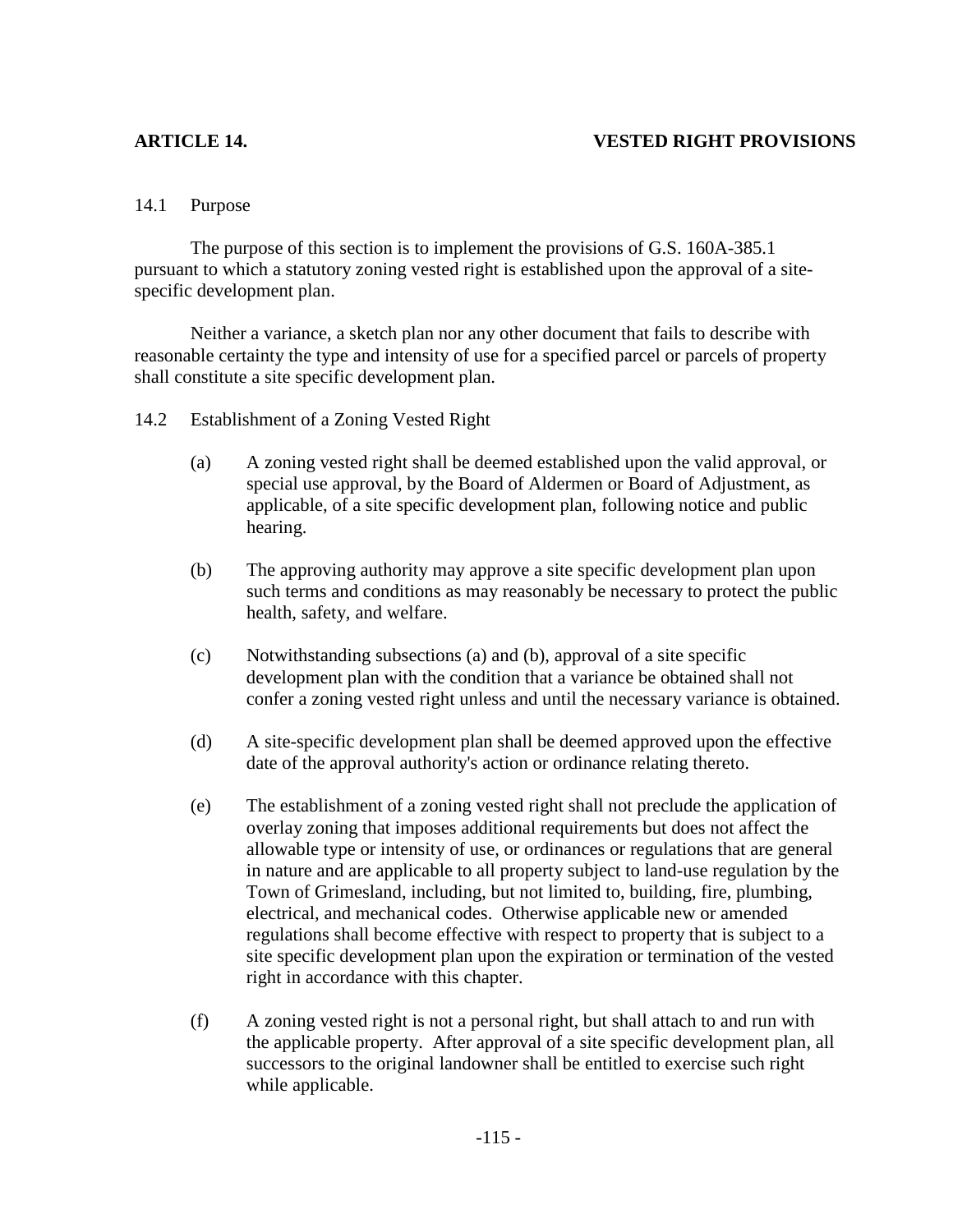# 14.3 Approval Procedures and Approval Authority

- (a) Except as otherwise provided in this section, an application for site specific development plan approval shall be processed in accordance with the procedures established by ordinance and shall be considered by the designated approval authority for the specific type of zoning permit, special use permit, building permit, or variance approval for which application is made.
- (b) Notwithstanding the provisions of subsection (a), if the authority to issue a particular zoning or special use, building, or variance permit or approval has been delegated by ordinance to a board, committee or administrative official other than the Town of Grimesland Board of Aldermen, Board of Adjustment, or other planning agency designated to perform any or all of the duties of the Board of Adjustment, in order to obtain a zoning vested right, the applicant must request in writing at the time of application that the application be considered and acted on by the Town of Grimesland Board of Aldermen or Board of Adjustment, following notice and a public hearing as provided in G.S. 160A-364.
- (c) In order for a zoning vested right to be established upon approval of a site specific development plan, the applicant must indicate at the time of application, on a form to be provided by the Town of Grimesland, that a zoning vested right is being sought.
- (d) Each map, plat, site plan or other document evidencing a site specific development plan shall contain the following notation: "Approval of this plan establishes a zoning vested right under G.S. 160A-385.1. Unless terminated at an earlier date, the zoning vested right shall be valid until (date)."
- (e) Following approval or conditional approval of a site specific development plan, nothing in this chapter shall exempt such a plan from subsequent reviews and approvals to ensure compliance with the terms and conditions of the original approval, provided that such reviews and approvals are not inconsistent with the original approval.
- (f) Nothing in this chapter shall prohibit the revocation of the original approval or other remedies for failure to comply with applicable terms and conditions of the approval or the zoning ordinance.

# 14.4 Duration

(a) A zoning right that has been vested as provided in this chapter shall remain vested for a period of two years. This vesting shall not be extended by any amendments or modifications to a site specific development plan unless expressly provided by the approval authority at the time the amendment or modification is approved.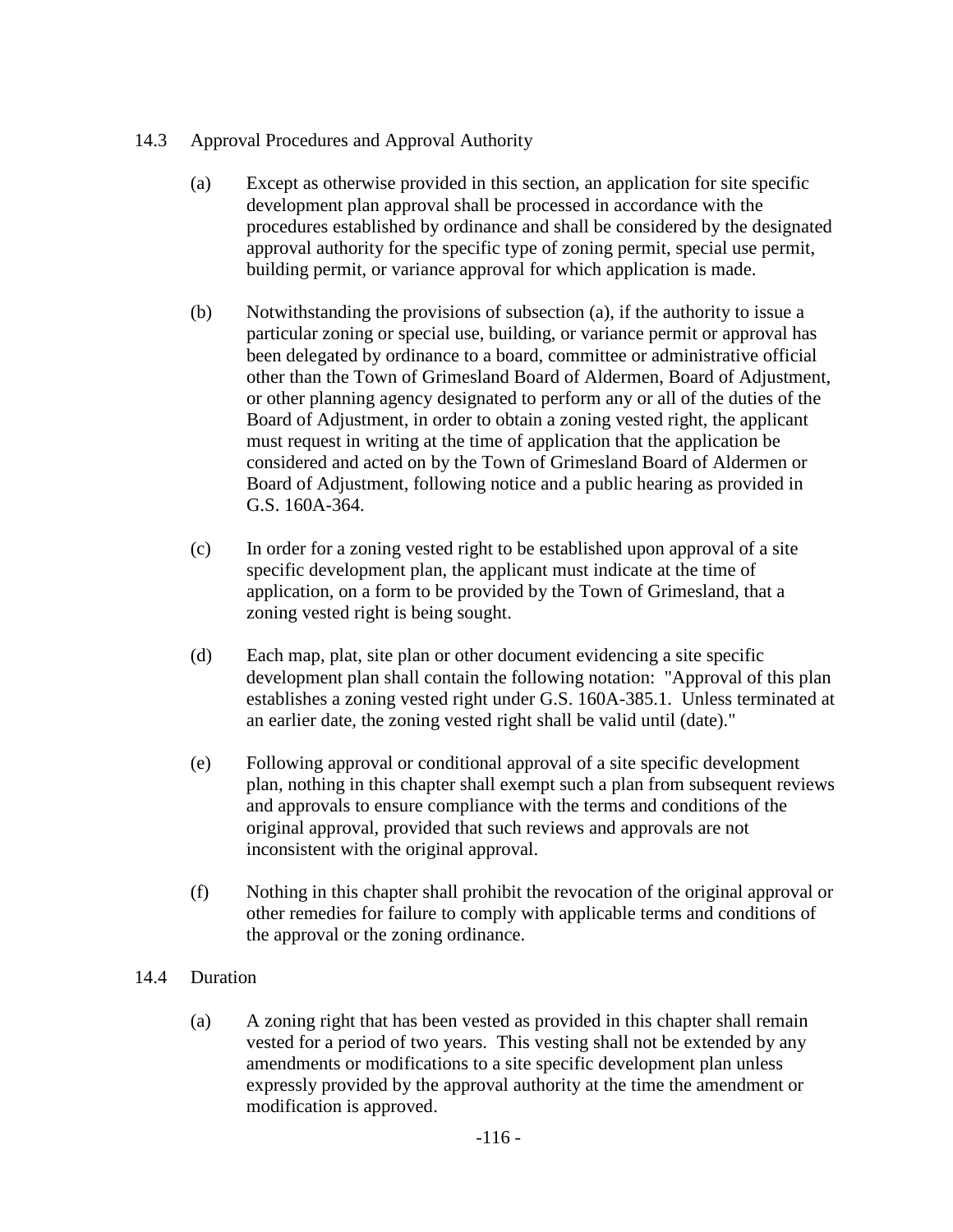(b) Upon issuance of a building permit, the expiration provisions of G.S. 160A-418 and the revocation provisions of G.S. 160A-422 shall apply, except that a building permit shall not expire or be revoked because of the running of time while a zoning vested right under this section is outstanding.

## 14.5 Termination

A zoning right that has been vested as provided in this chapter shall terminate:

- (a) at the end of the applicable vesting period with respect to buildings and uses for which no valid building permit applications have been filed;
- (b) with the written consent of the affected landowner;
- (c) upon findings by the Town of Grimesland Board of Aldermen, by ordinance after notice and a public hearing, that natural or man-made hazards on or in the immediate vicinity of the property, if uncorrected, would pose a serious threat to the public health, safety, and welfare if the project were to proceed as contemplated in the site specific development plan;
- (d) upon payment to the affected landowner of compensation for all costs, expenses, and other losses incurred by the landowner, including, but not limited to, all fees paid in consideration of financing, and all architectural, planning, marketing, legal, and other consultant's fees incurred after approval by the Town of Grimesland, together with interest thereon at the legal rate until paid. Compensation shall not include any diminution in the value of the property which is caused by such action;
- (e) upon findings by the Town of Grimesland Board of Aldermen, by ordinance after notice and a hearing, that the landowner or his representative intentionally supplied inaccurate information or made material misrepresentations which made a difference in the approval by the approval authority of the site specific development plan; or
- (f) upon the enactment or promulgation of a state or federal law or regulation that precludes development as contemplated in the site specific development plan, in which case the approval authority may modify the affected provisions, upon a finding that the change in state or federal law has a fundamental effect on the plan, by ordinance after notice and a hearing.

#### 14.6 Voluntary Annexation

A petition for annexation filed with the Town of Grimesland under G.S. 160A-31 or G.S. 160A-58.1 shall contain a signed statement declaring whether or not any zoning vested right with respect to the properties subject to the petition has been established under G.S.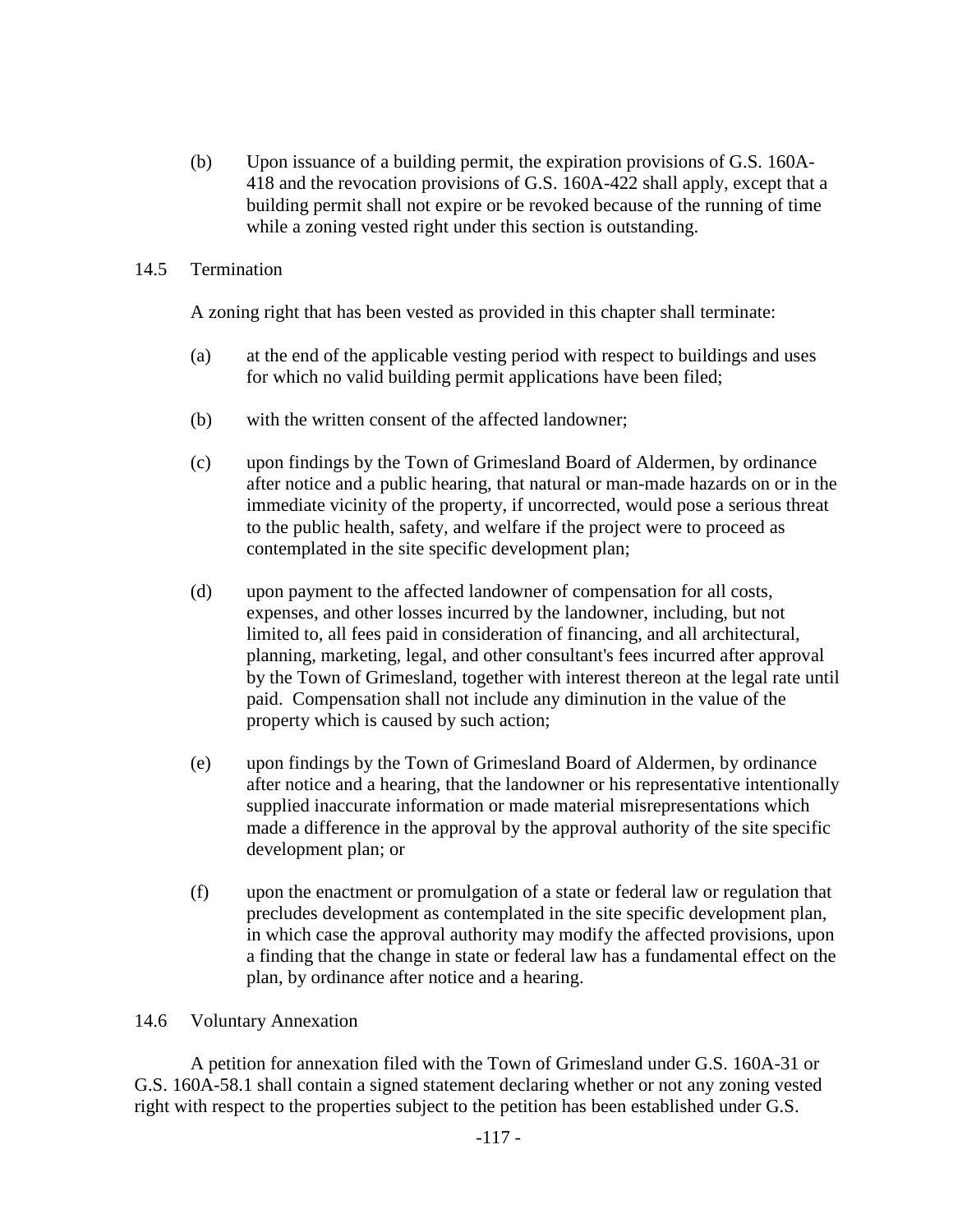160A-385.1 or G.S. 153A-344.1. A statement that declares that no zoning vested right has been established under G.S. 160A-385.1 or G.S. 153A-344.1, or the failure to sign a statement declaring whether or not a zoning vested right has been established, shall be binding on the landowner and any such zoning vested right shall be terminated.

## 14.7 Limitations

Nothing in this chapter is intended or shall be deemed to create any vested right other than those established pursuant to G.S. 160A-385.1.

## 14.8 Repealer

In the event that G.S. 160A-385.1 is repealed, Section 14.0 shall be deemed repealed and the provisions hereof no longer effective.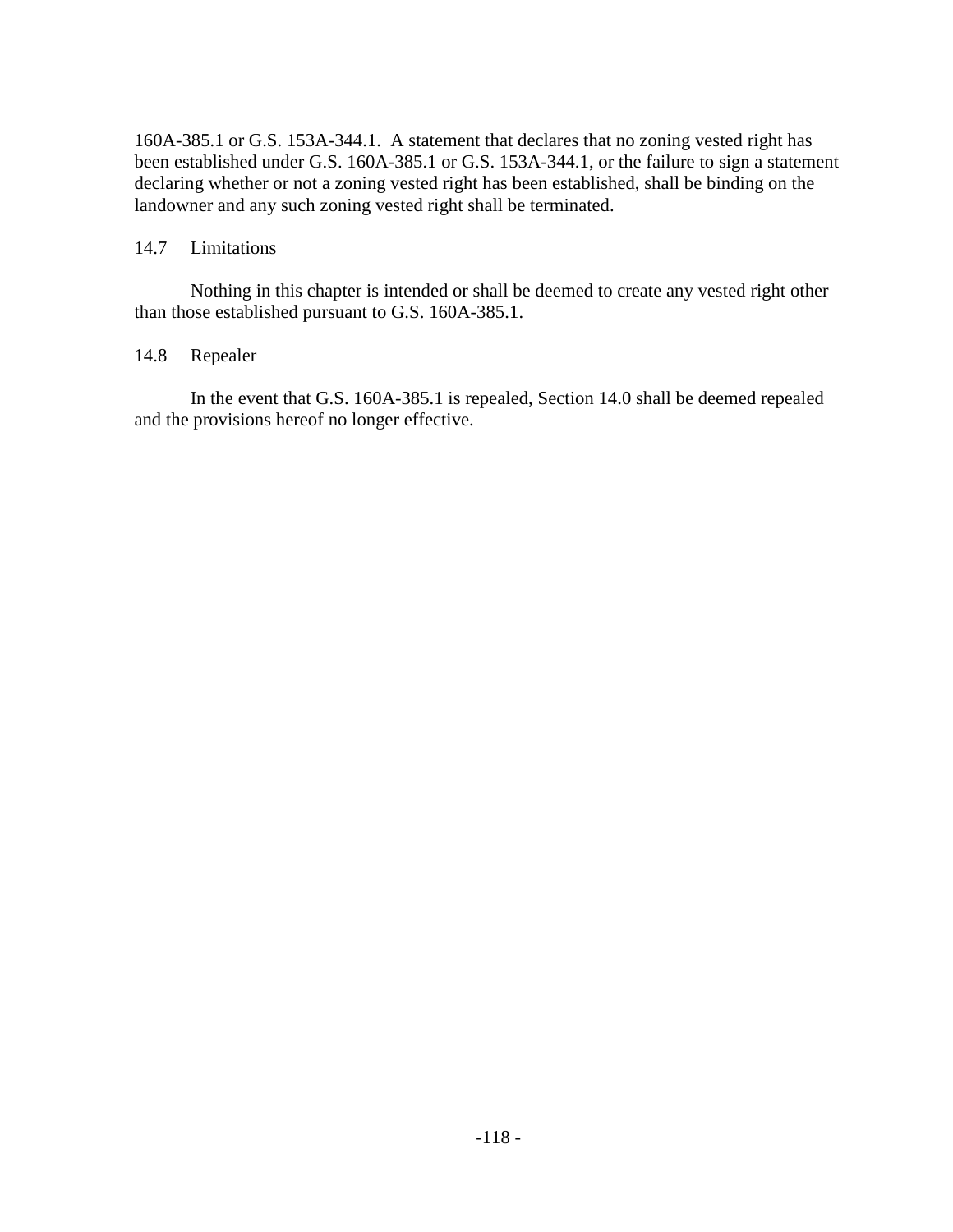#### 15.1 Zoning Certificate

 No building or structure or any part thereof shall be erected or repaired until a zoning certificate therefore has been issued by the Zoning Administrator. Each application for a zoning certificate shall be accompanied by a plat, drawn to scale, showing accurate dimensions of the lot to be built upon, accurate dimension of the building to be erected, its location on the lot, and other such information as may be necessary to provide for the enforcement of this ordinance. A careful record of such applications and plats, together with a record of the action taken thereon, shall be kept in the office of the Zoning Administrator.

 No permit for excavation or erection of any building or part of a building, or for repairs to or alteration of a building, or the relocation of a building from the lot on which it is situated, shall be issued until after a statement of its intended use has been filed by the applicant.

#### 15.2 Certificate of Occupancy/Compliance

 No land shall be used or occupied, except for farm purposes, and no building or structure shall be erected, altered, used or changed in use for other than farm purposes until a certificate of occupancy/compliance shall have been issued by the Building Inspector stating that the building and/or the proposed use has been determined to be in compliance with the provisions of this ordinance. A like certificate shall be issued for the purpose of changing any existing use, as well as for maintaining, renewing, changing, or extending any nonconforming use. A certificate of occupancy/compliance, either for the whole or part of a building, shall be applied for prior to occupancy, and shall be issued within five days after the erection or alterations of such building or part shall have been found in compliance with the provisions of this ordinance and other applicable codes and ordinances. A record of all such certificates shall be kept on file in the office of the Building Inspector and shall be furnished on request to any person having a proprietary of tenancy interest in the building or land.

#### 15.3. Expiration of Permits

Except as provided in Article 14, Vested Rights Provisions, zoning and special use permits (including approved site or plot plans) shall expire automatically if, within six months after the issuance of such permits:

- (a) The use authorized by such permits has not commenced, in circumstances where no substantial construction, erection, alteration, excavation, demolition, or similar work is necessary before commencement of such use; or
- (b) Less than ten percent of the total cost of all construction, erection, alteration, excavation, demolition, or similar work on any development authorized by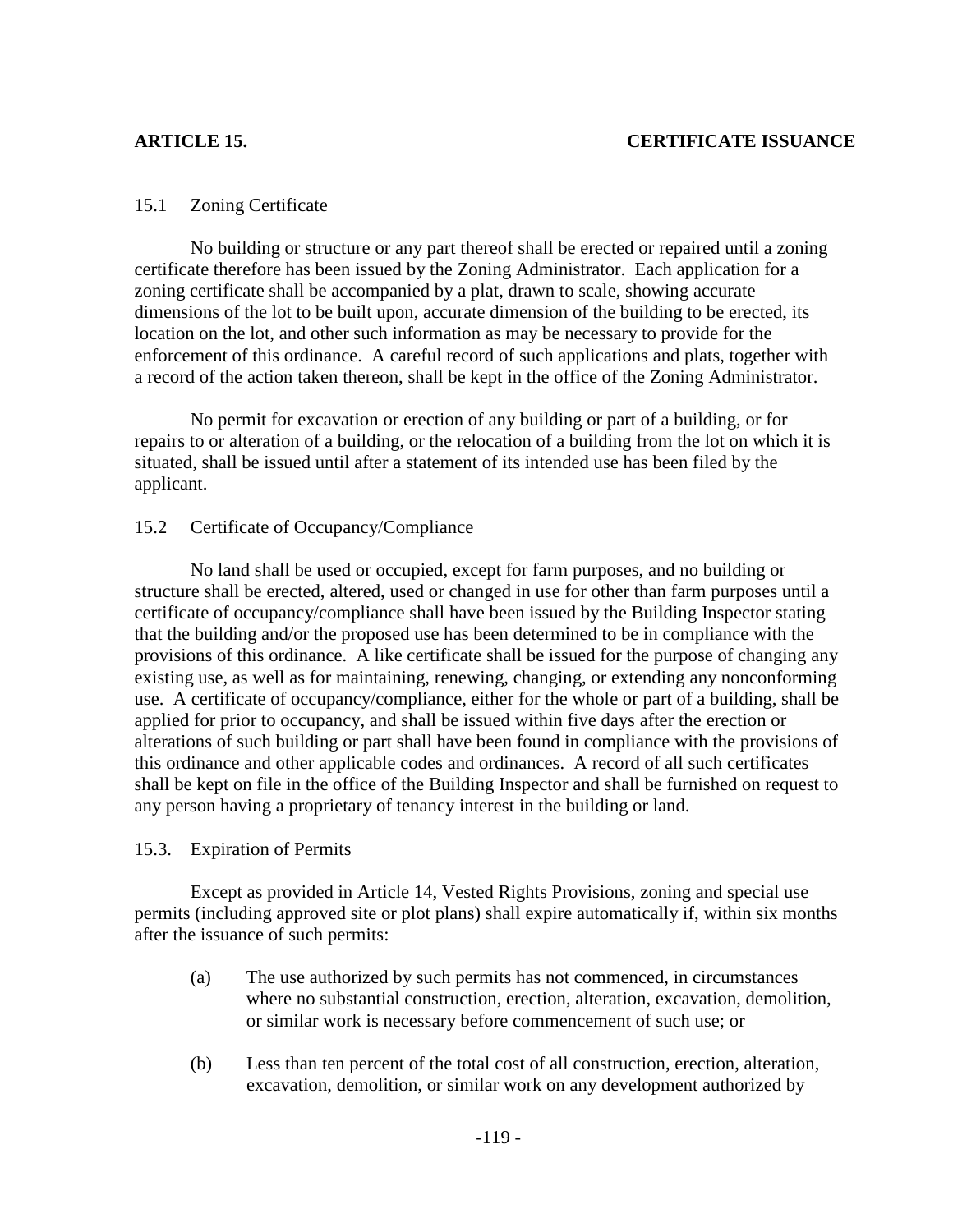such permits has been completed on the site. With respect to development that occurs in phases, this requirement shall apply only to the first phase.

If, after some physical alteration to land or structures begins to take place, such work is discontinued for a period of one year, then the zoning or special use permit authorizing such work shall immediately expire.

For purposes of this Section, a special use permit within the jurisdiction of the Board of Adjustment is issued when the board votes to approve the application and issue the permit. A zoning permit within the jurisdiction of the Zoning Administrator is issued when a copy of the fully executed permit is delivered to the permit recipient.

Special use permits with a vested right established in accordance with Article 14, Vested Rights Provisions, shall expire at the end of the two-year vesting period established pursuant to Article 14.

#### 15.4 Permit Extensions

The permit-issuing authority may extend for a period up to six months the date when a zoning or special use permit would otherwise expire pursuant to this Article if it concludes that (i) the permit has not yet expired, (ii) the permit recipient has proceeded with due diligence and in good faith, and (iii) conditions have not changed so substantially as to warrant a new application. Successive extensions may be granted for periods up to six months upon the same findings. All such extensions may be granted without resort to the formal processes and fees required for a new permit.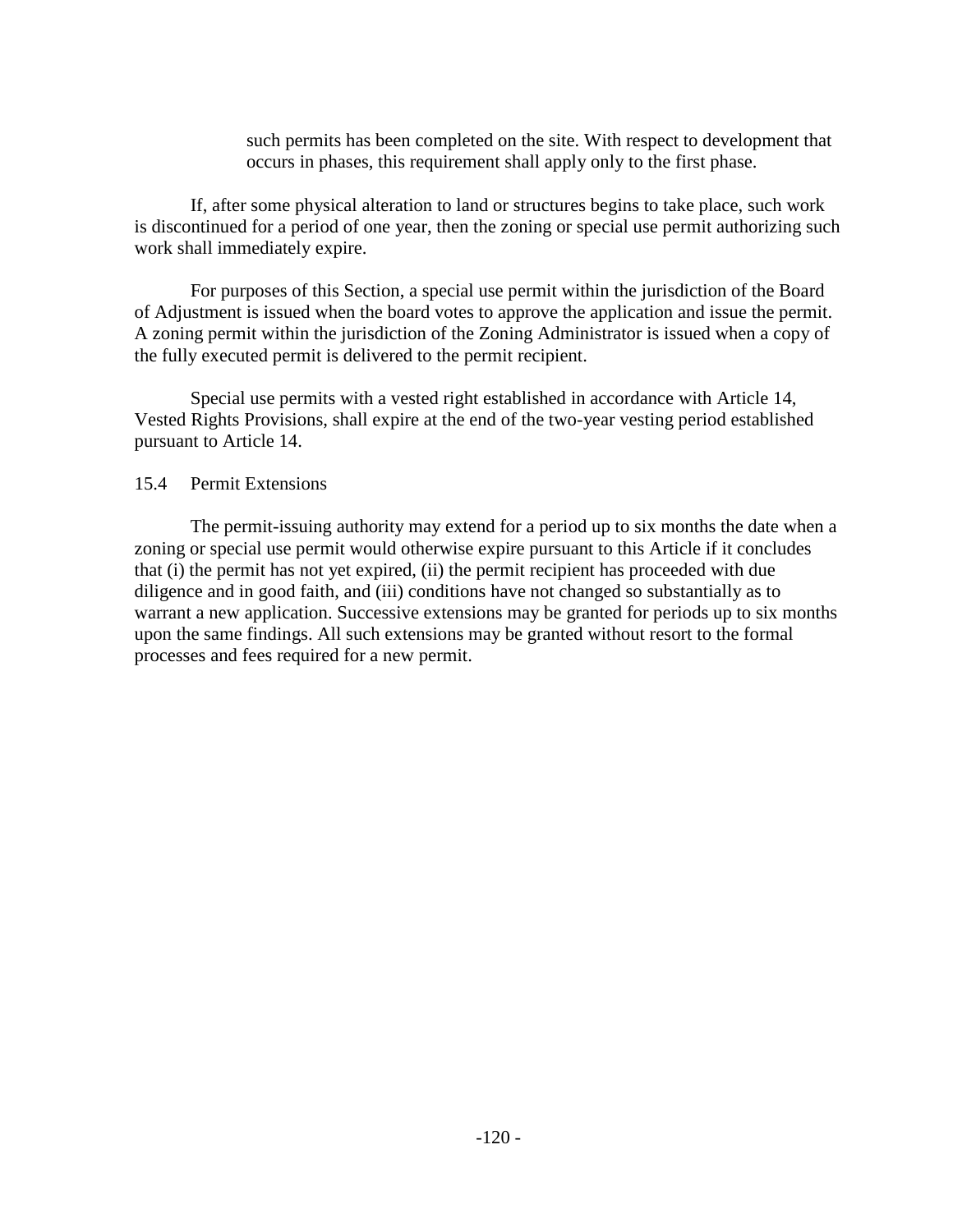# 16.1 Composition of the Board of Adjustment Pursuant to N.C.G.S. 160A-388

 There is hereby established the composition of the Grimesland Board of Adjustment. The Board of Adjustment shall consist of five (5) members appointed by the Board of Aldermen of the Town of Grimesland and the Pitt County Board of Commissioners. Three (3) of the members shall reside in the Town of Grimesland and be appointed by the Grimesland Board of Aldermen, and two (2) of the members shall reside in the extraterritorial jurisdiction area and be appointed by the Pitt County Board of Commissioners. Initially, one (1) member shall serve a one (1) year term, two (2) members shall serve two (2) year terms, and two (2) members shall serve three (3) year terms. Thereafter, all terms shall be for three (3) years.

# 16.2 Jurisdiction of the Board of Adjustment

 The Board of Adjustment shall have authority on any appeal relative to the provisions of this ordinance originating from within the area encompassed by the legal description of the jurisdiction of this ordinance as described in Article 4.

# 16.3 Rules for Proceedings of the Board of Adjustment

 The board shall adopt rules governing its organization and for all proceedings before it. Such rules shall provide and require the following in addition to such other rules and regulations the board shall adopt:

- -- The board shall elect a chairman and vice chairman on an annual basis.
- -- The Building Inspector or his designee shall serve as the secretary of the board. The secretary shall keep minutes of the proceedings. The minutes shall contain relevant facts and testimony of each appeal, the vote of each member on each appeal, abstention from voting, and attendance.
- No appeal may be heard unless a quorum is present. A quorum shall consist of three-fifths of the membership of the board.
- -- Due notice shall be given to all parties having interest in an appeal.
- -- Any interested party may appear in person, by agent, or by attorney to offer evidence and testimony relative to an appeal.

# 16.4 Powers of the Board of Adjustment

*Review of Enforcement Officer's Decision*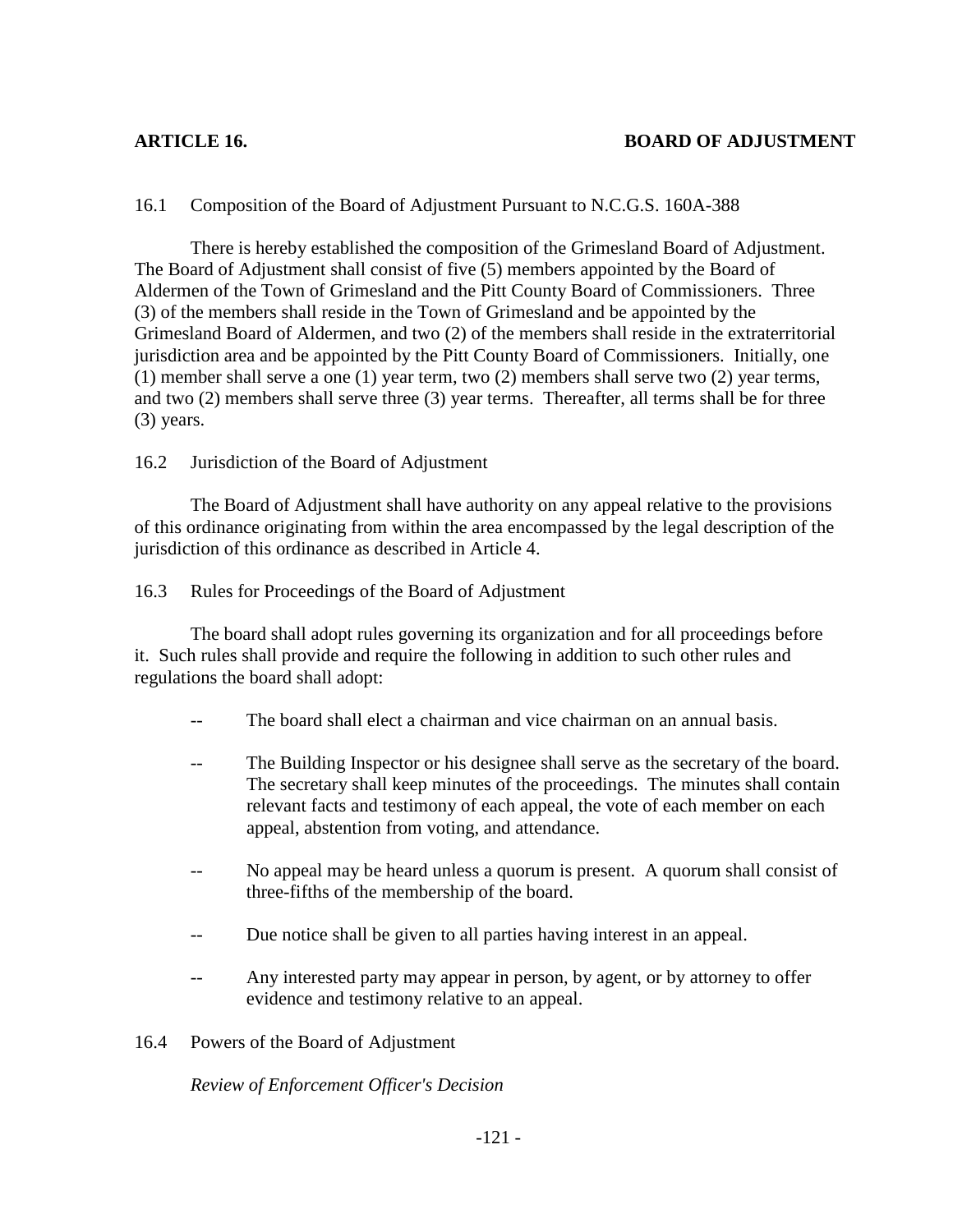Where it is alleged that there is any error in any order, decision, or requirements of the enforcement officers appointed by the Board of Aldermen, the Board of Adjustment shall have the power to hear and decide any appeal taken from the order, decision or requirement of the enforcement officer, and to grant a variance to the appellant to rectify any error of the enforcement officer. A concurring vote of four members of the board shall be required to reverse any order, decision or determination of the enforcement officer, or to decide in favor of the applicant any matter which the board is required to pass under the provisions of this ordinance, or to grant any variation in this ordinance.

#### *Variances*

 A variance may be granted to authorize upon appeal in specific cases such variance from the terms of this ordinance as will not be contrary to the public interest, where owing to special conditions, a literal enforcement of the provisions of this ordinance will result in undue hardship, and so that the spirit of this ordinance shall be observed and substantial justice done. In considering all proposed variances to this ordinance, the board shall, before making any finding in a specified case, first determine that the proposed variances will not constitute any change in the district boundaries shown on the zoning map, and will not impair any adequate supply of light and air to adjacent property, or materially increase the public danger of fire and safety, or adversely affect the use or physical attributes of property within the surrounding area, or in any other respect impair the public health, safety, and general welfare.

 In granting a variance, the board may impose thereto such conditions regarding the location, character, and other features of the proposed building, structure or use as it may deem advisable in furtherance of the purposes of this ordinance.

 Before a variance is granted, it shall be shown that special circumstances are attached to the property which do not generally apply to other property in the neighborhood. A variance may be granted only when the practical difficulty of undue hardship complained of is due to the particular characteristics of the property and not to the general conditions of the neighborhood which may reflect an undue stringency of the ordinance itself. A hardship peculiar to the applicant as distinguished from others affected by the general rule must be shown.

 The board may grant a variance in the dimensional yard requirements of this ordinance only where by reason of exceptional narrowness, shallowness, or shape of a specific piece of property which was a lot of record as of the effective date of this ordinance, or where due to the topographical conditions of a piece of property the strict application of the said dimensional requirements of this ordinance would result in practical difficulties or undue hardship of such nature as described in the preceding paragraph.

 The fact that property may be utilized more profitably will not be considered as justification for granting a variance by the board.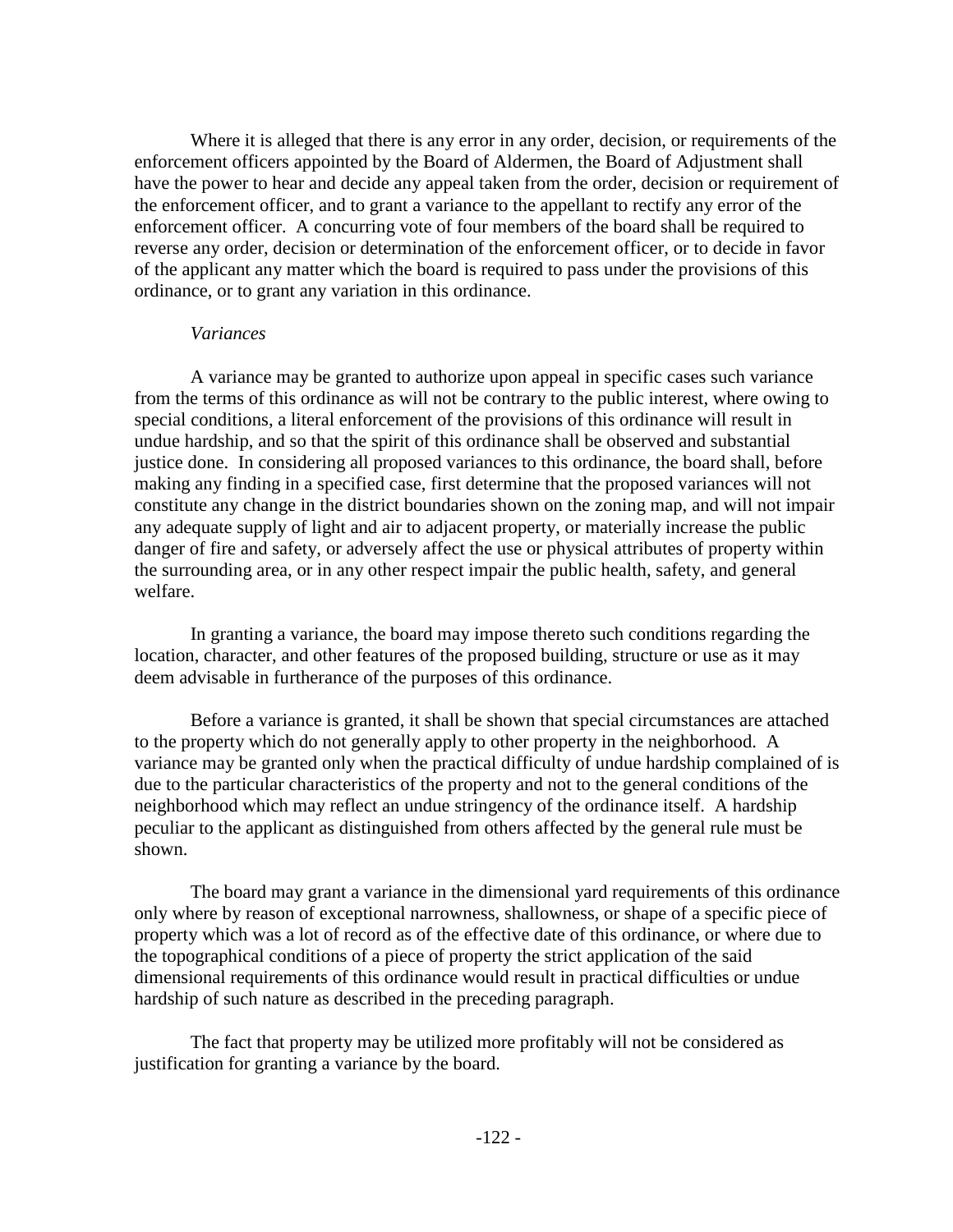The board shall have the power to grant, in particular cases, and subject to appropriate safeguards, permits for special uses as authorized by Article 10.

## *Additional Power*

 In addition to the general powers conferred upon the Board of Adjustment in the foregoing, the board shall have authority to make the following exception to the general provisions of this ordinance:

> Where a use district boundary line crosses a lot, the board, after a public hearing in which it has determined that the spirit and intent of this ordinance has been carried out, may permit a use of either classification on the whole lot, but not to exceed a distance of 150 feet from the boundary line.

# 16.5 Appeal to the Board of Adjustment

 An appeal may be taken to the Board of Adjustment by any person aggrieved by a decision of any officer, department or board of the town relative to enforcement or interpretation of this ordinance. Such appeal shall be taken within a reasonable time as provided by the rules of the board by filing the appeal with the office of the Building Inspector. The officer from whom the appeal is taken shall forthwith transmit to the board all papers constituting the record upon which the action appealed from was taken.

# 16.6 Appeal From Decision of the Board of Adjustment

 Any person or persons aggrieved by a decision of the Board of Adjustment may, within ninety (90) days, but not thereafter, present to Superior Court of Pitt County a petition for a writ of certiorari, duly verified, setting forth that such a decision is illegal, in whole or in part, specifying the grounds of illegality, whereupon such a decision of the board shall be subject to review as provided by law.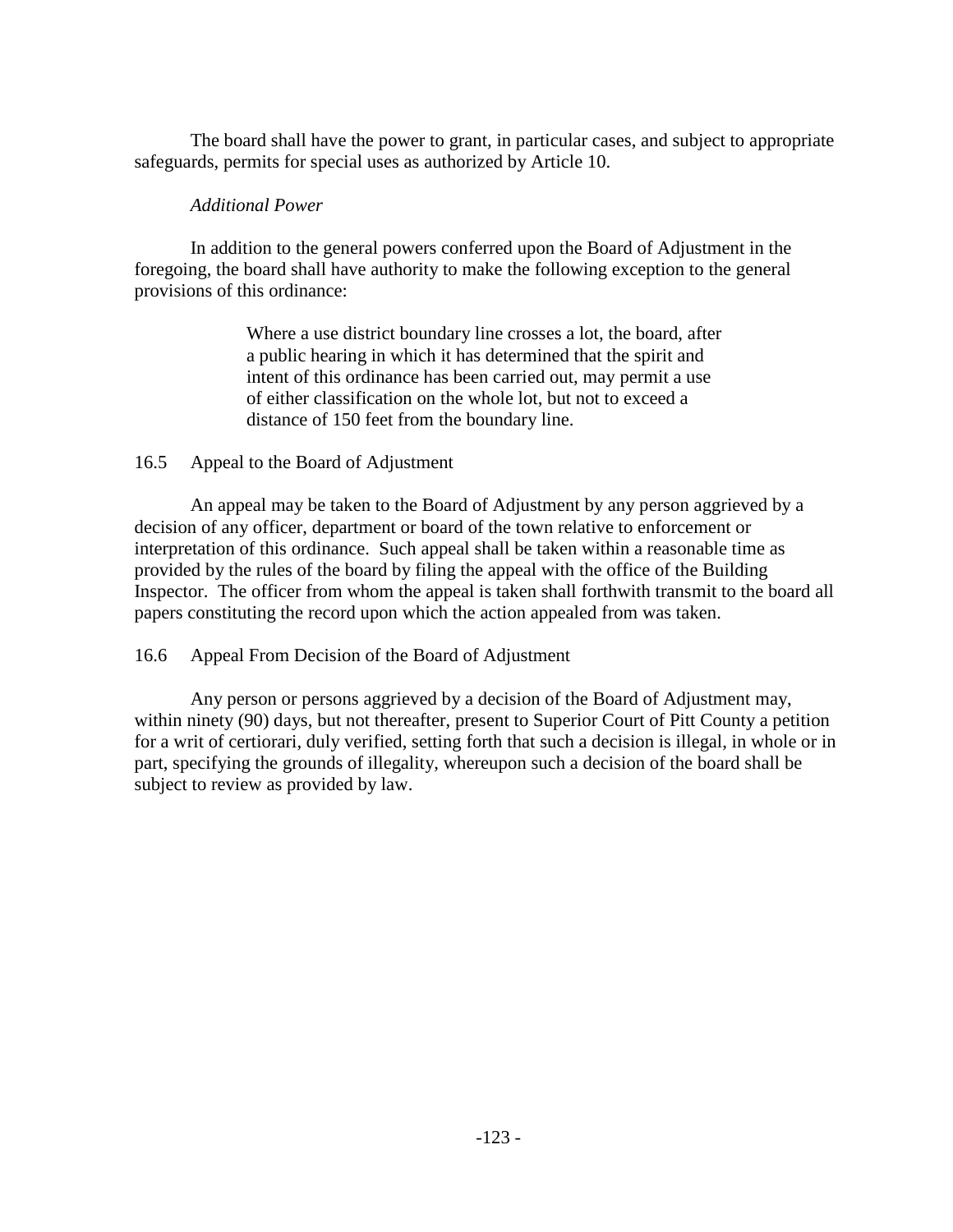## 17.1 Amendment by Own Motion

 The Board of Aldermen may from time to time amend, supplement, change, modify, or repeal the boundaries or regulations herein or subsequently amended. This may be done on the Board of Aldermen' own motion or as a result of a recommendation after a public hearing as prescribed below.

## 17.2 Amendment by Petition

 The Board of Aldermen may also desire to take such action as a result of a petition presented by a private citizen or citizens in accordance with the following procedures. Such petitions shall be presented to the Building Inspector at least fifteen (15) working days prior to the meeting of the Planning Board meeting at which it is to be heard, but not to include the day of the meeting. The petition shall contain such information, and shall be presented in such manner as specified by the Planning Board. The Planning Board, after studying the petition, shall prepare a recommendation to be considered by the Board of Aldermen at its next regular meeting. This recommendation will contain all reasons considered in the deliberations of the Planning Board.

 Acceptance by the Board of Aldermen of a recommendation of the Planning Board for an amendment to this ordinance will be only in the form of an authorization for notice of a public hearing as prescribed by law. Notice for such public hearing shall be given once a week for two successive calendar weeks in a newspaper distributed in the town, and the first such notice shall be published not less than fifteen (15) days and not more than twenty-five (25) days prior to the date fixed for the hearing.

## 17.3 Protest to Amendment

 In cases of a protest against any proposed amendments, signed by the owners of twenty percent (20%) or more either of the area of the lots included in such proposed change, or of those in lots immediately adjacent thereto either in the rear thereof or on either side thereof, extending one hundred feet therefrom, or of those directly opposite thereof extending one hundred feet from the street frontage of such opposite lots, such amendment shall not become effective except by favorable vote of three-fourths of all the members of the Board of Aldermen.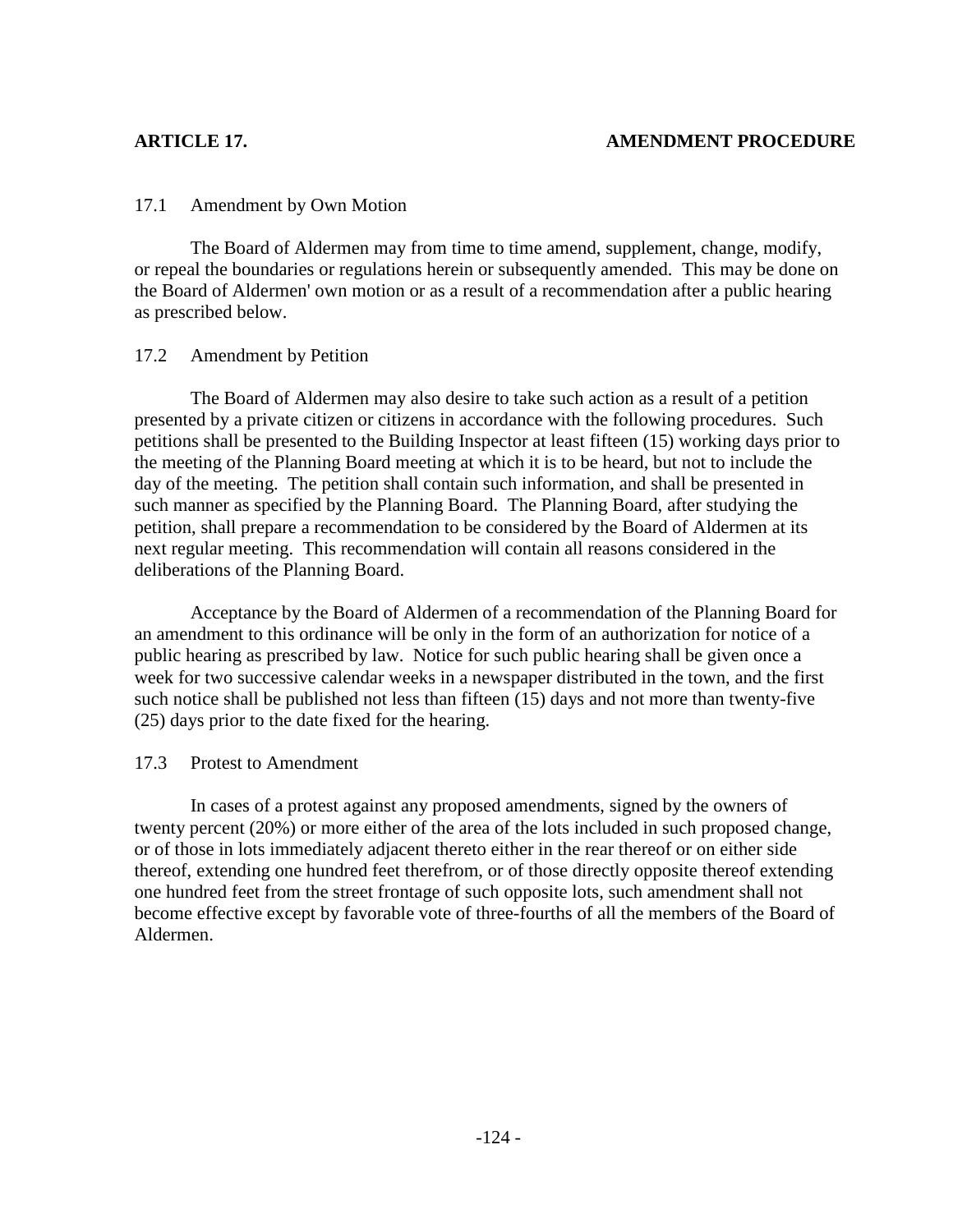#### 18.1 Violations

Any of the following shall be a violation of this Article and shall be subject to the enforcement remedies and penalties provided by this Article and by state law.

#### 18.1.1 Development Without Permit

 A 'development without a permit' violation means to engage in any development, use, construction, remodeling or other activities of any nature upon the land or improvements thereon subject to the jurisdiction of this Article without required permits, certificates or other forms of authorization as set forth in this Article.

## 18.1.2 Development Inconsistent With Permit

A 'development inconsistent with a permit' violation means to engage in any development, use, construction, remodeling, or other activity of any nature in any way inconsistent with any approved plan, permit, certificate, or other form of authorization granted for such activity.

#### 18.1.3 Violation by Act or Omission

A 'violation by act or omission' means to violate, by act or omission, any term, variance or waiver, condition, or qualification placed by the Board of Aldermen or its authorized boards upon any required permit, certificate or other form of authorization for the use, development or other activity upon land or improvements thereon.

## 18.1.4 Use in Violation

A 'use in violation' means to erect, construct, reconstruct, alter, repair, convert, maintain or use any building or structure or to use any land in violation or contravention of this Article, or any other regulation made under the authority conferred thereby.

## 18.1.5 Continue a Violation

Each day's violation of any provision of this Article is a separate and distinct offense.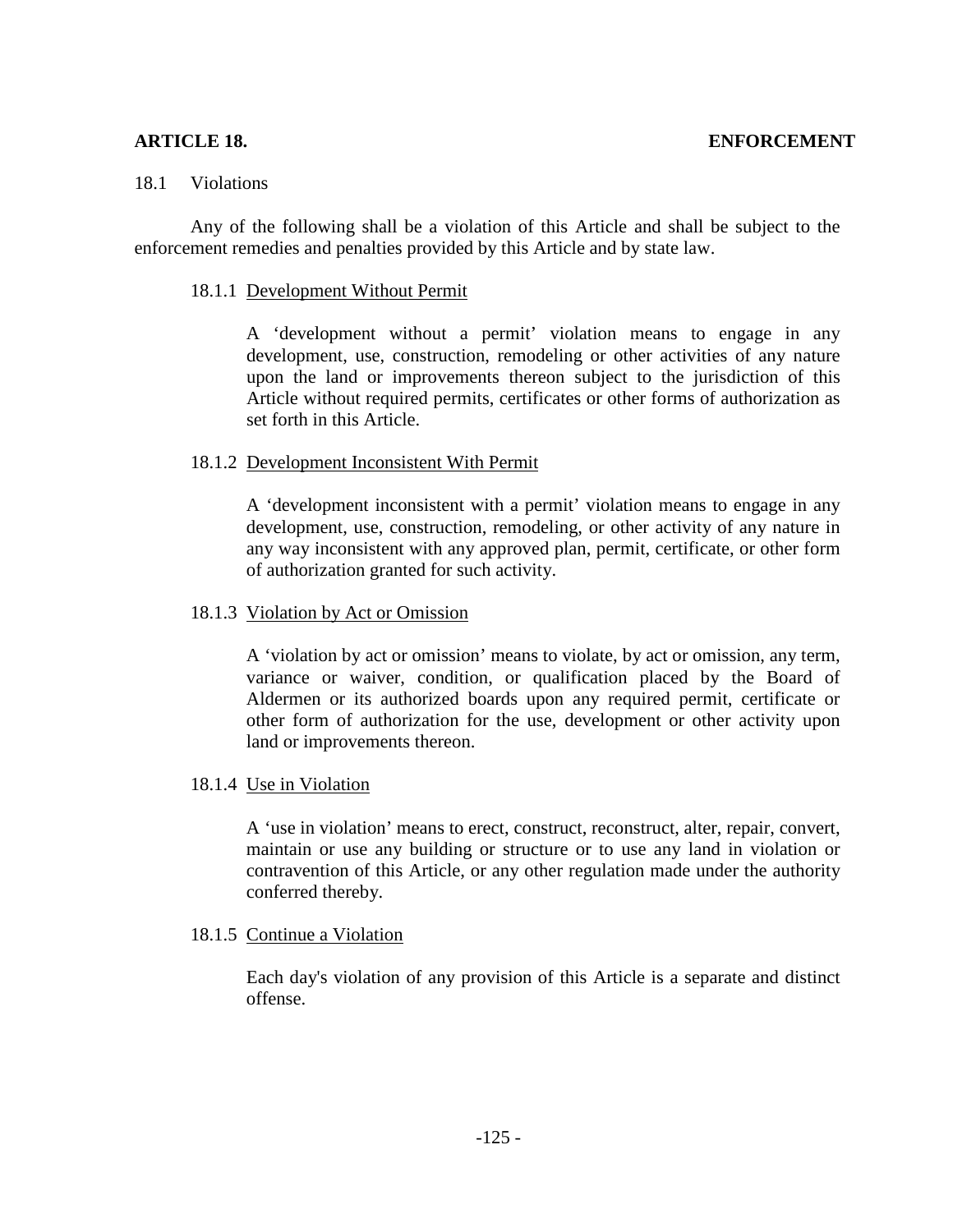## 18.2 Enforcement Intent

It is the intention of this Article, unless otherwise provided, that all questions arising in connection with the enforcement of this Article shall be presented first to the Zoning Administrator and that such questions shall be presented to the Board of Adjustment only on appeal from the Zoning Administrator's decision. An appeal from the decision of the Board of Adjustment shall be by proceedings in the nature of certiorari to the Superior Court as provided by law and must be filed with the Pitt County Clerk of Court within the 30-day appeal period described in Section 18.7.2. It is further the intention of this Article that the duties of the Board of Aldermen in connection with this Article shall not include the hearing and passing upon disputed questions that may arise in connection with the enforcement thereof.

## 18.3 Enforcement Procedures

When the Zoning Administrator or his agent finds a violation of this Article or receives a complaint alleging a violation of this Article, it shall be his duty to notify the owner or occupant of the land, building, structure, sign, or use of the violation. The owner or occupant shall immediately remedy the violation.

## 18.3.1 Notice of Violation

If the owner or occupant of the land, building, sign, structure, or use in violation fails to take prompt corrective action, the Zoning Administrator shall give the owner or occupant written notice, by certified or registered mail, to his last known address or by personal service or by posting notice of the violation conspicuously on the property:

- 1. That the land, building, sign, structure, or use is in violation of this Article;
- 2. The nature of the violation, and citation of the Section of this Article violated; and
- 3. The measures necessary to remedy the violation.

## 18.3.2 Appeal

Any owner or occupant who has received a Notice of Violation may appeal in writing the decision of the Zoning Administrator to the Board of Adjustment, in accordance with the provisions of Section 16.5 within thirty days following the date of the Notice of Violation. The Board of Adjustment shall hear an appeal within a reasonable time, and it may affirm, modify, or revoke the Notice of Violation. In the absence of an appeal, the remedies and penalties sought by the Zoning Administrator in the Notice of Violation shall be final.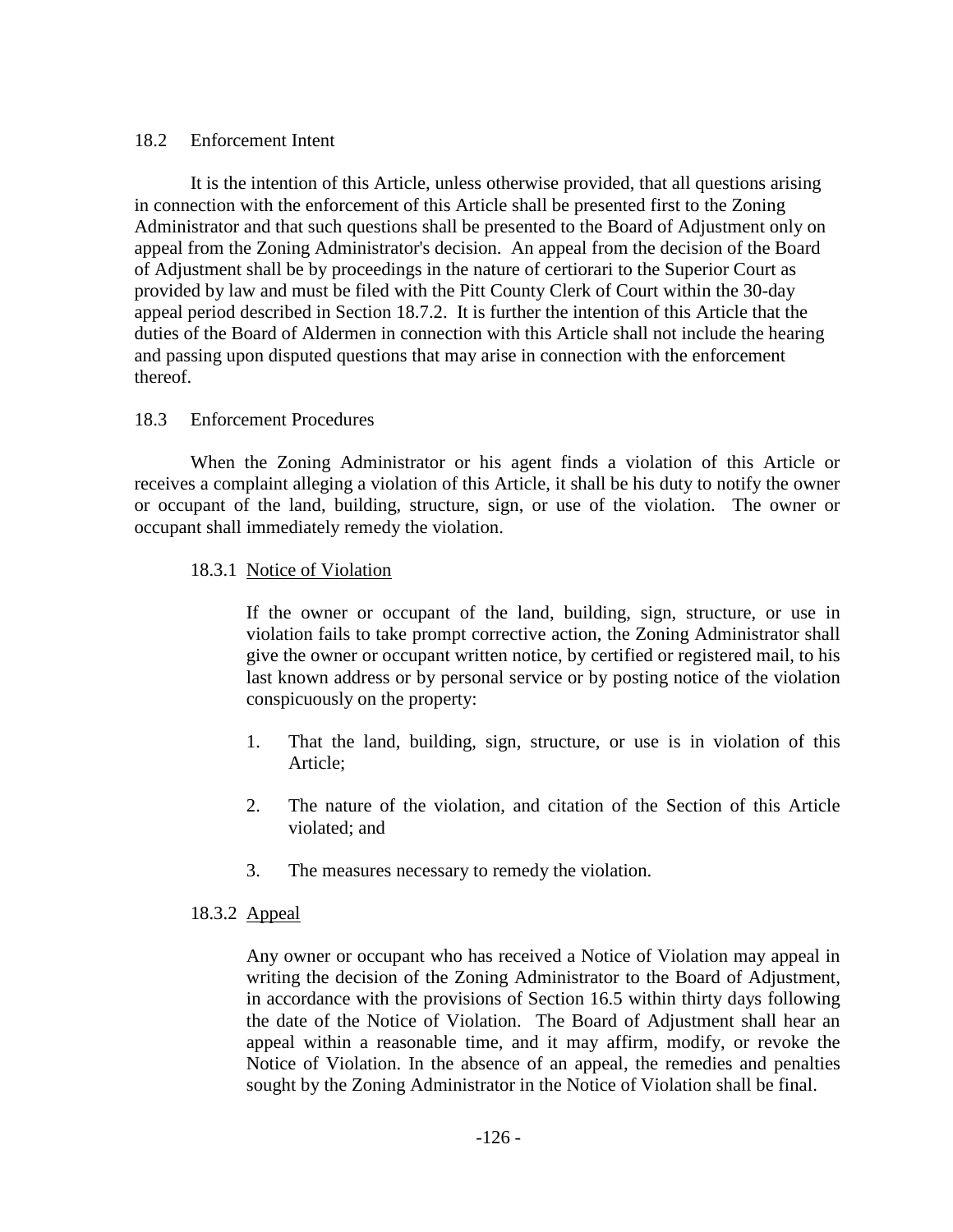## 18.3.3 Order of Corrective Action

If upon a hearing held pursuant to an appeal as prescribed above, the Board of Adjustment shall find that the owner or occupant is in violation of this Article, the Board of Adjustment shall make an order in writing to the owner or occupant affirming the violation and ordering compliance.

## 18.3.4 Failure to Comply with an Order

If the owner or occupant of a property fails to comply with a Notice of Violation from which no appeal has been taken, or an Order of Corrective Action following an appeal, the owner or occupant shall be subject to such remedies and penalties as may be provided for by state law and Section 18.4. If the owner or occupant fails to comply with the remedies and penalties prescribed, enforcement shall be sought through an order of a court of competent jurisdiction.

#### 18.4 Penalties And Remedies

Any one or all of the following procedures may be used to enforce the provisions of this Article.

#### 18.4.1 Injunction

Any violation of this Article or of any condition, order, or requirement, or remedy adopted pursuant hereto may be restrained, corrected, abated, mandated, or enjoined by other appropriate proceeding pursuant to state law.

#### 18.4.2 Civil Penalties

Any person who violates any provisions of this Article shall be subject to the assessment of a civil penalty under the procedures provided in Section 18.5.

## 18.4.3 Denial of Permit or Certificate

The Zoning Administrator may withhold or deny any permit, certificate, occupancy or other form of authorization on any land, building, sign, structure or use in which there is an uncorrected violation of a provision of this Article or of a condition or qualification of a permit, certificate or other authorization previously granted.

#### 18.4.4 Conditional Permit

 The Zoning Administrator may condition the authorization of any permit or certificate upon the correction of the deficiency, payment of civil penalties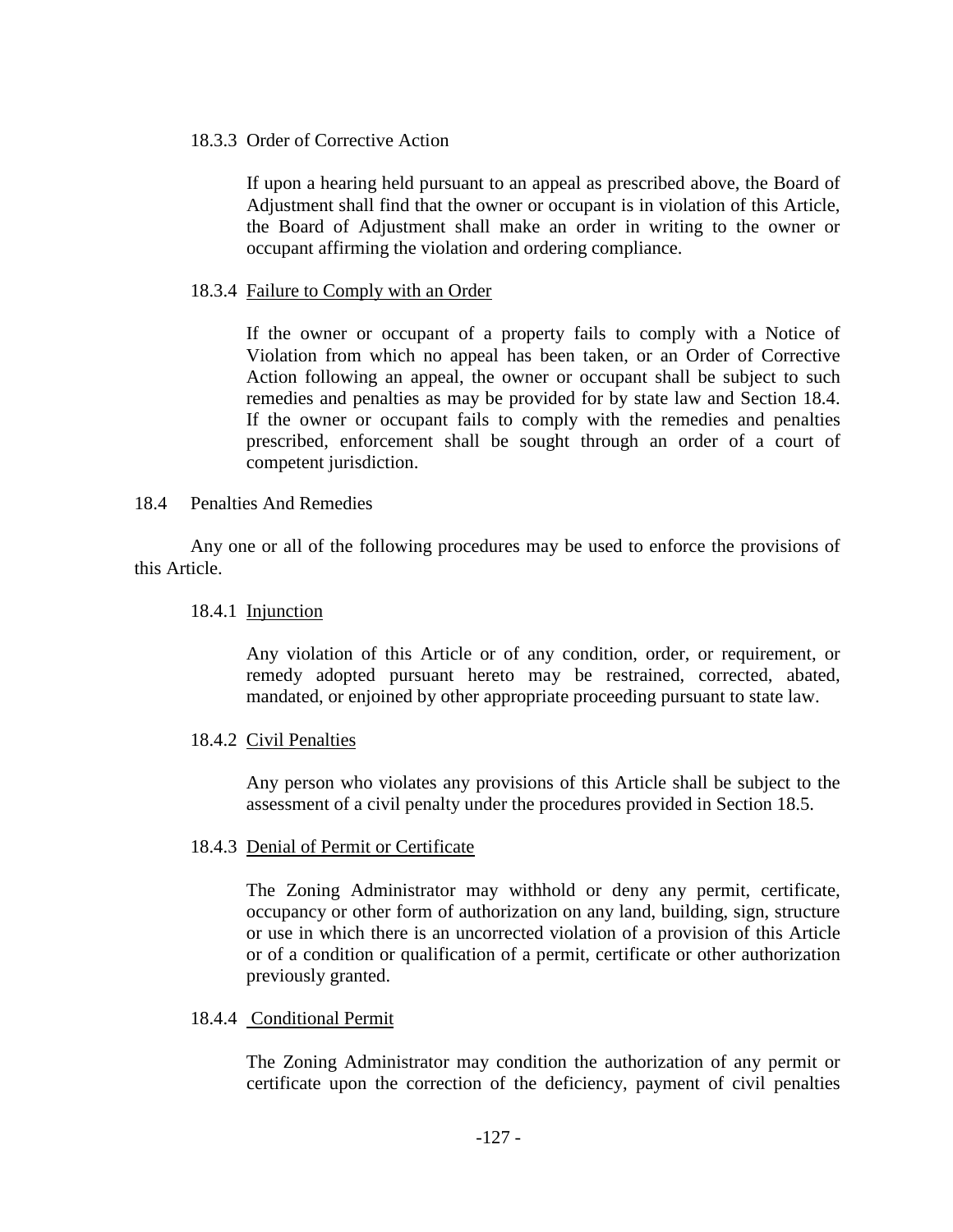within a specified time, or the posting of a compliance security approved by the Town attorney.

## 18.4.5 Revocation of Permits

In accordance with Section 18.6, permits shall be revoked for any substantial departure from the approved applications, plans, or specifications; refusal or failure to comply with the requirements of state or local laws; or for false statements or misrepresentations made in securing the permit. Any permit mistakenly issued in violation of an applicable state or local law may also be revoked.

## 18.4.6 Criminal Penalties

Any violation of this Article shall be a misdemeanor or infraction as provided by NCGS 14-4.

# 18.4.7 State and Common Law Remedies

In addition to other enforcement provisions contained in this Article, the Board of Alderman may exercise any and all enforcement powers granted to it by state law or common law.

## 18.5 Civil Penalties-Assessment and Procedures

# 18.5.1 Penalties

Any person who violates any provisions of this Article shall be subject to assessment of a \$50 per violation, per day civil penalty or the maximum amount allowed by law.

# 18.5.2 Notice

 No civil penalty shall be assessed until the person alleged to be in violation has been notified of the violation in accordance with Section 18.3.1. If after receiving a notice of violation under Section 18.3.1, the owner or other violator fails to take corrective action, a civil penalty may be imposed under this Section in the form of a citation. The citation shall be served in the manner of a Notice of Violation. The citation shall state the nature of the violation, the civil penalty to be imposed upon the violator and shall direct the violator to pay the civil penalty within fifteen days of the date of the notice.

## 18.5.3 Responsible Parties

The owner or occupant of any land, building, structure, sign, or use of land or part thereof and any architect, builder, contractor, agent or any other person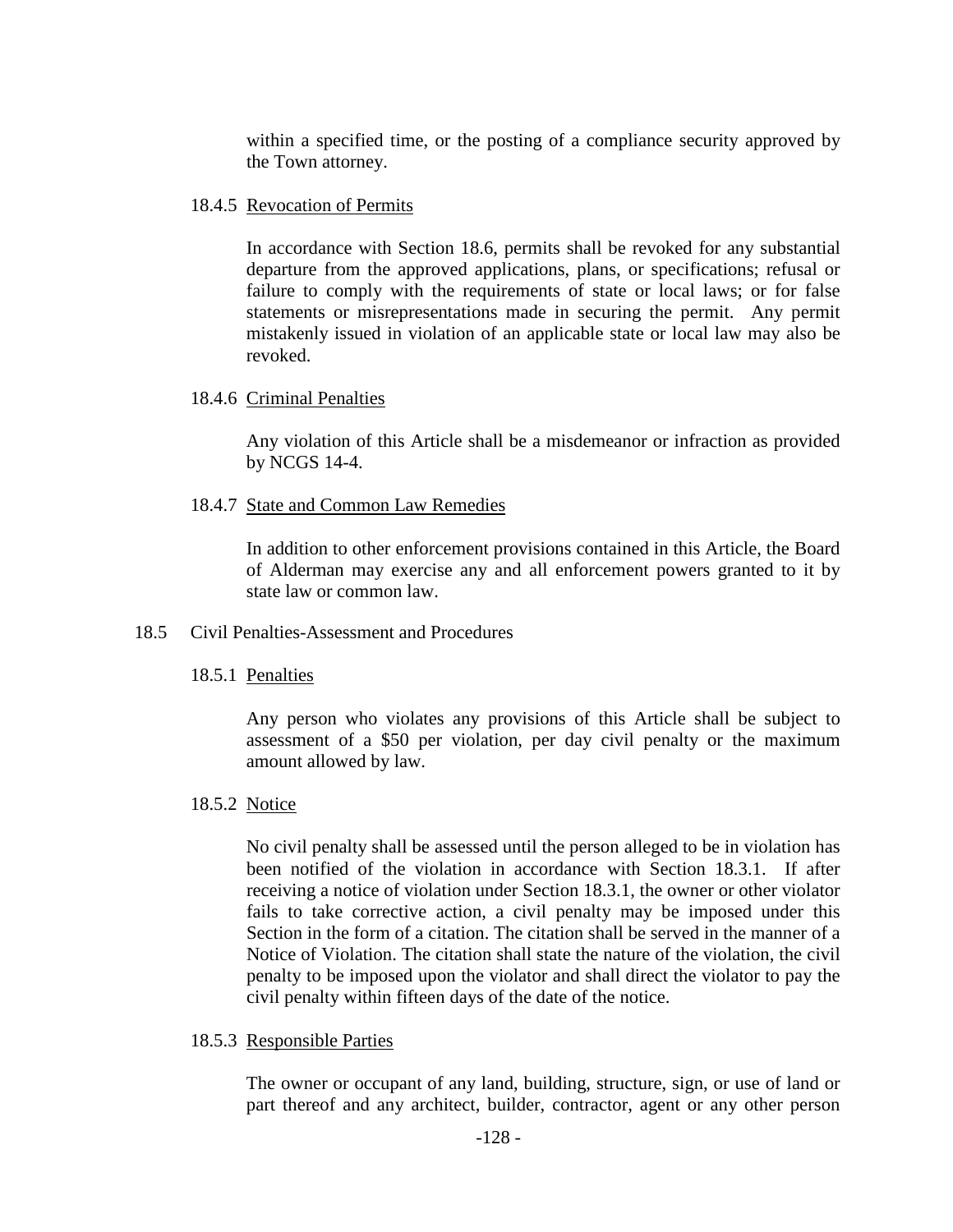who participates or acts in concert, assists, directs, creates, or maintains any condition that is in violation of the requirements of this Article may be held responsible for the violation and subject to the civil penalties and remedies herein provided.

#### 18.5.4 Continuing Violation

For each day the violation is not corrected, the violator will be guilty of an additional and separate offense and subject to additional \$50 per violation, per day civil penalty.

#### 18.5.5 Demand for Payment

The Zoning Administrator shall make written demand for payment upon the property owner or the person in violation, and shall set forth in detail a description of the violation for which the civil penalty has been imposed.

#### 18.5.6 Nonpayment

If payment is not received or equitable settlement reached within thirty days, after demand for payment is made, the matter shall be referred to legal counsel for institution of a civil action in the appropriate division of the General Courts of Justice for recovery of the civil penalty. Provided however, if the civil penalty is not paid within the time prescribed, the Zoning Administrator may have a criminal summons or warrant issued against the violator. Upon conviction, the violator shall be subject to any criminal penalty the court may impose pursuant to NCGS 14-4.

#### 18.6 Permit Revocation

## 18.6.1 General

A zoning, sign, special use, or conditional use permit may be revoked by the permit-issuing authority (in accordance with the provisions of this Section) if the permit recipient fails to develop or maintain the property in accordance with the approved plans, the requirements of the Article, or any additional requirements lawfully imposed by the permit-issuing board.

No person may continue to make use of land or buildings in the manner authorized by any zoning, sign, special use, or conditional use permit after such permit has been revoked in accordance with this Section.

#### 18.6.2 Conditional Use or Special Use Permit Revocation

Before a conditional use or special use permit may be revoked, all of the notice and hearing requirements of Section 10 shall be complied with. The notice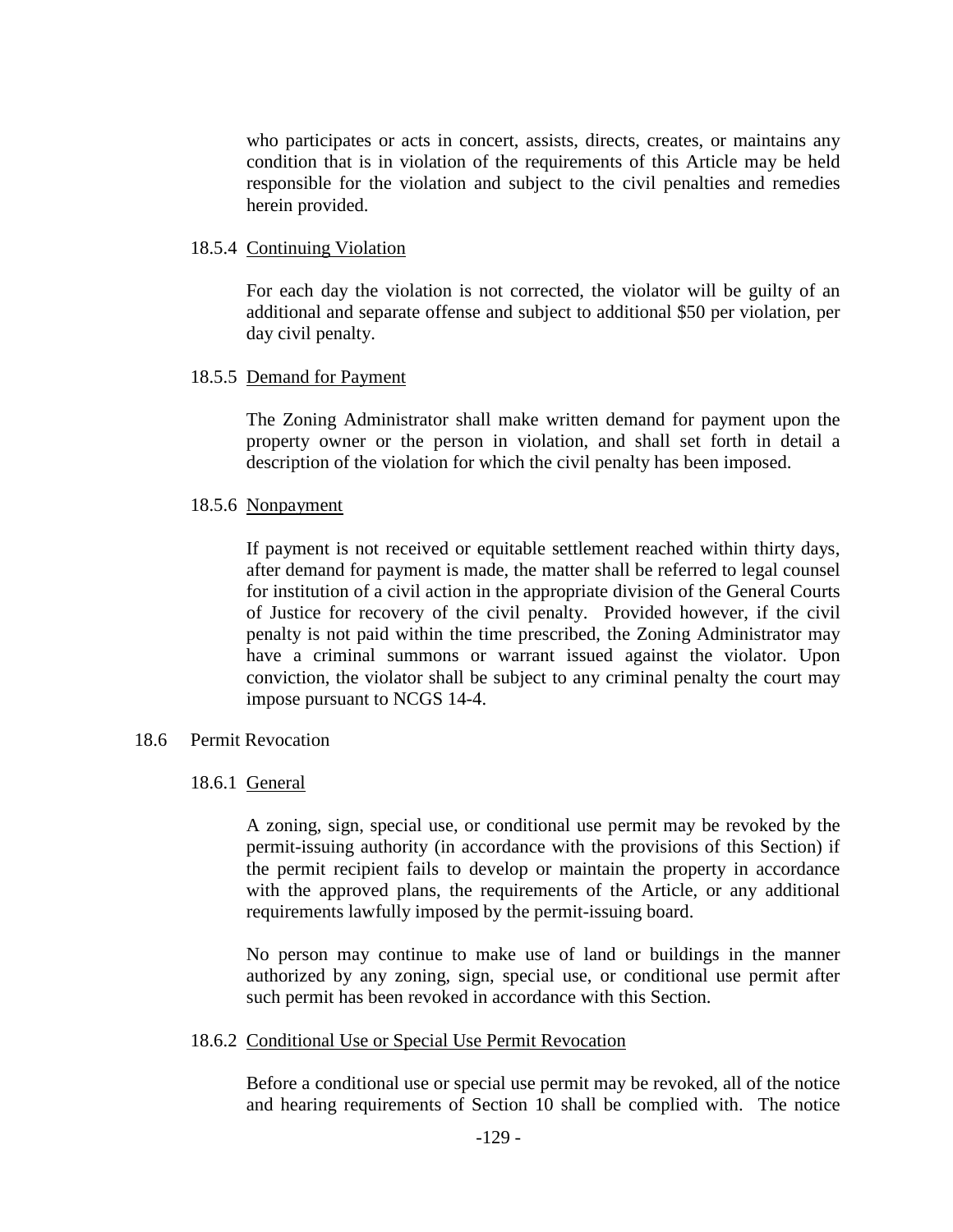shall inform the permit recipient of the alleged grounds for the revocation.

# 18.6.3 Zoning or Sign Permit Revocation

Before a zoning or sign permit may be revoked, the Zoning Administrator shall give the permit recipient ten days notice of intent to revoke the permit and shall inform the recipient of the alleged reasons for the revocation and of his right to obtain an informal hearing on the allegations. If the permit is revoked, the Zoning Administrator shall provide to the permittee a written statement of the decision and the reasons therefore.

## 18.7 Judicial Review

# 18.7.1 Appeal to Superior Court

Every decision of the Board of Alderman granting or denying a conditional permit and every final decision of the Board of Adjustment shall be subject to review by the Superior Court of Pitt County by proceedings in the nature of certiorari.

## 18.7.2 Timing of Appeal

The petition for the writ of certiorari must be filed with the Pitt County Clerk of Court within 30 days after the later of the following occurrences:

1. A written copy of the Board of Alderman's or Board of Adjustment's decision has been filed in the office of the Zoning Administrator.

2. A written copy of the Board of Alderman's or Board of Adjustment's decision hbeen delivered, by personal service or certified mail, return receipt requested, to the applicant or appellant and every other aggrieved party who has filed a written request for such copy at the hearing of the case. A copy of the writ of certiorari shall be served upon the Town of Grimesland.